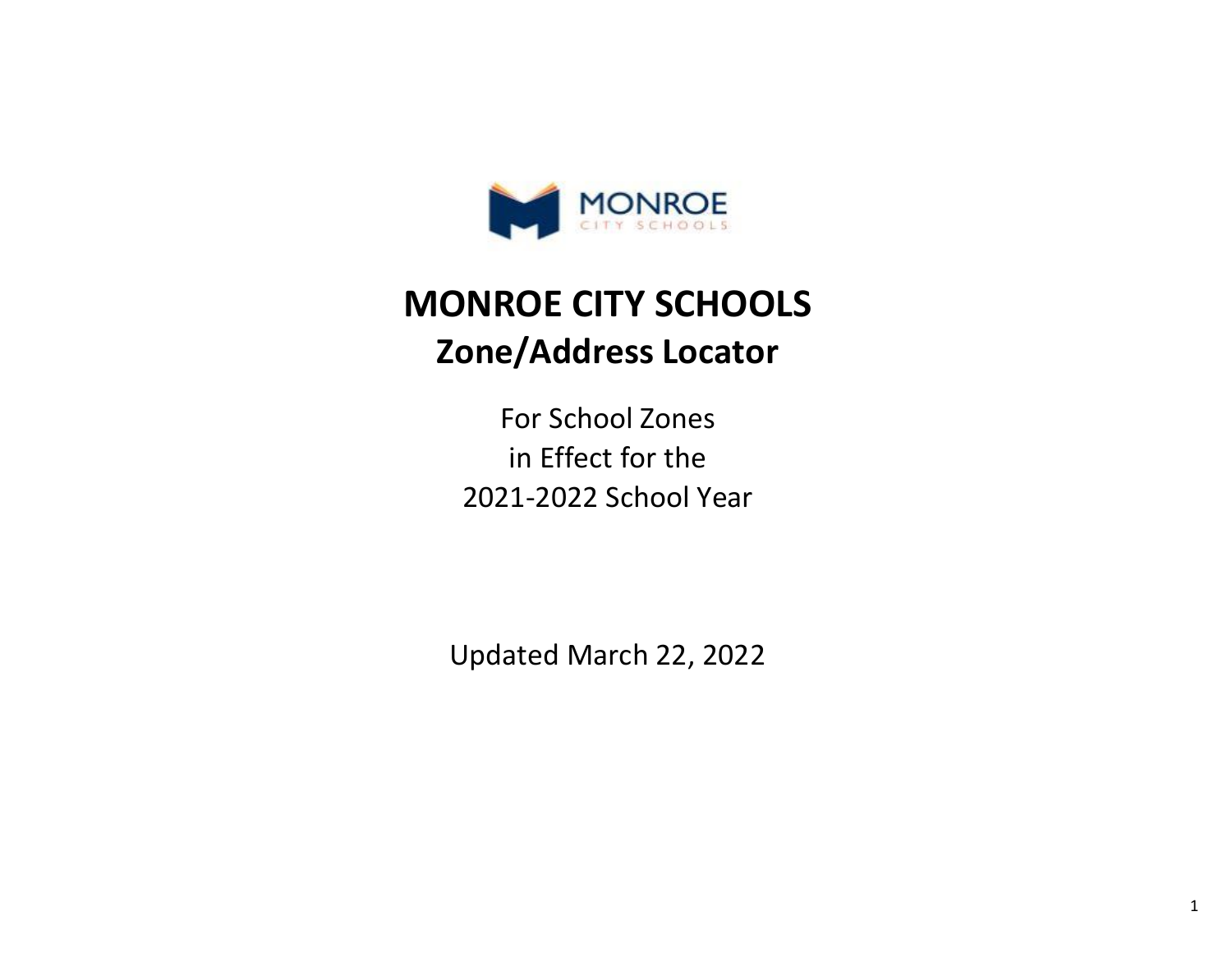| <b>STREET</b>              | <b>ADDRESS RANGE</b> | <b>ELEMENTARY ZONE</b>      | <b>ADDRESS RANGE</b> | <b>JR/SR HIGH ZONE</b>    |
|----------------------------|----------------------|-----------------------------|----------------------|---------------------------|
| <b>AARON STREET</b>        | <b>ALL</b>           | <b>CARVER</b>               | <b>ALL</b>           | <b>CARROLL JR/CARROLL</b> |
|                            |                      |                             |                      |                           |
| <b>ACADIAN TRACE DRIVE</b> | <b>ALL</b>           | LEXINGTON/SALLIE HUMBLE     | <b>ALL</b>           | NEVILLE JR/ NEVILLE       |
|                            |                      |                             |                      |                           |
| <b>ACCENT DRIVE</b>        | <b>ALL</b>           | <b>MINNIE RUFFIN</b>        | <b>ALL</b>           | MLK/WOSSMAN               |
|                            |                      |                             |                      |                           |
| <b>ADAMS STREET</b>        | $100 - 498$          | LEXINGTON/SALLIE HUMBLE     | <b>ALL</b>           | NEVILLE JR/ NEVILLE       |
|                            | $500 - 2499$         | <b>CARVER</b>               | $500 - 2499$         | CARROLL JR/CARROLL        |
|                            |                      |                             |                      |                           |
| <b>ADCOCK STREET</b>       | <b>ALL</b>           | LEXINGTON/SALLIE HUMBLE     | <b>ALL</b>           | NEVILLE JR/ NEVILLE       |
|                            |                      |                             |                      |                           |
| <b>ADDIE STREET</b>        | <b>ALL</b>           | PARISH                      | <b>ALL</b>           | <b>PARISH</b>             |
|                            |                      |                             |                      |                           |
| <b>ADELINE LANE</b>        | <b>ALL</b>           | LEXINGTON/SALLIE HUMBLE     | <b>ALL</b>           | NEVILLE JR/ NEVILLE       |
|                            |                      |                             |                      |                           |
| <b>AIRLIE CIRCLE</b>       | <b>ALL</b>           | <b>CYPRESS POINT</b>        | <b>ALL</b>           | NEVILLE JR/ NEVILLE       |
|                            |                      |                             |                      |                           |
| AIRLINE BLVD.              | <b>ALL</b>           | ROY N SHELLING              | <b>ALL</b>           | CARROLL JR/CARROLL        |
|                            |                      |                             |                      |                           |
| <b>AIRPORT AVENUE</b>      | <b>ALL</b>           | ROY N SHELLING              | <b>ALL</b>           | CARROLL JR/CARROLL        |
|                            |                      |                             |                      |                           |
| <b>ALABAMA STREET</b>      | 200-499              | <b>CLARA HALL/JEFFERSON</b> | 200-499              | MLK/WOSSMAN               |
|                            | 500-799              | <b>MINNIE RUFFIN</b>        | 500-799              | MLK/WOSSMAN               |
|                            | 800-1199             | <b>BERG JONES</b>           | 800-1199             | MLK/WOSSMAN               |
|                            | 1200-1699            | <b>CLARA HALL/JEFFERSON</b> | 1200-1699            | MLK/WOSSMAN               |
|                            | 3100-3699            | <b>BERG JONES</b>           | 3100-3699            | MLK/WOSSMAN               |
|                            |                      |                             |                      |                           |
| <b>ALBERT STREET</b>       | <b>ALL</b>           | LEXINGTON/SALLIE HUMBLE     | <b>ALL</b>           | NEVILLE JR/ NEVILLE       |
| <b>ALLEN AVENUE</b>        | <b>ALL</b>           | <b>CLARA HALL/JEFFERSON</b> | <b>ALL</b>           | MLK/WOSSMAN               |
|                            |                      |                             |                      |                           |
| <b>ALLOY DRIVE</b>         | <b>ALL</b>           | ROY N SHELLING              | <b>ALL</b>           | <b>CARROLL JR/CARROLL</b> |
|                            |                      |                             |                      |                           |
| <b>ALTHEA</b>              | <b>ALL</b>           | PARISH                      | <b>ALL</b>           | <b>PARISH</b>             |
|                            |                      |                             |                      |                           |
| <b>AMALIE DRIVE</b>        | <b>ALL</b>           | LEXINGTON/SALLIE HUMBLE     | <b>ALL</b>           | NEVILLE JR/ NEVILLE       |
|                            |                      |                             |                      |                           |
| <b>ANITA LANE</b>          | <b>ALL</b>           | LEXINGTON/SALLIE HUMBLE     | <b>ALL</b>           | NEVILLE JR/ NEVILLE       |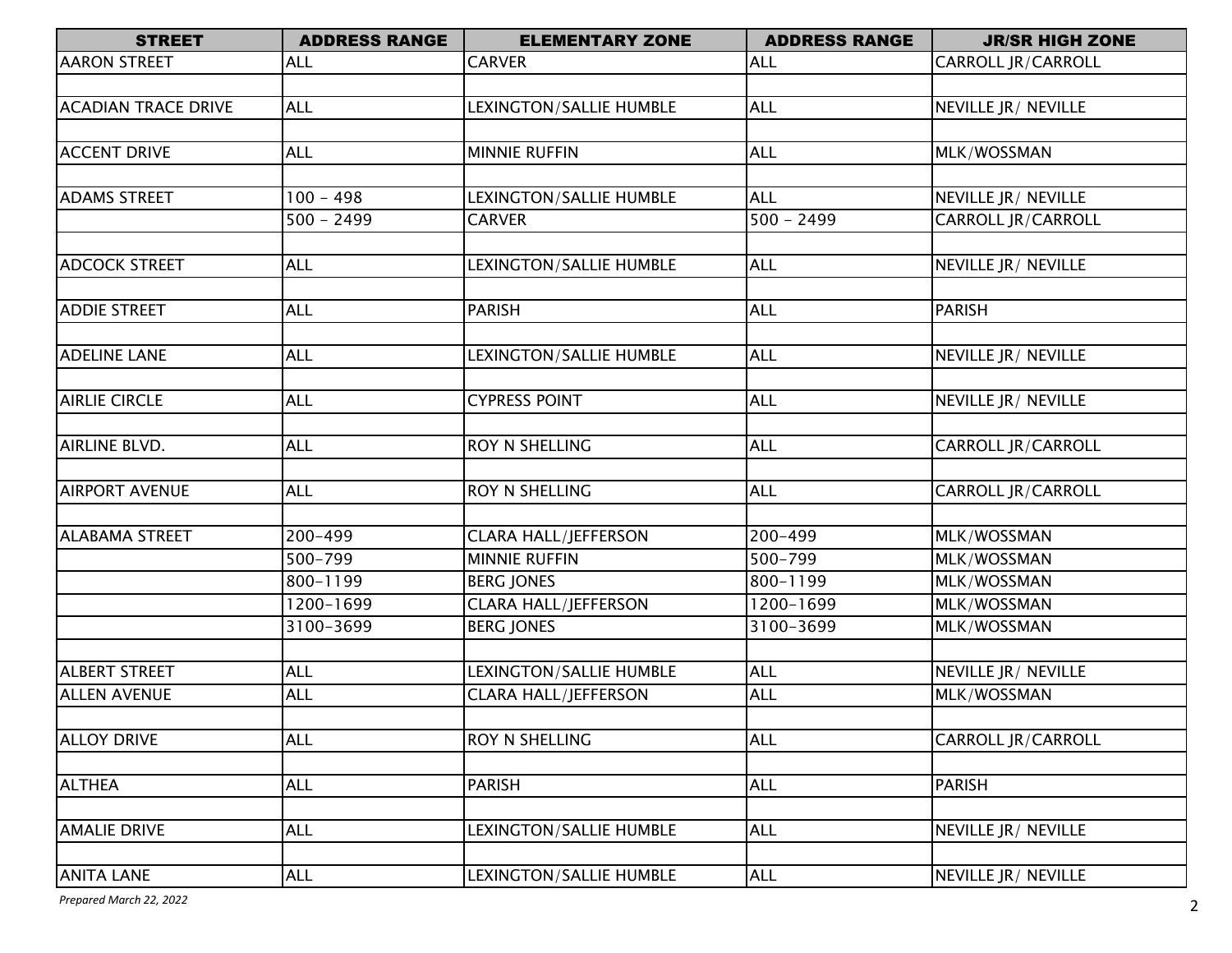| <b>STREET</b>           | <b>ADDRESS RANGE</b> | <b>ELEMENTARY ZONE</b>      | <b>ADDRESS RANGE</b> | <b>JR/SR HIGH ZONE</b>    |
|-------------------------|----------------------|-----------------------------|----------------------|---------------------------|
| <b>ANITA DRIVE</b>      | <b>ALL</b>           | <b>PARISH</b>               | <b>ALL</b>           | <b>PARISH</b>             |
|                         |                      |                             |                      |                           |
| <b>ANN STREET</b>       | ALL                  | LEXINGTON/SALLIE HUMBLE     | <b>ALL</b>           | NEVILLE JR/ NEVILLE       |
|                         |                      |                             |                      |                           |
| <b>ANNA KATE LN</b>     | <b>ALL</b>           | LEXINGTON/SALLIE HUMBLE     | <b>ALL</b>           | NEVILLE JR/ NEVILLE       |
|                         |                      |                             |                      |                           |
| <b>APPLE STREET</b>     | 100-299              | <b>BARKDULL FAULK</b>       | $100 - 299$          | CARROLL JR/CARROLL        |
|                         | 300-699              | <b>CLARA HALL/JEFFERSON</b> | 300-699              | MLK/WOSSMAN               |
|                         |                      |                             |                      |                           |
| <b>APRON ROAD</b>       | <b>ALL</b>           | <b>ROY N SHELLING</b>       | <b>ALL</b>           | CARROLL JR/CARROLL        |
|                         |                      |                             |                      |                           |
| <b>ARIZONA AVENUE</b>   | <b>ALL</b>           | <b>MINNIE RUFFIN</b>        | <b>ALL</b>           | MLK/WOSSMAN               |
|                         |                      |                             |                      |                           |
| <b>ARKANSAS AVENUE</b>  | 1 - 999              | LEXINGTON/SALLIE HUMBLE     | $1 - 999$            | NEVILLE JR/ NEVILLE       |
|                         | 1001 - 1799          | <b>CARVER</b>               | $1001 - 1799$        | <b>CARROLL JR/CARROLL</b> |
|                         |                      |                             |                      |                           |
| <b>ARLINGTON DRIVE</b>  | <b>ALL</b>           | <b>CYPRESS POINT</b>        | <b>ALL</b>           | CARROLL JR/CARROLL        |
|                         |                      |                             |                      |                           |
| <b>ARMAND STREET</b>    | 2800-3199            | LEXINGTON/SALLIE HUMBLE     | 2800-3299            | NEVILLE JR/ NEVILLE       |
|                         | $3200 - 3299$        | <b>CARVER</b>               | $3200 - 3299$        | CARROLL JR/ CARROLL       |
|                         | $3300 - 3699$        | <b>CYPRESS POINT</b>        | 3300-3699            | NEVILLE JR/ NEVILLE       |
|                         |                      |                             |                      |                           |
| <b>ARNOLD STREET</b>    | <b>ALL</b>           | <b>PARISH</b>               | <b>ALL</b>           | <b>PARISH</b>             |
|                         |                      |                             |                      |                           |
| <b>ARROWHEAD DRIVE</b>  | <b>ALL</b>           | <b>CYPRESS POINT</b>        | <b>ALL</b>           | NEVILLE JR/ NEVILLE       |
|                         |                      |                             |                      |                           |
| <b>ART ALLEY</b>        | <b>ALL</b>           | <b>CARVER</b>               | <b>ALL</b>           | CARROLL JR/CARROLL        |
|                         |                      |                             |                      |                           |
| <b>ARTHUR CIRCLE</b>    | <b>ALL</b>           | <b>PARISH</b>               | <b>ALL</b>           | <b>PARISH</b>             |
|                         |                      |                             |                      |                           |
| <b>ASHEVILLE AVENUE</b> | 100                  | <b>MINNIE RUFFIN</b>        | 100                  | MLK/ WOSSMAN              |
|                         | ALL OTHERS           | <b>PARISH</b>               | <b>ALL OTHERS</b>    | <b>PARISH</b>             |
|                         |                      |                             |                      |                           |
| <b>ASHLAWN LANE</b>     | <b>ALL</b>           | <b>PARISH</b>               | <b>ALL</b>           | <b>PARISH</b>             |
|                         |                      |                             |                      |                           |
| <b>ASHLEY STREET</b>    | <b>ALL</b>           | <b>BARKDULL FAULK</b>       | <b>ALL</b>           | <b>CARROLL JR/CARROLL</b> |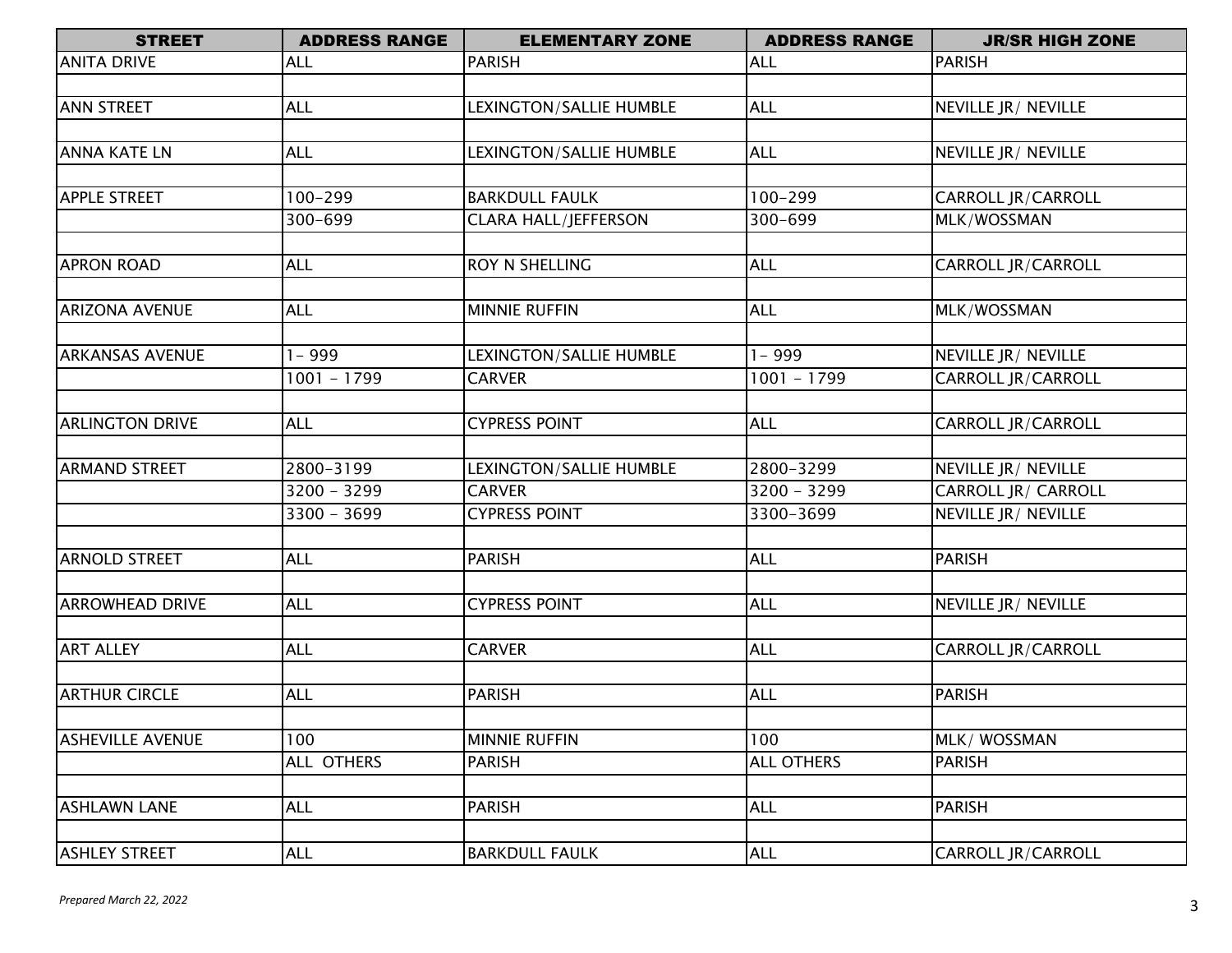| <b>STREET</b>          | <b>ADDRESS RANGE</b> | <b>ELEMENTARY ZONE</b>  | <b>ADDRESS RANGE</b> | <b>JR/SR HIGH ZONE</b> |
|------------------------|----------------------|-------------------------|----------------------|------------------------|
| <b>ASHWOOD DR</b>      | <b>ALL</b>           | <b>CYPRESS POINT</b>    | <b>ALL</b>           | NEVILLE JR/ NEVILLE    |
|                        |                      |                         |                      |                        |
| <b>ASPHODEL</b>        | ALL                  | LEXINGTON/SALLIE HUMBLE | <b>ALL</b>           | NEVILLE JR/ NEVILLE    |
|                        |                      |                         |                      |                        |
| <b>ATKINSON STREET</b> | 100-599              | <b>MINNIE RUFFIN</b>    | 100-599              | MLK/WOSSMAN            |
|                        | 600-999              | <b>BERG JONES</b>       | 600-999              | MLK/WOSSMAN            |
|                        |                      |                         |                      |                        |
| <b>AUBURN AVENUE</b>   | 100-2199             | LEXINGTON/SALLIE HUMBLE | 100-1899             | NEVILLE JR/ NEVILLE    |
|                        |                      |                         |                      |                        |
| <b>AUDUBON DRIVE</b>   | <b>ALL</b>           | <b>PARISH</b>           | <b>ALL</b>           | <b>PARISH</b>          |
|                        |                      |                         |                      |                        |
| <b>AUGUSTUS DRIVE</b>  | <b>ALL</b>           | LEXINGTON/SALLIE HUMBLE | <b>ALL</b>           | NEVILLE JR/ NEVILLE    |
| <b>AURORA AVENUE</b>   | 3000-3199            | <b>CARVER</b>           | <b>ALL</b>           | CARROLLJR/ CARROLL     |
|                        |                      |                         |                      |                        |
| <b>AURORA DRIVE</b>    | <b>ALL</b>           | <b>CYPRESS POINT</b>    | <b>ALL</b>           | CARROLL JR/CARROLL     |
|                        |                      |                         |                      |                        |
| <b>AURORA STREET</b>   | 1800-1899            | LEXINGTON/SALLIE HUMBLE | <b>ALL</b>           | NEVILLE JR/ NEVILLE    |
|                        |                      |                         |                      |                        |
| <b>AUSTIN ROAD</b>     | <b>ALL</b>           | <b>PARISH</b>           | <b>ALL</b>           | <b>PARISH</b>          |
|                        |                      |                         |                      |                        |
| <b>AUSTIN STREET</b>   | <b>ALL</b>           | <b>PARISH</b>           | <b>ALL</b>           | <b>PARISH</b>          |
|                        |                      |                         |                      |                        |
|                        |                      |                         |                      |                        |
| <b>AUTO MALL DR</b>    | $1100 - 1298$        | <b>MINNIE RUFFIN</b>    | $1100 - 1298$        | MLK/WOSSMAN            |
|                        |                      |                         |                      |                        |
|                        |                      |                         |                      |                        |
| <b>AUTUMNWOOD LANE</b> | <b>ALL</b>           | <b>CYPRESS POINT</b>    | <b>ALL</b>           | NEVILLE JR/ NEVILLE    |
|                        |                      |                         |                      |                        |
| <b>AVA LANE</b>        | 4200-4217            | LEXINGTON/SALLIE HUMBLE | 4200-4217            | NEVILLE JR/ NEVILLE    |
|                        |                      |                         |                      |                        |
| <b>AVALON STREET</b>   | <b>ALL</b>           | LEXINGTON/SALLIE HUMBLE | <b>ALL</b>           | NEVILLE JR/ NEVILLE    |
|                        |                      |                         |                      |                        |
| AVENUE "A"             | <b>ALL</b>           | LEXINGTON/SALLIE HUMBLE | <b>ALL</b>           | NEVILLE JR/ NEVILLE    |
|                        |                      |                         |                      |                        |
| <b>AVENUE "C"</b>      | <b>ALL</b>           | LEXINGTON/SALLIE HUMBLE | <b>ALL</b>           | NEVILLE JR/ NEVILLE    |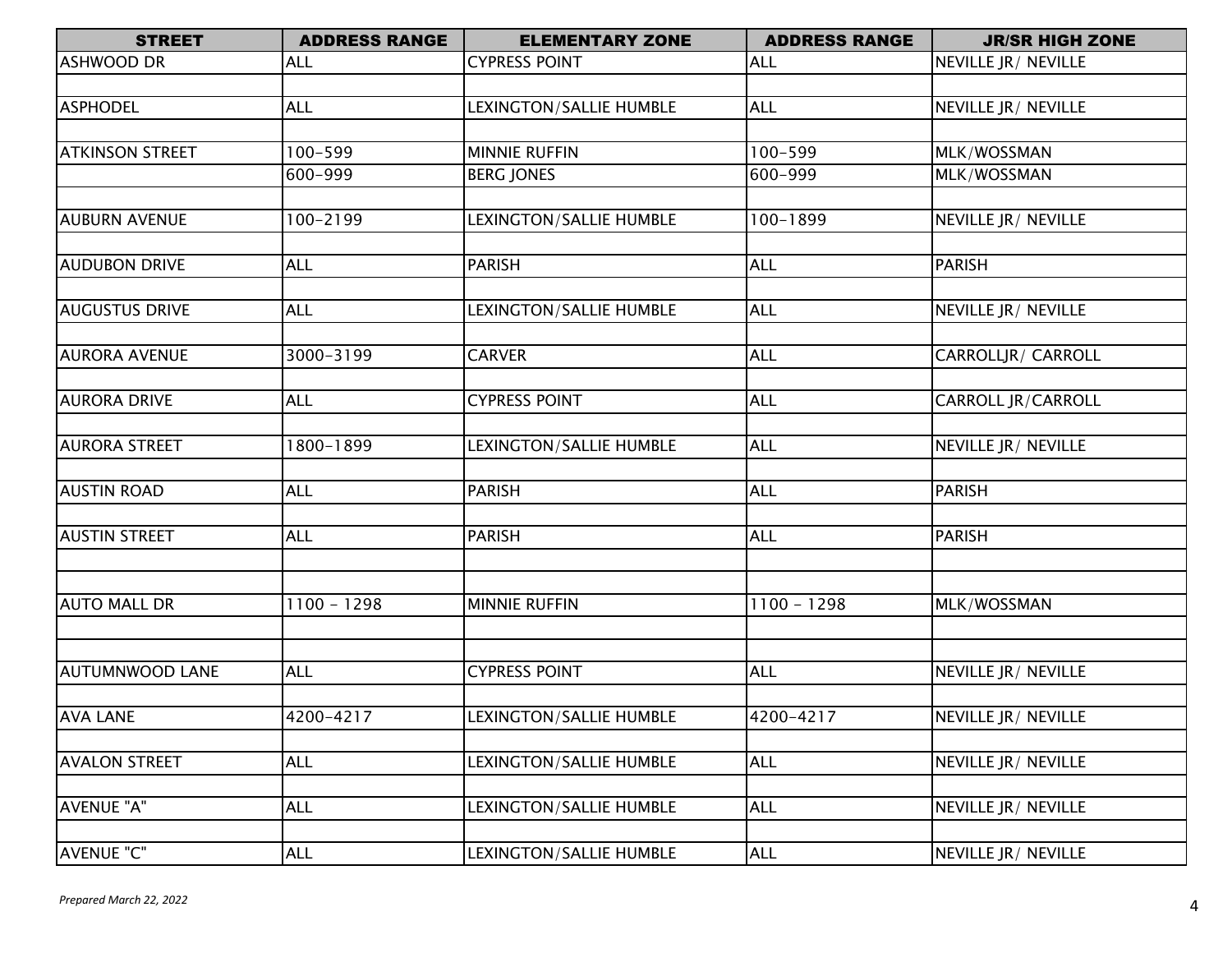| <b>STREET</b>            | <b>ADDRESS RANGE</b> | <b>ELEMENTARY ZONE</b>  | <b>ADDRESS RANGE</b> | <b>JR/SR HIGH ZONE</b>    |
|--------------------------|----------------------|-------------------------|----------------------|---------------------------|
| AVENUE "E"               | <b>ALL</b>           | LEXINGTON/SALLIE HUMBLE | <b>ALL</b>           | NEVILLE JR/ NEVILLE       |
|                          |                      |                         |                      |                           |
| <b>AVENUE OF AMERICA</b> | <b>ALL</b>           | LEXINGTON/SALLIE HUMBLE | <b>ALL</b>           | NEVILLE JR/ NEVILLE       |
|                          |                      |                         |                      |                           |
| <b>AVIATOR DR</b>        | $4600 - 4698$        | <b>SHELLING</b>         | $4600 - 4698$        | CARROLL JR/ CARROLL       |
|                          |                      |                         |                      |                           |
| <b>AVOYELLES STREET</b>  | <b>ALL</b>           | LEXINGTON/SALLIE HUMBLE | <b>ALL</b>           | NEVILLE JR/ NEVILLE       |
|                          |                      |                         |                      |                           |
| <b>AZALEA DRIVE</b>      | <b>ALL</b>           | <b>PARISH</b>           | <b>ALL</b>           | <b>PARISH</b>             |
|                          |                      |                         |                      |                           |
| <b>BAILEY STREET</b>     | <b>ALL</b>           | <b>CARVER</b>           | <b>ALL</b>           | CARROLL JR/CAROLL         |
|                          |                      |                         |                      |                           |
| <b>BAKER STREET</b>      | <b>ALL</b>           | <b>CYPRESS POINT</b>    | <b>ALL</b>           | CARROLL JR/CARROLL        |
|                          |                      |                         |                      |                           |
| <b>BALBOA DRIVE</b>      | <b>ALL</b>           | <b>PARISH</b>           | <b>ALL</b>           | <b>PARISH</b>             |
|                          |                      |                         |                      |                           |
| <b>BANCROFT CIRCLE</b>   | <b>ALL</b>           | LEXINGTON/SALLIE HUMBLE | <b>ALL</b>           | NEVILLE JR/ NEVILLE       |
|                          |                      |                         |                      |                           |
| <b>BANCROFT DRIVE</b>    | <b>ALL</b>           | LEXINGTON/SALLIE HUMBLE | <b>ALL</b>           | NEVILLE JR/ NEVILLE       |
| <b>BARBADOS BLVD.</b>    | <b>ALL</b>           | LEXINGTON/SALLIE HUMBLE | <b>ALL</b>           | NEVILLE JR/ NEVILLE       |
|                          |                      |                         |                      |                           |
| <b>BARBARA DRIVE</b>     | <b>ALL</b>           | <b>PARISH</b>           | <b>ALL</b>           | <b>PARISH</b>             |
|                          |                      |                         |                      |                           |
| <b>BARBERRY STREET</b>   | <b>ALL</b>           | LEXINGTON/SALLIE HUMBLE | <b>ALL</b>           | NEVILLE JR/ NEVILLE       |
|                          |                      |                         |                      |                           |
| <b>BARKER DRIVE</b>      | <b>ALL</b>           | <b>PARISH</b>           | <b>ALL</b>           | <b>PARISH</b>             |
|                          |                      |                         |                      |                           |
| <b>BARLOW STREET</b>     | 3000-3199            | <b>CARVER</b>           | 3000-3199            | CARROLL JR/CARROLL        |
|                          | 3200-4399            | ROY N SHELLING          | 3200-4399            | <b>CARROLL JR/CARROLL</b> |
|                          |                      |                         |                      |                           |
| <b>BARRINGTON DRIVE</b>  | <b>ALL</b>           | <b>CARVER</b>           | <b>ALL</b>           | CARROLL JR/CARROLL        |
|                          |                      |                         |                      |                           |
| <b>BASTROP DRIVE</b>     | <b>ALL</b>           | <b>PARISH</b>           | <b>ALL</b>           | <b>PARISH</b>             |
|                          |                      |                         |                      |                           |
| <b>BAY OAKS DRIVE</b>    | <b>ALL</b>           | <b>CYPRESS POINT</b>    | <b>ALL</b>           | NEVILLE JR/ NEVILLE       |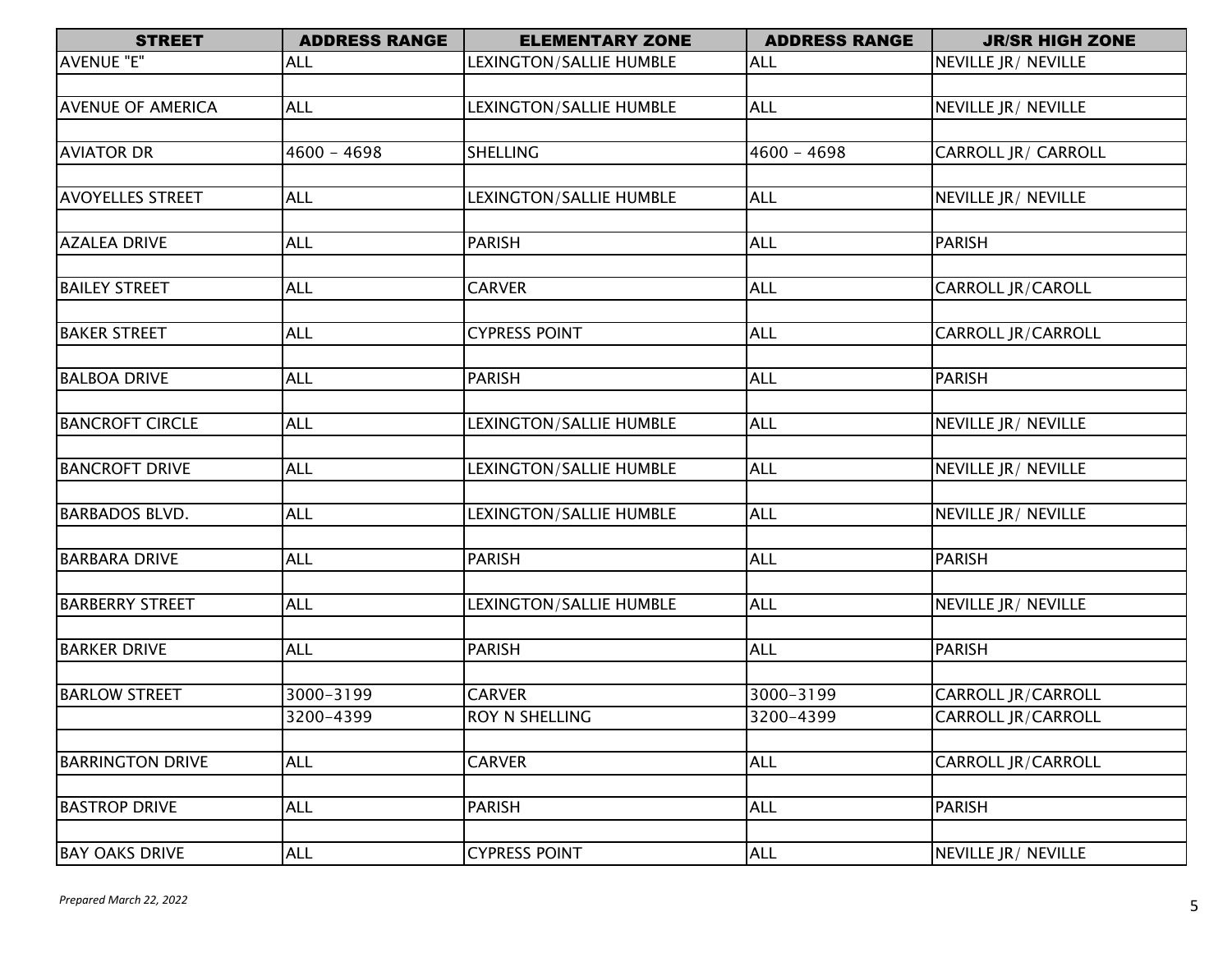| <b>BAYLOR DRIVE</b><br><b>ALL</b><br><b>ALL</b><br>NEVILLE JR/ NEVILLE<br><b>MADISON JAMES FOSTER</b><br><b>CYPRESS POINT</b><br><b>BAYOU DRIVE</b><br><b>ALL</b><br><b>ALL</b><br>NEVILLE JR / NEVILLE<br><b>BAYOU LANE</b><br><b>ALL</b><br>LEXINGTON/SALLIE HUMBLE<br><b>ALL</b><br>NEVILLE JR/ NEVILLE<br><b>ALL</b><br><b>PARISH</b><br><b>BAYOU OAKS DRIVE</b><br><b>ALL</b><br><b>PARISH</b><br><b>ALL</b><br><b>ALL</b><br><b>BAYOU PARK DRIVE</b><br><b>CYPRESS POINT</b><br>NEVILLE JR/ NEVILLE<br><b>PARISH</b><br><b>BAYOU SHORES ROAD</b><br><b>ALL</b><br><b>PARISH</b><br><b>ALL</b><br>1600-1999<br><b>ALL</b><br><b>BAYOU STREET</b><br><b>CARVER</b><br>CARROLL JR/CARROLL<br><b>ALL</b><br><b>BAYOU VIEW DRIVE</b><br><b>ALL</b><br><b>PARISH</b><br><b>PARISH</b><br><b>BAYSIDE CIRCLE</b><br><b>ALL</b><br>LEXINGTON/SALLIE HUMBLE<br><b>ALL</b><br>NEVILLE JR/ NEVILLE<br><b>BEALE STREET</b><br><b>ROY N SHELLING</b><br><b>ALL</b><br><b>CARROLL JR/CARROLL</b><br><b>ALL</b><br><b>BEASLEY STREET</b><br><b>ALL</b><br><b>ALL</b><br><b>PARISH</b><br><b>PARISH</b><br><b>BEAUREGARD STREET</b><br><b>ALL</b><br><b>CLARA HALL/JEFFERSON</b><br><b>ALL</b><br>MLK/WOSSMAN<br><b>BEAUVOIR PLACE</b><br>LEXINGTON/SALLIE HUMBLE<br>NEVILLE JR/ NEVILLE<br><b>ALL</b><br><b>ALL</b><br><b>ALL</b><br><b>ALL</b><br><b>BEECHWOOD DRIVE</b><br>LEXINGTON/SALLIE HUMBLE<br>NEVILLE JR/ NEVILLE<br><b>PARISH</b><br><b>ALL</b><br><b>BEECHWOOD STREET</b><br><b>ALL</b><br><b>PARISH</b><br><b>ALL</b><br><b>ALL</b><br><b>BELL AVENUE</b><br><b>CYPRESS POINT</b><br><b>CARROLL JR/CARROLL</b><br><b>ALL</b><br><b>ALL</b><br><b>PARISH</b><br><b>BELLE MEADE DRIVE</b><br><b>PARISH</b><br><b>ALL</b><br><b>BELLE TERRE DRIVE</b><br>ALL<br>LEXINGTON/SALLIE HUMBLE<br>NEVILLE JR/ NEVILLE<br><b>BELMONT DRIVE</b><br><b>PARISH</b><br><b>PARISH</b><br><b>ALL</b><br><b>ALL</b> | <b>STREET</b> | <b>ADDRESS RANGE</b> | <b>ELEMENTARY ZONE</b> | <b>ADDRESS RANGE</b> | <b>JR/SR HIGH ZONE</b> |
|------------------------------------------------------------------------------------------------------------------------------------------------------------------------------------------------------------------------------------------------------------------------------------------------------------------------------------------------------------------------------------------------------------------------------------------------------------------------------------------------------------------------------------------------------------------------------------------------------------------------------------------------------------------------------------------------------------------------------------------------------------------------------------------------------------------------------------------------------------------------------------------------------------------------------------------------------------------------------------------------------------------------------------------------------------------------------------------------------------------------------------------------------------------------------------------------------------------------------------------------------------------------------------------------------------------------------------------------------------------------------------------------------------------------------------------------------------------------------------------------------------------------------------------------------------------------------------------------------------------------------------------------------------------------------------------------------------------------------------------------------------------------------------------------------------------------------------------------------------------------------------------------------|---------------|----------------------|------------------------|----------------------|------------------------|
|                                                                                                                                                                                                                                                                                                                                                                                                                                                                                                                                                                                                                                                                                                                                                                                                                                                                                                                                                                                                                                                                                                                                                                                                                                                                                                                                                                                                                                                                                                                                                                                                                                                                                                                                                                                                                                                                                                      |               |                      |                        |                      |                        |
|                                                                                                                                                                                                                                                                                                                                                                                                                                                                                                                                                                                                                                                                                                                                                                                                                                                                                                                                                                                                                                                                                                                                                                                                                                                                                                                                                                                                                                                                                                                                                                                                                                                                                                                                                                                                                                                                                                      |               |                      |                        |                      |                        |
|                                                                                                                                                                                                                                                                                                                                                                                                                                                                                                                                                                                                                                                                                                                                                                                                                                                                                                                                                                                                                                                                                                                                                                                                                                                                                                                                                                                                                                                                                                                                                                                                                                                                                                                                                                                                                                                                                                      |               |                      |                        |                      |                        |
|                                                                                                                                                                                                                                                                                                                                                                                                                                                                                                                                                                                                                                                                                                                                                                                                                                                                                                                                                                                                                                                                                                                                                                                                                                                                                                                                                                                                                                                                                                                                                                                                                                                                                                                                                                                                                                                                                                      |               |                      |                        |                      |                        |
|                                                                                                                                                                                                                                                                                                                                                                                                                                                                                                                                                                                                                                                                                                                                                                                                                                                                                                                                                                                                                                                                                                                                                                                                                                                                                                                                                                                                                                                                                                                                                                                                                                                                                                                                                                                                                                                                                                      |               |                      |                        |                      |                        |
|                                                                                                                                                                                                                                                                                                                                                                                                                                                                                                                                                                                                                                                                                                                                                                                                                                                                                                                                                                                                                                                                                                                                                                                                                                                                                                                                                                                                                                                                                                                                                                                                                                                                                                                                                                                                                                                                                                      |               |                      |                        |                      |                        |
|                                                                                                                                                                                                                                                                                                                                                                                                                                                                                                                                                                                                                                                                                                                                                                                                                                                                                                                                                                                                                                                                                                                                                                                                                                                                                                                                                                                                                                                                                                                                                                                                                                                                                                                                                                                                                                                                                                      |               |                      |                        |                      |                        |
|                                                                                                                                                                                                                                                                                                                                                                                                                                                                                                                                                                                                                                                                                                                                                                                                                                                                                                                                                                                                                                                                                                                                                                                                                                                                                                                                                                                                                                                                                                                                                                                                                                                                                                                                                                                                                                                                                                      |               |                      |                        |                      |                        |
|                                                                                                                                                                                                                                                                                                                                                                                                                                                                                                                                                                                                                                                                                                                                                                                                                                                                                                                                                                                                                                                                                                                                                                                                                                                                                                                                                                                                                                                                                                                                                                                                                                                                                                                                                                                                                                                                                                      |               |                      |                        |                      |                        |
|                                                                                                                                                                                                                                                                                                                                                                                                                                                                                                                                                                                                                                                                                                                                                                                                                                                                                                                                                                                                                                                                                                                                                                                                                                                                                                                                                                                                                                                                                                                                                                                                                                                                                                                                                                                                                                                                                                      |               |                      |                        |                      |                        |
|                                                                                                                                                                                                                                                                                                                                                                                                                                                                                                                                                                                                                                                                                                                                                                                                                                                                                                                                                                                                                                                                                                                                                                                                                                                                                                                                                                                                                                                                                                                                                                                                                                                                                                                                                                                                                                                                                                      |               |                      |                        |                      |                        |
|                                                                                                                                                                                                                                                                                                                                                                                                                                                                                                                                                                                                                                                                                                                                                                                                                                                                                                                                                                                                                                                                                                                                                                                                                                                                                                                                                                                                                                                                                                                                                                                                                                                                                                                                                                                                                                                                                                      |               |                      |                        |                      |                        |
|                                                                                                                                                                                                                                                                                                                                                                                                                                                                                                                                                                                                                                                                                                                                                                                                                                                                                                                                                                                                                                                                                                                                                                                                                                                                                                                                                                                                                                                                                                                                                                                                                                                                                                                                                                                                                                                                                                      |               |                      |                        |                      |                        |
|                                                                                                                                                                                                                                                                                                                                                                                                                                                                                                                                                                                                                                                                                                                                                                                                                                                                                                                                                                                                                                                                                                                                                                                                                                                                                                                                                                                                                                                                                                                                                                                                                                                                                                                                                                                                                                                                                                      |               |                      |                        |                      |                        |
|                                                                                                                                                                                                                                                                                                                                                                                                                                                                                                                                                                                                                                                                                                                                                                                                                                                                                                                                                                                                                                                                                                                                                                                                                                                                                                                                                                                                                                                                                                                                                                                                                                                                                                                                                                                                                                                                                                      |               |                      |                        |                      |                        |
|                                                                                                                                                                                                                                                                                                                                                                                                                                                                                                                                                                                                                                                                                                                                                                                                                                                                                                                                                                                                                                                                                                                                                                                                                                                                                                                                                                                                                                                                                                                                                                                                                                                                                                                                                                                                                                                                                                      |               |                      |                        |                      |                        |
|                                                                                                                                                                                                                                                                                                                                                                                                                                                                                                                                                                                                                                                                                                                                                                                                                                                                                                                                                                                                                                                                                                                                                                                                                                                                                                                                                                                                                                                                                                                                                                                                                                                                                                                                                                                                                                                                                                      |               |                      |                        |                      |                        |
|                                                                                                                                                                                                                                                                                                                                                                                                                                                                                                                                                                                                                                                                                                                                                                                                                                                                                                                                                                                                                                                                                                                                                                                                                                                                                                                                                                                                                                                                                                                                                                                                                                                                                                                                                                                                                                                                                                      |               |                      |                        |                      |                        |
|                                                                                                                                                                                                                                                                                                                                                                                                                                                                                                                                                                                                                                                                                                                                                                                                                                                                                                                                                                                                                                                                                                                                                                                                                                                                                                                                                                                                                                                                                                                                                                                                                                                                                                                                                                                                                                                                                                      |               |                      |                        |                      |                        |
|                                                                                                                                                                                                                                                                                                                                                                                                                                                                                                                                                                                                                                                                                                                                                                                                                                                                                                                                                                                                                                                                                                                                                                                                                                                                                                                                                                                                                                                                                                                                                                                                                                                                                                                                                                                                                                                                                                      |               |                      |                        |                      |                        |
|                                                                                                                                                                                                                                                                                                                                                                                                                                                                                                                                                                                                                                                                                                                                                                                                                                                                                                                                                                                                                                                                                                                                                                                                                                                                                                                                                                                                                                                                                                                                                                                                                                                                                                                                                                                                                                                                                                      |               |                      |                        |                      |                        |
|                                                                                                                                                                                                                                                                                                                                                                                                                                                                                                                                                                                                                                                                                                                                                                                                                                                                                                                                                                                                                                                                                                                                                                                                                                                                                                                                                                                                                                                                                                                                                                                                                                                                                                                                                                                                                                                                                                      |               |                      |                        |                      |                        |
|                                                                                                                                                                                                                                                                                                                                                                                                                                                                                                                                                                                                                                                                                                                                                                                                                                                                                                                                                                                                                                                                                                                                                                                                                                                                                                                                                                                                                                                                                                                                                                                                                                                                                                                                                                                                                                                                                                      |               |                      |                        |                      |                        |
|                                                                                                                                                                                                                                                                                                                                                                                                                                                                                                                                                                                                                                                                                                                                                                                                                                                                                                                                                                                                                                                                                                                                                                                                                                                                                                                                                                                                                                                                                                                                                                                                                                                                                                                                                                                                                                                                                                      |               |                      |                        |                      |                        |
|                                                                                                                                                                                                                                                                                                                                                                                                                                                                                                                                                                                                                                                                                                                                                                                                                                                                                                                                                                                                                                                                                                                                                                                                                                                                                                                                                                                                                                                                                                                                                                                                                                                                                                                                                                                                                                                                                                      |               |                      |                        |                      |                        |
|                                                                                                                                                                                                                                                                                                                                                                                                                                                                                                                                                                                                                                                                                                                                                                                                                                                                                                                                                                                                                                                                                                                                                                                                                                                                                                                                                                                                                                                                                                                                                                                                                                                                                                                                                                                                                                                                                                      |               |                      |                        |                      |                        |
|                                                                                                                                                                                                                                                                                                                                                                                                                                                                                                                                                                                                                                                                                                                                                                                                                                                                                                                                                                                                                                                                                                                                                                                                                                                                                                                                                                                                                                                                                                                                                                                                                                                                                                                                                                                                                                                                                                      |               |                      |                        |                      |                        |
|                                                                                                                                                                                                                                                                                                                                                                                                                                                                                                                                                                                                                                                                                                                                                                                                                                                                                                                                                                                                                                                                                                                                                                                                                                                                                                                                                                                                                                                                                                                                                                                                                                                                                                                                                                                                                                                                                                      |               |                      |                        |                      |                        |
|                                                                                                                                                                                                                                                                                                                                                                                                                                                                                                                                                                                                                                                                                                                                                                                                                                                                                                                                                                                                                                                                                                                                                                                                                                                                                                                                                                                                                                                                                                                                                                                                                                                                                                                                                                                                                                                                                                      |               |                      |                        |                      |                        |
|                                                                                                                                                                                                                                                                                                                                                                                                                                                                                                                                                                                                                                                                                                                                                                                                                                                                                                                                                                                                                                                                                                                                                                                                                                                                                                                                                                                                                                                                                                                                                                                                                                                                                                                                                                                                                                                                                                      |               |                      |                        |                      |                        |
|                                                                                                                                                                                                                                                                                                                                                                                                                                                                                                                                                                                                                                                                                                                                                                                                                                                                                                                                                                                                                                                                                                                                                                                                                                                                                                                                                                                                                                                                                                                                                                                                                                                                                                                                                                                                                                                                                                      |               |                      |                        |                      |                        |
|                                                                                                                                                                                                                                                                                                                                                                                                                                                                                                                                                                                                                                                                                                                                                                                                                                                                                                                                                                                                                                                                                                                                                                                                                                                                                                                                                                                                                                                                                                                                                                                                                                                                                                                                                                                                                                                                                                      |               |                      |                        |                      |                        |
|                                                                                                                                                                                                                                                                                                                                                                                                                                                                                                                                                                                                                                                                                                                                                                                                                                                                                                                                                                                                                                                                                                                                                                                                                                                                                                                                                                                                                                                                                                                                                                                                                                                                                                                                                                                                                                                                                                      |               |                      |                        |                      |                        |
|                                                                                                                                                                                                                                                                                                                                                                                                                                                                                                                                                                                                                                                                                                                                                                                                                                                                                                                                                                                                                                                                                                                                                                                                                                                                                                                                                                                                                                                                                                                                                                                                                                                                                                                                                                                                                                                                                                      |               |                      |                        |                      |                        |
|                                                                                                                                                                                                                                                                                                                                                                                                                                                                                                                                                                                                                                                                                                                                                                                                                                                                                                                                                                                                                                                                                                                                                                                                                                                                                                                                                                                                                                                                                                                                                                                                                                                                                                                                                                                                                                                                                                      |               |                      |                        |                      |                        |
|                                                                                                                                                                                                                                                                                                                                                                                                                                                                                                                                                                                                                                                                                                                                                                                                                                                                                                                                                                                                                                                                                                                                                                                                                                                                                                                                                                                                                                                                                                                                                                                                                                                                                                                                                                                                                                                                                                      |               |                      |                        |                      |                        |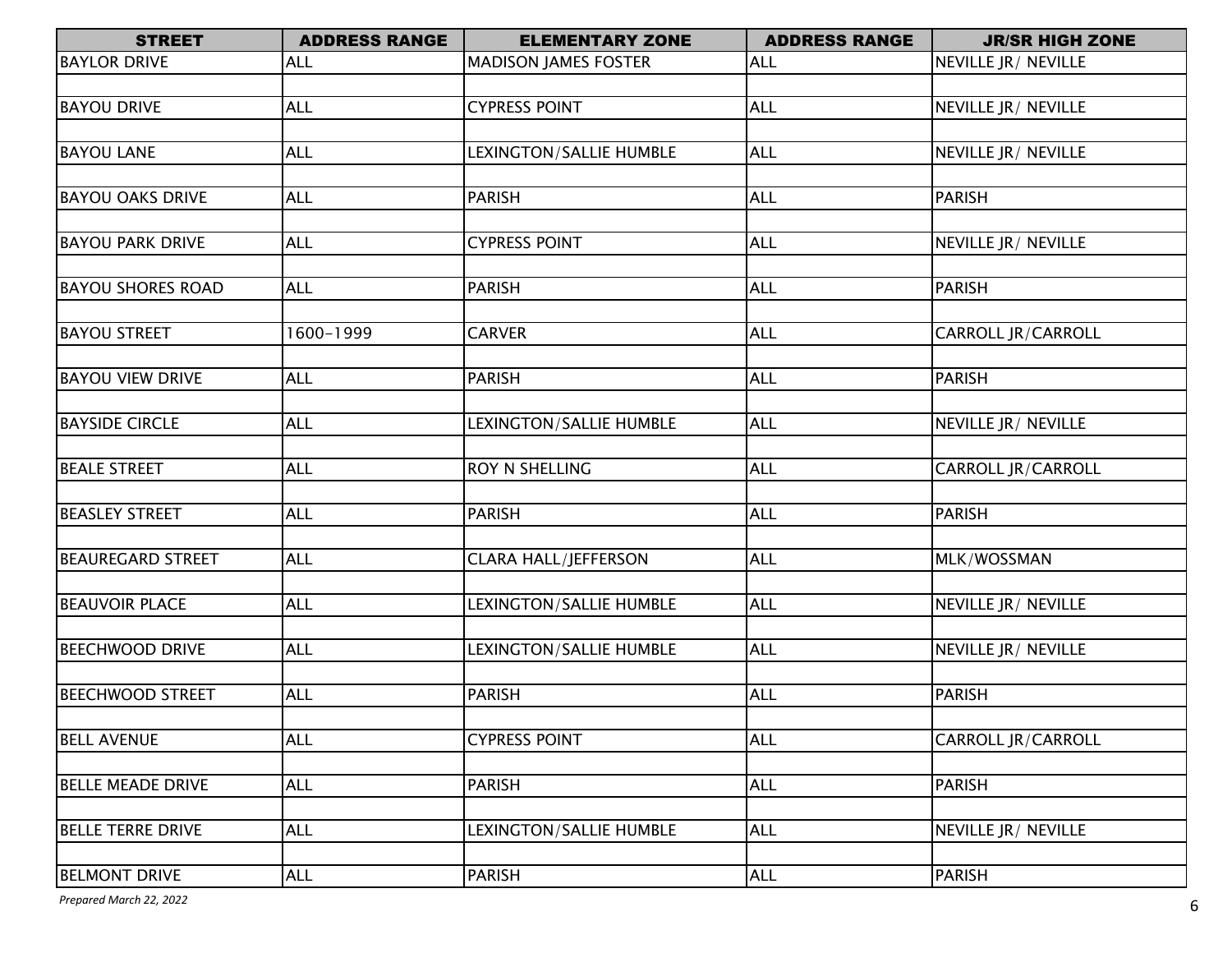| <b>STREET</b>               | <b>ADDRESS RANGE</b> | <b>ELEMENTARY ZONE</b>      | <b>ADDRESS RANGE</b> | <b>JR/SR HIGH ZONE</b>    |
|-----------------------------|----------------------|-----------------------------|----------------------|---------------------------|
| <b>BELOIT AVENUE</b>        | <b>ALL</b>           | LEXINGTON/SALLIE HUMBLE     | <b>ALL</b>           | NEVILLE JR/ NEVILLE       |
|                             |                      |                             |                      |                           |
| <b>BELOIT STREET</b>        | <b>ALL</b>           | LEXINGTON/SALLIE HUMBLE     | <b>ALL</b>           | NEVILLE JR/ NEVILLE       |
|                             |                      |                             |                      |                           |
| <b>BEN FRANKLIN DRIVE</b>   | <b>ALL</b>           | <b>MADISON JAMES FOSTER</b> | <b>ALL</b>           | NEVILLE JR/ NEVILLE       |
|                             |                      |                             |                      |                           |
| <b>BENJAMIN STREET</b>      | <b>ALL</b>           | <b>BARKDULL FAULK</b>       | <b>ALL</b>           | CARROLL JR/CARROLL        |
|                             |                      |                             |                      |                           |
| <b>BENNETT LAKE ROAD</b>    | <b>ALL</b>           | <b>PARISH</b>               | <b>ALL</b>           | <b>PARISH</b>             |
|                             |                      |                             |                      |                           |
| <b>BENT WILLOW LOOP</b>     | <b>ALL</b>           | LEXINGTON/SALLIE HUMBLE     | <b>ALL</b>           | <b>NEVILLE JR/NEVILLE</b> |
|                             |                      |                             |                      |                           |
| <b>BENTON AVENUE</b>        | <b>ALL</b>           | <b>CLARA HALL/JEFFERSON</b> | <b>ALL</b>           | MLK/WOSSMAN               |
|                             |                      |                             |                      |                           |
| <b>BERNICE DRIVE</b>        | <b>ALL</b>           | <b>CARVER</b>               | <b>ALL</b>           | CARROLL JR/CARROLL        |
|                             |                      |                             |                      |                           |
| <b>BERNSTEIN PARK DRIVE</b> | 1200-1699            | <b>BERG JONES</b>           | 1700-1899            | MLK/WOSSMAN               |
|                             | $1701 - 1815$ ODD    | <b>BERG JONES</b>           | 1701-1815 ODD        | MLK/WOSSMAN               |
|                             | 1700-1814 EVEN       | <b>PARISH</b>               | 1700-1814 EVEN       | <b>PARISH</b>             |
|                             |                      |                             |                      |                           |
| <b>BERRYMAN CIRCLE</b>      | <b>ALL</b>           | <b>PARISH</b>               | <b>ALL</b>           | <b>PARISH</b>             |
|                             |                      |                             |                      |                           |
| <b>BETHUNE STREET</b>       | <b>ALL</b>           | <b>BERG JONES</b>           | <b>ALL</b>           | MLK/WOSSMAN               |
|                             |                      |                             |                      |                           |
| <b>BETIN AVENUE</b>         | <b>ALL</b>           | <b>CARVER</b>               | <b>ALL</b>           | <b>CARROLL JR/CARROLL</b> |
|                             |                      |                             |                      |                           |
| <b>BETTY DRIVE</b>          | <b>ALL</b>           | <b>PARISH</b>               | <b>ALL</b>           | <b>PARISH</b>             |
|                             |                      |                             |                      |                           |
| <b>BEVERLY STREET</b>       | 700-916              | <b>BERG JONES</b>           | <b>ALL</b>           | MLK/WOSSMAN               |
|                             | 917-1199 ODD         | <b>PARISH</b>               | 917-1199 ODD         | <b>PARISH</b>             |
|                             | 918-1198 EVEN        | <b>BERG JONES</b>           | 918-1198 EVEN        | MLK/WOSSMAN               |
|                             | 2700-2799            | <b>BERG JONES</b>           | 2700-2799            | MLK/WOSSMAN               |
|                             |                      |                             |                      |                           |
| <b>BIENVILLE DRIVE</b>      | <b>ALL</b>           | LEXINGTON/SALLIE HUMBLE     | <b>ALL</b>           | NEVILLE JR / NEVILLE      |
|                             |                      |                             |                      |                           |
| <b>BINSON CIRCLE</b>        | <b>ALL</b>           | <b>MADISON JAMES FOSTER</b> | <b>ALL</b>           | NEVILLE JR/ NEVILLE       |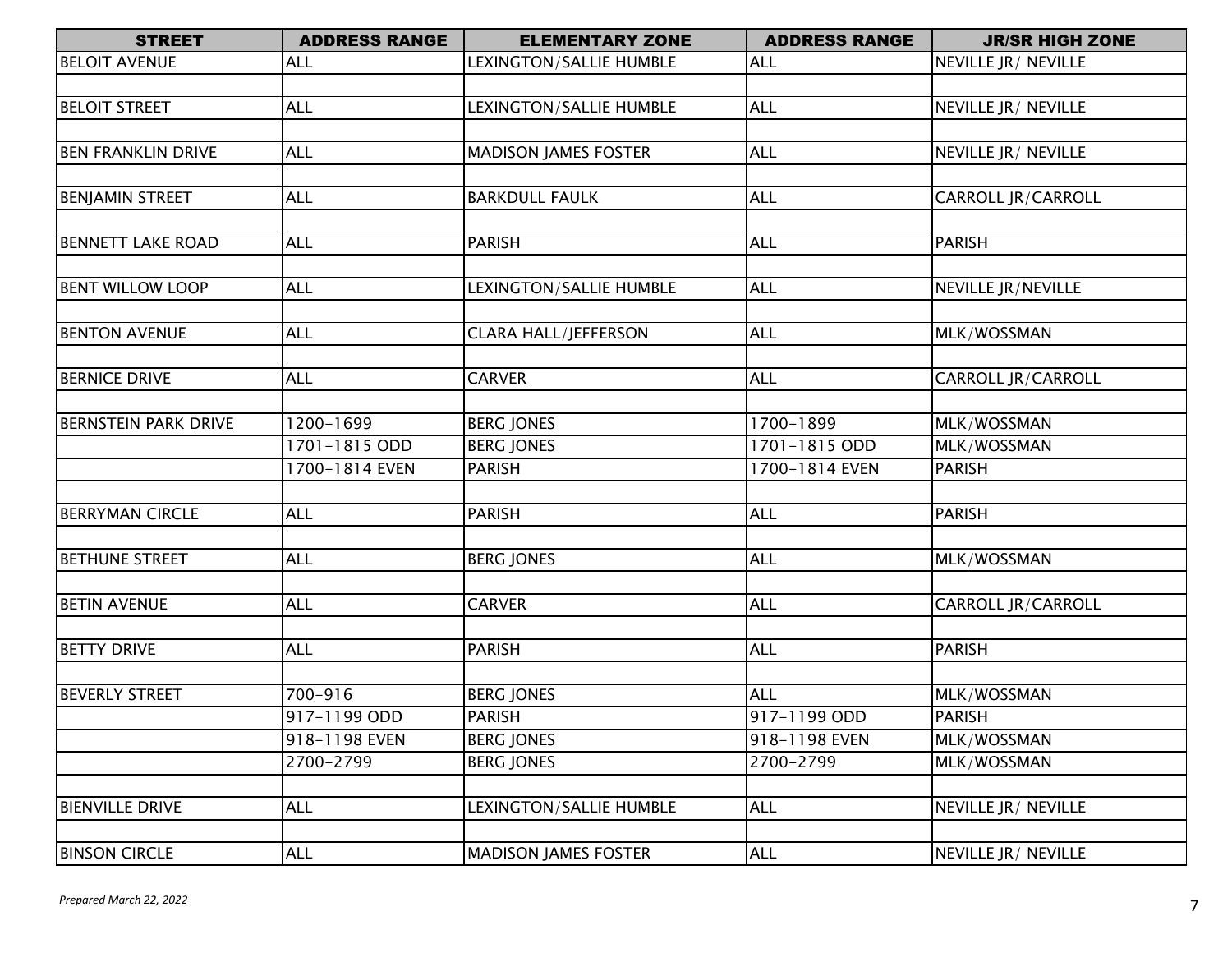| <b>STREET</b>                   | <b>ADDRESS RANGE</b> | <b>ELEMENTARY ZONE</b>  | <b>ADDRESS RANGE</b> | <b>JR/SR HIGH ZONE</b>    |
|---------------------------------|----------------------|-------------------------|----------------------|---------------------------|
| <b>BIRCHWOOD DRIVE</b>          | $-599$               | <b>PARISH</b>           | $1 - 599$            | <b>PARISH</b>             |
|                                 | 2600-2799            | LEXINGTON/SALLIE HUMBLE | <b>ALL</b>           | NEVILLE JR/ NEVILLE       |
|                                 |                      |                         |                      |                           |
| <b>BLACKWOOD</b>                | <b>ALL</b>           | <b>PARISH</b>           | <b>ALL</b>           | <b>PARISH</b>             |
|                                 |                      |                         |                      |                           |
|                                 |                      |                         |                      |                           |
| <b>BLACK BAYOU BOAT DOCK RD</b> | $100 - 198$          | <b>CYPRESS POINT</b>    | $100 - 198$          | NEVILLE JR/ NEVILLE       |
|                                 |                      |                         |                      |                           |
| <b>BLANKS AVENUE</b>            | 4801-4803 ODD        | <b>CYPRESS POINT</b>    | 4801-4803 ODD        | <b>CARROLL JR/CARROLL</b> |
|                                 | 4804-4903            | <b>CYPRESS POINT</b>    | 4803-4903            | <b>CARROLL JR/CARROLL</b> |
|                                 | 4905-5103 ODD        | <b>CYPRESS POINT</b>    | 4905-5103 ODD        | CARROLL JR/CARROLL        |
|                                 | 5104-5299            | <b>CYPRESS POINT</b>    | 5104-5299            | CARROLL JR/CARROLL        |
|                                 | 5301-5303 ODD        | <b>CYPRESS POINT</b>    | 5301-5303 ODD        | CARROLL JR/CARROLL        |
|                                 | 5391-5451 ODD        | <b>CYPRESS POINT</b>    | 5391-5451 ODD        | CARROLL JR/CARROLL        |
|                                 | <b>ALL OTHER</b>     | <b>PARISH</b>           | <b>ALL OTHER</b>     | <b>PARISH</b>             |
|                                 |                      |                         |                      |                           |
| <b>BLANKS STREET</b>            | 3600-4299            | <b>CYPRESS POINT</b>    | 3600-4199            | CARROLL JR/CARROLL        |
|                                 |                      |                         |                      |                           |
| <b>BLUE WATER LANE</b>          | <b>ALL</b>           | LEXINGTON/SALLIE HUMBLE | <b>ALL</b>           | NEVILLE JR/ NEVILLE       |
|                                 |                      |                         |                      |                           |
| <b>BOGEY DRIVE</b>              | <b>ALL</b>           | <b>PARISH</b>           | <b>ALL</b>           | <b>PARISH</b>             |
|                                 |                      |                         |                      |                           |
| <b>BOIS D'ARC PLACE</b>         | <b>ALL</b>           | LEXINGTON/SALLIE HUMBLE | <b>ALL</b>           | NEVILLE JR/ NEVILLE       |
|                                 |                      |                         |                      |                           |
| <b>BOLDT STREET</b>             | <b>ALL</b>           | LEXINGTON/SALLIE HUMBLE | <b>ALL</b>           | NEVILLE JR/ NEVILLE       |
|                                 |                      |                         |                      |                           |
| <b>BON AIRE DRIVE</b>           | <b>ALL</b>           | <b>CYPRESS POINT</b>    | <b>ALL</b>           | NEVILLE JR/ NEVILLE       |
|                                 |                      |                         |                      |                           |
| <b>BONITA PLACE</b>             | <b>ALL</b>           | LEXINGTON/SALLIE HUMBLE | <b>ALL</b>           | NEVILLE JR/ NEVILLE       |
|                                 |                      |                         |                      |                           |
| <b>BONNER DRIVE</b>             | <b>ALL</b>           | <b>BERG JONES</b>       | <b>ALL</b>           | MLK/WOSSMAN               |
|                                 |                      |                         |                      |                           |
| <b>BON VIE DRIVE</b>            | <b>ALL</b>           | LEXINGTON/SALLIE HUMBLE | <b>ALL</b>           | NEVILLE JR/ NEVILLE       |
|                                 |                      |                         |                      |                           |
| <b>BOOKER STREET</b>            | <b>ALL</b>           | ROY N SHELLING          | <b>ALL</b>           | CARROLL JR/CARROLL        |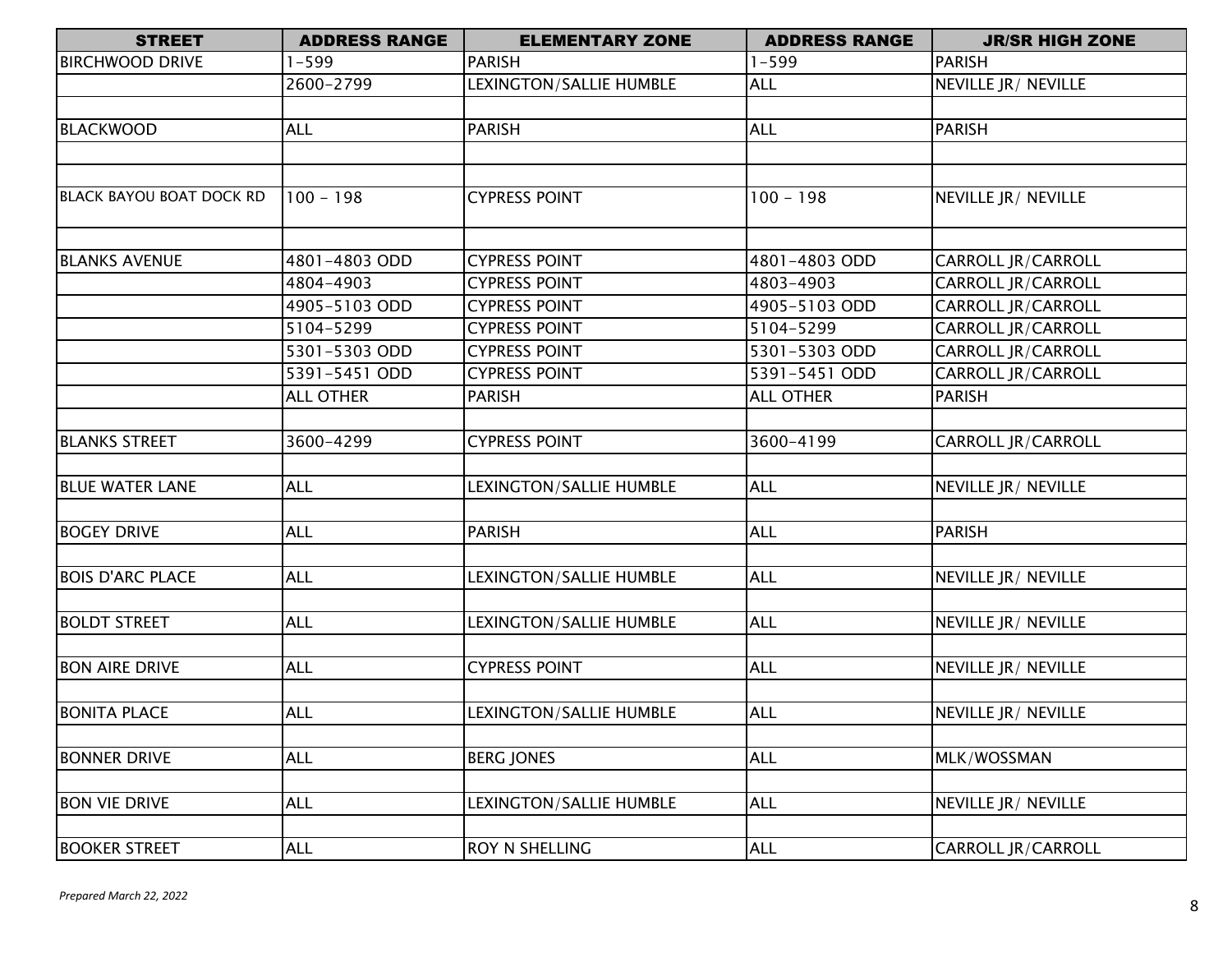| <b>STREET</b>           | <b>ADDRESS RANGE</b> | <b>ELEMENTARY ZONE</b>         | <b>ADDRESS RANGE</b> | <b>JR/SR HIGH ZONE</b>      |
|-------------------------|----------------------|--------------------------------|----------------------|-----------------------------|
| <b>BOOTH STREET</b>     | 1500-1699            | <b>CARVER</b>                  | 1500-1699            | CARROLL JR/CARROLL          |
|                         | 1700-1899            | <b>CARVER</b>                  | 1700-1899            | CARROLL JR/CARROLL          |
|                         | 2600 - 2698          | ROY N SHELLING                 | 2600 - 2698          | <b>ROY N SHELLING</b>       |
|                         |                      |                                |                      |                             |
| <b>BOSE ALLEY</b>       | <b>ALL</b>           | <b>MINNIE RUFFIN</b>           | <b>ALL</b>           | MLK/WOSSMAN                 |
|                         |                      |                                |                      |                             |
| <b>BRAMBLE DRIVE</b>    | <b>ALL</b>           | LEXINGTON/SALLIE HUMBLE        | <b>ALL</b>           | NEVILLE JR/ NEVILLE         |
|                         |                      |                                |                      |                             |
| <b>BREARD STREET</b>    | $1 - 899$            | LEXINGTON/SALLIE HUMBLE        | $1 - 899$            | NEVILLE JR/ NEVILLE         |
|                         | $900 - 3299$         | <b>CARVER</b>                  |                      | <b>CARROLL JR/CARROLL</b>   |
|                         |                      |                                |                      |                             |
| <b>BREADS ALY</b>       | $100 - 199$          | <b>CARVER</b>                  | $100 - 199$          | CARROLL JR/ CARROLL         |
|                         |                      |                                |                      |                             |
| <b>BREECE CIRCLE</b>    | <b>ALL</b>           | <b>CLARA HALL/JEFFERSON</b>    | <b>ALL</b>           | MLK/WOSSMAN                 |
|                         |                      |                                |                      |                             |
| <b>BRES AVENUE</b>      | <b>ALL</b>           | LEXINGTON/SALLIE HUMBLE        | <b>ALL</b>           | NEVILLE JR/ NEVILLE         |
|                         |                      |                                |                      |                             |
| <b>BREVILLE STREET</b>  | 2800-2999            | <b>LEXINGTON/SALLIE HUMBLE</b> | 2800-2999            | <b>NEVILLE JR / NEVILLE</b> |
|                         | 3200 AND UP          | <b>CYPRESS POINT</b>           | 3200 UP              | NEVILLE JR/ NEVILLE         |
|                         |                      |                                |                      |                             |
| <b>BRIARFARM ST</b>     | $2600 - 2699$        | ROY N SHELLING                 | $2600 - 2699$        | <b>CARROLL JR/ CARROLL</b>  |
|                         |                      |                                |                      |                             |
|                         |                      |                                |                      |                             |
| <b>BRIARMOOR DRIVE</b>  | <b>ALL</b>           | LEXINGTON/SALLIE HUMBLE        | <b>ALL</b>           | NEVILLE JR/ NEVILLE         |
|                         |                      |                                |                      |                             |
| <b>BRIARWOOD</b>        | <b>ALL</b>           | PARISH                         | <b>ALL</b>           | <b>PARISH</b>               |
|                         |                      |                                |                      |                             |
| <b>BRIERFIELD DRIVE</b> | <b>ALL</b>           | LEXINGTON/SALLIE HUMBLE        | <b>ALL</b>           | NEVILLE JR/ NEVILLE         |
|                         |                      |                                |                      |                             |
| <b>BRIGHT STREET</b>    | <b>ALL</b>           | <b>BARKDULL FAULK</b>          | <b>ALL</b>           | CARROLL JR/CARROLL          |
|                         |                      |                                |                      |                             |
| <b>BROADMOOR BLVD.</b>  | 100-799              | <b>PARISH</b>                  | 100-799              | <b>PARISH</b>               |
|                         | 2400-2799            | LEXINGTON/SALLIE HUMBLE        | 2400-2799            | LEE/NEVILLE                 |
|                         |                      |                                |                      | NEVILLE JR/ NEVILLE         |
| <b>BROOKWOOD</b>        | <b>ALL</b>           | <b>PARISH</b>                  | <b>ALL</b>           | <b>PARISH</b>               |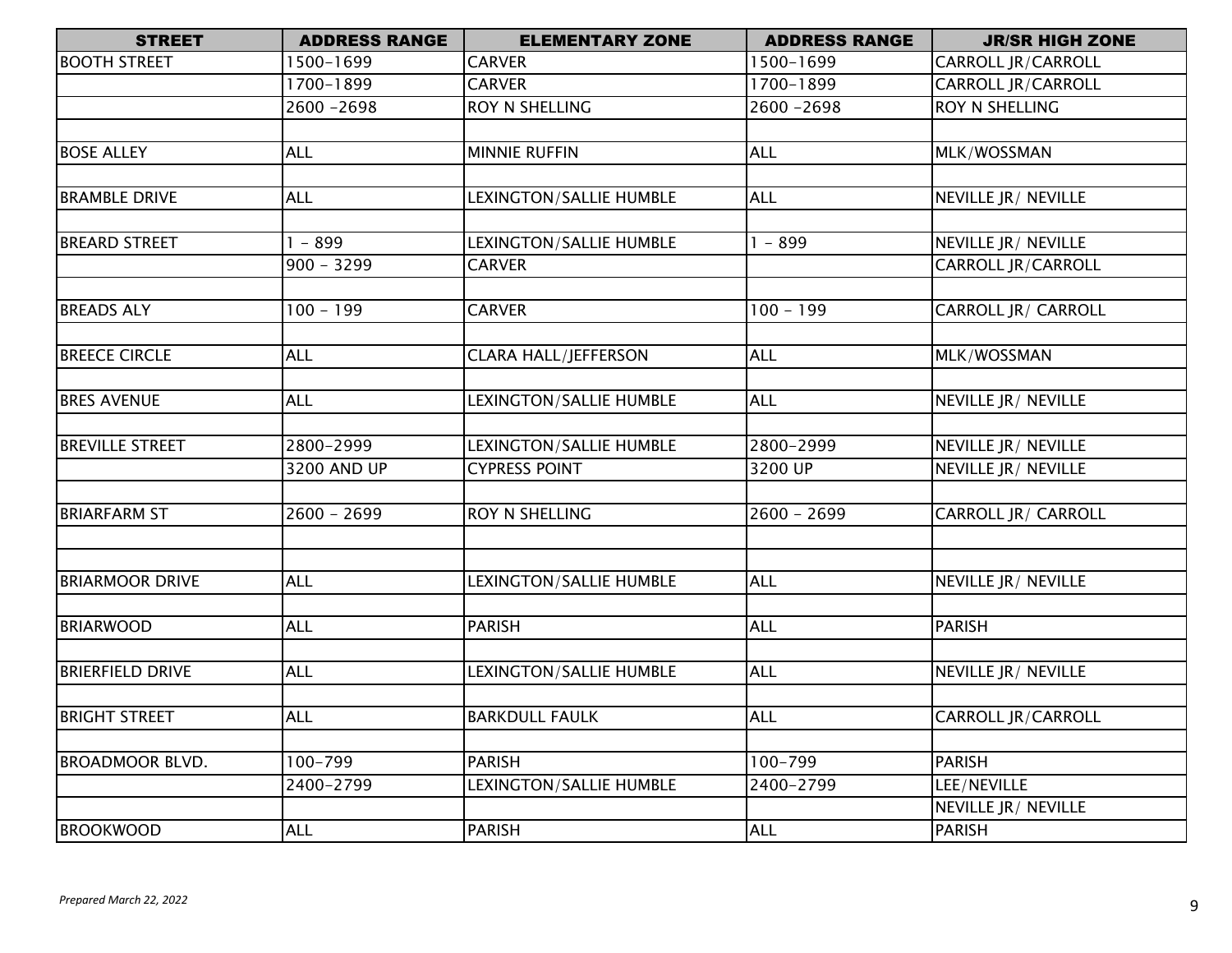| <b>STREET</b>             | <b>ADDRESS RANGE</b> | <b>ELEMENTARY ZONE</b>      | <b>ADDRESS RANGE</b> | <b>JR/SR HIGH ZONE</b>    |
|---------------------------|----------------------|-----------------------------|----------------------|---------------------------|
| <b>BRONSON STREET</b>     | <b>ALL</b>           | <b>CARVER</b>               | <b>ALL</b>           | CARROLL JR/CARROLL        |
|                           |                      |                             |                      |                           |
|                           |                      |                             |                      |                           |
| <b>BROWN PLACE</b>        | <b>ALL</b>           | LEXINGTON/SALLIE HUMBLE     | <b>ALL</b>           | NEVILLE JR/ NEVILLE       |
|                           |                      |                             |                      |                           |
| <b>BROWN STREET</b>       | <b>ALL</b>           | <b>PARISH</b>               | <b>ALL</b>           | <b>PARISH</b>             |
|                           |                      |                             |                      |                           |
| <b>BRUCE STREET</b>       | 100-103, 130-299     | <b>MINNIE RUFFIN</b>        | 100-103, 130-299     | MLK/WOSSMAN               |
|                           | $104 - 129$          | PARISH                      | $104 - 129$          | <b>PARISH</b>             |
|                           |                      |                             |                      |                           |
| <b>BRUTON STREET</b>      | <b>ALL</b>           | LEXINGTON/SALLIE HUMBLE     | <b>ALL</b>           | NEVILLE JR/ NEVILLE       |
|                           |                      |                             |                      |                           |
| <b>BRY STREET</b>         | <b>ALL</b>           | <b>BARKDULL FAULK</b>       | <b>ALL</b>           | <b>CARROLL JR/CARROLL</b> |
| <b>BRYAN STREET</b>       | <b>ALL</b>           | <b>PARISH</b>               | <b>ALL</b>           | <b>PARISH</b>             |
|                           |                      |                             |                      |                           |
| <b>BRYANT STREET</b>      | 300-599              | <b>MINNIE RUFFIN</b>        | 300-599              | MLK/WOSSMAN               |
|                           | 600 UP               | <b>BERG JONES</b>           | 600 UP               | MLK/WOSSMAN               |
|                           |                      |                             |                      |                           |
| <b>BUCK LOOP</b>          | <b>ALL</b>           | LEXINGTON/SALLIE HUMBLE     | <b>ALL</b>           | NEVILLE JR/NEVILLE        |
|                           |                      |                             |                      |                           |
| <b>BUCKHORN BEND LOOP</b> | $100 - 402$          | <b>PARISH</b>               | $100 - 402$          | <b>PARISH</b>             |
|                           | 403-459 ODD          | <b>PARISH</b>               | 403-459 ODD          | <b>PARISH</b>             |
|                           | $327 - 399$          | <b>MADISON JAMES FOSTER</b> | $327 - 399$          | NEVILLE JR/ NEVILLE       |
|                           | $461 - 549$          | <b>PARISH</b>               | $461 - 549$          | <b>PARISH</b>             |
|                           | 501                  | <b>MADISON JAMES FOSTER</b> | 501                  | NEVILLE JR/ NEVILLE       |
|                           | 551-627 ODD          | <b>PARISH</b>               | 551-627 ODD          | <b>PARISH</b>             |
|                           | 628-2595             | <b>PARISH</b>               | 628-2595             | <b>PARISH</b>             |
|                           |                      |                             |                      |                           |
| <b>BUCKHORN BEND ROAD</b> | <b>ALL</b>           | PARISH                      | <b>ALL</b>           | <b>PARISH</b>             |
|                           |                      |                             |                      |                           |
| <b>BUIE DRIVE</b>         | <b>ALL</b>           | LEXINGTON/SALLIE HUMBLE     | <b>ALL</b>           | NEVILLE JR/ NEVILLE       |
|                           |                      |                             |                      |                           |
| <b>BUNCH CIRCLE</b>       | <b>ALL</b>           | <b>MADISON JAMES FOSTER</b> | <b>ALL</b>           | NEVILLE JR/ NEVILLE       |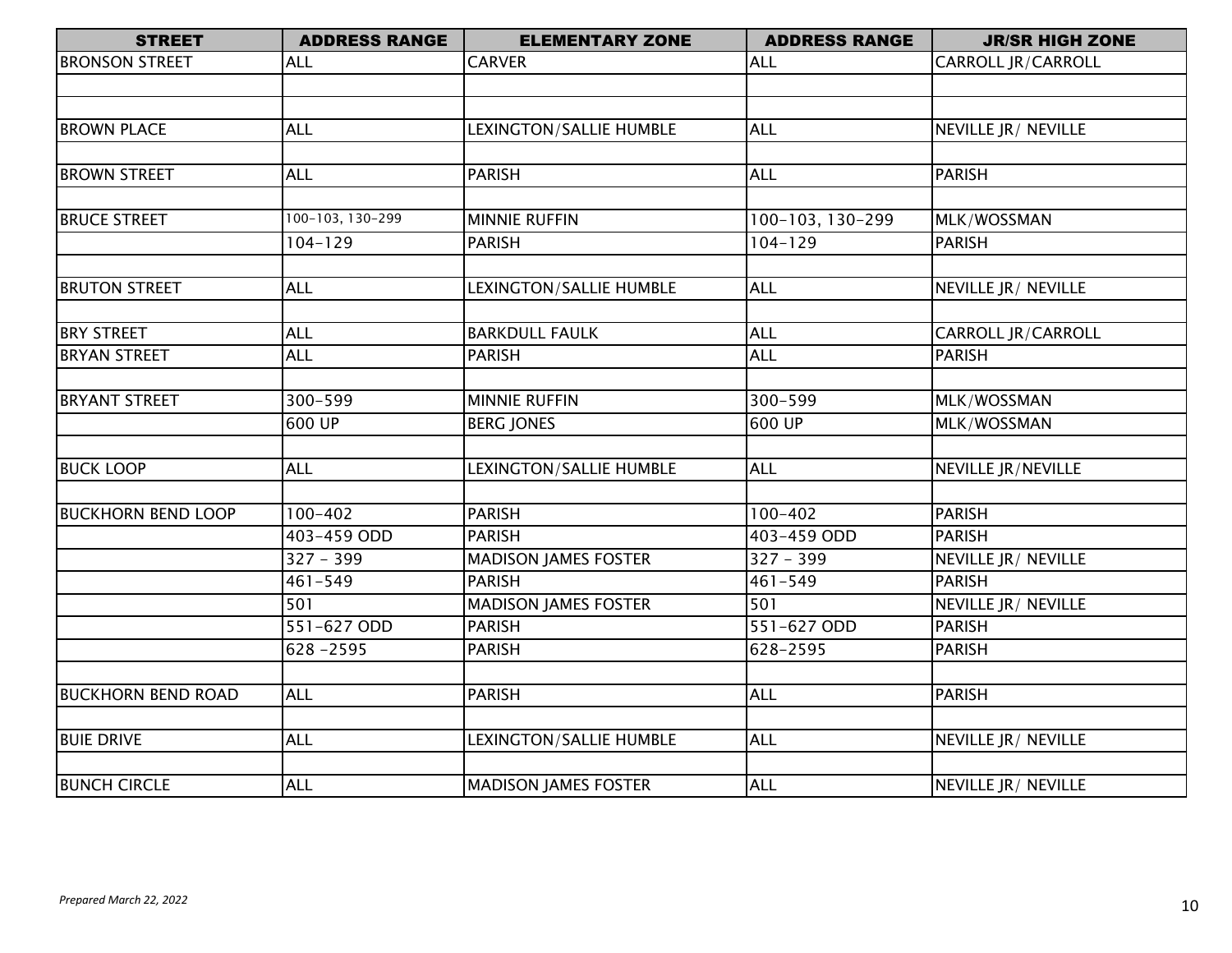| <b>STREET</b>           | <b>ADDRESS RANGE</b> | <b>ELEMENTARY ZONE</b>  | <b>ADDRESS RANGE</b> | <b>JR/SR HIGH ZONE</b>    |
|-------------------------|----------------------|-------------------------|----------------------|---------------------------|
| <b>BURG JONES LANE</b>  | 1900-2500            | <b>PARISH</b>           | 1900-2500            | <b>PARISH</b>             |
|                         | 2501-2999 ODD        | <b>PARISH</b>           | 2501-2999 ODD        | <b>PARISH</b>             |
|                         | 2502-3000 EVEN       | <b>BERG JONES</b>       | 2502-3000 EVEN       | MLK/WOSSMAN               |
|                         | 3001-3299            | <b>PARISH</b>           | 3001-3299            | <b>PARISH</b>             |
|                         | 3300-3398 EVEN       | <b>BERG JONES</b>       | 3300-3398 EVEN       | MLK/WOSSMAN               |
|                         | 3301-3399 ODD        | <b>PARISH</b>           | 3301-3399 ODD        | <b>PARISH</b>             |
|                         |                      |                         |                      |                           |
| <b>BURROUGHS STREET</b> | <b>ALL</b>           | <b>MINNIE RUFFIN</b>    | <b>ALL</b>           | MLK/WOSSMAN               |
|                         |                      |                         |                      |                           |
| <b>BURTON</b>           | <b>ALL</b>           | PARISH                  | <b>ALL</b>           | <b>PARISH</b>             |
|                         |                      |                         |                      |                           |
| <b>BUTTITTA LANE</b>    | <b>ALL</b>           | <b>CARVER</b>           | <b>ALL</b>           | CARROLL JR/CARROLL        |
|                         |                      |                         |                      |                           |
| <b>BYERS DRIVE</b>      | 3301-4099 ODD        | ROY N SHELLING          | 3301-4099 ODD        | CARROLL JR/CARROLL        |
|                         | 3329                 | <b>PARISH</b>           | 3329                 | <b>PARISH</b>             |
|                         |                      |                         |                      |                           |
| <b>CADDO STREET</b>     | <b>ALL</b>           | <b>CYPRESS POINT</b>    | <b>ALL</b>           | NEVILLE JR/ NEVILLE       |
|                         |                      |                         |                      |                           |
| <b>CAGLE DRIVE</b>      | <b>ALL</b>           | <b>BERG JONES</b>       | <b>ALL</b>           | MLK/WOSSMAN               |
|                         |                      |                         |                      |                           |
| <b>CAIRO STREET</b>     | <b>ALL</b>           | ROY N SHELLING          | <b>ALL</b>           | CARROLL JR/CARROLL        |
|                         |                      |                         |                      |                           |
| <b>CALYPSO STREET</b>   | 100-699              | <b>LEXINGTON</b>        | 100-699              | NEVILLE JR/ NEVILLE       |
|                         | $2100 - 2899$        | <b>CARVER</b>           | 700 UP               | <b>CARROLL JR/CARROLL</b> |
|                         |                      |                         |                      |                           |
| <b>CAMELOT PLACE</b>    | <b>ALL</b>           | <b>PARISH</b>           | <b>ALL</b>           | PARISH                    |
|                         |                      |                         |                      |                           |
| <b>CAMBRIDGE</b>        | <b>ALL</b>           | <b>PARISH</b>           | <b>ALL</b>           | <b>PARISH</b>             |
|                         |                      |                         |                      |                           |
| <b>CAMELIA DRIVE</b>    | <b>ALL</b>           | <b>PARISH</b>           | <b>ALL</b>           | <b>PARISH</b>             |
|                         |                      |                         |                      |                           |
| <b>CAMERON STREET</b>   | 2800-3299            | LEXINGTON/SALLIE HUMBLE | 2600-3299            | NEVILLE JR/ NEVILLE       |
|                         | 3300-3699            | <b>CYPRESS POINT</b>    | 3300-3699            | NEVILLE JR/ NEVILLE       |
|                         |                      |                         |                      |                           |
| <b>CAMP STREET</b>      | <b>ALL</b>           | <b>BERG JONES</b>       | <b>ALL</b>           | MLK/WOSSMAN               |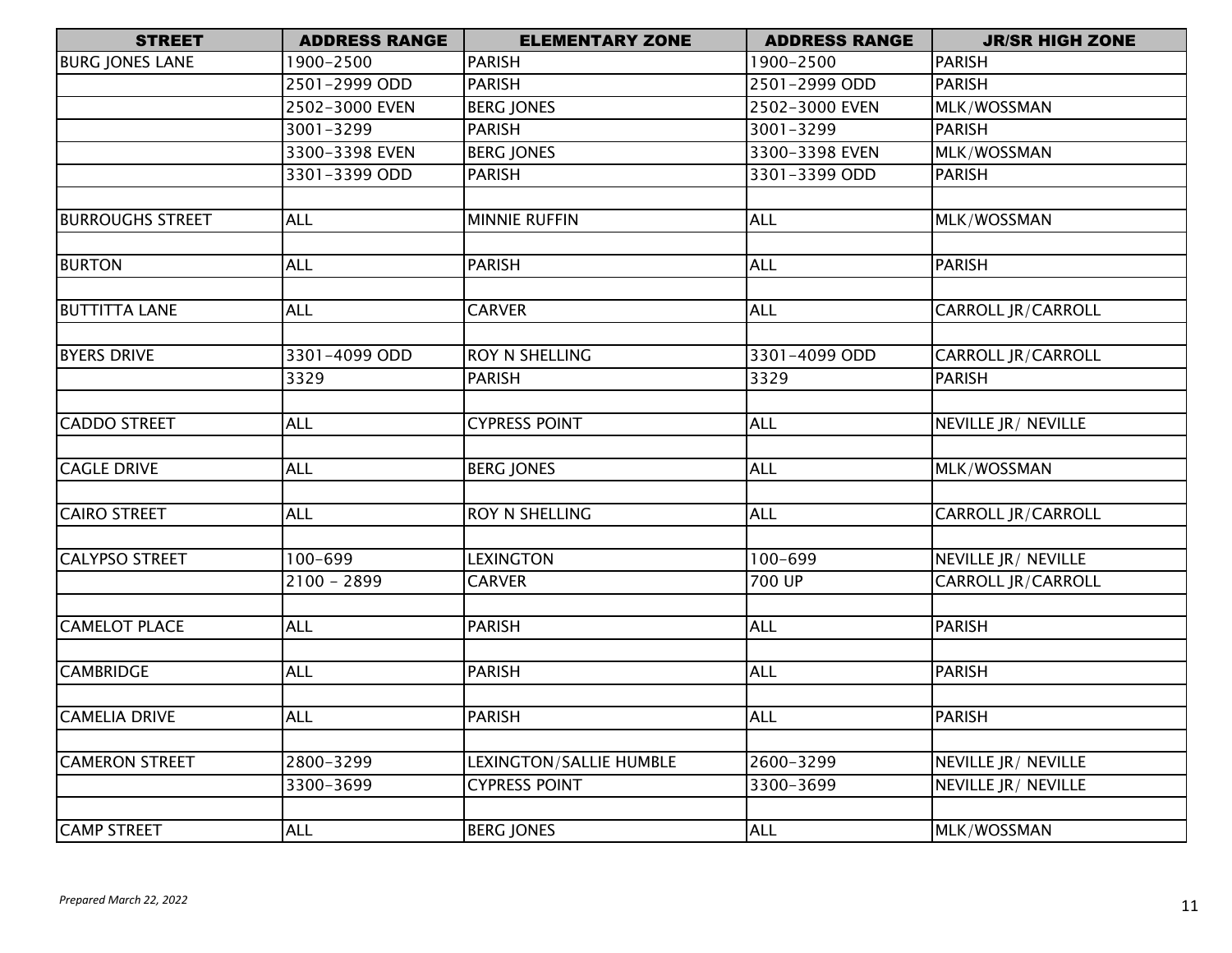| <b>STREET</b>             | <b>ADDRESS RANGE</b> | <b>ELEMENTARY ZONE</b>      | <b>ADDRESS RANGE</b> | <b>JR/SR HIGH ZONE</b>    |
|---------------------------|----------------------|-----------------------------|----------------------|---------------------------|
| <b>CANAL STREET</b>       | <b>ALL</b>           | <b>PARISH</b>               | <b>ALL</b>           | <b>PARISH</b>             |
|                           |                      |                             |                      |                           |
| <b>CANARY STREET</b>      | AIL                  | <b>CARVER</b>               | <b>ALL</b>           | CARRPLL JR/CARROLL        |
|                           |                      |                             |                      |                           |
| <b>CAPTAIN KIDD DRIVE</b> | <b>ALL</b>           | <b>PARISH</b>               | <b>ALL</b>           | <b>PARISH</b>             |
|                           |                      |                             |                      |                           |
| <b>CARGO LANE</b>         | <b>ALL</b>           | ROY N SHELLING              | <b>ALL</b>           | CARROLL JR/CARROLL        |
| <b>CARLEEN DRIVE</b>      | All                  |                             | All                  | NEVILLE JR/ NEVILLE       |
|                           |                      | LEXINGTON/SALLIE HUMBLE     |                      |                           |
| <b>CARLTON AVENUE</b>     | <b>ALL</b>           | <b>CLARA HALL/JEFFERSON</b> | <b>ALL</b>           | MLK/WOSSMAN               |
|                           |                      |                             |                      |                           |
| <b>CARLTON STREET</b>     | <b>ALL</b>           | <b>PARISH</b>               | <b>ALL</b>           | <b>PARISH</b>             |
|                           |                      |                             |                      |                           |
| <b>CAROLE CIRCLE</b>      | <b>ALL</b>           | <b>PARISH</b>               | <b>ALL</b>           | <b>PARISH</b>             |
|                           |                      |                             |                      |                           |
| <b>CAROLINA AVENUE</b>    | <b>ALL</b>           | <b>BARKDULL FAULK</b>       | <b>ALL</b>           | CARROLL JR/CARROLL        |
|                           |                      |                             |                      |                           |
| <b>CARONDELET LN</b>      | <b>ALL</b>           | <b>LEXINGTON</b>            | <b>ALL</b>           | NEVILLE JR/ NEVILLE       |
|                           |                      |                             |                      |                           |
| <b>CARPENTER PLACE</b>    | <b>ALL</b>           | <b>BARKDULL FAULK</b>       | <b>ALL</b>           | CARROLL JR/CARROLL        |
|                           |                      |                             |                      |                           |
| <b>CARRIER DRIVE</b>      | <b>ALL</b>           | ROY N SHELLING              | <b>ALL</b>           | <b>CARROLL JR/CARROLL</b> |
| <b>CARROLL DRIVE</b>      | <b>ALL</b>           | <b>CARVER</b>               | <b>ALL</b>           | <b>CARROLL JR/CARROLL</b> |
|                           |                      |                             |                      |                           |
| <b>CARVER STREET</b>      | <b>ALL</b>           | ROY N SHELLING              | <b>ALL</b>           | <b>CARROLL JR/CARROLL</b> |
|                           |                      |                             |                      |                           |
| <b>CATALPA STREET</b>     | <b>ALL</b>           | <b>LEXINGTON</b>            | <b>ALL</b>           | NEVILLE JR/ NEVILLE       |
|                           |                      |                             |                      |                           |
| <b>CEDAR BEND DRIVE</b>   | <b>ALL</b>           | <b>PARISH</b>               | <b>ALL</b>           | <b>PARISH</b>             |
|                           |                      |                             |                      |                           |
| <b>CEDAR BROOK</b>        | <b>ALL</b>           | <b>PARISH</b>               | <b>ALL</b>           | <b>PARISH</b>             |
|                           |                      |                             |                      |                           |
| <b>CEDAR CREST</b>        | <b>ALL</b>           | <b>PARISH</b>               | <b>ALL</b>           | <b>PARISH</b>             |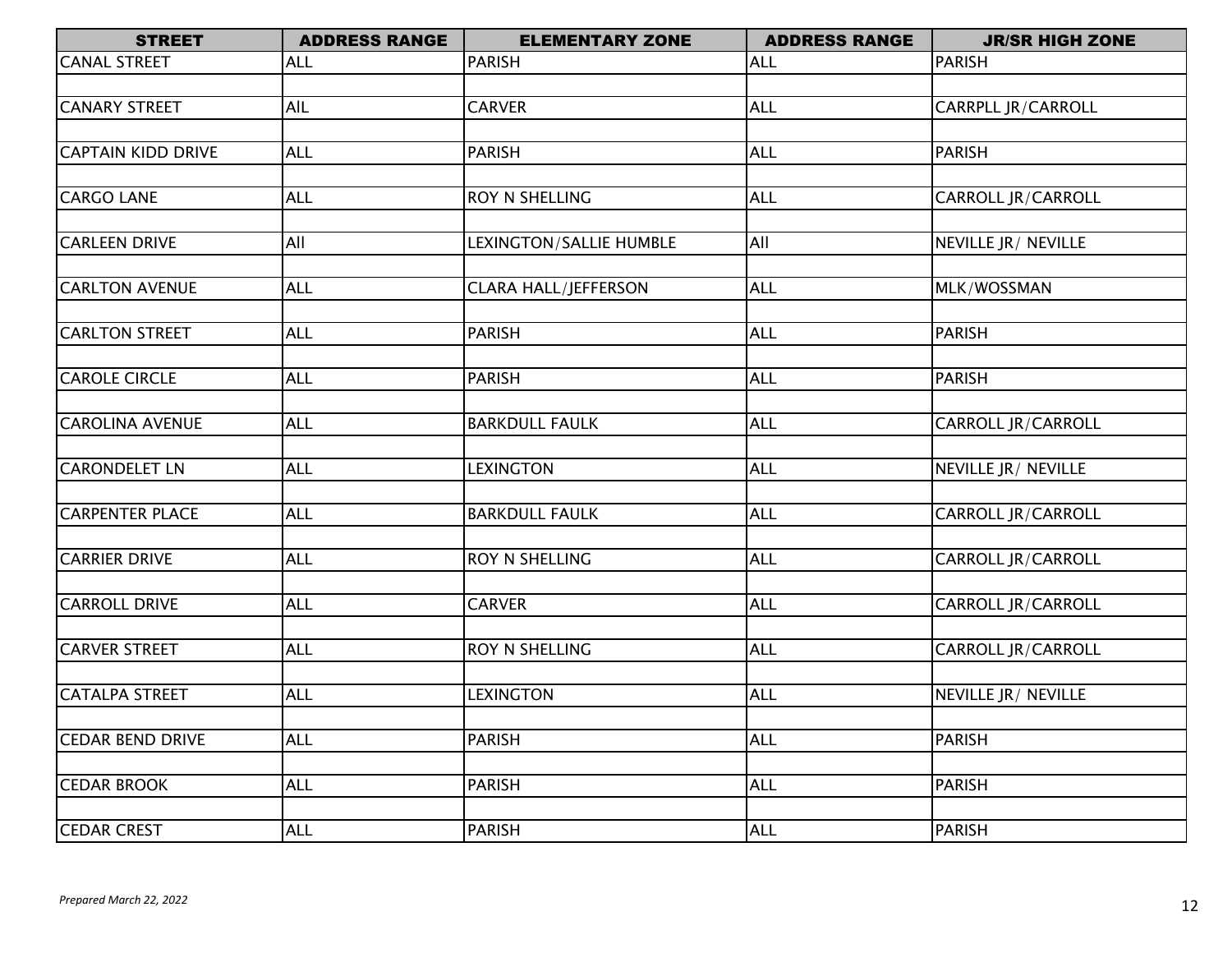| <b>STREET</b>            | <b>ADDRESS RANGE</b> | <b>ELEMENTARY ZONE</b>  | <b>ADDRESS RANGE</b> | <b>JR/SR HIGH ZONE</b>     |
|--------------------------|----------------------|-------------------------|----------------------|----------------------------|
| <b>CEDAR STREET</b>      | <b>ALL</b>           | <b>CARVER</b>           | <b>ALL</b>           | CARROLL JR/ CARROLL        |
|                          |                      |                         |                      |                            |
| <b>CEE RAY DRIVE</b>     | <b>ALL</b>           | <b>CARVER</b>           | <b>ALL</b>           | <b>CARROLL JR.CARROLL</b>  |
|                          |                      |                         |                      |                            |
| <b>CENTER STREET</b>     | <b>ALL</b>           | <b>MINNIE RUFFIN</b>    | <b>ALL</b>           | MLK/WOSSMAN                |
|                          |                      |                         |                      |                            |
| <b>CENTRAL AVENUE</b>    | ALL                  | ROY N SHELLING          | <b>ALL</b>           | <b>CARROLL JR/CARROLL</b>  |
|                          |                      |                         |                      |                            |
| <b>CENTURY BLVD.</b>     | <b>ALL</b>           | <b>MINNIE RUFFIN</b>    | <b>ALL</b>           | MLK/WOSSMAN                |
|                          |                      |                         |                      |                            |
| <b>CENTURYLINK DRIVE</b> | <b>ALL</b>           | <b>CYPRESS POINT</b>    | <b>ALL</b>           | <b>NEVILLE JR/ NEVILLE</b> |
|                          |                      |                         |                      |                            |
| <b>CHANNIE DRIVE</b>     | <b>ALL</b>           | <b>PARISH</b>           | <b>ALL</b>           | <b>PARISH</b>              |
|                          |                      |                         |                      |                            |
| <b>CHAPPELL STREET</b>   | <b>ALL</b>           | <b>PARISH</b>           | <b>ALL</b>           | <b>PARISH</b>              |
|                          |                      |                         |                      |                            |
| <b>CHARLES STREET</b>    | <b>ALL</b>           | <b>PARISH</b>           | <b>ALL</b>           | <b>PARISH</b>              |
|                          |                      |                         |                      |                            |
| <b>CHARLOTTE CIRCLE</b>  | <b>ALL</b>           | <b>PARISH</b>           | <b>ALL</b>           | <b>PARISH</b>              |
|                          |                      |                         |                      |                            |
| <b>CHARLOTTE STREET</b>  | <b>ALL</b>           | <b>PARISH</b>           | <b>ALL</b>           | <b>PARISH</b>              |
|                          |                      |                         |                      |                            |
| <b>CHARTRES CIRCLE</b>   | <b>ALL</b>           | LEXINGTON/SALLIE HUMBLE | <b>ALL</b>           | NEVILLE JR/ NEVILLE        |
| <b>CHATHAM STREET</b>    | 101-107 ODD          | <b>CYPRESS POINT</b>    | 101-107 ODD          | <b>CARROLL JR/CARROLL</b>  |
|                          | 598-604 EVEN         | <b>CYPRESS POINT</b>    | 598-604 EVEN         | <b>CARROLL JR/CARROLL</b>  |
|                          | 100-108 EVEN         | PARISH 605-699          | 109-597,599-603 OD   | <b>PARISH</b>              |
|                          |                      |                         |                      |                            |
|                          |                      |                         |                      |                            |
| <b>CHATWOOD DRIVE</b>    | <b>ALL</b>           | LEXINGTON/SALLIE HUMBLE | <b>ALL</b>           | NEVILLE JR/ NEVILLE        |
|                          |                      |                         |                      |                            |
| <b>CHAUCER AVENUE</b>    | <b>ALL</b>           | LEXINGTON/SALLIE HUMBLE | <b>ALL</b>           | NEVILLE JR/ NEVILLE        |
|                          |                      |                         |                      |                            |
| <b>CHAUVIN DRIVE</b>     | <b>ALL</b>           | <b>PARISH</b>           | <b>ALL</b>           | <b>PARISH</b>              |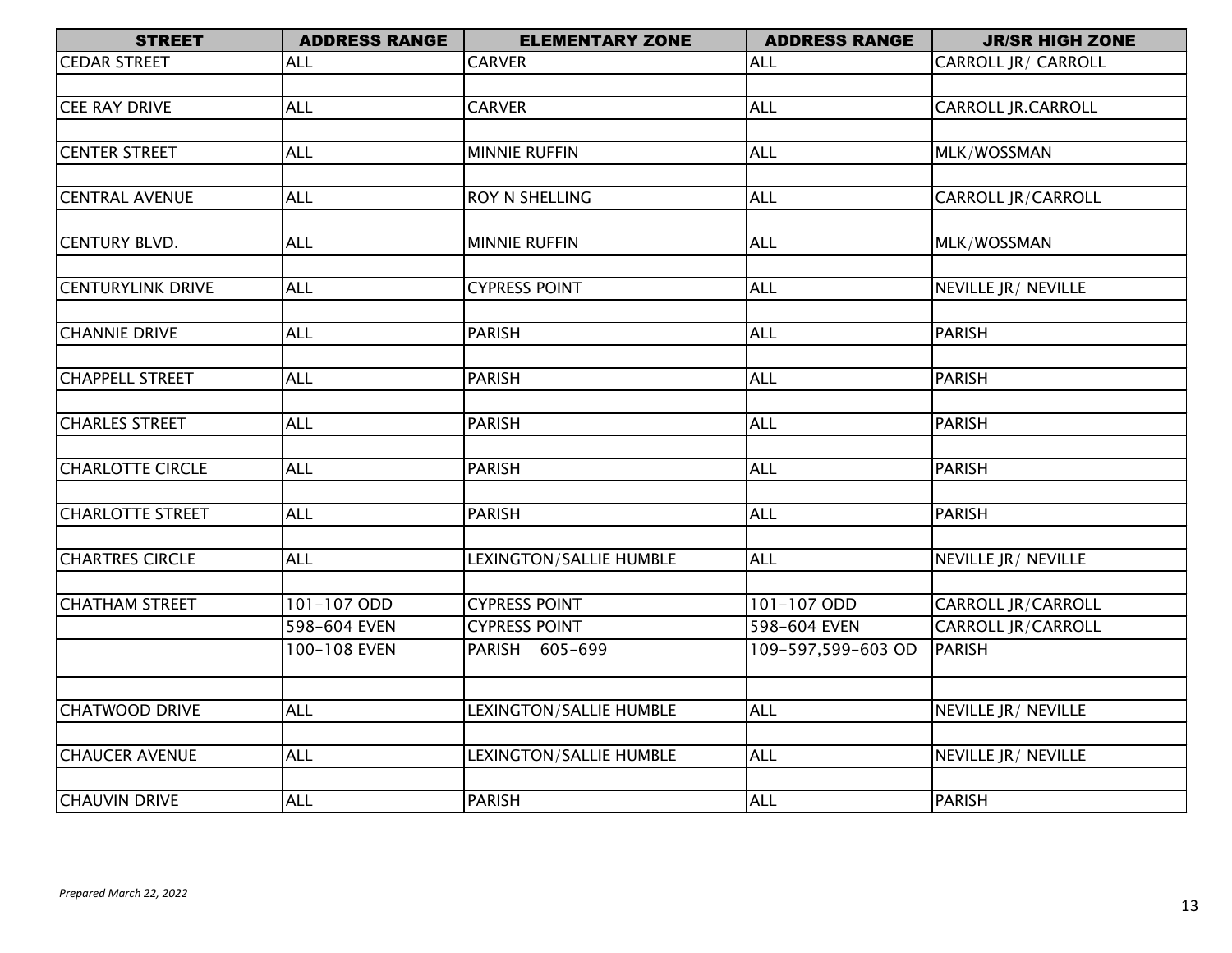| <b>STREET</b>               | <b>ADDRESS RANGE</b> | <b>ELEMENTARY ZONE</b>      | <b>ADDRESS RANGE</b> | <b>JR/SR HIGH ZONE</b>    |
|-----------------------------|----------------------|-----------------------------|----------------------|---------------------------|
| <b>CHAUVIN LANE</b>         | <b>ALL</b>           | LEXINGTON/SALLIE HUMBLE     | <b>ALL</b>           | NEVILLE JR/ NEVILLE       |
|                             |                      |                             |                      |                           |
| <b>CHAUVIN POINT DRIVE</b>  | $101 - 625$          | <b>CYPRESS POINT</b>        | $101 - 625$          | NEVILLE JR/ NEVILLE       |
|                             |                      |                             |                      |                           |
| <b>CHENNAULT PARK DRIVE</b> | <b>ALL</b>           | <b>ROY N SHELLING</b>       | <b>ALL</b>           | CARROLL JR/CARROLL        |
|                             |                      |                             |                      |                           |
| <b>CHEROKEE</b>             | <b>ALL</b>           | <b>PARISH</b>               | <b>ALL</b>           | <b>PARISH</b>             |
|                             |                      |                             |                      |                           |
| <b>CHERRY BLOSSOM DRIVE</b> | <b>ALL</b>           | <b>ROY N SHELLING</b>       | <b>ALL</b>           | CARROLL JR/CARROLL        |
|                             |                      |                             |                      |                           |
| <b>CHERRY STREET</b>        | <b>ALL</b>           | LEXINGTON/SALLIE HUMBLE     | <b>ALL</b>           | NEVILLE JR/ NEVILLE       |
|                             |                      |                             |                      |                           |
| <b>CHESTER STREET</b>       | <b>ALL</b>           | <b>CARVER</b>               | <b>ALL</b>           | CARROLL JR/CARROLL        |
|                             |                      |                             |                      |                           |
| <b>CHESTNUT STREET</b>      | <b>ALL</b>           | <b>BARKDULL FAULK</b>       | <b>ALL</b>           | CARROLL JR/CARROLL        |
|                             |                      |                             |                      |                           |
| <b>CHILTON STREET</b>       | <b>ALL</b>           | <b>PARISH</b>               | <b>ALL</b>           | <b>PARISH</b>             |
| <b>CHURCH DRIVE</b>         | <b>ALL</b>           | <b>CYPRESS POINT</b>        | <b>ALL</b>           | <b>CARROLL JR/CARROLL</b> |
|                             |                      |                             |                      |                           |
| <b>CHURCH STREET</b>        | 3000-3199            | <b>CARVER</b>               | 3000-3199            | CARROLL JR/CARROLL        |
|                             | 3200-4199            | <b>ROY N SHELLING</b>       | 3200-4199            | <b>CARROLL JR/CARROLL</b> |
|                             | $100 - 499$          | <b>CYPRESS POINT</b>        | $100 - 499$          | CARROLL JR/CARROLL        |
|                             |                      |                             |                      |                           |
| <b>CHURCHILL CIRCLE</b>     | <b>ALL</b>           | <b>CYPRESS POINT</b>        | <b>ALL</b>           | NEVILLE JR/ NEVILLE       |
|                             |                      |                             |                      |                           |
| <b>CHURCHILL STREET</b>     | <b>ALL</b>           | <b>MADISON JAMES FOSTER</b> | <b>ALL</b>           | NEVILLE JR/ NEVILLE       |
|                             |                      |                             |                      |                           |
| <b>CIRCLE DRIVE</b>         | <b>ALL</b>           | PART OF L.T.I.              | <b>ALL</b>           | PART OF L.T.I.            |
|                             |                      |                             |                      |                           |
|                             |                      |                             |                      |                           |
| <b>CIVIC STREET</b>         | <b>ALL</b>           | LEXINGTON/SALLIE HUMBLE     | <b>ALL</b>           | NEVILLE JR/ NEVILLE       |
|                             |                      |                             |                      | NEVILLE JR/ NEVILLE       |
| <b>CLAIBORNE CIRCLE</b>     | <b>ALL</b>           | LEXINGTON/SALLIE HUMBLE     | <b>ALL</b>           | NEVILLE JR/ NEVILLE       |
|                             |                      |                             |                      |                           |
| <b>CLAIBORNE DRIVE</b>      | <b>ALL</b>           | LEXINGTON/SALLIE HUMBLE     | <b>ALL</b>           | NEVILLE JR/ NEVILLE       |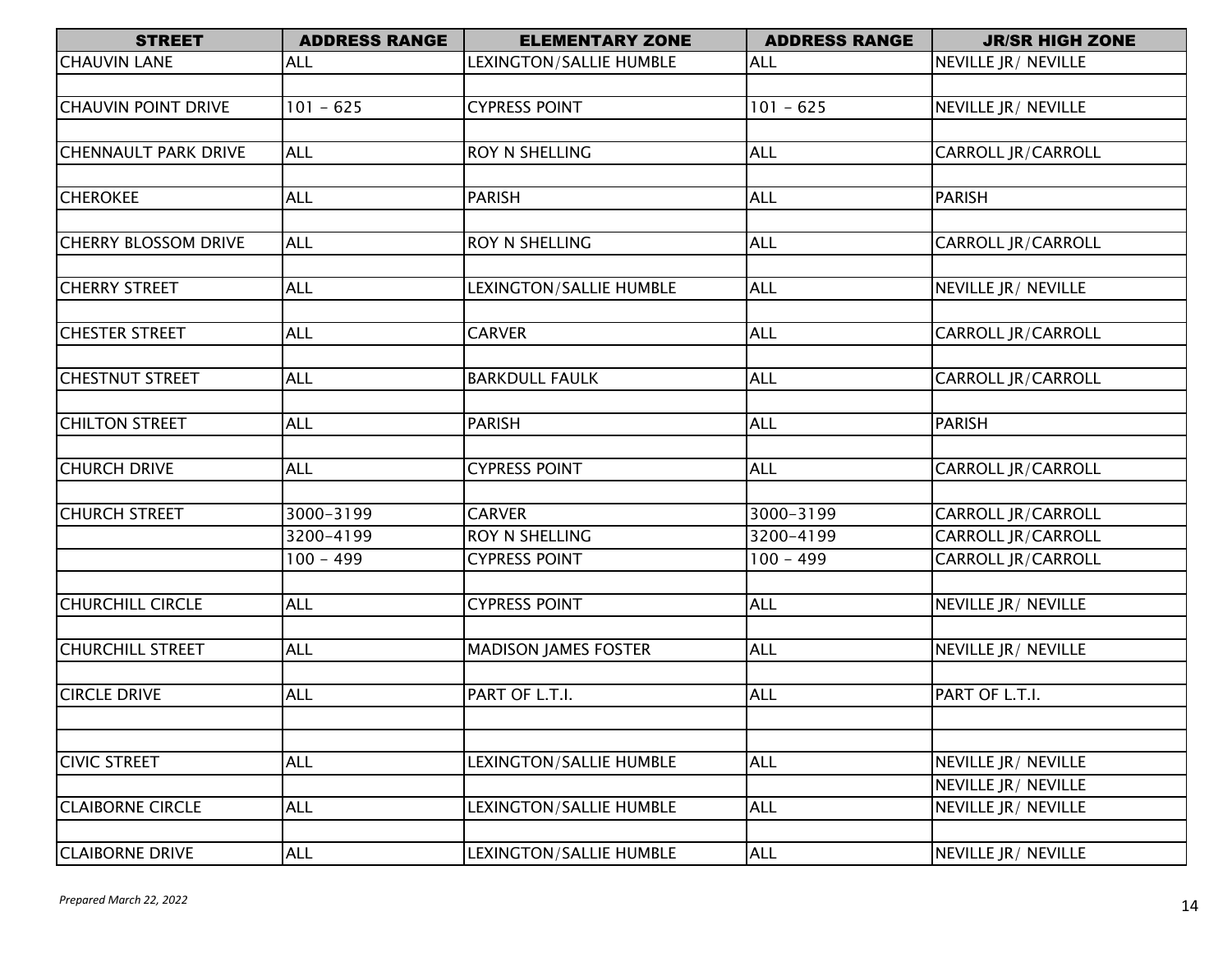| <b>STREET</b>            | <b>ADDRESS RANGE</b> | <b>ELEMENTARY ZONE</b>  | <b>ADDRESS RANGE</b> | <b>JR/SR HIGH ZONE</b>      |
|--------------------------|----------------------|-------------------------|----------------------|-----------------------------|
| <b>CLAIBORNE STREET</b>  | <b>ALL</b>           | <b>CYPRESS POINT</b>    | <b>ALL</b>           | NEVILLE JR/ NEVILLE         |
|                          |                      |                         |                      |                             |
| <b>CLAIRE LANE</b>       | 4107-4209            | LEXINGTON/SALLIE HUMBLE | 4107-4209            | NEVILLE JR/ NEVILLE         |
|                          |                      |                         |                      |                             |
| <b>CLARA DRIVE</b>       | <b>ALL</b>           | <b>PARISH</b>           | <b>ALL</b>           | <b>PARISH</b>               |
|                          |                      |                         |                      |                             |
| <b>CLARK LANE</b>        | <b>ALL</b>           | <b>CARVER</b>           | <b>ALL</b>           | <b>CARROLL JR / CARROLL</b> |
|                          |                      |                         |                      |                             |
| <b>CLARK STREET</b>      | <b>ALL</b>           | <b>PARISH</b>           | <b>ALL</b>           | <b>PARISH</b>               |
|                          |                      |                         |                      |                             |
| <b>CLAYTON DRIVE</b>     | <b>ALL</b>           | <b>PARISH</b>           | <b>ALL</b>           | <b>PARISH</b>               |
|                          |                      |                         |                      |                             |
| <b>CLEVELAND STREET</b>  | <b>ALL</b>           | <b>PARISH</b>           | <b>ALL</b>           | <b>PARISH</b>               |
|                          |                      |                         |                      |                             |
| <b>COLE AVENUE</b>       | <b>ALL</b>           | <b>CYPRESS POINT</b>    | <b>ALL</b>           | NEVILLE JR/ NEVILLE         |
|                          |                      |                         |                      |                             |
| <b>COLE'S LANDING</b>    | <b>ALL</b>           | LEXINGTON/SALLIE HUMBLE | <b>ALL</b>           | NEVILLE JR/ NEVILLE         |
| COLLEGE AVENUE (SOUTH)   | $100 - 799$          | <b>CARVER</b>           | $100 - 799$          | CARROLL JR/CARROLL          |
|                          | 1000 & UP            | <b>ROY N SHELLING</b>   | 1000 & UP            | <b>CARROLL JR/CARROLL</b>   |
|                          |                      |                         |                      |                             |
| <b>COLLEGE BOULEVARD</b> | 3700-3799            | <b>CYPRESS POINT</b>    | 3700-3799            | NEVILLE JR/ NEVILLE         |
|                          |                      |                         |                      |                             |
| <b>COLLIER AVENUE</b>    | <b>ALL</b>           | <b>CARVER</b>           | <b>ALL</b>           | CARROLL JR/CARROLL          |
|                          |                      |                         |                      |                             |
| <b>COLLINS STREET</b>    | <b>ALL</b>           | <b>PARISH</b>           | <b>ALL</b>           | <b>PARISH</b>               |
|                          |                      |                         |                      |                             |
| COLONIAL                 | <b>ALL</b>           | <b>PARISH</b>           | <b>ALL</b>           | <b>PARISH</b>               |
|                          |                      |                         |                      |                             |
| <b>COLUMBIA AVENUE</b>   | 100-899              | <b>CYPRESS POINT</b>    | $100 - 899$          | CARROLL JR/ CARROLL         |
|                          | 900 & UP             | <b>ROY N SHELLING</b>   | 800 & UP             | CARROLL JR/CARROLL          |
|                          |                      |                         |                      |                             |
| <b>COMMERCE AVENUE</b>   | <b>ALL</b>           | <b>CARVER</b>           | <b>ALL</b>           | <b>CARROLL JR/CARROLL</b>   |
|                          |                      |                         |                      |                             |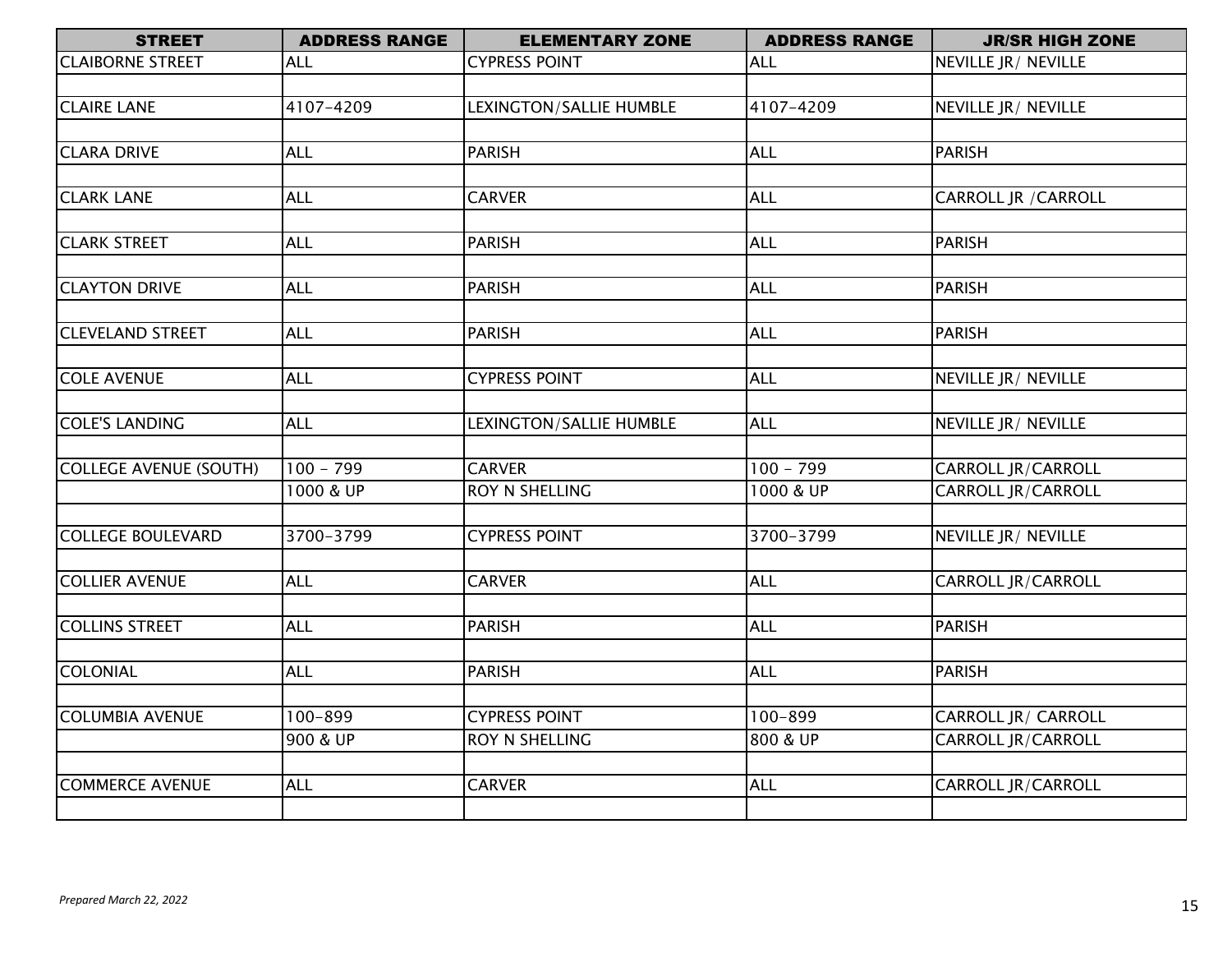| <b>STREET</b>           | <b>ADDRESS RANGE</b><br><b>ELEMENTARY ZONE</b><br><b>ADDRESS RANGE</b> |                             | <b>JR/SR HIGH ZONE</b> |                           |
|-------------------------|------------------------------------------------------------------------|-----------------------------|------------------------|---------------------------|
| <b>CONCORDIA AVENUE</b> | 3000-3299                                                              | LEXINGTON/SALLIE HUMBLE     | 3000-3299              | NEVILLE JR/ NEVILLE       |
|                         |                                                                        |                             |                        |                           |
| <b>CONCORDIA STREET</b> | 3300 UP                                                                | <b>CYPRESS POINT</b>        | 3300 UP                | CARROLL JR. CARROLL       |
|                         | $3000 - 3299$                                                          | <b>CARVER</b>               | $3000 - 3299$          | CARROLL JR. CARROLL       |
|                         |                                                                        |                             |                        |                           |
| CONGO ALLEY             | <b>ALL</b>                                                             | LEXINGTON/SALLIE HUMBLE     | <b>ALL</b>             | NEVILLE JR/ NEVILLE       |
|                         |                                                                        |                             |                        |                           |
| CONGO STREET            | <b>ALL</b>                                                             | <b>CARVER</b>               | <b>ALL</b>             | CARROLL JR/ CARROLL       |
|                         |                                                                        |                             |                        |                           |
| <b>CONNER ALLEY</b>     | <b>ALL</b>                                                             | <b>CARVER</b>               | <b>ALL</b>             | CARROLL JR/ CARROLL       |
|                         |                                                                        |                             |                        |                           |
| CONNIE LYNN DRIVE       | <b>ALL</b>                                                             | PARISH                      | <b>ALL</b>             | <b>PARISH</b>             |
|                         |                                                                        |                             |                        |                           |
| <b>CONOVER STREET</b>   | 1800-1998 EVEN                                                         | <b>BERG JONES</b>           | 1800-1998 EVEN         | MLK/WOSSMAN               |
|                         | 1801-1905 ODD                                                          | <b>PARISH</b>               | 1801-1905 ODD          | <b>PARISH</b>             |
|                         | 1909-2299 ODD                                                          | <b>PARISH</b>               | 1909-2299 ODD          | <b>PARISH</b>             |
|                         | 1907, 2000-2298 EV                                                     | <b>BERG JONES</b>           | 1907,2200-2298 EVE     | MLK/WOSSMAN               |
|                         |                                                                        |                             |                        |                           |
| <b>CONRAD DRIVE</b>     | <b>ALL</b>                                                             | <b>MADISON JAMES FOSTER</b> | <b>ALL</b>             | NEVILLE JR/ NEVILLE       |
|                         |                                                                        |                             |                        |                           |
| CONSTRUCTION AVENUE     | <b>ALL</b>                                                             | <b>ROY N SHELLING</b>       | <b>ALL</b>             | <b>CARROLL JR/CARROLL</b> |
|                         |                                                                        |                             |                        |                           |
| <b>COOK STREET</b>      | <b>ALL</b>                                                             | <b>CARVER</b>               | <b>ALL</b>             | CARROLL JR/CARROLL        |
|                         |                                                                        |                             |                        |                           |
| <b>COOLIDGE STREET</b>  | <b>ALL</b>                                                             | <b>CARVER</b>               | <b>ALL</b>             | CARROLL JR/CARROLL        |
|                         |                                                                        |                             |                        |                           |
| <b>COOPER STREET</b>    | <b>ALL</b>                                                             | ROY N SHELLING              | <b>ALL</b>             | CARROLL JR/CARROLL        |
|                         |                                                                        |                             |                        |                           |
| CORETTA DRIVE           | <b>ALL</b>                                                             | <b>MADISON JAMES FOSTER</b> | <b>ALL</b>             | NEVILLE JR/ NEVILLE       |
|                         |                                                                        |                             |                        |                           |
| CORTO STREET            | <b>ALL</b>                                                             | ROY N SHELLING              | <b>ALL</b>             | <b>CARROLL JR/CARROLL</b> |
|                         |                                                                        |                             |                        |                           |
| COTTON BAYOU LANE       | <b>ALL</b>                                                             | <b>PARISH</b>               | <b>ALL</b>             | <b>PARISH</b>             |
|                         |                                                                        |                             |                        |                           |
| COTTONWOOD DRIVE        | <b>ALL</b>                                                             | LEXINGTON/SALLIE HUMBLE     | <b>ALL</b>             | NEVILLE JR/ NEVILLE       |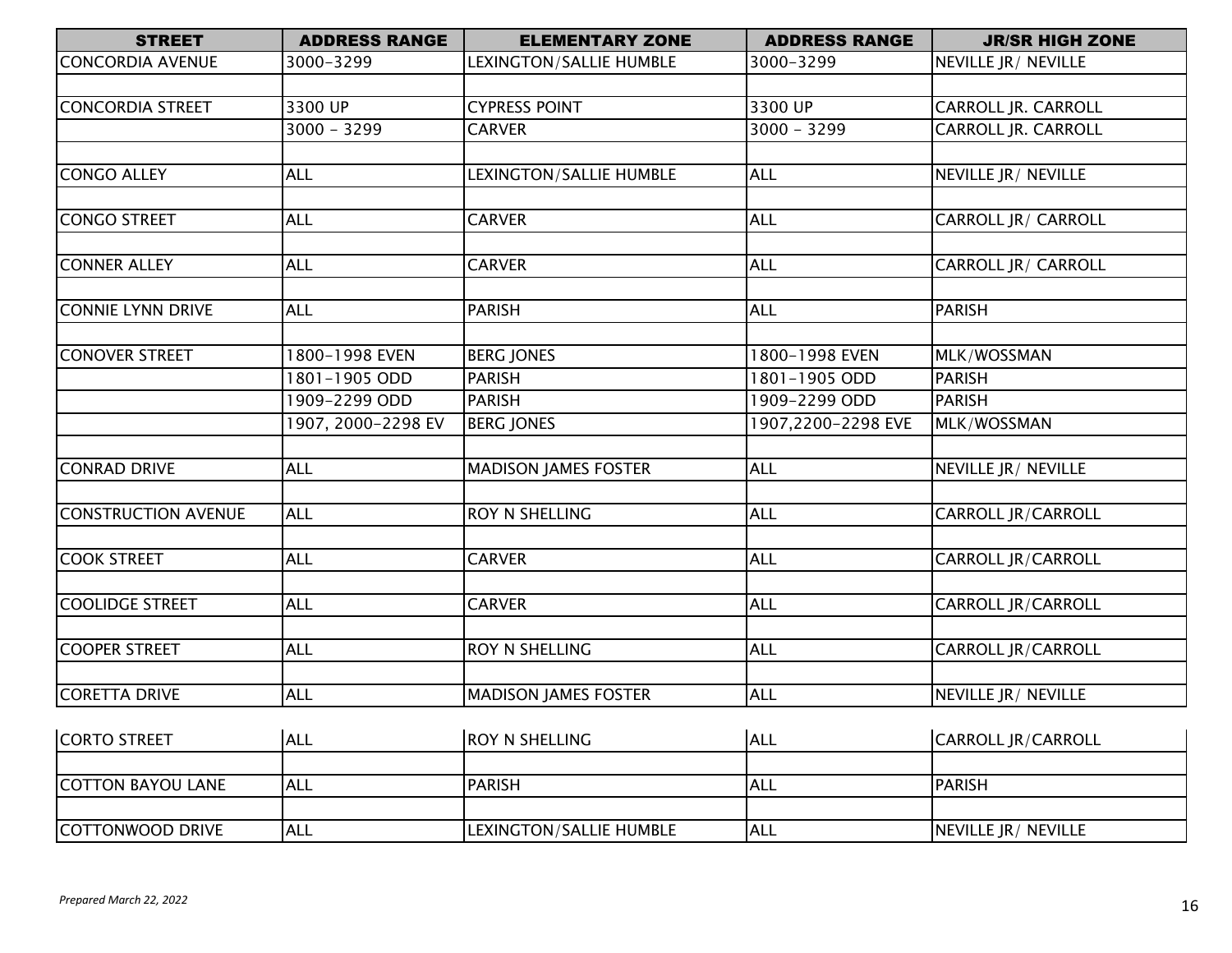| <b>STREET</b>              | <b>ADDRESS RANGE</b> | <b>ELEMENTARY ZONE</b>  | <b>ADDRESS RANGE</b> | <b>JR/SR HIGH ZONE</b>     |
|----------------------------|----------------------|-------------------------|----------------------|----------------------------|
| <b>COUNTRY CLUB ROAD</b>   | <b>ALL</b>           | LEXINGTON/SALLIE HUMBLE | <b>ALL</b>           | NEVILLE JR/ NEVILLE        |
|                            |                      |                         |                      |                            |
| <b>COUNTRY PLACE</b>       | <b>ALL</b>           | LEXINGTON/SALLIE HUMBLE | <b>ALL</b>           | NEVILLE JR/ NEVILLE        |
|                            |                      |                         |                      |                            |
| <b>COURTNEY STREET</b>     | <b>ALL</b>           | LEXINGTON/SALLIE HUMBLE | <b>ALL</b>           | NEVILLE JR/ NEVILLE        |
|                            |                      |                         |                      |                            |
| <b>CRESCENT DRIVE</b>      | <b>ALL</b>           | <b>MINNIE RUFFIN</b>    | <b>ALL</b>           | MLK/WOSSMAN                |
|                            |                      |                         |                      |                            |
| <b>CRESTMONT STREET</b>    | <b>ALL</b>           | LEXINGTON/SALLIE HUMBLE | <b>ALL</b>           | NEVILLE JR/ NEVILLE        |
|                            |                      |                         |                      |                            |
| <b>CRESTWOOD</b>           | <b>ALL</b>           | <b>PARISH</b>           | <b>ALL</b>           | <b>PARISH</b>              |
|                            |                      |                         |                      |                            |
| <b>CROWLEY DRIVE</b>       | <b>ALL</b>           | LEXINGTON/SALLIE HUMBLE | <b>ALL</b>           | NEVILLE JR/ NEVILLE        |
|                            |                      |                         |                      |                            |
| <b>CROWN CIRCLE</b>        | <b>ALL</b>           | ROY N SHELLING          | <b>ALL</b>           | <b>CARROLL JR/CARROLL</b>  |
|                            |                      |                         |                      |                            |
| <b>CUBA BLVD.</b>          | <b>ALL</b>           | LEXINGTON/SALLIE HUMBLE | <b>ALL</b>           | NEVILLE JR/ NEVILLE        |
|                            |                      |                         |                      |                            |
| <b>CURRY STREET</b>        | <b>ALL</b>           | <b>ROY N SHELLING</b>   | <b>ALL</b>           | <b>CARROLL JR/CARROLL</b>  |
|                            |                      |                         |                      |                            |
| <b>CURVE STREET</b>        | <b>ALL</b>           | <b>PARISH</b>           | <b>ALL</b>           | <b>PARISH</b>              |
|                            |                      |                         |                      |                            |
| <b>CYPRESS POINT DRIVE</b> | <b>ALL</b>           | <b>CYPRESS POINT</b>    | <b>ALL</b>           | NEVILLE JR/ NEVILLE        |
|                            |                      |                         |                      |                            |
| <b>DAISY STREET</b>        | <b>ALL</b>           | <b>CARVER</b>           | <b>ALL</b>           | <b>CARROLL JR/ CARROLL</b> |
|                            |                      |                         |                      |                            |
| <b>DALLAS DRIVE</b>        | <b>ALL</b>           | <b>PARISH</b>           | <b>ALL</b>           | <b>PARISH</b>              |
|                            |                      |                         |                      |                            |
| <b>DANIELS STREET</b>      | <b>ALL</b>           | <b>PARISH</b>           | <b>ALL</b>           | <b>PARISH</b>              |
|                            | 100-799              |                         | 100-799              |                            |
| <b>D'ARBONNE AVENUE</b>    |                      | <b>CYPRESS POINT</b>    |                      | CARROLL JR/CARROLL         |
| <b>D'ARBONNE STREET</b>    | <b>ALL</b>           | <b>ROY N SHELLING</b>   | <b>ALL</b>           | CARROLL JR/CARROLL         |
|                            |                      |                         |                      |                            |
| <b>DAVENPORT CIRCLE</b>    | <b>ALL</b>           | <b>PARISH</b>           | <b>ALL</b>           | <b>PARISH</b>              |
|                            |                      |                         |                      |                            |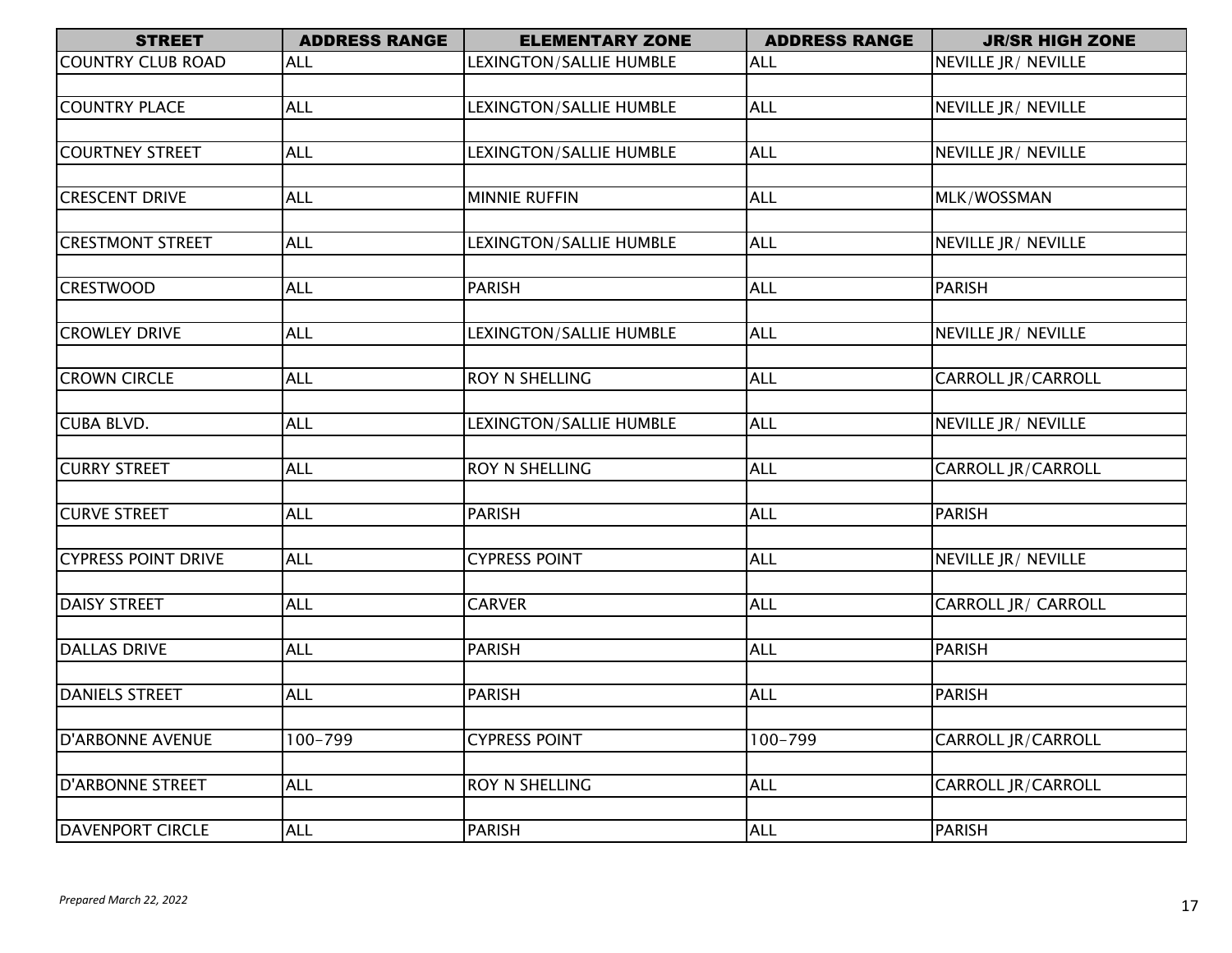| <b>STREET</b>           | <b>ADDRESS RANGE</b><br><b>ADDRESS RANGE</b><br><b>ELEMENTARY ZONE</b> |                             | <b>JR/SR HIGH ZONE</b> |                     |
|-------------------------|------------------------------------------------------------------------|-----------------------------|------------------------|---------------------|
| <b>DAVID CIRCLE</b>     | <b>ALL</b>                                                             | <b>PARISH</b>               | <b>ALL</b>             | <b>PARISH</b>       |
|                         |                                                                        |                             |                        |                     |
| <b>DAVID STREET</b>     | <b>ALL</b>                                                             | <b>PARISH</b>               | <b>ALL</b>             | <b>PARISH</b>       |
|                         |                                                                        |                             |                        |                     |
| <b>DAVIS ALLEY</b>      | <b>ALL</b>                                                             | LEXINGTON/SALLIE HUMBLE     | <b>ALL</b>             | NEVILLE JR/ NEVILLE |
|                         |                                                                        |                             |                        |                     |
| <b>DAVIS BEND DRIVE</b> | <b>ALL</b>                                                             | LEXINGTON/SALLIE HUMBLE     | <b>ALL</b>             | NEVILLE JR/ NEVILLE |
|                         |                                                                        |                             |                        |                     |
| <b>DAVIS DRIVE</b>      | <b>ALL</b>                                                             | <b>MADISON JAMES FOSTER</b> | <b>ALL</b>             | NEVILLE JR/ NEVILLE |
|                         |                                                                        |                             |                        |                     |
| <b>DAWNVIEW LANE</b>    | <b>ALL</b>                                                             | <b>MINNIE RUFFIN</b>        | <b>ALL</b>             | MLK/WOSSMAN         |
| <b>DAYTON AVENUE</b>    | <b>ALL</b>                                                             | <b>PARISH</b>               | <b>ALL</b>             | <b>PARISH</b>       |
|                         |                                                                        |                             |                        |                     |
| <b>DEAN STREET</b>      | <b>ALL</b>                                                             | <b>PARISH</b>               | <b>ALL</b>             | <b>PARISH</b>       |
|                         |                                                                        |                             |                        |                     |
| <b>DeBASTROP DRIVE</b>  | <b>ALL</b>                                                             | LEXINGTON/SALLIE HUMBLE     | <b>ALL</b>             | NEVILLE JR/ NEVILLE |
|                         |                                                                        |                             |                        |                     |
| <b>DEBORAH DRIVE</b>    | <b>ALL</b>                                                             | LEXINGTON/SALLIE HUMBLE     | <b>ALL</b>             | NEVILLE JR/ NEVILLE |
|                         |                                                                        |                             |                        |                     |
| <b>DEBORAH PLACE</b>    | <b>ALL</b>                                                             | LEXINGTON/SALLIE HUMBLE     | <b>ALL</b>             | NEVILLE JR/ NEVILLE |
|                         |                                                                        |                             |                        |                     |
| <b>DEERWOOD STREET</b>  | <b>ALL</b>                                                             | <b>PARISH</b>               | <b>ALL</b>             | <b>PARISH</b>       |
|                         |                                                                        |                             |                        |                     |
| <b>DELANO DRIVE</b>     | <b>ALL</b>                                                             | <b>CYPRESS POINT</b>        | <b>ALL</b>             | NEVILLE JR/ NEVILLE |
| <b>DeLOACH CIRCLE</b>   | <b>ALL</b>                                                             |                             |                        |                     |
|                         |                                                                        | <b>BERG JONES</b>           | <b>ALL</b>             | MLK/WOSSMAN         |
| <b>DeLOACH STREET</b>   | 1900-2418 EVEN                                                         | <b>BERG JONES</b>           | 1900-2418 EVEN         | MLK/WOSSMAN         |
|                         | <b>ALL OTHER</b>                                                       | <b>PARISH</b>               | <b>ALL OTHER</b>       | PARISH              |
|                         |                                                                        |                             |                        |                     |
| <b>DELWOOD</b>          | <b>ALL</b>                                                             | <b>PARISH</b>               | <b>ALL</b>             | <b>PARISH</b>       |
|                         |                                                                        |                             |                        |                     |
| <b>DELTA DR</b>         | $700 - 999$                                                            | <b>ROY N SHELLING</b>       | $700 - 999$            | CARROLL JR/ CARROLL |
|                         |                                                                        |                             |                        |                     |
| <b>DEPOT STREET</b>     | <b>ALL</b>                                                             | LEXINGTON/SALLIE HUMBLE     | <b>ALL</b>             | NEVILLE JR/ NEVILLE |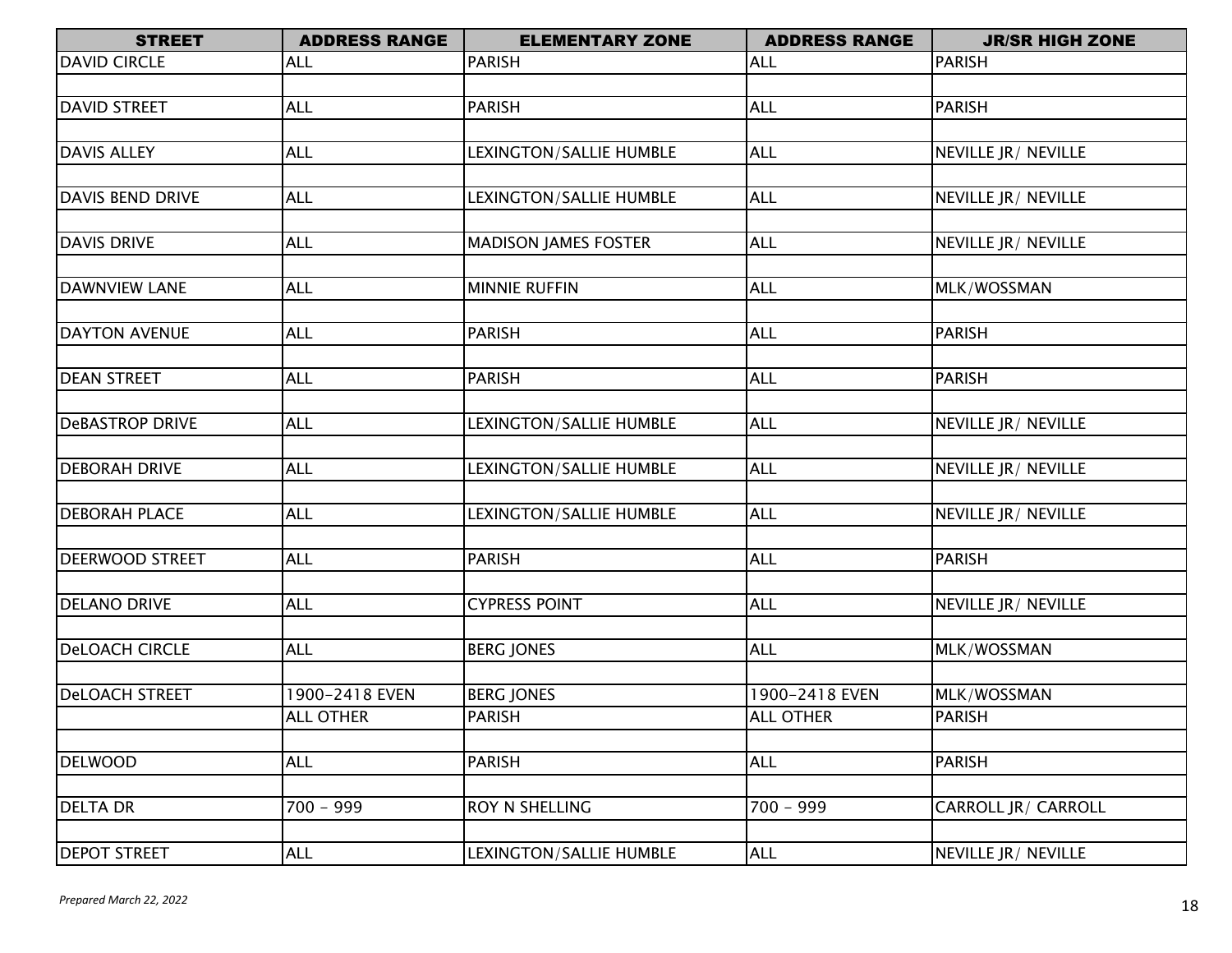| <b>STREET</b>              | <b>ADDRESS RANGE</b> | <b>ELEMENTARY ZONE</b>      | <b>ADDRESS RANGE</b> | <b>JR/SR HIGH ZONE</b>    |  |
|----------------------------|----------------------|-----------------------------|----------------------|---------------------------|--|
| DeSIARD PLAZA DRIVE        | ALL                  | <b>CYPRESS POINT</b>        | <b>ALL</b>           | CARROLL JR/CARROLL        |  |
|                            |                      |                             |                      |                           |  |
| <b>DeSIARD STREET</b>      |                      |                             |                      |                           |  |
|                            | $101 - 1099$         | LEXINGTON/SALLIE HUMBLE     | $101 - 1099$         | NEVILLE JR/ NEVILLE       |  |
|                            | $1100 - 3199$        | <b>CARVER</b>               | $1100 - 3199$        | CARROLL JR/CARROLL        |  |
|                            | <b>3200 AND UP</b>   | <b>CYPRESS POINT</b>        | $3200 - UP$          | CARROLL JR/CARROLL        |  |
|                            |                      | <b>PARISH</b>               |                      | <b>PARISH</b>             |  |
|                            |                      |                             |                      |                           |  |
| <b>DeSOTO STREET</b>       | 2800-3299            | LEXINGTON/SALLIE HUMBLE     | 2800-3299            | NEVILLE JR/ NEVILLE       |  |
|                            | 3300 UP              | <b>CYPRESS POINT</b>        | 3300 UP              | NEVILLE JR/ NEVILLE       |  |
|                            |                      |                             |                      |                           |  |
| <b>DESTREHAN DRIVE</b>     | <b>ALL</b>           | LEXINGTON/SALLIE HUMBLE     | <b>ALL</b>           | NEVILLE JR/ NEVILLE       |  |
|                            |                      |                             |                      |                           |  |
| <b>D'EVEREAUX PLACE</b>    | <b>ALL</b>           | LEXINGTON/SALLIE HUMBLE     | <b>ALL</b>           | NEVILLE JR/ NEVILLE       |  |
|                            |                      |                             |                      |                           |  |
| <b>DIAMOND HEAD DRIVE</b>  | <b>ALL</b>           | <b>CYPRESS POINT</b>        | <b>ALL</b>           | NEVILLE JR/ NEVILLE       |  |
|                            |                      |                             |                      |                           |  |
| <b>DIANNA DRIVE</b>        | <b>ALL</b>           | <b>PARISH</b>               | <b>ALL</b>           | <b>PARISH</b>             |  |
|                            |                      |                             |                      |                           |  |
| <b>DIANNE STREET</b>       | 2200-2299            | LEXINGTON/SALLIE HUMBLE     | 2200-2299            | NEVILLE JR/ NEVILLE       |  |
|                            |                      |                             |                      |                           |  |
| <b>DICK TAYLOR STREET</b>  | 2700-3099            | <b>BARKDULL FAULK</b>       | 2700-3099            | <b>CARROLL JR/CARROLL</b> |  |
|                            | 3100 UP              | <b>CLARA HALL/JEFFERSON</b> | 3100 UP              | MLK/WOSSMAN               |  |
|                            |                      |                             |                      |                           |  |
| <b>DICKENS AVENUE</b>      | <b>ALL</b>           | LEXINGTON/SALLIE HUMBLE     | <b>ALL</b>           | NEVILLE JR/ NEVILLE       |  |
|                            |                      |                             |                      |                           |  |
| <b>DILLLING LAKE DRIVE</b> | <b>ALL</b>           | PARISH                      | <b>ALL</b>           | <b>PARISH</b>             |  |
|                            |                      |                             |                      |                           |  |
| <b>DILLING STREET</b>      | <b>ALL</b>           | <b>MINNIE RUFFIN</b>        | <b>ALL</b>           | MLK/WOSSMAN               |  |
|                            |                      |                             |                      |                           |  |
| <b>DILLINGHAM DRIVE</b>    | <b>ALL</b>           | PARISH                      | <b>ALL</b>           | <b>PARISH</b>             |  |
|                            |                      |                             |                      |                           |  |
| <b>DISTRICT CIRCLE</b>     | <b>ALL</b>           | <b>CARVER</b>               | <b>ALL</b>           | CARROLL JR/CARROLL        |  |
|                            |                      |                             |                      |                           |  |
| <b>DIXIE AVENUE</b>        | <b>ALL</b>           | <b>BARKDULL FAULK</b>       | <b>ALL</b>           | <b>CARROLL JR/CARROLL</b> |  |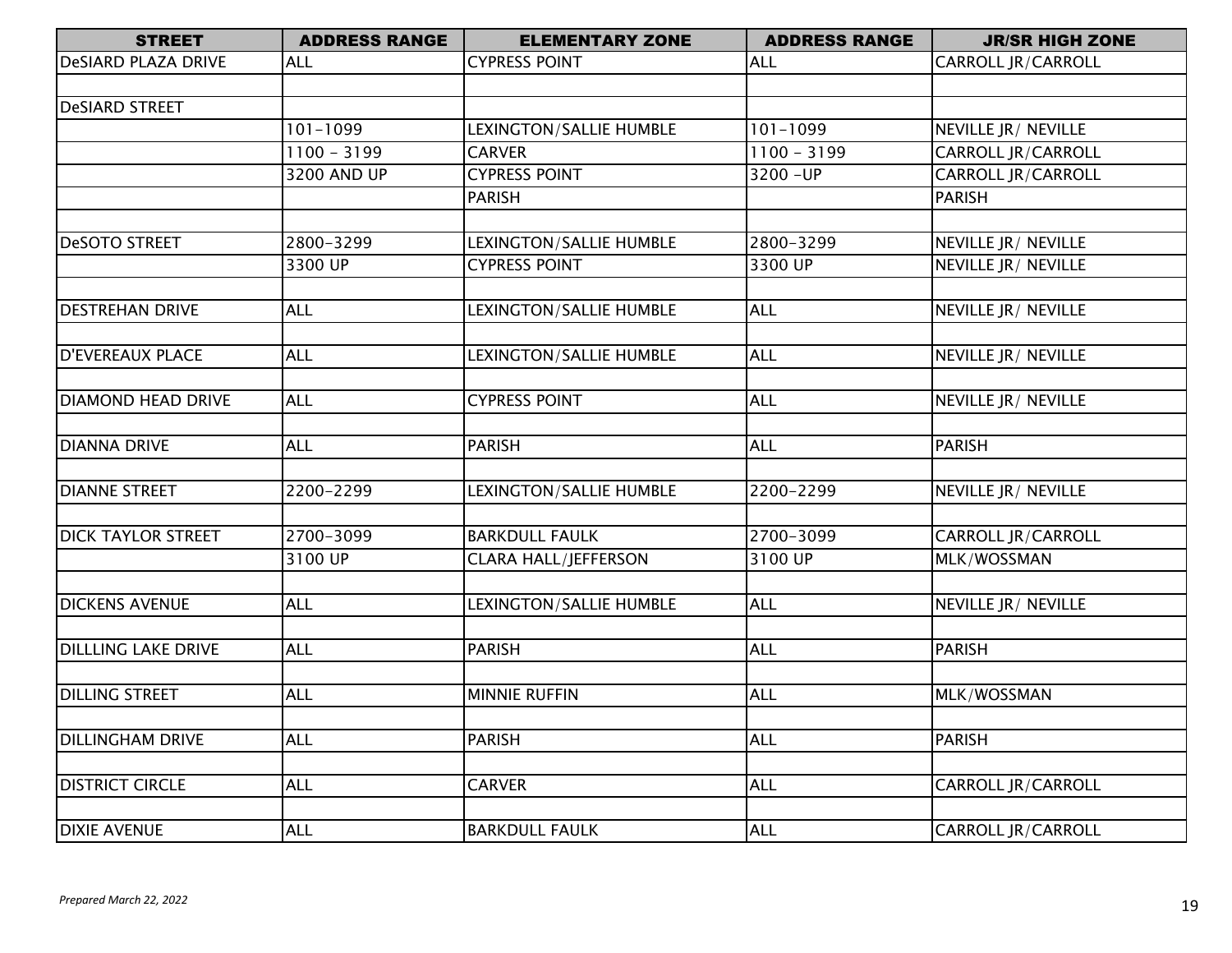| <b>STREET</b>              | <b>ADDRESS RANGE</b> | <b>ELEMENTARY ZONE</b>  | <b>ADDRESS RANGE</b> | <b>JR/SR HIGH ZONE</b>    |
|----------------------------|----------------------|-------------------------|----------------------|---------------------------|
| <b>DODIE LANE</b>          | ALL                  | PARISH                  | <b>ALL</b>           | <b>PARISH</b>             |
|                            |                      |                         |                      |                           |
| DOGWOOD AVENUE             | <b>ALL</b>           | PARISH                  | <b>ALL</b>           | <b>PARISH</b>             |
|                            |                      |                         |                      |                           |
| <b>DOGWOOD DRIVE</b>       | <b>ALL</b>           | LEXINGTON/SALLIE HUMBLE | <b>ALL</b>           | NEVILLE JR/ NEVILLE       |
|                            |                      |                         |                      |                           |
| <b>DOROTHY STREET</b>      | <b>ALL</b>           | <b>PARISH</b>           | <b>ALL</b>           | <b>PARISH</b>             |
|                            |                      |                         |                      |                           |
| <b>DOUGLAS DRIVE</b>       | <b>ALL</b>           | LEXINGTON/SALLIE HUMBLE | <b>ALL</b>           | NEVILLE JR/ NEVILLE       |
|                            |                      |                         |                      |                           |
| <b>DOVER</b>               | <b>ALL</b>           | <b>PARISH</b>           | <b>ALL</b>           | <b>PARISH</b>             |
|                            |                      |                         |                      |                           |
| <b>DOWNEY LANE</b>         | <b>ALL</b>           | LEXINGTON/SALLIE HUMBLE | <b>ALL</b>           | NEVILLE JR/ NEVILLE       |
|                            |                      |                         |                      |                           |
| <b>DRIFTWOOD CIRCLE</b>    | <b>ALL</b>           | <b>PARISH</b>           | <b>ALL</b>           | <b>PARISH</b>             |
|                            |                      |                         |                      |                           |
| <b>D'SOLOMON'S ALLEY</b>   | <b>ALL</b>           | <b>CARVER</b>           | <b>ALL</b>           | <b>CARROLL JR/CARROLL</b> |
| <b>DUD STREET</b>          | <b>ALL</b>           | <b>CARVER</b>           | <b>ALL</b>           | <b>CARROLL JR/CARROLL</b> |
|                            |                      |                         |                      |                           |
| <b>DUNLOP STREET</b>       | 3700 & UP            | <b>ROY N SHELLING</b>   | 3700 & UP            | CARROLL JR/CARROLL        |
|                            |                      |                         |                      |                           |
| <b>DUNN DRIVE</b>          | 600-799              | <b>CARVER</b>           | 600-799              | <b>CARROLL JR/CARROLL</b> |
|                            |                      |                         |                      |                           |
| <b>DUNN ROAD</b>           | <b>ALL</b>           | <b>PARISH</b>           | <b>ALL</b>           | <b>PARISH</b>             |
|                            |                      |                         |                      |                           |
| <b>DUVAL DRIVE</b>         | <b>ALL</b>           | LEXINGTON/SALLIE HUMBLE | <b>ALL</b>           | NEVILLE JR/ NEVILLE       |
|                            |                      |                         |                      |                           |
| <b>EAGLE STREET</b>        | <b>ALL</b>           | ROY N SHELLING          | <b>ALL</b>           | <b>CARROLL JR/CARROLL</b> |
|                            |                      |                         |                      |                           |
| <b>EASON PLACE</b>         | <b>ALL</b>           | LEXINGTON/SALLIE HUMBLE | <b>ALL</b>           | NEVILLE JR/ NEVILLE       |
|                            |                      |                         |                      |                           |
| <b>EAST CUTOVER STREET</b> | <b>ALL</b>           | <b>BARKDULL FAULK</b>   | <b>ALL</b>           | CARROLL JR/CARROLL        |
|                            |                      |                         |                      |                           |
| <b>EAST SESAME STREET</b>  | <b>ALL</b>           | <b>PARISH</b>           | <b>ALL</b>           | PARISH                    |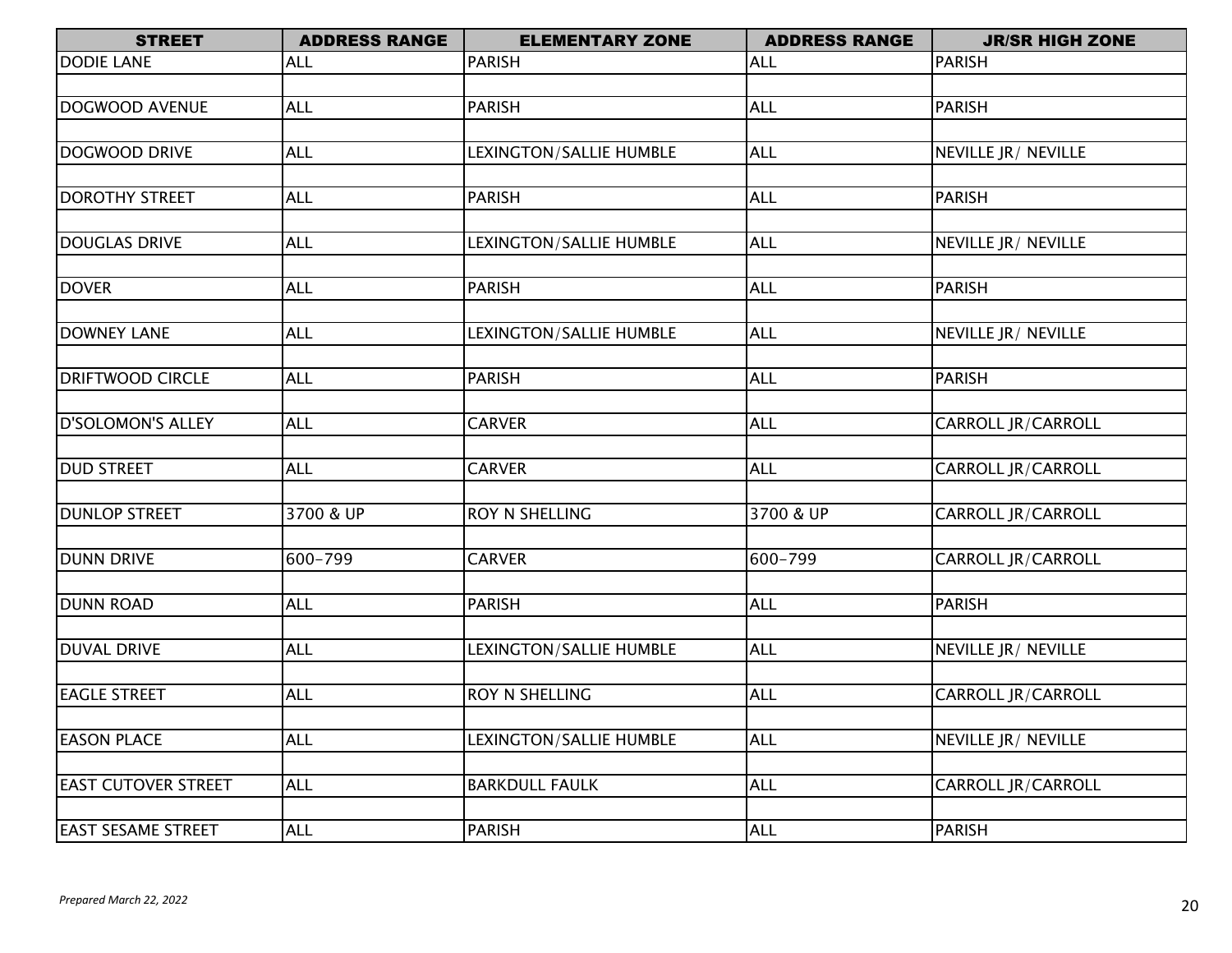| <b>STREET</b>          | <b>ADDRESS RANGE</b> | <b>ELEMENTARY ZONE</b>      | <b>ADDRESS RANGE</b> | <b>JR/SR HIGH ZONE</b> |
|------------------------|----------------------|-----------------------------|----------------------|------------------------|
| <b>EAST STREET</b>     | <b>ALL</b>           | <b>MINNIE RUFFIN</b>        | <b>ALL</b>           | MLK/WOSSMAN            |
|                        |                      |                             |                      |                        |
| <b>EASTWOOD CIRCLE</b> | <b>ALL</b>           | <b>PARISH</b>               | <b>ALL</b>           | <b>PARISH</b>          |
|                        |                      |                             |                      |                        |
| <b>EASTWOOD ROAD</b>   | <b>ALL</b>           | PARISH                      | <b>ALL</b>           | PARISH                 |
|                        |                      |                             |                      |                        |
| <b>EDGEWATER ROAD</b>  | <b>ALL</b>           | <b>CYPRESS POINT</b>        | <b>ALL</b>           | NEVILLE JR/ NEVILLE    |
|                        |                      |                             |                      |                        |
| <b>EDGEWOOD AVENUE</b> | $100 - 199$          | <b>CARVER</b>               | $100 - 199$          | CARROLL JR/CARROLL     |
| (OFF DeSIARD)          |                      |                             |                      |                        |
|                        |                      |                             |                      |                        |
| <b>EDGEWOOD DRIVE</b>  | 2100-2199            | LEXINGTON/SALLIE HUMBLE     | 2100-2199            | NEVILLE JR / NEVILLE   |
| (OFF MARQUETTE)        |                      |                             |                      |                        |
|                        |                      |                             |                      |                        |
| <b>EDGEWOOD DRIVE</b>  | $100 - 299$          | PARISH                      | 100-299              | PARISH                 |
|                        |                      |                             |                      |                        |
| <b>EDNA STREET</b>     | <b>ALL</b>           | PARISH                      | <b>ALL</b>           | <b>PARISH</b>          |
|                        |                      |                             |                      |                        |
| <b>EDWARDS STREET</b>  | <b>ALL</b>           | <b>CARVER</b>               | <b>ALL</b>           | CARROLL JR/CARROLL     |
| <b>EGAN STREET</b>     | <b>ALL</b>           | <b>CLARA HALL/JEFFERSON</b> | <b>ALL</b>           | MLK/WOSSMAN            |
|                        |                      |                             |                      |                        |
|                        |                      |                             |                      |                        |

| <b>EGRET LANDING</b>    | ALL         | <b>CYPRESS POINT</b>    | <b>ALL</b> | NEVILLE JR/ NEVILLE       |
|-------------------------|-------------|-------------------------|------------|---------------------------|
|                         |             |                         |            |                           |
| <b>ELIZABETH STREET</b> | ALL         | LEXINGTON/SALLIE HUMBLE | <b>ALL</b> | NEVILLE JR/ NEVILLE       |
|                         |             |                         |            |                           |
| <b>ELK POINTE DRIVE</b> | <b>ALL</b>  | LEXINGTON/SALLIE HUMBLE | <b>ALL</b> | NEVILLE JR/ NEVILLE       |
|                         |             |                         |            |                           |
| <b>ELM STREET</b>       | ALL         | <b>ROY N SHELLING</b>   | <b>ALL</b> | <b>CARROLL JR/CARROLL</b> |
|                         |             |                         |            |                           |
| <b>ELMHURST CIRCLE</b>  | <b>IALL</b> | <b>PARISH</b>           | <b>ALL</b> | <b>PARISH</b>             |
|                         |             |                         |            |                           |
| <b>ELMWOOD AVENUE</b>   | <b>ALL</b>  | <b>PARISH</b>           | <b>ALL</b> | <b>PARISH</b>             |
|                         |             |                         |            |                           |
| <b>ELMWOOD DRIVE</b>    | ALL         | LEXINGTON/SALLIE HUMBLE | <b>ALL</b> | NEVILLE JR/ NEVILLE       |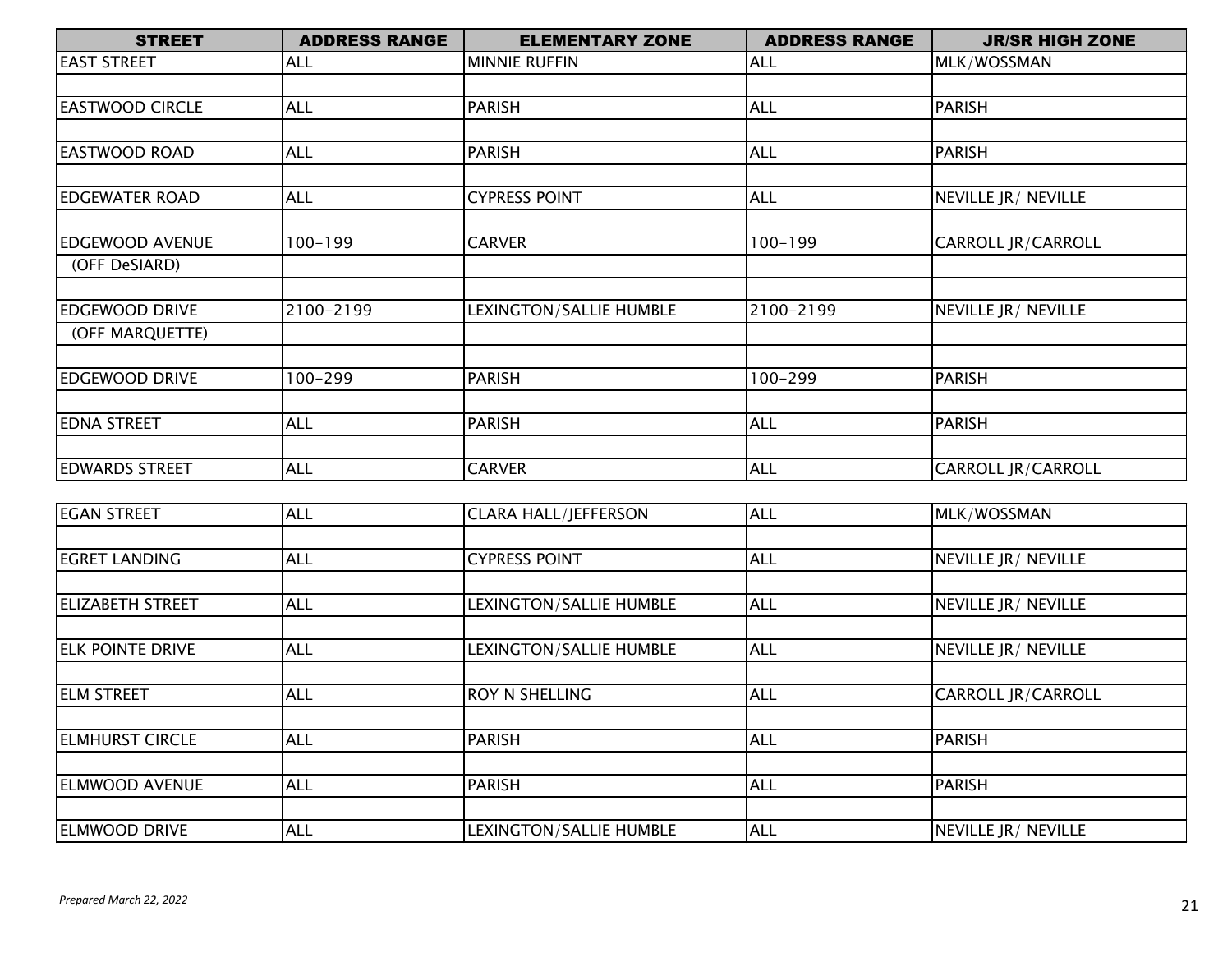| <b>STREET</b>              | <b>ADDRESS RANGE</b> | <b>ELEMENTARY ZONE</b>      | <b>ADDRESS RANGE</b> | <b>JR/SR HIGH ZONE</b>    |
|----------------------------|----------------------|-----------------------------|----------------------|---------------------------|
| <b>ELPIS STREET</b>        | <b>ALL</b>           | <b>CARVER</b>               | <b>ALL</b>           | CARROLL JR/CARROLL        |
|                            |                      |                             |                      |                           |
| <b>ELYSIAN FIELDS ROAD</b> | $100 - 199$          | <b>CARVER</b>               | $100 - 199$          | CARROLL JR/CARROLL        |
|                            | $200 - 299$          | LEXINGTON/SALLIE HUMBLE     | $200 - 299$          | NEVILLE JR/ NEVILLE       |
|                            |                      |                             |                      |                           |
| <b>EMERSON PLACE</b>       | <b>ALL</b>           | LEXINGTON/SALLIE HUMBLE     | <b>ALL</b>           | NEVILLE JR/ NEVILLE       |
|                            |                      |                             |                      |                           |
| <b>EMERSON STREET</b>      | 1000-UP              | LEXINGTON/SALLIE HUMBLE     | 1000-UP              | NEVILLE JR/ NEVILLE       |
|                            |                      |                             |                      |                           |
| <b>ERIN AVENUE</b>         | <b>ALL</b>           | LEXINGTON/SALLIE HUMBLE     | <b>ALL</b>           | NEVILLE JR/ NEVILLE       |
|                            |                      |                             |                      |                           |
| ERIN STREET                | <b>ALL</b>           | LEXINGTON/SALLIE HUMBLE     | <b>ALL</b>           | NEVILLE JR/ NEVILLE       |
|                            |                      |                             |                      |                           |
| <b>ESSEX STREET</b>        | ALL                  | LEXINGTON/SALLIE HUMBLE     | <b>ALL</b>           | NEVILLE JR/ NEVILLE       |
|                            |                      |                             |                      |                           |
| <b>ESTER CIRCLE</b>        | <b>ALL</b>           | ROY N SHELLING              | <b>ALL</b>           | CARROLL JR/CARROLL        |
|                            |                      |                             |                      |                           |
| <b>EVANGELINE STREET</b>   | 2800-3299            | LEXINGTON/SALLIE HUMBLE     | 2800-3299            | NEVILLE JR/ NEVILLE       |
|                            | 3300 UP              | <b>CYPRESS POINT</b>        | 3300 UP              | NEVILLE JR/ NEVILLE       |
|                            |                      |                             |                      |                           |
| <b>EVANS AVENUE</b>        | <b>ALL</b>           | PARISH                      | <b>ALL</b>           | <b>PARISH</b>             |
|                            |                      |                             |                      |                           |
| <b>EVERETTE DRIVE</b>      | <b>ALL</b>           | PARISH                      | <b>ALL</b>           | <b>PARISH</b>             |
|                            |                      |                             |                      |                           |
| <b>EVERS DRIVE</b>         | <b>ALL</b>           | <b>MADISON JAMES FOSTER</b> | <b>ALL</b>           | NEVILLE JR/ NEVILLE       |
|                            |                      |                             |                      |                           |
| <b>EXCHANGE PLACE</b>      | 500-699              | <b>CARVER</b>               | 500-699              | CARROLL JR/CARROLL        |
|                            |                      |                             |                      |                           |
| <b>FAIRBANKS DRIVE</b>     | <b>ALL</b>           | <b>PARISH</b>               | <b>ALL</b>           | <b>PARISH</b>             |
|                            |                      |                             |                      |                           |
| <b>FAIRMOUNT AVENUE</b>    | <b>ALL</b>           | <b>CARVER</b>               | <b>ALL</b>           | <b>CARROLL JR/CARROLL</b> |
|                            |                      |                             |                      |                           |
| <b>FAIR OAKS DRIVE</b>     | <b>ALL</b>           | <b>PARISH</b>               | <b>ALL</b>           | <b>PARISH</b>             |
|                            |                      |                             |                      |                           |
| <b>FAIRVIEW AVENUE</b>     | <b>ALL</b>           | LEXINGTON/SALLIE HUMBLE     | <b>ALL</b>           | NEVILLE JR/ NEVILLE       |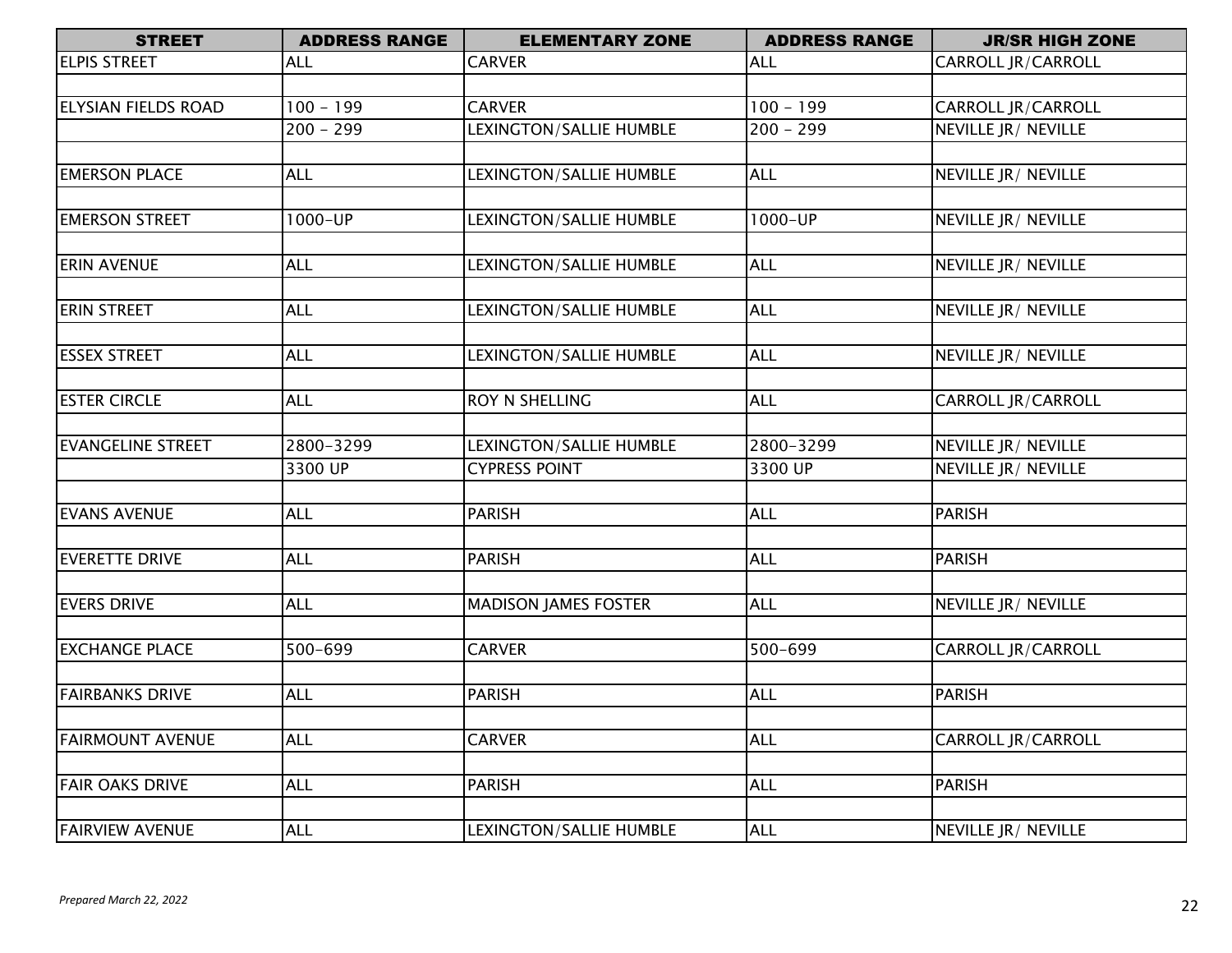| <b>STREET</b>          | <b>ADDRESS RANGE</b> | <b>ELEMENTARY ZONE</b>  | <b>ADDRESS RANGE</b> | <b>JR/SR HIGH ZONE</b> |
|------------------------|----------------------|-------------------------|----------------------|------------------------|
| <b>FAIRWAY DRIVE</b>   | <b>ALL</b>           | LEXINGTON/SALLIE HUMBLE | <b>ALL</b>           | NEVILLE JR/ NEVILLE    |
|                        |                      |                         |                      |                        |
| <b>FAITH DRIVE</b>     | <b>ALL</b>           | <b>PARISH</b>           | <b>ALL</b>           | PARISH                 |
|                        |                      |                         |                      |                        |
| <b>FANNIE STREET</b>   | <b>ALL</b>           | LEXINGTON/SALLIE HUMBLE | <b>ALL</b>           | NEVILLE JR/ NEVILLE    |
|                        |                      |                         |                      |                        |
| <b>FARMER STREET</b>   | <b>ALL</b>           | <b>PARISH</b>           | <b>ALL</b>           | <b>PARISH</b>          |
|                        |                      |                         |                      |                        |
| <b>FELICITY DRIVE</b>  | <b>ALL</b>           | LEXINGTON/SALLIE HUMBLE | <b>ALL</b>           | NEVILLE JR/ NEVILLE    |
|                        |                      |                         |                      |                        |
| <b>FENNELL DRIVE</b>   | <b>ALL</b>           | <b>PARISH</b>           | <b>ALL</b>           | <b>PARISH</b>          |
|                        |                      |                         |                      |                        |
| <b>FERNWOOD AVENUE</b> | <b>ALL</b>           | <b>PARISH</b>           | <b>ALL</b>           | <b>PARISH</b>          |
|                        |                      |                         |                      |                        |
| <b>FERRAND STREET</b>  | <b>ALL</b>           | LEXINGTON/SALLIE HUMBLE | <b>ALL</b>           | NEVILLE JR/ NEVILLE    |
|                        |                      |                         |                      |                        |
| <b>FILER STREET</b>    | <b>ALL</b>           | <b>BARKDULL FAULK</b>   | <b>ALL</b>           | CARROLL JR/CARROLL     |

| <b>FILHOIL AVENUE</b>        | <b>ALL</b> | <b>CYPRESS POINT</b>         | <b>ALL</b> | NEVILLE JR/ NEVILLE       |
|------------------------------|------------|------------------------------|------------|---------------------------|
|                              |            |                              |            |                           |
| <b>FINK'S HIDE-AWAY ROAD</b> | <b>ALL</b> | <b>PARISH</b>                | <b>ALL</b> | <b>PARISH</b>             |
|                              |            |                              |            |                           |
| <b>FIR STREET</b>            | <b>ALL</b> | <b>ROY N SHELLING</b>        | <b>ALL</b> | <b>CARROLL JR/CARROLL</b> |
|                              |            |                              |            |                           |
| <b>FISH HATCHERY ROAD</b>    | <b>ALL</b> | <b>PARISH</b>                | <b>ALL</b> | <b>PARISH</b>             |
|                              |            |                              |            |                           |
| <b>FLEETWOOD DRIVE</b>       | <b>ALL</b> | <b>PARISH</b>                | <b>ALL</b> | <b>PARISH</b>             |
|                              |            |                              |            |                           |
| <b>FLEMISTER LANE</b>        |            | 2800 LEXINGTON/SALLIE HUMBLE |            | 2800 NEVILLE JR/ NEVILLE  |
|                              |            |                              |            |                           |
| <b>FLORA PLACE</b>           | <b>ALL</b> | LEXINGTON/SALLIE HUMBLE      | <b>ALL</b> | NEVILLE JR/ NEVILLE       |
|                              |            |                              |            |                           |
| <b>FLORIDA STREET</b>        | 600-799    | <b>MINNIE RUFFIN</b>         | 600-799    | MLK/WOSSMAN               |
|                              | 800-999    | <b>BERG JONES</b>            | 800-999    | MLK/WOSSMAN               |
|                              | 1000 UP    | <b>CLARA HALL/JEFFERSON</b>  | 1000 UP    | MLK/WOSSMAN               |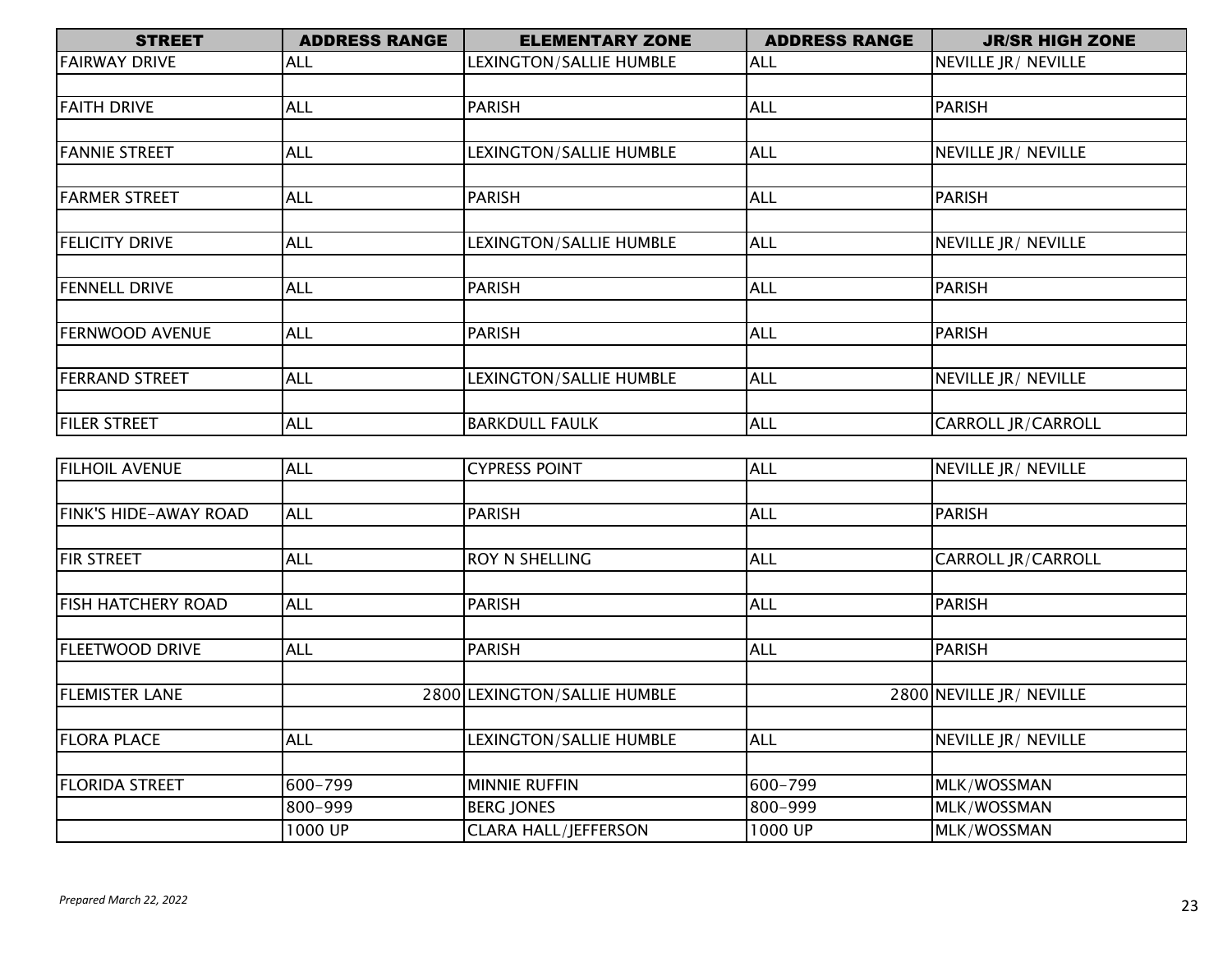| <b>STREET</b>              | <b>ADDRESS RANGE</b> | <b>ELEMENTARY ZONE</b>      | <b>ADDRESS RANGE</b> | <b>JR/SR HIGH ZONE</b>      |
|----------------------------|----------------------|-----------------------------|----------------------|-----------------------------|
| <b>FLOYD MARTIN STREET</b> | <b>ALL</b>           | LEXINGTON/SALLIE HUMBLE     | <b>ALL</b>           | NEVILLE JR/ NEVILLE         |
|                            |                      |                             |                      |                             |
| <b>FLYNN STREET</b>        | <b>ALL</b>           | <b>CARVER</b>               | 1700-1900            | <b>CARROLL JR/CARROLL</b>   |
|                            |                      |                             |                      |                             |
|                            |                      |                             |                      |                             |
| <b>FOCH STREET</b>         | <b>ALL</b>           | <b>CLARA HALL/JEFFERSON</b> | <b>ALL</b>           | MLK/WOSSMAN                 |
|                            |                      |                             |                      |                             |
| <b>FONTANA ALLEY</b>       | <b>ALL</b>           | <b>CARVER</b>               | <b>ALL</b>           | CARROLL JR/ CARROLL         |
|                            |                      |                             |                      |                             |
| <b>FONTANA ROAD</b>        | <b>ALL</b>           | <b>PARISH</b>               | <b>ALL</b>           | <b>PARISH</b>               |
|                            |                      |                             |                      |                             |
| <b>FORD STREET</b>         | <b>ALL</b>           | <b>BERG JONES</b>           | <b>ALL</b>           | MLK/WOSSMAN                 |
|                            |                      |                             |                      |                             |
| <b>FOREST DRIVE</b>        | <b>ALL</b>           | <b>PARISH</b>               | <b>ALL</b>           | <b>PARISH</b>               |
|                            |                      |                             |                      |                             |
| <b>FORMOSA AVENUE</b>      | <b>ALL</b>           | PART OF L.T.I.              | <b>ALL</b>           | PART OF L.T.I.              |
|                            |                      |                             |                      |                             |
| <b>FORREST AVENUE</b>      | <b>ALL</b>           | <b>BARKDULL FAULK</b>       | <b>ALL</b>           | CARROLL JR/CARROLL          |
|                            |                      |                             |                      |                             |
| <b>FORSYTHE AVENUE</b>     | 100-2299             | LEXINGTON/SALLIE HUMBLE     | 100-2299             | NEVILLE JR/ NEVILLE         |
|                            |                      |                             |                      |                             |
| <b>FORSYTHE AVENUE</b>     | 2300 UP              | LEXINGTON/SALLIE HUMBLE     | 2300 UP              | <b>NEVILLE JR / NEVILLE</b> |
|                            |                      |                             |                      |                             |
| <b>FORSYTHE EXTENSION</b>  | 3600-3899            | LEXINGTON/SALLIE HUMBLE     | 3600-3899            | NEVILLE JR/ NEVILLE         |
|                            | 3900 UP              | PARISH                      | 3900 UP              | <b>PARISH</b>               |
|                            |                      |                             |                      |                             |
| <b>FORT MIRO AVENUE</b>    | <b>ALL</b>           | LEXINGTON/SALLIE HUMBLE     | <b>ALL</b>           | NEVILLE JR/ NEVILLE         |
|                            |                      |                             |                      |                             |
| <b>FORTUNE DRIVE</b>       | <b>ALL</b>           | <b>PARISH</b>               | <b>ALL</b>           | <b>PARISH</b>               |
|                            |                      |                             |                      |                             |
| <b>FOSTER STREET</b>       | <b>ALL</b>           | LEXINGTON/SALLIE HUMBLE     | <b>ALL</b>           | NEVILLE JR/ NEVILLE         |
|                            |                      |                             |                      |                             |
| <b>FOX DEN TRAIL</b>       | <b>ALL</b>           | LEXINGTON/SALLIE HUMBLE     | <b>ALL</b>           | NEVILLE JR/NEVILLE          |
|                            |                      |                             |                      |                             |
| <b>FRANCES PLACE</b>       | <b>ALL</b>           | LEXINGTON/SALLIE HUMBLE     | <b>ALL</b>           | NEVILLE JR/ NEVILLE         |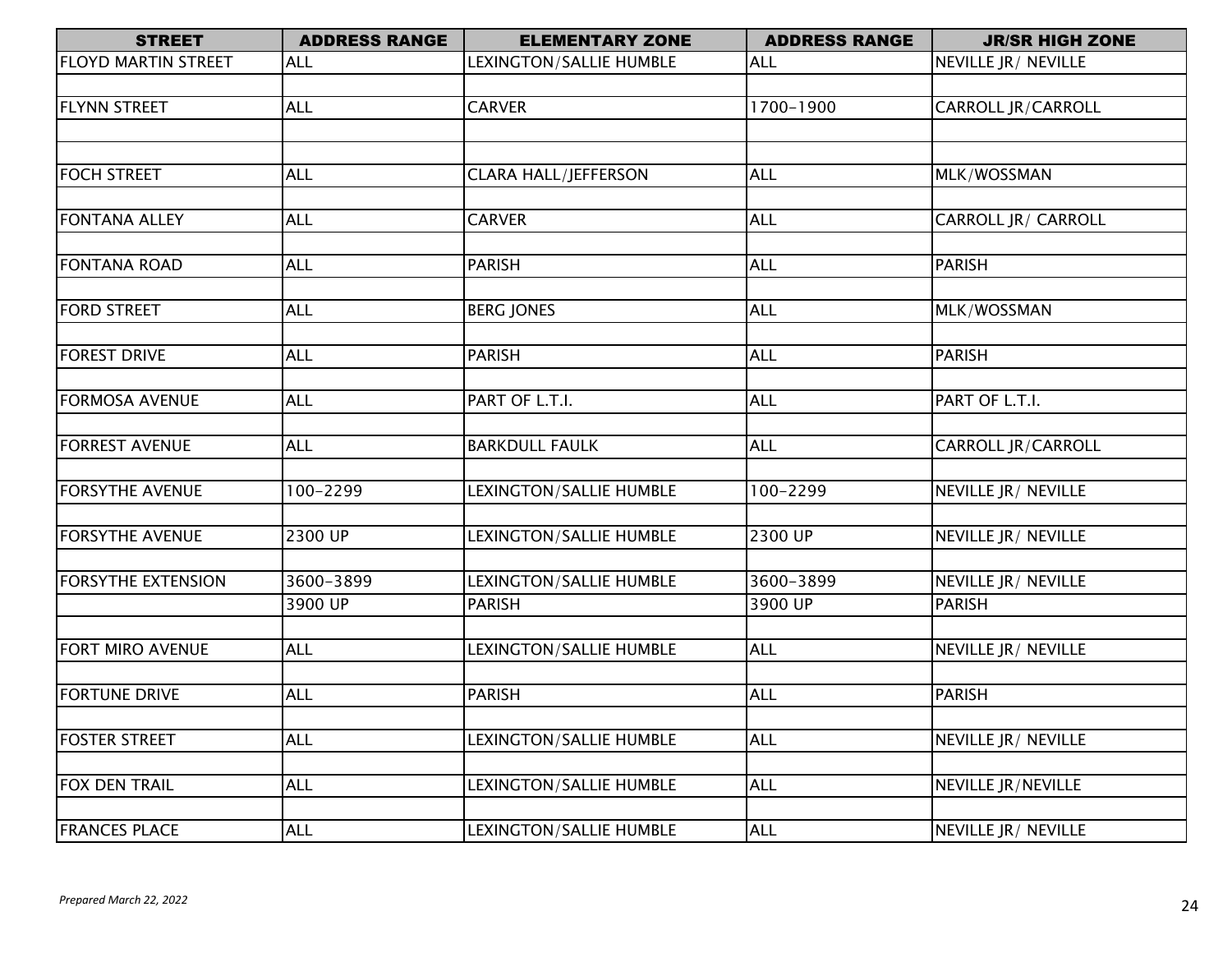| <b>STREET</b>              | <b>ADDRESS RANGE</b> | <b>ELEMENTARY ZONE</b>    | <b>ADDRESS RANGE</b> | <b>JR/SR HIGH ZONE</b>    |
|----------------------------|----------------------|---------------------------|----------------------|---------------------------|
| <b>FRANCIS DRIVE</b>       | ALL                  | <b>CYPRESS POINT</b>      | <b>ALL</b>           | CARROLL JR/CARROLL        |
|                            |                      |                           |                      |                           |
| <b>FRANKLIN STREET</b>     | 3100-3299            | <b>CARVER</b>             | 3100-3299            | CARROLL JR/ CARROLL       |
|                            | 3400 UP              | <b>CYPRESS POINT</b>      | 3400 UP              | NEVILLE JR/ NEVILLE       |
|                            |                      |                           |                      |                           |
| <b>FRAZER STREET</b>       | <b>ALL</b>           | <b>PARISH</b>             | <b>ALL</b>           | <b>PARISH</b>             |
|                            |                      |                           |                      |                           |
| <b>FREDDY STREET</b>       | <b>ALL</b>           | <b>PARISH</b>             | <b>ALL</b>           | <b>PARISH</b>             |
| <b>FREDERICK STREET</b>    | <b>ALL</b>           | LEXINGTON/SALLIE HUMBLE   | <b>ALL</b>           | NEVILLE JR/ NEVILLE       |
|                            |                      |                           |                      |                           |
| <b>FREEMAN STREET</b>      | <b>ALL</b>           | ROY N SHELLING            | <b>ALL</b>           | <b>CARROLL JR/CARROLL</b> |
|                            |                      |                           |                      |                           |
| <b>FREIGHT DRIVE</b>       | <b>ALL</b>           | <b>ROY N SHELLING</b>     | <b>ALL</b>           | CARROLL JR/CARROLL        |
|                            |                      |                           |                      |                           |
| <b>FRONT ROYAL TERRACE</b> | <b>ALL</b>           | <b>PARISH</b>             | <b>ALL</b>           | <b>PARISH</b>             |
|                            |                      |                           |                      |                           |
| <b>FRONT STREET</b>        | <b>ALL</b>           | LEXINGTON/SALLIE HUMBLE   | <b>ALL</b>           | NEVILLE JR/ NEVILLE       |
| <b>FRONTAGE ROAD</b>       | <b>ALL</b>           | <b>PARISH</b>             | <b>ALL</b>           | <b>PARISH</b>             |
|                            |                      |                           |                      |                           |
| <b>FUDICAR DRIVE</b>       | 500-699              | ROY N SHELLING            | 500-699              | CARROLL JR/CARROLL        |
|                            |                      |                           |                      |                           |
| <b>FULTON DR</b>           | 1200 - 1299          | LEXINGTON / SALLIE HUMBLE | $1200 - 1299$        | NEVILLE JR/ NEVILLE       |
|                            |                      |                           |                      |                           |
| <b>FURILLO STREET</b>      | <b>ALL</b>           | <b>PARISH</b>             | <b>ALL</b>           | <b>PARISH</b>             |
| <b>GABRIEL STREET</b>      | <b>ALL</b>           | <b>PARISH</b>             | <b>ALL</b>           | <b>PARISH</b>             |
|                            |                      |                           |                      |                           |
| <b>GALE STREET</b>         | <b>ALL</b>           | LEXINGTON/SALLIE HUMBLE   | <b>ALL</b>           | NEVILLE JR/ NEVILLE       |
|                            |                      |                           |                      |                           |
| <b>GALISPI ROAD</b>        | <b>ALL</b>           | <b>PARISH</b>             | <b>ALL</b>           | <b>PARISH</b>             |
|                            |                      |                           |                      |                           |
| <b>GARDEN DRIVE</b>        | <b>ALL</b>           | LEXINGTON/SALLIE HUMBLE   | <b>ALL</b>           | NEVILLE JR/ NEVILLE       |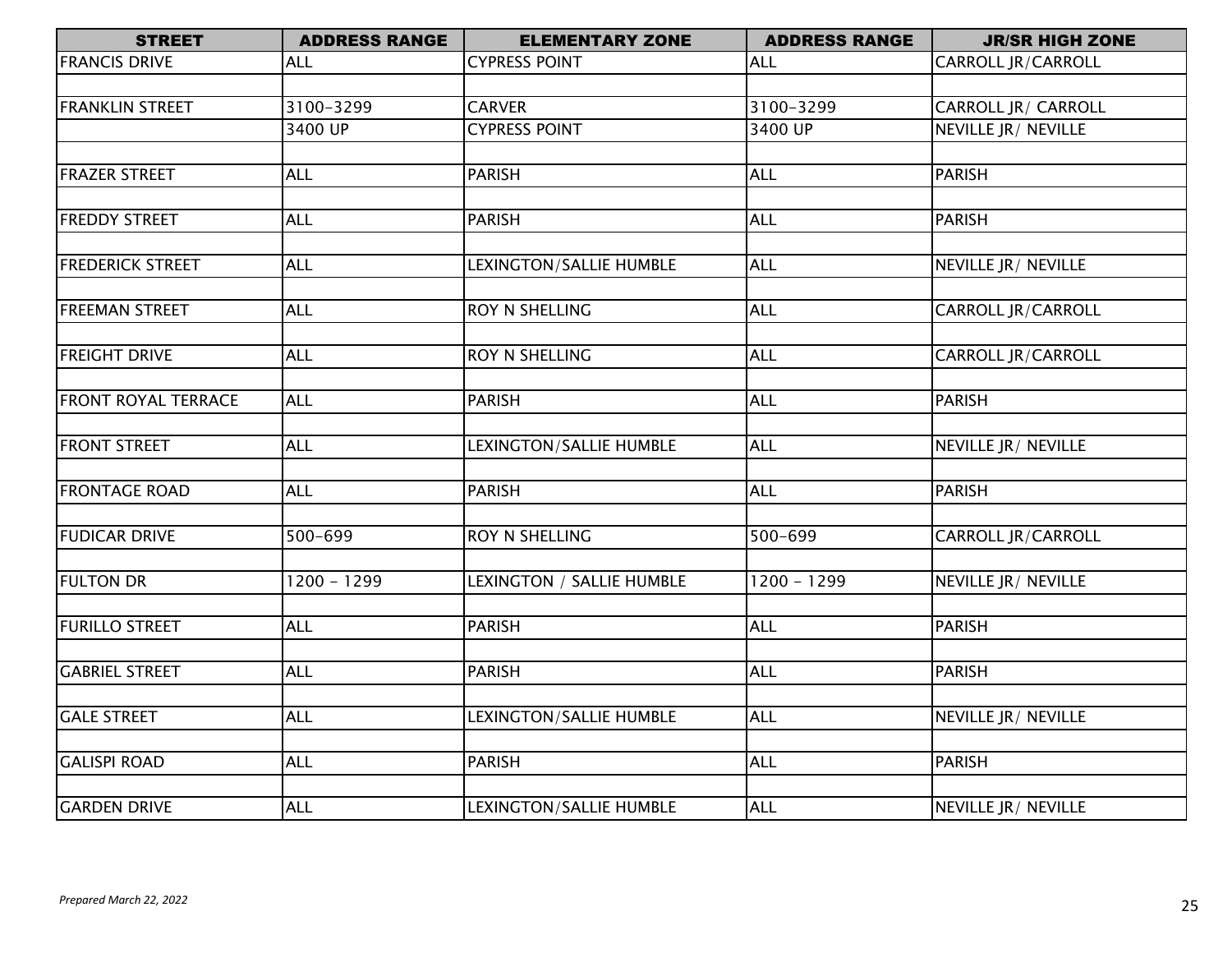| <b>STREET</b>          | <b>ADDRESS RANGE</b> | <b>ELEMENTARY ZONE</b>      | <b>ADDRESS RANGE</b> | <b>JR/SR HIGH ZONE</b>    |
|------------------------|----------------------|-----------------------------|----------------------|---------------------------|
| <b>GARDEN LANE</b>     | <b>ALL</b>           | <b>PARISH</b>               | <b>ALL</b>           | <b>PARISH</b>             |
|                        |                      |                             |                      |                           |
| <b>GARDEN PARK</b>     | <b>ALL</b>           | <b>PARISH</b>               | <b>ALL</b>           | <b>PARISH</b>             |
|                        |                      |                             |                      |                           |
| <b>GARRETT ROAD</b>    | <b>ALL</b>           | <b>PARISH</b>               | ALL                  | <b>PARISH</b>             |
|                        |                      |                             |                      |                           |
| <b>GASOLINE STREET</b> | <b>ALL</b>           | ROY N SHELLING              | <b>ALL</b>           | CARROLL JR/CARROLL        |
|                        |                      |                             |                      |                           |
| <b>GASTON STREET</b>   | <b>ALL</b>           | ROY N SHELLING              | <b>ALL</b>           | CARROLL JR/CARROLL        |
|                        |                      |                             |                      |                           |
| <b>GAY DRIVE</b>       | <b>ALL</b>           | <b>PARISH</b>               | <b>ALL</b>           | <b>PARISH</b>             |
|                        |                      |                             |                      |                           |
| <b>GAYTON STREET</b>   | 3000-3199            | <b>CARVER</b>               | 3000-3199            | CARROLL JR/CARROLL        |
|                        | 3200-4399            | ROY N SHELLING              | 3200-4399            | CARROLL JR/CARROLL        |
|                        |                      |                             |                      |                           |
| <b>GEORGE CIRCLE</b>   | <b>ALL</b>           | <b>PARISH</b>               | <b>ALL</b>           | <b>PARISH</b>             |
|                        |                      |                             |                      |                           |
| <b>GEORGE HARRIS</b>   | <b>ALL</b>           | <b>PARISH</b>               | <b>ALL</b>           | <b>PARISH</b>             |
|                        |                      |                             |                      |                           |
| <b>GEORGIA STREET</b>  | 1200-1699            | <b>CLARA HALL/JEFFERSON</b> | 1200-1699            | MLK/WOSSMAN               |
|                        | 2000-2499            | <b>MINNIE RUFFIN</b>        | 2000-2499            | MLK/WOSSMAN               |
|                        | 2500-3099            | <b>BERG JONES</b>           | 2500-3099            | MLK/WOSSMAN               |
|                        |                      |                             |                      |                           |
| <b>GERALD STREET</b>   | <b>ALL</b>           | <b>CYPRESS POINT</b>        | ALL                  | CARROLL JR/CARROLL        |
|                        |                      |                             |                      |                           |
| <b>GILBERT STREET</b>  | <b>ALL</b>           | <b>CYPRESS POINT</b>        | <b>ALL</b>           | CARROLL JR/CARROLL        |
| <b>GILLIAM STREET</b>  | <b>ALL</b>           | <b>CARVER</b>               | <b>ALL</b>           | CARROLL JR/CARROLL        |
|                        |                      |                             |                      |                           |
| <b>GIROD STREET</b>    | <b>ALL</b>           | <b>CARVER</b>               | <b>ALL</b>           | <b>CARROLL JR/CARROLL</b> |
|                        |                      |                             |                      |                           |
| <b>GLENMAR AVENUE</b>  | <b>ALL</b>           | LEXINGTON/SALLIE HUMBLE     | <b>ALL</b>           | NEVILLE JR/ NEVILLE       |
|                        |                      |                             |                      |                           |
| <b>GLENWOOD DRIVE</b>  | 117, 119, 125, 129   | <b>CYPRESS POINT</b>        | 119, 125, 129        | CARROLL JR/CARROLL        |
|                        | <b>ALL OTHER</b>     | <b>PARISH</b>               | <b>ALL OTHER</b>     | <b>PARISH</b>             |
|                        |                      |                             |                      |                           |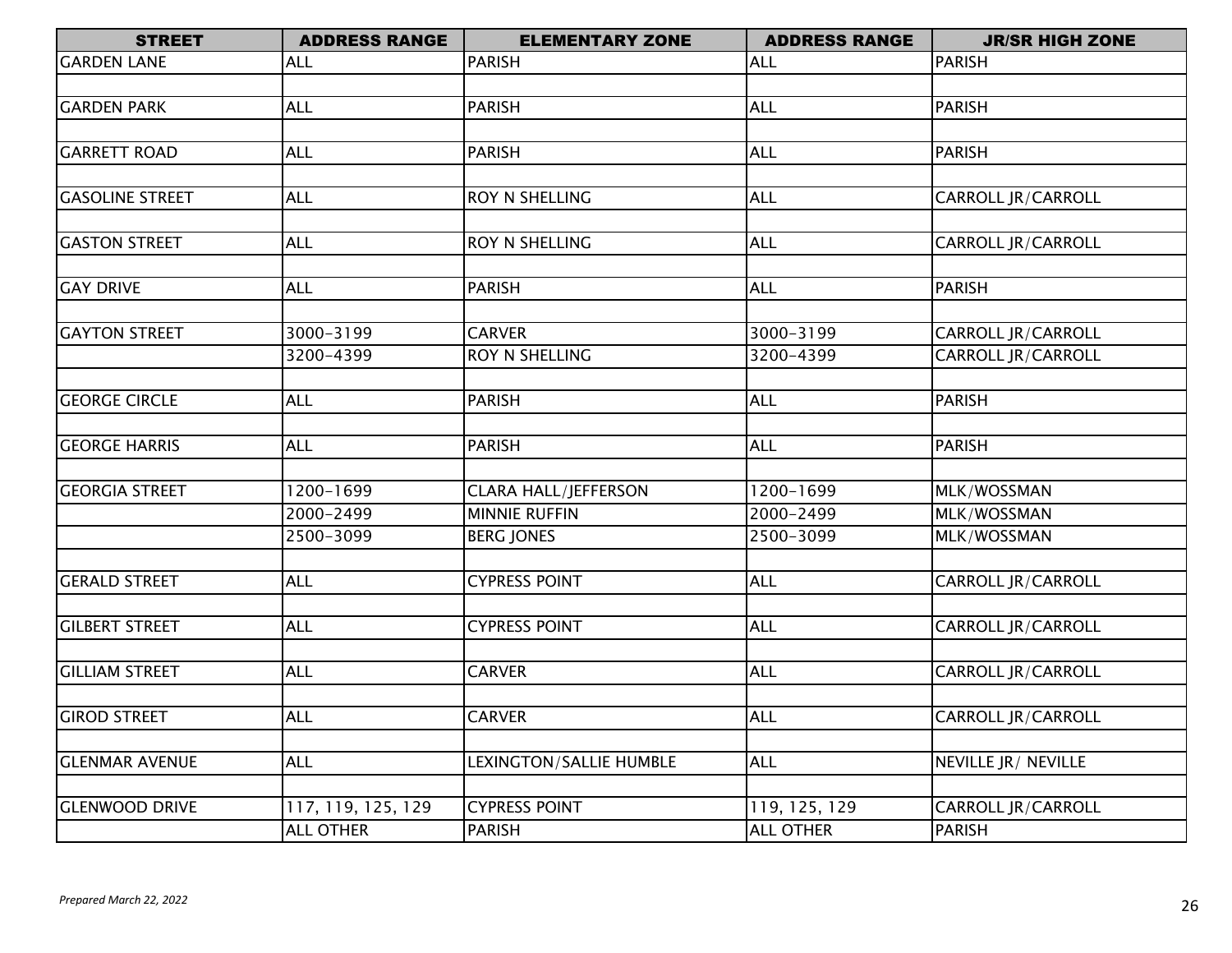| <b>STREET</b>               | <b>ADDRESS RANGE</b> | <b>ELEMENTARY ZONE</b>      | <b>ADDRESS RANGE</b> | <b>JR/SR HIGH ZONE</b>    |
|-----------------------------|----------------------|-----------------------------|----------------------|---------------------------|
| <b>GOINS DRIVE</b>          | ALL                  | <b>MADISON JAMES FOSTER</b> | <b>ALL</b>           | NEVILLE JR/ NEVILLE       |
|                             |                      |                             |                      |                           |
| <b>GOLDENDALE DRIVE</b>     | <b>ALL</b>           | ROY N SHELLING              | <b>ALL</b>           | CARROLL JR/CARROLL        |
|                             |                      |                             |                      |                           |
| <b>GOLDMAN STREET</b>       | <b>ALL</b>           | <b>BARKDULL FAULK</b>       | <b>ALL</b>           | CARROLL JR/CARROLL        |
|                             |                      |                             |                      |                           |
| <b>GOOD SHEPHERD LANE</b>   | <b>ALL</b>           | LEXINGTON/SALLIE HUMBLE     | <b>ALL</b>           | NEVILLE JR/ NEVILLE       |
|                             |                      |                             |                      |                           |
| <b>GORDON AVENUE</b>        | 2100-3099            | <b>BARKDULL FAULK</b>       | 2100-3099            | CARROLL JR/CARROL         |
|                             | 3100 UP              | <b>CLARA HALL/JEFFERSON</b> | 3100 UP              | MLK/WOSSMAN               |
|                             |                      |                             |                      |                           |
| <b>GOUVILLE DRIVE</b>       | <b>ALL</b>           | LEXINGTON/SALLIE HUMBLE     | <b>ALL</b>           | NEVILLE JR/ NEVILLE       |
|                             |                      |                             |                      |                           |
| <b>GRAMMONT STREET</b>      | 100-899              | LEXINGTON/SALLIE HUMBLE     | 100-899              | NEVILLE JR/ NEVILLE       |
|                             | $1000 - 3399$        | <b>CARVER</b>               | $1000 - 3399$        | CARROLL JR/CARROLL        |
|                             | 3400 UP              | <b>CYPRESS POINT</b>        | 3400 UP              | CARROLL JR/CARROLL        |
|                             |                      |                             |                      |                           |
| <b>GRAND STREET (SOUTH)</b> | $100 - 600$          | LEXINGTON/SALLIE HUMBLE     | 100-600              | NEVILLE JR/ NEVILLE       |
|                             | $700 - 3014$         | <b>BARKDULL FAULK</b>       | $700 - 3014$         | <b>CARROLL JR/CARROLL</b> |
|                             | 3100 UP              | <b>CLARA HALL/JEFFERSON</b> | 3100 UP              | MLK/WOSSMAN               |
|                             |                      |                             |                      |                           |
| <b>GRANT STREET</b>         | <b>ALL</b>           | <b>CYPRESS POINT</b>        | <b>ALL</b>           | NEVILLE JR/ NEVILLE       |
|                             |                      |                             |                      |                           |
| <b>GRAYLING LANE</b>        | <b>ALL</b>           | <b>BARKDULL FAULK</b>       | <b>ALL</b>           | CARROLL JR/CARROLL        |
|                             |                      |                             |                      |                           |
| <b>GREGORY DRIVE</b>        | <b>ALL</b>           | <b>PARISH</b>               | <b>ALL</b>           | <b>PARISH</b>             |
|                             |                      |                             |                      |                           |
| <b>GREENFIELD DRIVE</b>     | <b>ALL</b>           | <b>PARISH</b>               | <b>ALL</b>           | <b>PARISH</b>             |
|                             |                      |                             |                      |                           |
| <b>GREENWOOD DRIVE</b>      | <b>ALL</b>           | <b>PARISH</b>               | <b>ALL</b>           | <b>PARISH</b>             |
|                             |                      |                             |                      |                           |
| <b>GRIFFIN STREET</b>       | 900-UP               | ROY N SHELLING              | $900 - UP$           | <b>CARROLL JR/CARROLL</b> |
|                             |                      |                             |                      |                           |
| <b>GROVES AVENUE</b>        | <b>ALL</b>           | <b>BARKDULL FAULK</b>       | <b>ALL</b>           | CARROLL JR/CARROLL        |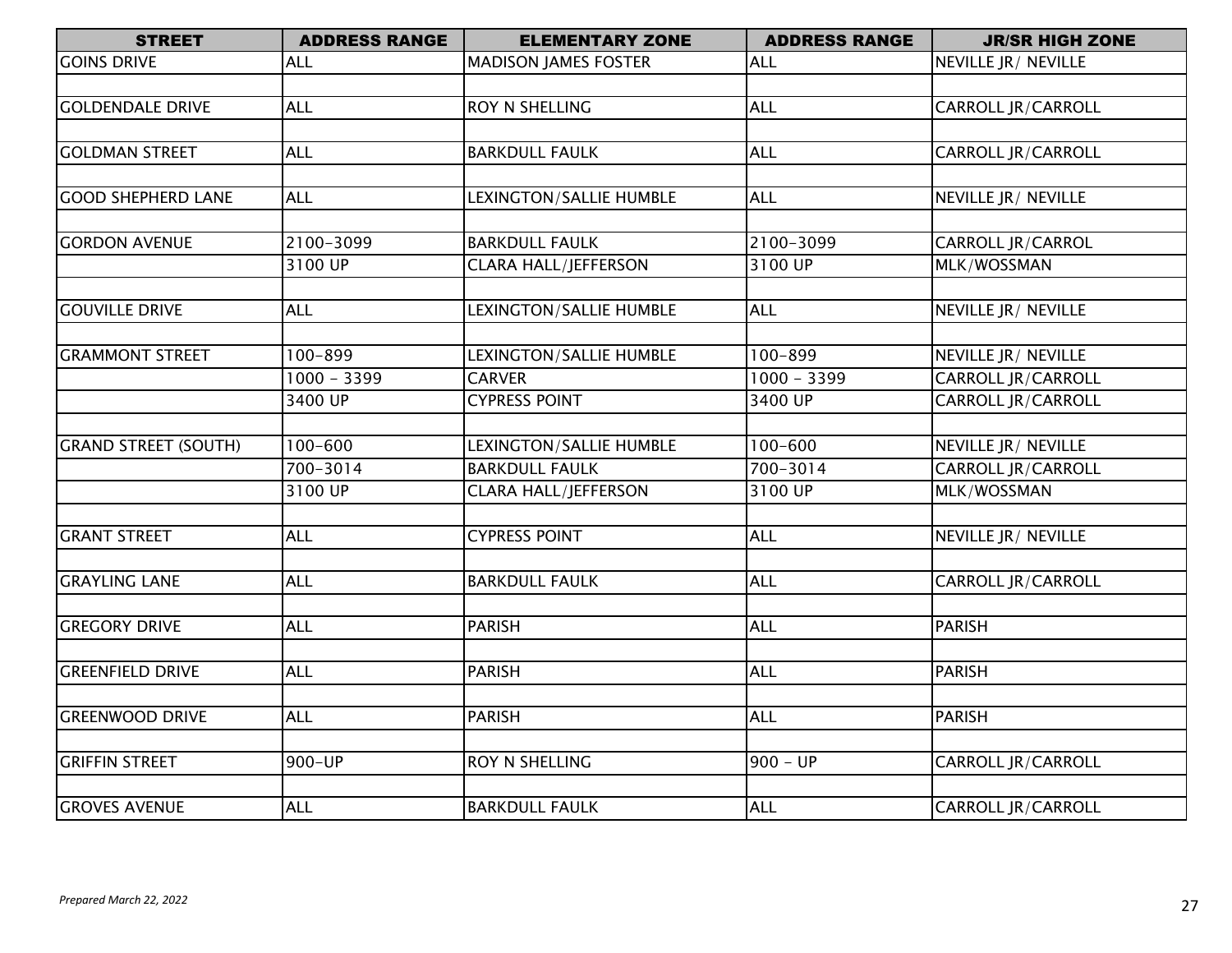| <b>STREET</b>          | <b>ADDRESS RANGE</b> | <b>ELEMENTARY ZONE</b>  | <b>ADDRESS RANGE</b> | <b>JR/SR HIGH ZONE</b>    |
|------------------------|----------------------|-------------------------|----------------------|---------------------------|
| <b>GUY AVENUE</b>      | <b>ALL</b>           | <b>PARISH</b>           | <b>ALL</b>           | <b>PARISH</b>             |
|                        |                      |                         |                      |                           |
| <b>HADLEY STREET</b>   | <b>ALL</b>           | <b>PARISH</b>           | <b>ALL</b>           | <b>PARISH</b>             |
|                        |                      |                         |                      |                           |
| <b>HALL STREET</b>     | <b>ALL</b>           | LEXINGTON/SALLIE HUMBLE | <b>ALL</b>           | NEVILLE JR/ NEVILLE       |
|                        |                      |                         |                      |                           |
| <b>HALSELL STREET</b>  | 3000-3199            | <b>CARVER</b>           | 3000-3199            | CARROLL JR/CARROLL        |
|                        | 3200 UP              | ROY N SHELLING          | 3200 UP              | CARROLL JR/CARROLL        |
|                        |                      |                         |                      |                           |
| <b>HAMPTON AVENUE</b>  | <b>ALL</b>           | <b>BARKDULL FAULK</b>   | <b>ALL</b>           | CARROLL JR/CARROLL        |
|                        |                      |                         |                      |                           |
| HANGING MOSS LANE      | <b>ALL</b>           | LEXINGTON/SALLIE HUMBLE | <b>ALL</b>           | NEVILLE JR/ NEVILLE       |
|                        |                      |                         |                      |                           |
| <b>HANSFORD STREET</b> | <b>ALL</b>           | ROY N SHELLING          | <b>ALL</b>           | CARROLL JR/CARROLL        |
| HANSON STREET          | <b>ALL</b>           | <b>BARKDULL FAULK</b>   | <b>ALL</b>           | CARROLL JR/CARROLL        |
|                        |                      |                         |                      |                           |
| <b>HARDING DRIVE</b>   | <b>ALL</b>           | <b>PARISH</b>           | <b>ALL</b>           | <b>PARISH</b>             |
|                        |                      |                         |                      |                           |
| <b>HARDWOOD DRIVE</b>  | <b>ALL</b>           | <b>PARISH</b>           | <b>ALL</b>           | <b>PARISH</b>             |
|                        |                      |                         |                      |                           |
| <b>HARMONY STREET</b>  | <b>ALL</b>           | LEXINGTON/SALLIE HUMBLE | <b>ALL</b>           | NEVILLE JR/ NEVILLE       |
|                        |                      |                         |                      |                           |
| HARN STREET            | <b>ALL</b>           | LEXINGTON/SALLIE HUMBLE | <b>ALL</b>           | NEVILLE JR/ NEVILLE       |
|                        |                      |                         |                      |                           |
| <b>HARRIS STREET</b>   | <b>ALL</b>           | <b>PARISH</b>           | <b>ALL</b>           | <b>PARISH</b>             |
|                        |                      |                         |                      |                           |
| <b>HARRISON STREET</b> | 200-599              | LEXINGTON/SALLIE HUMBLE | 200-599              | NEVILLE JR/ NEVILLE       |
|                        | 3000-3299            | <b>CARVER</b>           | 3000-3299            | CARROLL JR/CARROLL        |
|                        | 3300 UP              | <b>CYPRESS POINT</b>    | 3300 UP              | <b>CARROLL JR/CARROLL</b> |
|                        |                      |                         |                      |                           |
| HART STREET            | <b>ALL</b>           | LEXINGTON/SALLIE HUMBLE | <b>ALL</b>           | NEVILLE JR/ NEVILLE       |
|                        |                      |                         |                      |                           |
| HARVESTER DRIVE        | <b>ALL</b>           | ROY N SHELLING          | <b>ALL</b>           | <b>CARROLL JR/CARROLL</b> |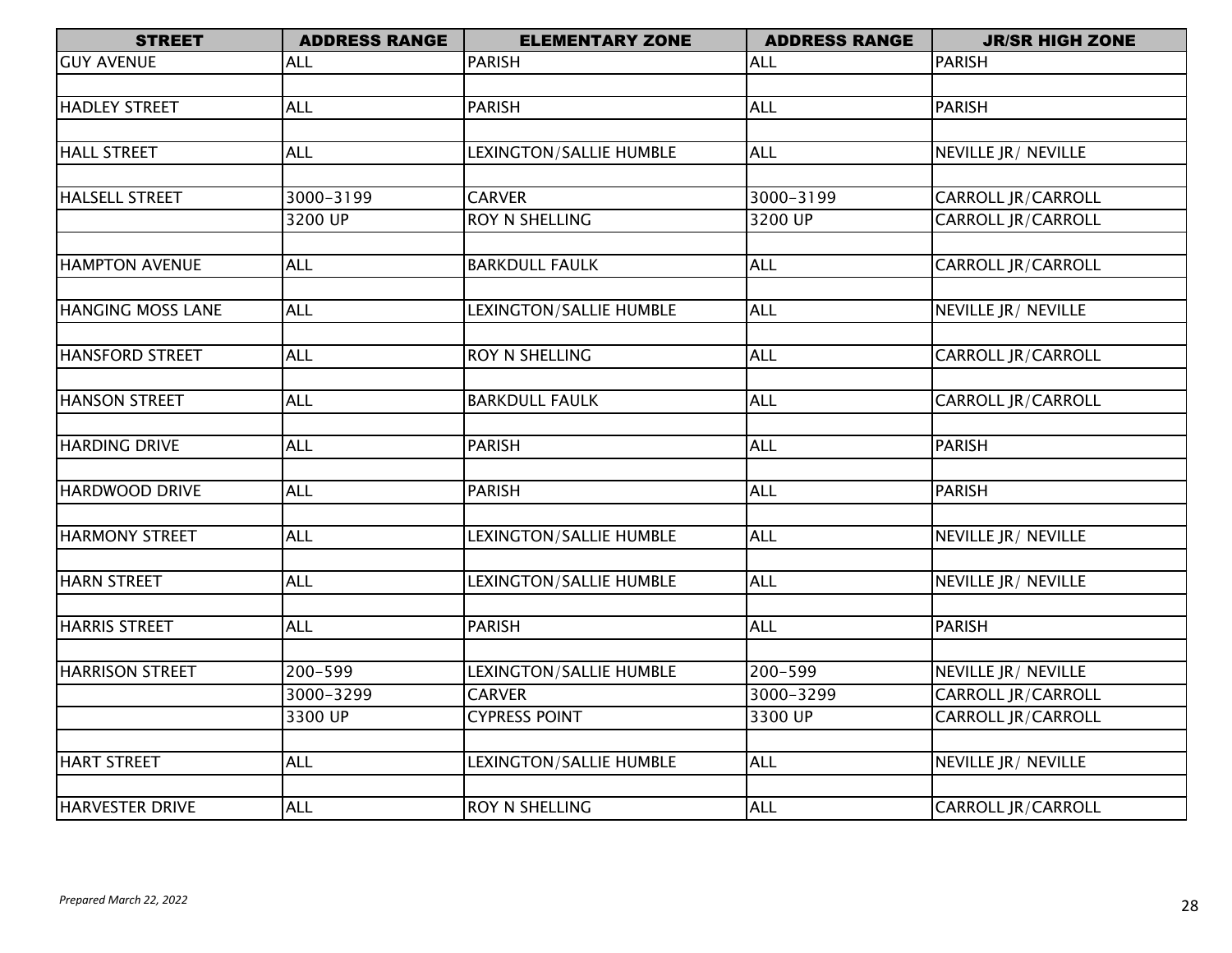| <b>STREET</b>             | <b>ADDRESS RANGE</b> | <b>ELEMENTARY ZONE</b>         | <b>ADDRESS RANGE</b> | <b>JR/SR HIGH ZONE</b>    |
|---------------------------|----------------------|--------------------------------|----------------------|---------------------------|
| <b>HARVEY STREET</b>      | <b>ALL</b>           | ROY N SHELLING                 | <b>ALL</b>           | CARROLL JR/CARROLL        |
|                           |                      |                                |                      |                           |
| <b>HARWAY STREET</b>      | <b>ALL</b>           | LEXINGTON/SALLIE HUMBLE        | <b>ALL</b>           | NEVILLE JR/ NEVILLE       |
|                           |                      |                                |                      |                           |
| <b>HAWES STREET</b>       | <b>ALL</b>           | <b>BARKDULL FAULK</b>          | <b>ALL</b>           | <b>CARROLL JR/CARROLL</b> |
|                           |                      |                                |                      |                           |
| <b>HAWTHORNE STREET</b>   | <b>ALL</b>           | LEXINGTON/SALLIE HUMBLE        | <b>ALL</b>           | NEVILLE JR/ NEVILLE       |
|                           |                      |                                |                      |                           |
| <b>HEAD AVENUE</b>        | <b>ALL</b>           | PARISH                         | <b>ALL</b>           | <b>PARISH</b>             |
|                           |                      |                                |                      |                           |
| <b>HEDGE STREET</b>       | <b>ALL</b>           | <b>BARKDULL FAULK</b>          | <b>ALL</b>           | <b>CARROLL JR/CARROLL</b> |
|                           |                      |                                |                      |                           |
| <b>HELOISE AVENUE</b>     | <b>ALL</b>           | LEXINGTON/SALLIE HUMBLE        | <b>ALL</b>           | NEVILLE JR/ NEVILLE       |
|                           |                      |                                |                      |                           |
| <b>HERBERT COLE PLACE</b> | <b>ALL</b>           | LEXINGTON/SALLIE HUMBLE        | <b>ALL</b>           | NEVILLE JR/ NEVILLE       |
|                           |                      |                                |                      |                           |
| <b>HERITAGE CIRCLE</b>    | <b>ALL</b>           | LEXINGTON/SALLIE HUMBLE        | <b>ALL</b>           | NEVILLE JR/ NEVILLE       |
|                           |                      |                                |                      |                           |
| <b>HICKORY LANE</b>       | <b>ALL</b>           | <b>PARISH</b>                  | <b>ALL</b>           | <b>PARISH</b>             |
|                           |                      |                                |                      |                           |
| <b>HICKORY STREET</b>     | <b>ALL</b>           | <b>CARVER</b>                  | <b>ALL</b>           | CARROLL JR/CARROLL        |
|                           |                      |                                |                      |                           |
| <b>HIGHLAND ROAD</b>      | <b>ALL</b>           | PARISH                         | <b>ALL</b>           | <b>PARISH</b>             |
|                           |                      |                                |                      |                           |
| <b>HIGHLAND STREET</b>    | <b>ALL</b>           | LEXINGTON/SALLIE HUMBLE        | <b>ALL</b>           | NEVILLE JR/ NEVILLE       |
| HIGHWAY 165 (NORTH)       | $6000 - 6499$        | <b>LEXINGTON/SALLIE HUMBLE</b> | $6000 - 6499$        | NEVILLE JR/ NEVILLE       |
|                           | 6630-6800 EVEN       | <b>CYPRESS POINT</b>           | 6630-6800 EVEN       | NEVILLE JR/ NEVILLE       |
|                           | 6701-7029 ODD        | <b>CYPRESS POINT</b>           | 6701-7029 ODD        | NEVILLE JR/ NEVILLE       |
|                           | <b>ALL OTHER</b>     | <b>PARISH</b>                  | <b>ALL OTHER</b>     | <b>PARISH</b>             |
|                           |                      |                                |                      |                           |
| <b>HILL STREET</b>        | <b>ALL</b>           | <b>CYPRESS POINT</b>           | ALL                  | CARROLL JR/CARROLL        |
|                           |                      |                                |                      |                           |
| <b>HILTON STREET</b>      | <b>ALL</b>           | <b>LEXINGTON/SALLIE HUMBLE</b> | <b>ALL</b>           | NEVILLE JR/ NEVILLE       |
|                           |                      |                                |                      |                           |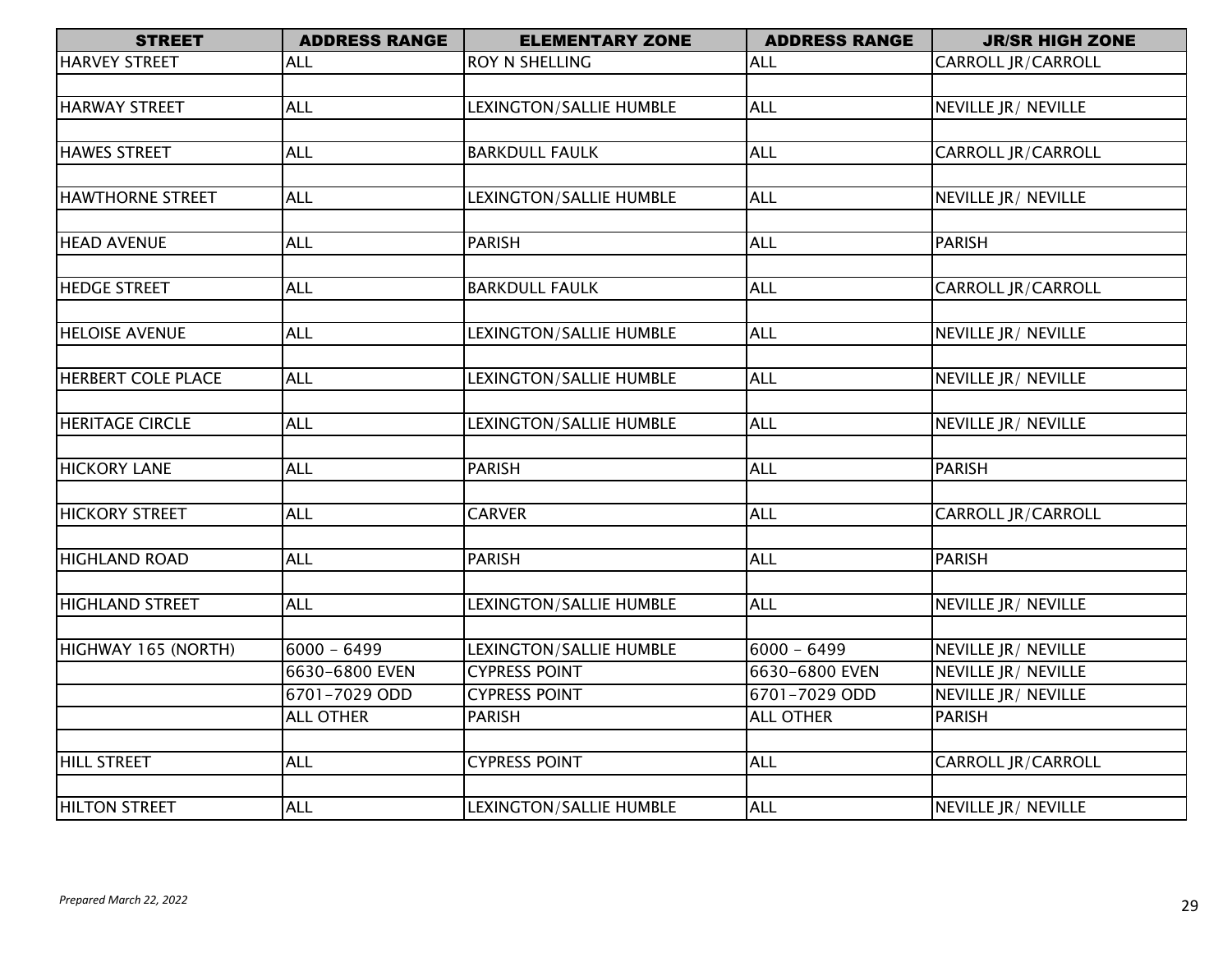| <b>STREET</b>              | <b>ADDRESS RANGE</b> | <b>ELEMENTARY ZONE</b>  | <b>ADDRESS RANGE</b> | <b>JR/SR HIGH ZONE</b>    |
|----------------------------|----------------------|-------------------------|----------------------|---------------------------|
| <b>HINKE DRIVE</b>         | <b>ALL</b>           | <b>PARISH</b>           | <b>ALL</b>           | <b>PARISH</b>             |
|                            |                      |                         |                      |                           |
| <b>HIPPMARKS ALLEY</b>     | <b>ALL</b>           | <b>CARVER</b>           | <b>ALL</b>           | CARROLL JR/ CARROLL       |
|                            |                      |                         |                      |                           |
| <b>HIPPOLYTE AVENUE</b>    | <b>ALL</b>           | <b>BARKDULL FAULK</b>   | <b>ALL</b>           | CARROLL JR/CARROLL        |
|                            |                      |                         |                      |                           |
| <b>HOLDEN CIRCLE</b>       | <b>ALL</b>           | <b>PARISH</b>           | <b>ALL</b>           | <b>PARISH</b>             |
|                            |                      |                         |                      |                           |
| <b>HOLIDAY DRIVE</b>       | <b>ALL</b>           | <b>PARISH</b>           | <b>ALL</b>           | <b>PARISH</b>             |
|                            |                      |                         |                      |                           |
| <b>HOLLAND DRIVE</b>       | <b>ALL</b>           | <b>PARISH</b>           | <b>ALL</b>           | <b>PARISH</b>             |
|                            |                      |                         |                      |                           |
| <b>HOLLY RIDGE ROAD</b>    | <b>ALL</b>           | <b>PARISH</b>           | <b>ALL</b>           | <b>PARISH</b>             |
| <b>HOLLY STREET</b>        | <b>ALL</b>           | <b>BARKDULL FAULK</b>   | <b>ALL</b>           | CARROLL JR/CARROLL        |
|                            |                      |                         |                      |                           |
| HOLLYWOOD DRIVE            | <b>ALL</b>           | <b>PARISH</b>           | <b>ALL</b>           | <b>PARISH</b>             |
|                            |                      |                         |                      |                           |
| <b>HOLT LANE</b>           | <b>ALL</b>           | <b>CYPRESS POINT</b>    | <b>ALL</b>           | NEVILLE JR/ NEVILLE       |
|                            |                      |                         |                      |                           |
| HONEYSUCKLE STREET         | <b>ALL</b>           | <b>PARISH</b>           | <b>ALL</b>           | <b>PARISH</b>             |
|                            |                      |                         |                      |                           |
| <b>HONOR STREET</b>        | <b>ALL</b>           | LEXINGTON/SALLIE HUMBLE | <b>ALL</b>           | NEVILLE JR/ NEVILLE       |
|                            |                      |                         |                      |                           |
| <b>HOODS ALLEY</b>         | <b>ALL</b>           | LEXINGTON/SALLIE HUMBLE | <b>ALL</b>           | NEVILLE JR/ NEVILLE       |
|                            |                      |                         |                      |                           |
| <b>HOPE STREET</b>         | <b>ALL</b>           | <b>CARVER</b>           | <b>ALL</b>           | <b>CARROLL JR/CARROLL</b> |
|                            |                      |                         |                      |                           |
| <b>HORSESHOE LAKE ROAD</b> | <b>ALL</b>           | <b>PARISH</b>           | <b>ALL</b>           | <b>PARISH</b>             |
|                            |                      |                         |                      |                           |
| <b>HOWARD DRIVE</b>        | <b>ALL</b>           | LEXINGTON/SALLIE HUMBLE | <b>ALL</b>           | NEVILLE JR/ NEVILLE       |
|                            |                      |                         |                      |                           |
| <b>HOWARD STREET</b>       | <b>ALL</b>           | LEXINGTON/SALLIE HUMBLE | <b>ALL</b>           | NEVILLE JR/ NEVILLE       |
|                            |                      |                         |                      |                           |
| <b>HOWELL DRIVE</b>        | <b>ALL</b>           | <b>CYPRESS POINT</b>    | <b>ALL</b>           | NEVILLE JR/ NEVILLE       |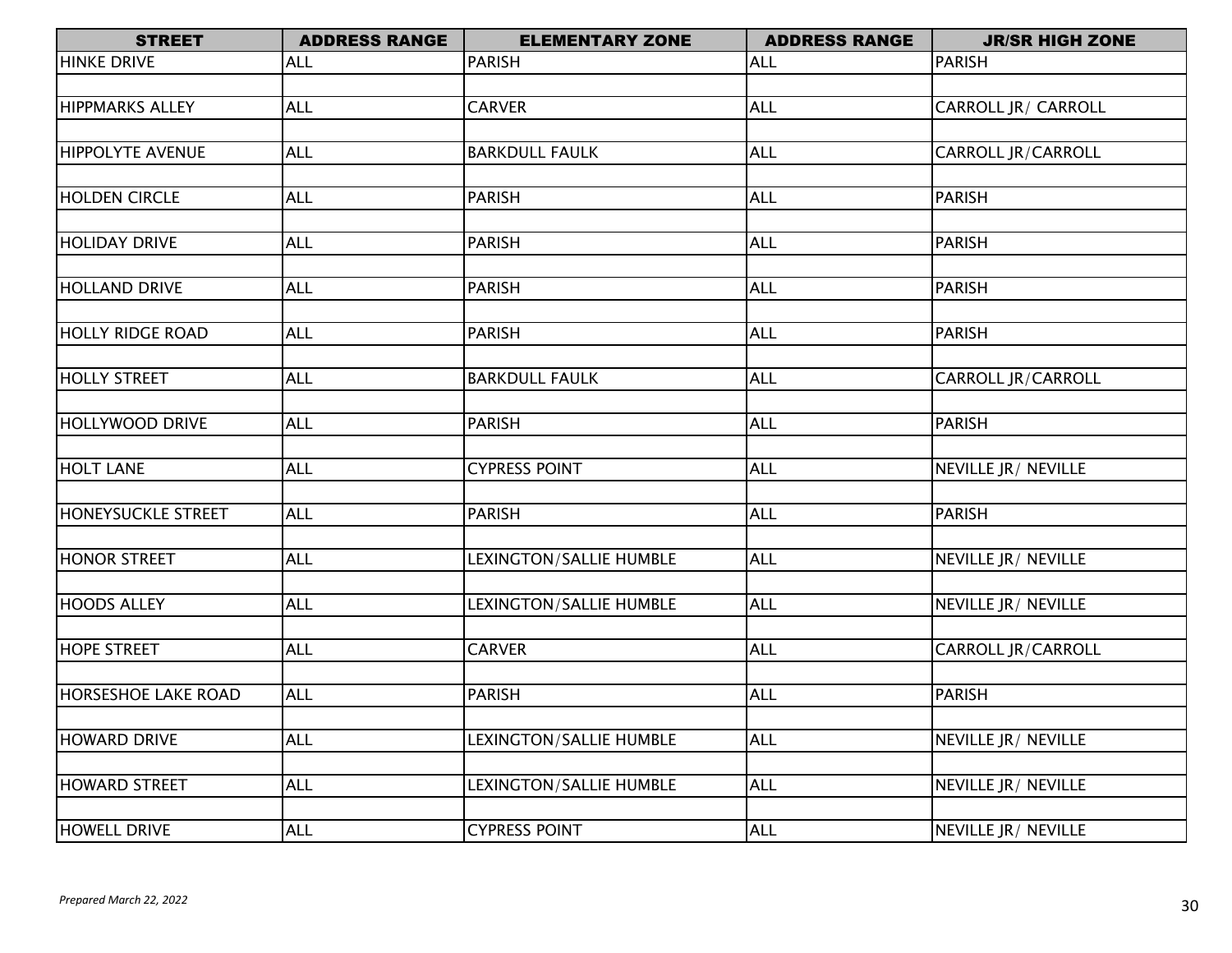| <b>STREET</b>             | <b>ADDRESS RANGE</b> | <b>ELEMENTARY ZONE</b>  | <b>ADDRESS RANGE</b> | <b>JR/SR HIGH ZONE</b>     |
|---------------------------|----------------------|-------------------------|----------------------|----------------------------|
| <b>HUDSON CIRCLE</b>      | <b>ALL</b>           | LEXINGTON/SALLIE HUMBLE | <b>ALL</b>           | NEVILLE JR/ NEVILLE        |
|                           |                      |                         |                      |                            |
| <b>HUDSON LANE</b>        | 100-1899             | LEXINGTON/SALLIE HUMBLE | 100-1899             | NEVILLE JR/ NEVILLE        |
|                           | 1900 UP              | LEXINGTON/SALLIE HUMBLE | 1900 UP              | NEVILLE JR/ NEVILLE        |
|                           |                      |                         |                      |                            |
| HUDSON SQUARE BLVD.       | <b>ALL</b>           | LEXINGTON/SALLIE HUMBLE | <b>ALL</b>           | NEVILLE JR/ NEVILLE        |
|                           |                      |                         |                      |                            |
| HUENFELD ROAD             | <b>ALL</b>           | PARISH                  | <b>ALL</b>           | <b>PARISH</b>              |
|                           |                      |                         |                      |                            |
| <b>HUMBLE CIRCLE</b>      | <b>ALL</b>           | <b>PARISH</b>           | <b>ALL</b>           | <b>PARISH</b>              |
|                           |                      |                         |                      |                            |
| <b>HUMPHRIES</b>          | <b>ALL</b>           | <b>ROY N SHELLING</b>   | <b>ALL</b>           | <b>CARROLL JR/CARROLL</b>  |
|                           |                      |                         |                      |                            |
| <b>HUNT PLACE</b>         | <b>ALL</b>           | LEXINGTON/SALLIE HUMBLE | <b>ALL</b>           | NEVILLE JR/ NEVILLE        |
|                           |                      |                         |                      |                            |
| <b>HUNTINGTON DRIVE</b>   | <b>ALL</b>           | <b>PARISH</b>           | <b>ALL</b>           | <b>PARISH</b>              |
| <b>HUNTINGTON STREET</b>  | <b>ALL</b>           | LEXINGTON/SALLIE HUMBLE | <b>ALL</b>           | NEVILLE JR/ NEVILLE        |
|                           |                      |                         |                      |                            |
| <b>IDAHO DRIVE</b>        | <b>ALL</b>           | <b>MINNIE RUFFIN</b>    | <b>ALL</b>           | MLK/WOSSMAN                |
|                           |                      |                         |                      |                            |
| <b>IDEVAN LANE</b>        | <b>ALL</b>           | LEXINGTON/SALLIE HUMBLE | <b>ALL</b>           | NEVILLE JR/ NEVILLE        |
|                           |                      |                         |                      |                            |
| <b>INABNETT BLVD.</b>     | <b>ALL</b>           | <b>CYPRESS POINT</b>    | <b>ALL</b>           | NEVILLE JR/ NEVILLE        |
|                           |                      |                         |                      |                            |
| <b>INDIAN MOUND BLVD.</b> | <b>ALL</b>           | LEXINGTON/SALLIE HUMBLE | <b>ALL</b>           | NEVILLE JR/ NEVILLE        |
|                           |                      |                         |                      |                            |
| <b>INDIAN TRAIL LANE</b>  | <b>ALL</b>           | <b>CYPRESS POINT</b>    | <b>ALL</b>           | <b>NEVILLE JR/ NEVILLE</b> |
|                           |                      |                         |                      |                            |
| <b>INGLESIDE DRIVE</b>    | <b>ALL</b>           | <b>PARISH</b>           | <b>ALL</b>           | <b>PARISH</b>              |
|                           |                      |                         |                      |                            |
| <b>INGLEWOOD DRIVE</b>    | <b>ALL</b>           | <b>PARISH</b>           | <b>ALL</b>           | <b>PARISH</b>              |
|                           |                      |                         |                      |                            |
| <b>ISABELLE STREET</b>    | <b>ALL</b>           | LEXINGTON/SALLIE HUMBLE | <b>ALL</b>           | NEVILLE JR/ NEVILLE        |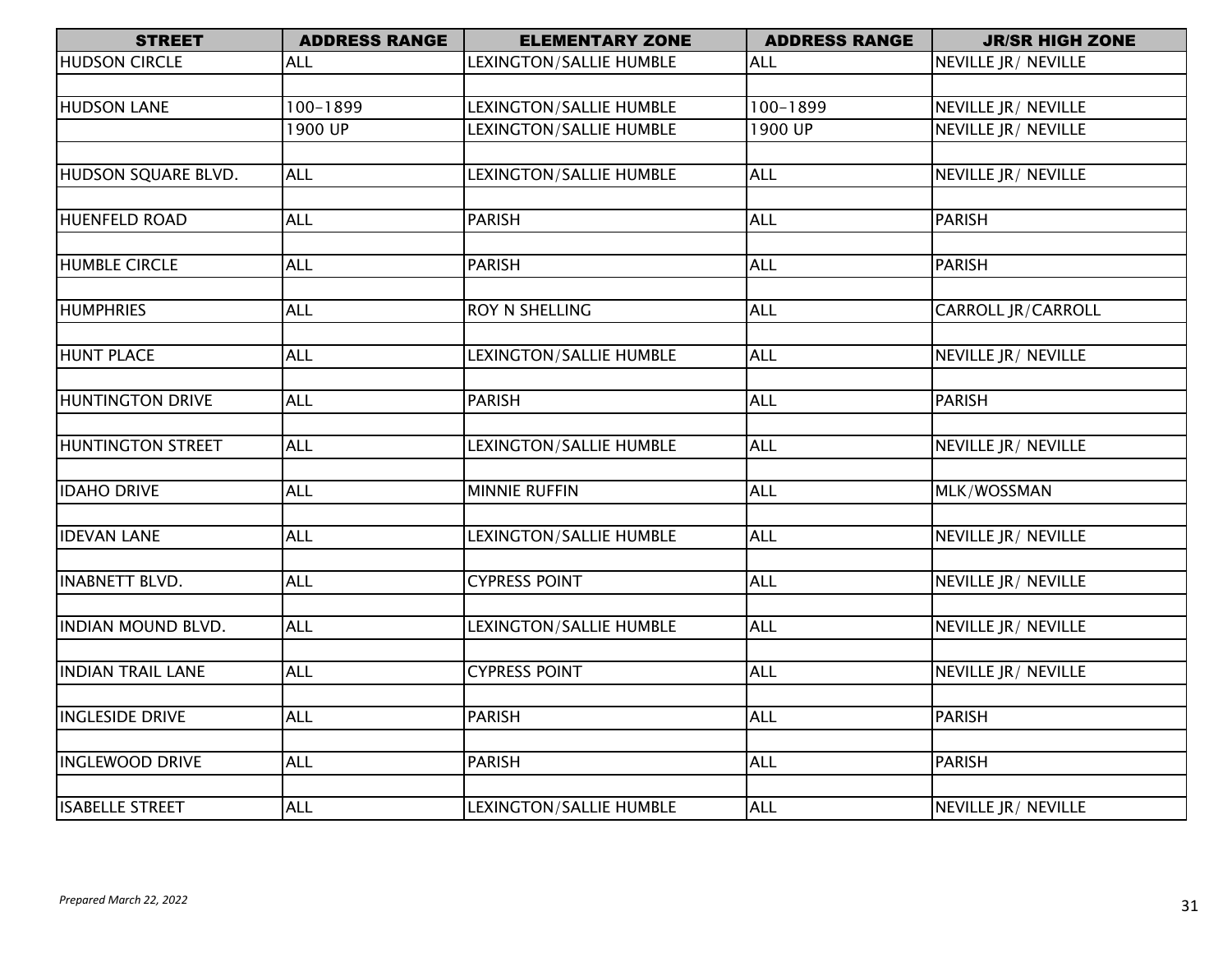| <b>STREET</b>         | <b>ADDRESS RANGE</b> | <b>ELEMENTARY ZONE</b>      | <b>ADDRESS RANGE</b> | <b>JR/SR HIGH ZONE</b>    |
|-----------------------|----------------------|-----------------------------|----------------------|---------------------------|
| <b>ISLAND DRIVE</b>   | <b>ALL</b>           | LEXINGTON/SALLIE HUMBLE     | <b>ALL</b>           | NEVILLE JR/ NEVILLE       |
|                       |                      |                             |                      |                           |
| <b>IVY PLACE</b>      | <b>ALL</b>           | <b>CLARA HALL/JEFFERSON</b> | <b>ALL</b>           | MLK/WOSSMAN               |
|                       |                      |                             |                      |                           |
| JACK MCENERY AVENUE   | <b>ALL</b>           | <b>BARKDULL FAULK</b>       | <b>ALL</b>           | <b>CARROLL JR/CARROLL</b> |
|                       |                      |                             |                      |                           |
| JACKSON STREET        | 100-499              | LEXINGTON/SALLIE HUMBLE     | 100-499              | NEVILLE JR/ NEVILLE       |
|                       | 600-3099             | <b>BARKDULL FAULK</b>       | 600-3099             | <b>CARROLL JR/CARROLL</b> |
|                       | 3100-4699            | <b>CLARA HALL/JEFFERSON</b> | 3100-4699            | MLK/WOSSMAN               |
|                       |                      |                             |                      |                           |
| JAMAR DRIVE           | <b>ALL</b>           | LEXINGTON/SALLIE HUMBLE     | <b>ALL</b>           | NEVILLE JR/ NEVILLE       |
|                       |                      |                             |                      |                           |
| JAN STREET            | <b>ALL</b>           | LEXINGTON/SALLIE HUMBLE     | <b>ALL</b>           | NEVILLE JR/ NEVILLE       |
|                       |                      |                             |                      |                           |
| JANA DRIVE            | <b>ALL</b>           | <b>PARISH</b>               | <b>ALL</b>           | <b>PARISH</b>             |
|                       |                      |                             |                      |                           |
| JASMINE STREET        | <b>ALL</b>           | LEXINGTON/SALLIE HUMBLE     | <b>ALL</b>           | NEVILLE JR/ NEVILLE       |
|                       |                      |                             |                      |                           |
| JASON DRIVE           | <b>ALL</b>           | <b>MADISON JAMES FOSTER</b> | <b>ALL</b>           | NEVILLE JR/ NEVILLE       |
|                       |                      |                             |                      |                           |
| JEB STUART DRIVE      | <b>ALL</b>           | LEXINGTON/SALLIE HUMBLE     | <b>ALL</b>           | NEVILLE JR/ NEVILLE       |
|                       |                      |                             |                      |                           |
| JEFF DRIVE            | <b>ALL</b>           | <b>PARISH</b>               | <b>ALL</b>           | <b>PARISH</b>             |
|                       |                      |                             |                      |                           |
| JEFFERSON DAVIS DRIVE | 3600-3923            | LEXINGTON/SALLIE HUMBLE     | 3600-3923            | NEVILLE JR/ NEVILLE       |
|                       |                      |                             |                      |                           |
| JEFFERSON DAVIS PLACE | <b>ALL</b>           | LEXINGTON/SALLIE HUMBLE     | <b>ALL</b>           | NEVILLE JR/ NEVILLE       |
|                       |                      |                             |                      |                           |
| JENNIFER DRIVE        | <b>ALL</b>           | <b>PARISH</b>               | <b>ALL</b>           | <b>PARISH</b>             |
|                       |                      |                             |                      |                           |
| JERALD DRIVE          | <b>ALL</b>           | <b>PARISH</b>               | <b>ALL</b>           | <b>PARISH</b>             |
|                       |                      |                             |                      |                           |
| JOE G. DRIVE          | <b>ALL</b>           | <b>BERG JONES</b>           | <b>ALL</b>           | MLK/WOSSMAN               |
|                       |                      |                             |                      |                           |
| JOE WHITE ROAD        | <b>ALL</b>           | <b>PARISH</b>               | <b>ALL</b>           | <b>PARISH</b>             |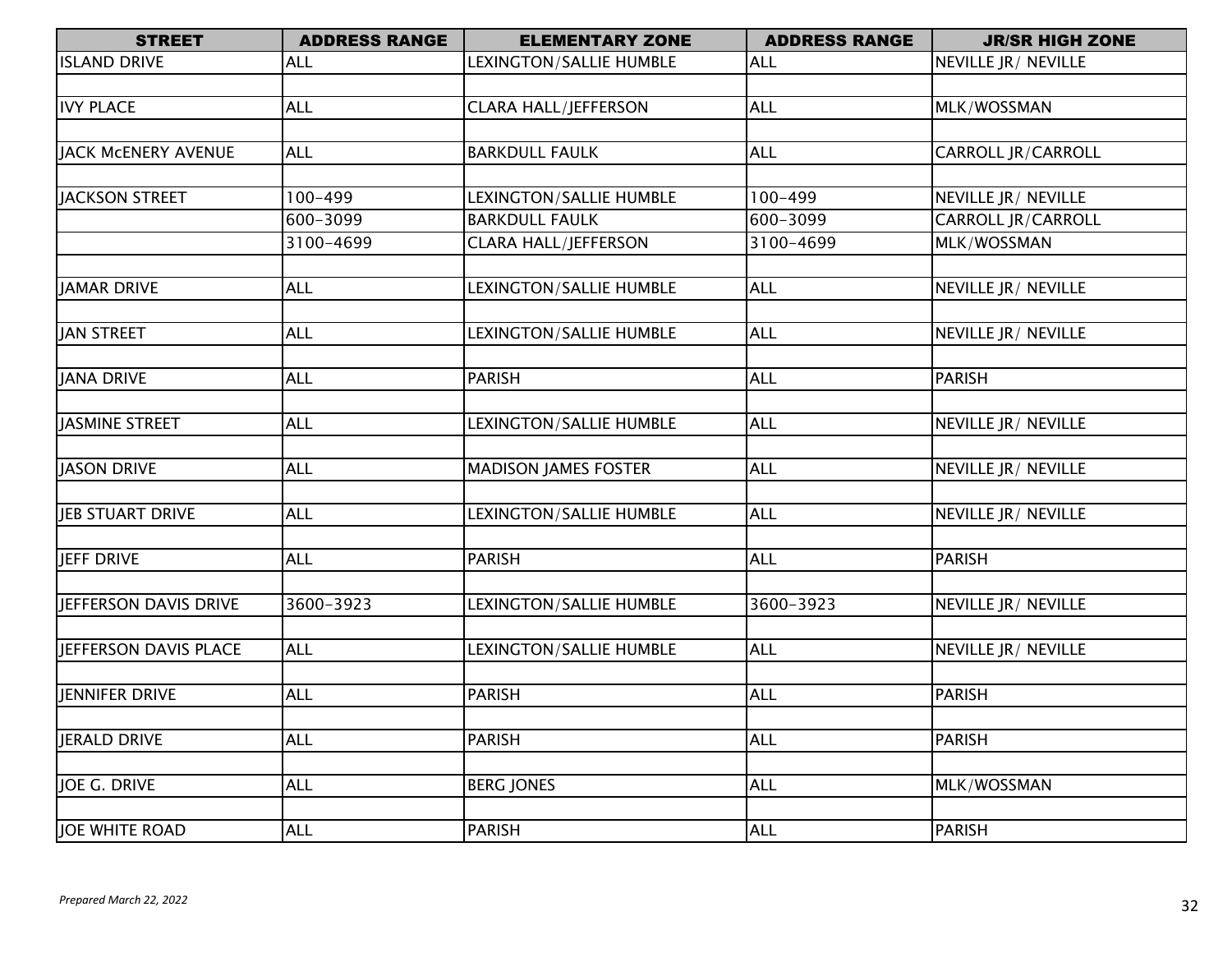| <b>STREET</b>          | <b>ADDRESS RANGE</b> | <b>ELEMENTARY ZONE</b>                  | <b>ADDRESS RANGE</b> | <b>JR/SR HIGH ZONE</b>                   |
|------------------------|----------------------|-----------------------------------------|----------------------|------------------------------------------|
| JOFFRE STREET          | ALL                  | <b>BERG JONES</b>                       | <b>ALL</b>           | MLK/WOSSMAN                              |
|                        |                      |                                         |                      |                                          |
| JOHN CIRCLE            | <b>ALL</b>           | LEXINGTON/SALLIE HUMBLE                 | <b>ALL</b>           | NEVILLE JR/ NEVILLE                      |
|                        |                      |                                         |                      |                                          |
| JOHN COLE PLACE        | <b>ALL</b>           | LEXINGTON/SALLIE HUMBLE                 | <b>ALL</b>           | NEVILLE JR/ NEVILLE                      |
|                        |                      |                                         |                      |                                          |
| JOHNSON CIRCLE (DRIVE) | <b>ALL</b>           | <b>CARVER</b>                           | <b>ALL</b>           | <b>CARROLL JR/CARROLL</b>                |
|                        |                      |                                         |                      |                                          |
| JOHNSON STREET         | 3400-3699            | ROY N SHELLING                          | 3400-3699            | <b>CARROLL JR/CARROLL</b>                |
|                        |                      |                                         |                      |                                          |
| JOHNSTON AVENUE        | <b>ALL</b>           | <b>BARKDULL FAULK</b>                   | <b>ALL</b>           | <b>CARROLL JR/CARROLL</b>                |
|                        |                      |                                         |                      |                                          |
| <b>JOLLY ROGER</b>     | <b>ALL</b>           | <b>PARISH</b>                           | <b>ALL</b>           | <b>PARISH</b>                            |
|                        |                      |                                         |                      |                                          |
| JONES DRIVE            | <b>ALL</b>           | <b>MADISON JAMES FOSTER</b>             | <b>ALL</b>           | NEVILLE JR/ NEVILLE                      |
|                        |                      |                                         |                      |                                          |
| JOSEPH STREET          | <b>ALL</b>           | LEXINGTON/SALLIE HUMBLE                 | <b>ALL</b>           | NEVILLE JR/ NEVILLE                      |
|                        |                      |                                         |                      |                                          |
| JOYCE STREET           | <b>ALL</b>           | PARISH                                  | <b>ALL</b>           | <b>PARISH</b>                            |
|                        |                      |                                         |                      |                                          |
| JULIANNA LOOP          | <b>ALL</b>           | PARISH                                  | <b>ALL</b>           | <b>PARISH</b>                            |
|                        |                      |                                         |                      |                                          |
| JULIANNA WAY           | <b>ALL</b>           | <b>PARISH</b>                           | <b>ALL</b>           | <b>PARISH</b>                            |
|                        |                      |                                         |                      |                                          |
| <b>JUSTICE STREET</b>  | <b>ALL</b>           | LEXINGTON/SALLIE HUMBLE                 | <b>ALL</b>           | NEVILLE JR/ NEVILLE                      |
|                        |                      |                                         | <b>ALL</b>           |                                          |
| <b>K STREET</b>        | <b>ALL</b>           | LEXINGTON/SALLIE HUMBLE                 |                      | NEVILLE JR/ NEVILLE                      |
| <b>KANSAS LANE</b>     | 100-106 EVEN         | <b>CYPRESS POINT</b>                    | 100-106 EVEN         | CARROLL JR/CARROLL                       |
|                        | 194-200 EVEN         | <b>ROY N SHELLING</b>                   | 194-200 EVEN         | CARROLL JR/CARROLL                       |
|                        | 210-302 EVEN         |                                         | 210-302 EVEN         |                                          |
|                        | 109-191 ODD          | ROY N SHELLING<br><b>ROY N SHELLING</b> | 109-199 ODD          | CARROLL JR/CARROLL<br>CARROLL JR/CARROLL |
|                        | 308-998              | <b>ROY N SHELLING</b>                   | 308-998              | <b>CARROLL JR/CARROLL</b>                |
|                        | <b>ALL OTHERS</b>    | PARISH                                  | <b>ALL OTHERS</b>    | <b>PARISH</b>                            |
|                        |                      |                                         |                      |                                          |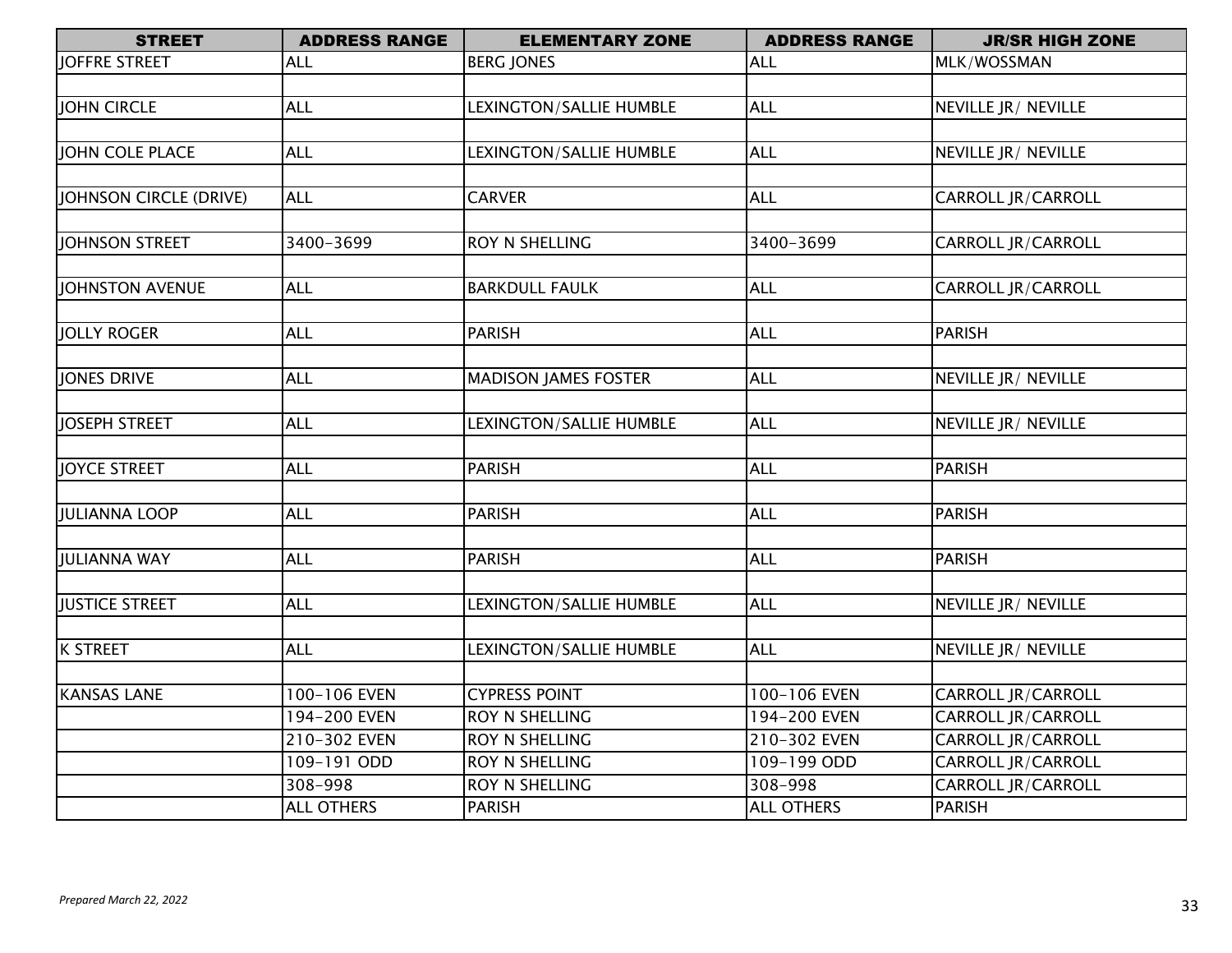| <b>STREET</b>           | <b>ADDRESS RANGE</b> | <b>ELEMENTARY ZONE</b>      | <b>ADDRESS RANGE</b> | <b>JR/SR HIGH ZONE</b>      |
|-------------------------|----------------------|-----------------------------|----------------------|-----------------------------|
| <b>KAREN LANE</b>       | <b>ALL</b>           | <b>PARISH</b>               | <b>ALL</b>           | <b>PARISH</b>               |
|                         |                      |                             |                      |                             |
| <b>KATHERINE DRIVE</b>  | <b>ALL</b>           | LEXINGTON/SALLIE HUMBLE     | <b>ALL</b>           | NEVILLE JR/ NEVILLE         |
|                         |                      |                             |                      |                             |
| <b>KATHY LANE</b>       | <b>ALL</b>           | <b>PARISH</b>               | <b>ALL</b>           | <b>PARISH</b>               |
|                         |                      |                             |                      |                             |
| <b>KEEBLE DRIVE</b>     | <b>ALL</b>           | <b>MADISON JAMES FOSTER</b> | <b>ALL</b>           | NEVILLE JR/ NEVILLE         |
|                         |                      |                             |                      |                             |
| <b>KENEWAH STREET</b>   | <b>ALL</b>           | <b>MINNIE RUFFIN</b>        | <b>ALL</b>           | MLK/WOSSMAN                 |
|                         |                      |                             |                      |                             |
| <b>KENILWORTH DRIVE</b> | 100-302 EVEN, 303    | <b>CYPRESS POINT</b>        | 101-302 EVEN, 303    | <b>CARROLL JR/CARROLL</b>   |
|                         | <b>ALL OTHERS</b>    | <b>PARISH</b>               | <b>ALL OTHERS</b>    | <b>PARISH</b>               |
|                         |                      |                             |                      |                             |
| <b>KENMORE STREET</b>   | <b>ALL</b>           | LEXINGTON/SALLIE HUMBLE     | <b>ALL</b>           | NEVILLE JR/ NEVILLE         |
|                         |                      |                             |                      |                             |
| <b>KENNEDY DRIVE</b>    | <b>ALL</b>           | <b>MADISON JAMES FOSTER</b> | <b>ALL</b>           | NEVILLE JR/ NEVILLE         |
|                         |                      |                             |                      |                             |
| <b>KENTUCKY STREET</b>  | <b>ALL</b>           | <b>PARISH</b>               | <b>ALL</b>           | <b>PARISH</b>               |
|                         |                      |                             |                      |                             |
| <b>KENTWOOD DRIVE</b>   | <b>ALL</b>           | LEXINGTON/SALLIE HUMBLE     | <b>ALL</b>           | NEVILLE JR/ NEVILLE         |
|                         |                      |                             |                      |                             |
| <b>KIESTER STREET</b>   | <b>ALL</b>           | LEXINGTON/SALLIE HUMBLE     | <b>ALL</b>           | NEVILLE JR/ NEVILLE         |
|                         |                      |                             |                      |                             |
| <b>KILODEN DRIVE</b>    | <b>ALL</b>           | <b>PARISH</b>               | <b>ALL</b>           | <b>PARISH</b>               |
|                         |                      |                             |                      |                             |
| <b>KILPATRICK BLVD.</b> | <b>ALL</b>           | LEXINGTON/SALLIE HUMBLE     | <b>ALL</b>           | <b>NEVILLE JR / NEVILLE</b> |
|                         |                      |                             |                      |                             |
| <b>KING CIRCLE</b>      | <b>ALL</b>           | <b>MADISON JAMES FOSTER</b> | <b>ALL</b>           | NEVILLE JR/ NEVILLE         |
|                         |                      |                             |                      |                             |
| <b>KING OAKS DRIVE</b>  | <b>ALL</b>           | <b>MADISON JAMES FOSTER</b> | <b>ALL</b>           | NEVILLE JR/ NEVILLE         |
|                         |                      |                             |                      |                             |
| <b>KING STREET</b>      | 100-399              | <b>CYPRESS POINT</b>        | 100-399              | <b>CARROLL JR/CARROLL</b>   |
|                         | 400-699 EVEN         | <b>CYPRESS POINT</b>        | 400-699 EVEN         | <b>CARROLL JR/CARROLL</b>   |
|                         | 400-699 ODD          | PARISH                      | 400-699 ODD          | <b>PARISH</b>               |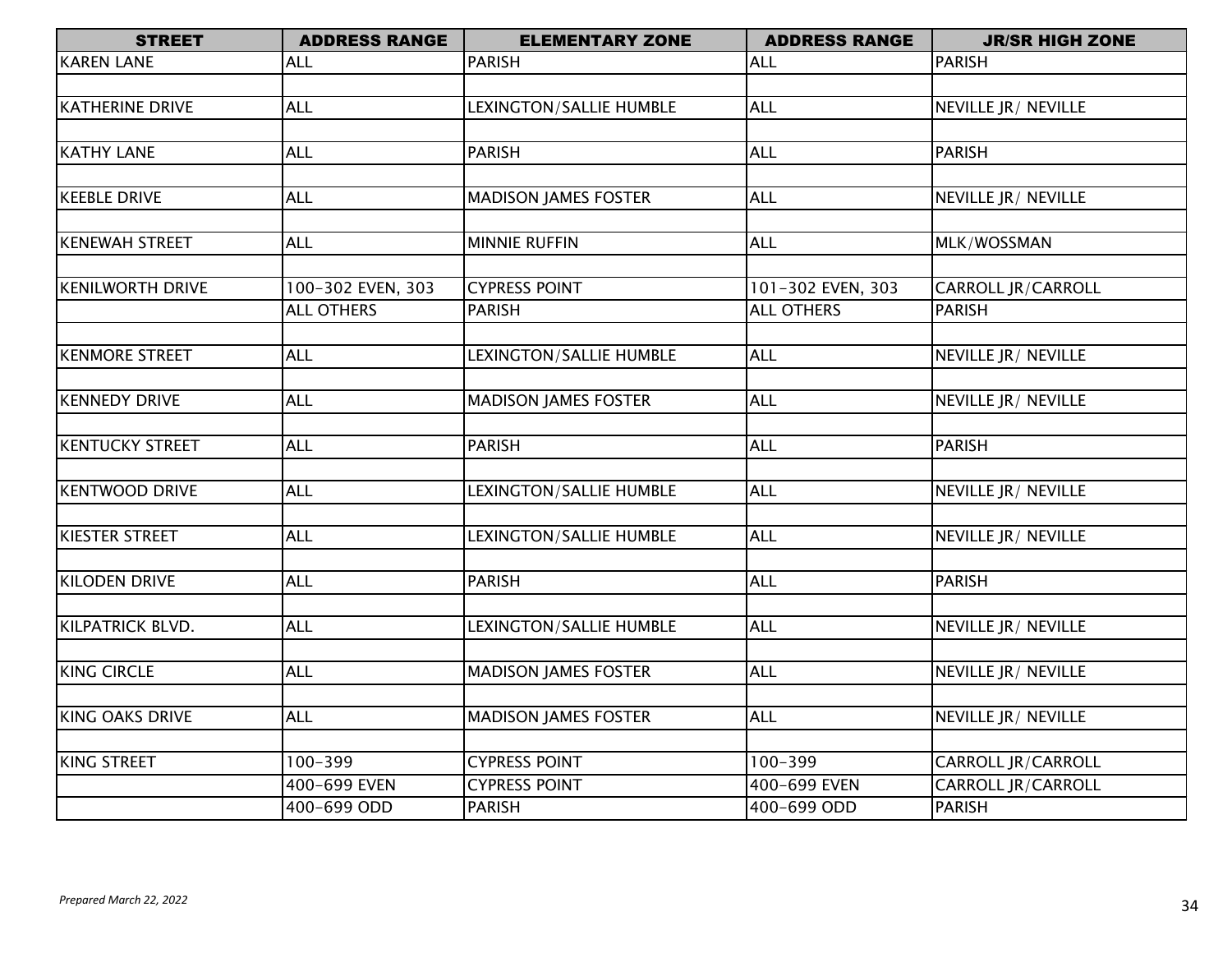| <b>STREET</b>              | <b>ADDRESS RANGE</b> | <b>ELEMENTARY ZONE</b>  | <b>ADDRESS RANGE</b> | <b>JR/SR HIGH ZONE</b>     |
|----------------------------|----------------------|-------------------------|----------------------|----------------------------|
| <b>KIRK STREET</b>         | <b>ALL</b>           | LEXINGTON/SALLIE HUMBLE | <b>ALL</b>           | NEVILLE JR/ NEVILLE        |
|                            |                      |                         |                      |                            |
| <b>LAFAYETTE STREET</b>    | <b>ALL</b>           | <b>CYPRESS POINT</b>    | <b>ALL</b>           | NEVILLE JR/ NEVILLE        |
|                            |                      |                         |                      |                            |
| LAFITTE CIRCLE             | <b>ALL</b>           | LEXINGTON/SALLIE HUMBLE | <b>ALL</b>           | NEVILLE JR/ NEVILLE        |
|                            |                      |                         |                      |                            |
| <b>LAFOURCHE STREET</b>    | <b>ALL</b>           | <b>CYPRESS POINT</b>    | <b>ALL</b>           | NEVILLE JR/ NEVILLE        |
|                            |                      |                         |                      |                            |
| <b>LAKE DESIARD DRIVE</b>  | 3200-3599            | LEXINGTON/SALLIE HUMBLE | 3200-3599            | NEVILLE JR/ NEVILLE        |
| <b>LAKE DRIVE</b>          | <b>ALL</b>           | <b>PARISH</b>           | <b>ALL</b>           | <b>PARISH</b>              |
|                            |                      |                         |                      |                            |
| <b>LAKE PASSMAN</b>        | <b>ALL</b>           | <b>CYPRESS POINT</b>    | <b>ALL</b>           | <b>CARROLL JR/ CARROLL</b> |
|                            |                      |                         |                      |                            |
| <b>LAKE ROAD</b>           | <b>ALL</b>           | <b>PARISH</b>           | <b>ALL</b>           | <b>PARISH</b>              |
|                            |                      |                         |                      |                            |
| <b>LAKESHORE CIRCLE</b>    | <b>ALL</b>           | <b>PARISH</b>           | <b>ALL</b>           | <b>PARISH</b>              |
|                            |                      |                         |                      |                            |
| <b>LAKESHORE DRIVE</b>     | <b>ALL</b>           | <b>PARISH</b>           | <b>ALL</b>           | <b>PARISH</b>              |
|                            |                      |                         |                      |                            |
| <b>LAKESIDE DRIVE</b>      | <b>ALL</b>           | LEXINGTON/SALLIE HUMBLE | <b>ALL</b>           | NEVILLE JR/ NEVILLE        |
|                            |                      |                         |                      |                            |
| <b>LAKEVIEW DRIVE</b>      | <b>ALL</b>           | <b>PARISH</b>           | <b>ALL</b>           | <b>PARISH</b>              |
|                            |                      |                         |                      |                            |
| <b>LAKEVIEW PARK DRIVE</b> | <b>ALL</b>           | <b>PARISH</b>           | <b>ALL</b>           | <b>PARISH</b>              |
|                            |                      |                         |                      |                            |
| LAKEWOOD DRIVE             | <b>ALL</b>           | <b>PARISH</b>           | <b>ALL</b>           | <b>PARISH</b>              |
| <b>LAMY CIRCLE</b>         | <b>ALL</b>           | LEXINGTON/SALLIE HUMBLE | <b>ALL</b>           | NEVILLE JR/ NEVILLE        |
|                            |                      |                         |                      |                            |
| <b>LAMY LANE</b>           | <b>ALL</b>           | LEXINGTON/SALLIE HUMBLE | <b>ALL</b>           | NEVILLE JR/ NEVILLE        |
|                            |                      |                         |                      |                            |
| <b>LANGFORD DRIVE</b>      | <b>ALL</b>           | <b>PARISH</b>           | <b>ALL</b>           | <b>PARISH</b>              |
|                            |                      |                         |                      |                            |
| LAPLATA STREET             | 108 A-D              | <b>CYPRESS POINT</b>    | 108 A-D              | CARROLL JR/CARROLL         |
|                            |                      |                         |                      |                            |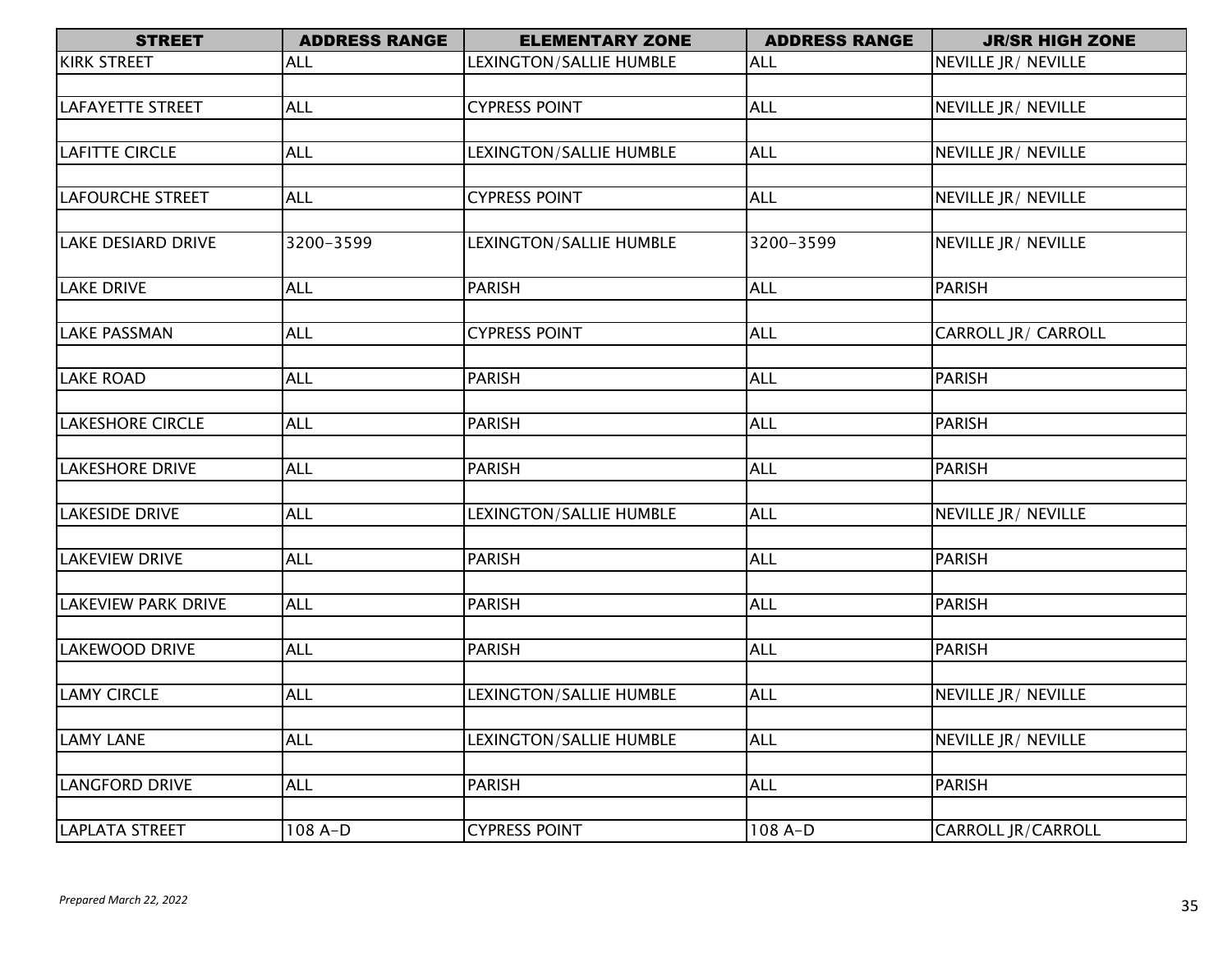| <b>STREET</b>              | <b>ADDRESS RANGE</b> | <b>ELEMENTARY ZONE</b>      | <b>ADDRESS RANGE</b> | <b>JR/SR HIGH ZONE</b> |
|----------------------------|----------------------|-----------------------------|----------------------|------------------------|
| <b>LARCHMONT CIRCLE</b>    | <b>ALL</b>           | LEXINGTON/SALLIE HUMBLE     | <b>ALL</b>           | NEVILLE JR/ NEVILLE    |
|                            |                      |                             |                      |                        |
| <b>LASALLE STREET</b>      | 2700-3099            | LEXINGTON/SALLIE HUMBLE     | 2700-3099            | NEVILLE JR/ NEVILLE    |
|                            | 3300-3799            | <b>CYPRESS POINT</b>        | 3300-3799            | NEVILLE JR/ NEVILLE    |
|                            |                      |                             |                      |                        |
| <b>LAUREL GROVE DRIVE</b>  | <b>ALL</b>           | PARISH                      | <b>ALL</b>           | <b>PARISH</b>          |
|                            |                      |                             |                      |                        |
| <b>LAWRENCE STREET</b>     | <b>ALL</b>           | <b>PARISH</b>               | <b>ALL</b>           | <b>PARISH</b>          |
|                            |                      |                             |                      |                        |
| <b>LAYMEN DRIVE</b>        | <b>ALL</b>           | <b>CARVER</b>               | <b>ALL</b>           | CARROLL JR/CARROLL     |
|                            |                      |                             |                      |                        |
| <b>LAYTON AVENUE</b>       | <b>ALL</b>           | <b>BARKDULL FAULK</b>       | <b>ALL</b>           | CARROLL JR/CARROLL     |
|                            |                      |                             |                      |                        |
| <b>LEACHMAN AVENUE</b>     | <b>ALL</b>           | <b>PARISH</b>               | <b>ALL</b>           | <b>PARISH</b>          |
|                            |                      |                             |                      |                        |
| <b>LEE AVENUE</b>          | 2300-3099            | <b>BARKDULL FAULK</b>       | 2300-3099            | CARROLL JR/CARROLL     |
|                            | 3100 UP              | <b>CLARA HALL/JEFFERSON</b> | 3100 UP              | MLK/WOSSMAN            |
|                            |                      |                             |                      |                        |
| LEE COURT                  | <b>ALL</b>           | <b>CLARA HALL/JEFFERSON</b> | <b>ALL</b>           | MLK/WOSSMAN            |
| LEE JOYNER MEMORIA EXP.    | <b>ALL</b>           | LEXINGTON/SALLIE HUMBLE     | <b>AL</b>            | NEVILLE JR/ NEVILLE    |
|                            |                      |                             |                      |                        |
| <b>LESLIE LANE</b>         | <b>ALL</b>           | <b>PARISH</b>               | <b>ALL</b>           | <b>PARISH</b>          |
|                            |                      |                             |                      |                        |
| <b>LEVEE DRIVE</b>         | <b>ALL</b>           | LEXINGTON/SALLIE HUMBLE     | <b>ALL</b>           | NEVILLE JR/ NEVILLE    |
|                            |                      |                             |                      |                        |
| <b>LEXINGTON AVENUE</b>    | 1500-2699            | LEXINGTON/SALLIE HUMBLE     | 1500-2699            | NEVILLE JR/ NEVILLE    |
|                            |                      |                             |                      |                        |
| <b>LIBBY DRIVE</b>         | <b>ALL</b>           | PARISH                      | <b>ALL</b>           | <b>PARISH</b>          |
|                            |                      |                             |                      |                        |
| <b>LIBERTY Hill STREET</b> | <b>ALL</b>           | <b>CARVER</b>               | <b>ALL</b>           | CARROLL JR/CARROLL     |
|                            |                      |                             |                      |                        |
| <b>LIBERTY STREET</b>      | <b>ALL</b>           | LEXINGTON/SALLIE HUMBLE     | <b>ALL</b>           | NEVILLE JR/ NEVILLE    |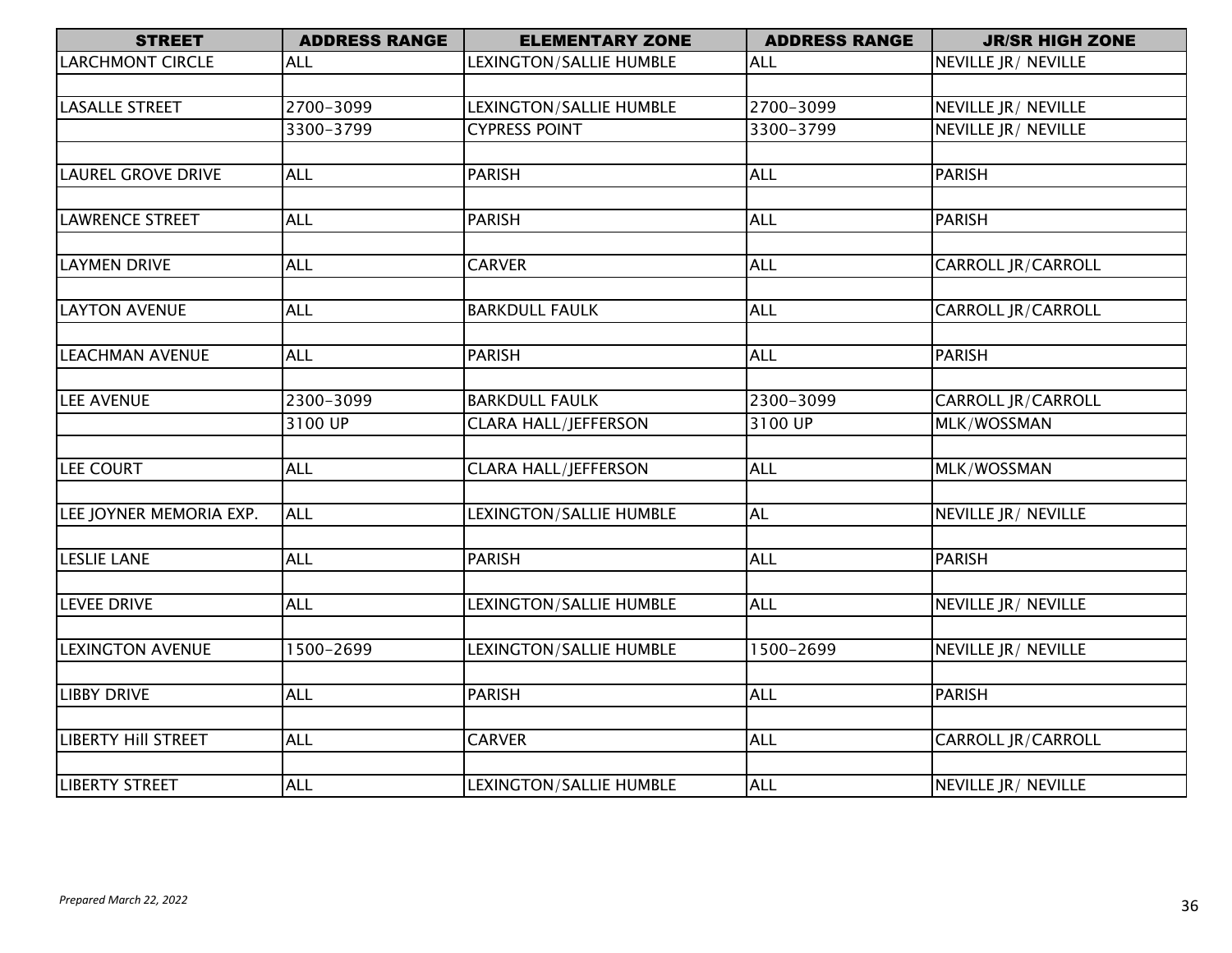| <b>STREET</b>              | <b>ADDRESS RANGE</b> | <b>ELEMENTARY ZONE</b>      | <b>ADDRESS RANGE</b> | <b>JR/SR HIGH ZONE</b> |
|----------------------------|----------------------|-----------------------------|----------------------|------------------------|
| LIDELL AVENUE              | 200-899              | <b>CLARA HALL/JEFFERSON</b> | 200-899              | MLK/WOSSMAN            |
|                            | 1000-1199            | <b>BERG JONES</b>           | 1000-1199            | MLK/WOSSMAN            |
|                            |                      |                             |                      |                        |
| <b>LINCOLN PARK AVENUE</b> | <b>ALL</b>           | <b>PARISH</b>               | <b>ALL</b>           | <b>PARISH</b>          |
|                            |                      |                             |                      |                        |
| <b>LINCOLN ROAD</b>        | <b>ALL</b>           | <b>PARISH</b>               | <b>ALL</b>           | <b>PARISH</b>          |
|                            |                      |                             |                      |                        |
| <b>LINCOLN STREET</b>      | <b>ALL</b>           | <b>CYPRESS POINT</b>        | <b>ALL</b>           | NEVILLE JR/ NEVILLE    |
|                            |                      |                             |                      |                        |
| <b>LINDA DRIVE</b>         | <b>ALL</b>           | <b>PARISH</b>               | <b>ALL</b>           | <b>PARISH</b>          |
|                            |                      |                             |                      |                        |
| <b>LINER DRIVE</b>         | <b>ALL</b>           | <b>PARISH</b>               | <b>ALL</b>           | <b>PARISH</b>          |
|                            |                      |                             |                      |                        |
| <b>LIONEL STREET</b>       | <b>ALL</b>           | <b>CYPRESS POINT</b>        | <b>ALL</b>           | CARROLL JR/CARROLL     |
|                            |                      |                             |                      |                        |
| <b>LISA DRIVE</b>          | <b>ALL</b>           | <b>PARISH</b>               | <b>ALL</b>           | <b>PARISH</b>          |
|                            |                      |                             |                      |                        |
| <b>LIVE OAKS DRIVE</b>     | <b>ALL</b>           | <b>PARISH</b>               | <b>ALL</b>           | <b>PARISH</b>          |
|                            |                      |                             |                      |                        |
| <b>LOCK DRIVE</b>          | <b>ALL</b>           | <b>MINNIE RUFFIN</b>        | <b>ALL</b>           | MLK/WOSSMAN            |
|                            |                      |                             |                      |                        |
| <b>LOCKWOOD</b>            | <b>ALL</b>           | <b>PARISH</b>               | <b>ALL</b>           | <b>PARISH</b>          |
|                            |                      |                             |                      |                        |
| LOGAN LANE                 | 100-198 EVEN         | <b>CYPRESS POINT</b>        | 100-198 EVEN         | CARROLL JR/CARROLL     |
|                            | 105-109 ODD          | <b>CYPRESS POINT</b>        | 105-109 ODD          | CARROLL JR/CARROLL     |
|                            | <b>ALL OTHER</b>     | <b>PARISH</b>               | <b>ALL OTHER</b>     | <b>PARISH</b>          |
|                            |                      |                             |                      |                        |
| <b>LONG DRIVE</b>          | <b>ALL</b>           | <b>MADISON JAMES FOSTER</b> | <b>ALL</b>           | NEVILLE JR/ NEVILLE    |
|                            |                      |                             |                      |                        |
| LONGWOOD DRIVE             | <b>ALL</b>           | <b>PARISH</b>               | <b>ALL</b>           | <b>PARISH</b>          |
|                            |                      |                             |                      |                        |
| LOOP ROAD                  | <b>ALL</b>           | LEXINGTON/SALLIE HUMBLE     | <b>ALL</b>           | NEVILLE JR/ NEVILLE    |
|                            |                      |                             |                      |                        |
| <b>LOUBERTA STREET</b>     | 2900-3199            | <b>CARVER</b>               | 2900-3199            | CARROLL JR/CARROLL     |
|                            | 3300 UP              | ROY N SHELLING              | 3300 UP              | CARROLL JR/CARROLL     |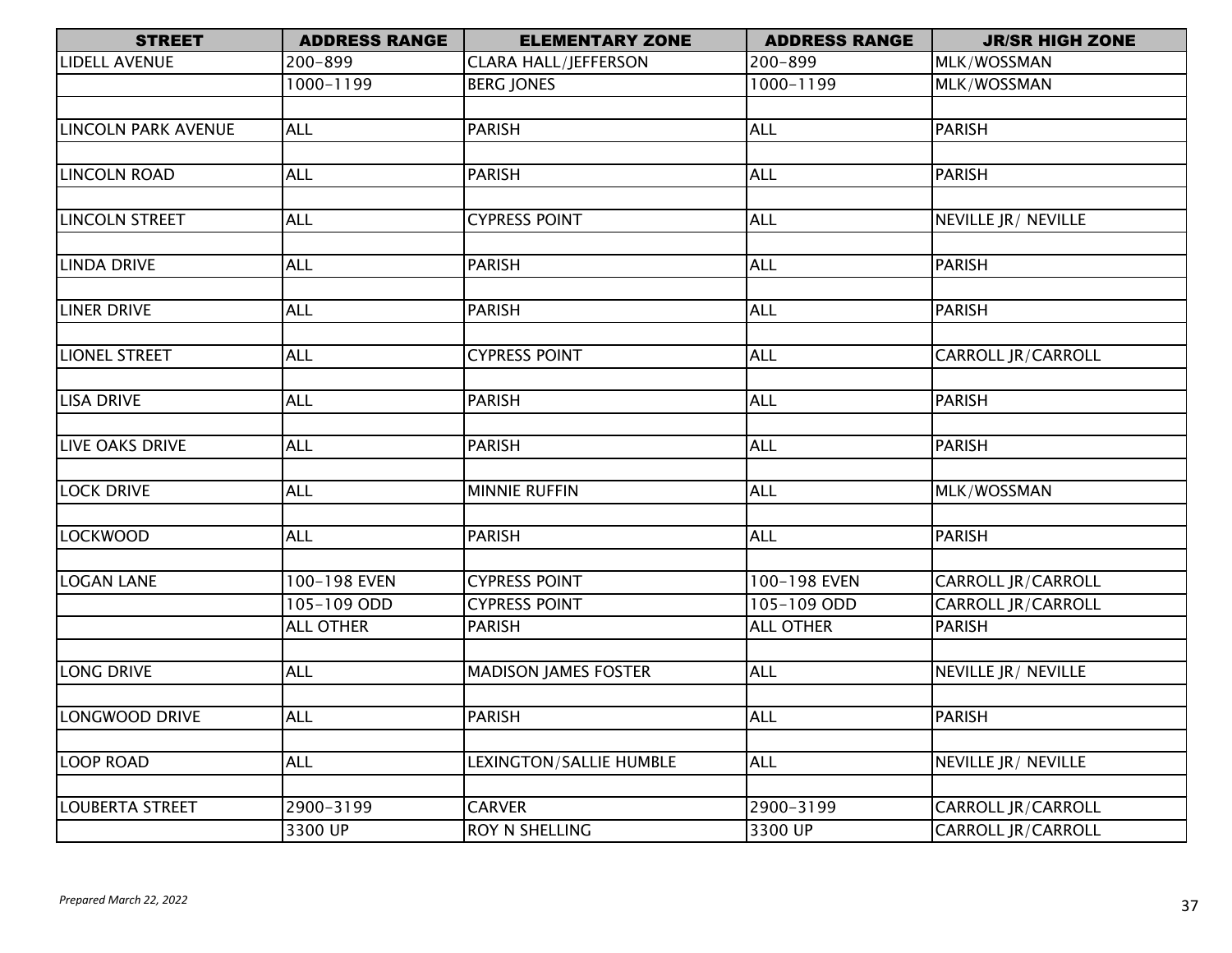| <b>STREET</b>           | <b>ADDRESS RANGE</b> | <b>ELEMENTARY ZONE</b>      | <b>ADDRESS RANGE</b> | <b>JR/SR HIGH ZONE</b>    |
|-------------------------|----------------------|-----------------------------|----------------------|---------------------------|
| LOUISE ANNE AVENUE      | 100-499              | <b>BARKDULL FAULK</b>       | 100-499              | CARROLL JR/CARROLL        |
|                         | 500-1499             | <b>CARVER</b>               | 500-1499             | <b>CARROLL JR/CARROLL</b> |
|                         |                      |                             |                      |                           |
| LOUISVILLE AVENUE       | $20 - 1099$          | LEXINGTON/SALLIE HUMBLE     |                      | NEVILLE JR/ NEVILLE       |
|                         | <b>2000 AND UP</b>   | <b>CARVER</b>               |                      | <b>CARROLL JR/CARROLL</b> |
|                         |                      |                             |                      |                           |
| <b>LOVE DRIVE</b>       | <b>ALL</b>           | <b>PARISH</b>               | <b>ALL</b>           | <b>PARISH</b>             |
|                         |                      |                             |                      |                           |
| <b>LOVE STREET</b>      | <b>ALL</b>           | <b>PARISH</b>               | <b>ALL</b>           | <b>PARISH</b>             |
|                         |                      |                             |                      |                           |
| <b>LOWERY STREET</b>    | <b>ALL</b>           | <b>CYPRESS POINT</b>        | <b>ALL</b>           | CARROLL JR/CARROLL        |
|                         |                      |                             |                      |                           |
| <b>LULA DRIVE</b>       | <b>ALL</b>           | <b>PARISH</b>               | <b>ALL</b>           | <b>PARISH</b>             |
|                         |                      |                             |                      |                           |
| <b>LURAY DRIVE</b>      | <b>ALL</b>           | <b>PARISH</b>               | <b>ALL</b>           | <b>PARISH</b>             |
|                         |                      |                             |                      |                           |
| <b>LUTHER DRIVE</b>     | <b>ALL</b>           | <b>MADISON JAMES FOSTER</b> | <b>ALL</b>           | NEVILLE JR/ NEVILLE       |
|                         |                      |                             |                      |                           |
| <b>LYNDON DRIVE</b>     | <b>ALL</b>           | <b>MADISON JAMES FOSTER</b> | <b>ALL</b>           | NEVILLE JR/ NEVILLE       |
|                         |                      |                             |                      |                           |
| <b>LYNN STREET</b>      | <b>ALL</b>           | <b>PARISH</b>               | <b>ALL</b>           | <b>PARISH</b>             |
|                         |                      |                             |                      |                           |
| "M" STREET              | <b>ALL</b>           | LEXINGTON/SALLIE HUMBLE     | <b>ALL</b>           | NEVILLE JR/ NEVILLE       |
|                         |                      |                             |                      |                           |
| <b>MacARTHUR STREET</b> | <b>ALL</b>           | <b>MADISON JAMES FOSTER</b> | <b>ALL</b>           | NEVILLE JR/ NEVILLE       |
|                         |                      |                             |                      |                           |
| <b>MACEDONIA BLVD</b>   | <b>ALL</b>           | <b>CARVER</b>               | <b>ALL</b>           | <b>CARROLL JR/CARROLL</b> |
|                         |                      |                             |                      |                           |
| <b>MADDOX STREET</b>    | <b>ALL</b>           | <b>CARVER</b>               | <b>ALL</b>           | <b>CARROLL JR/CARROLL</b> |
|                         |                      |                             |                      |                           |
| <b>MADISON STREET</b>   | <b>ALL</b>           | <b>CYPRESS POINT</b>        | <b>ALL</b>           | NEVILLE JR/ NEVILLE       |
| <b>MAGELLAN PLACE</b>   | <b>ALL</b>           |                             |                      |                           |
|                         |                      | LEXINGTON/SALLIE HUMBLE     | <b>ALL</b>           | NEVILLE JR/ NEVILLE       |
|                         |                      |                             |                      |                           |
| <b>MAGNOLIA COVE</b>    | <b>ALL</b>           | <b>CYPRESS POINT</b>        | <b>ALL</b>           | NEVILLE JR/ NEVILLE       |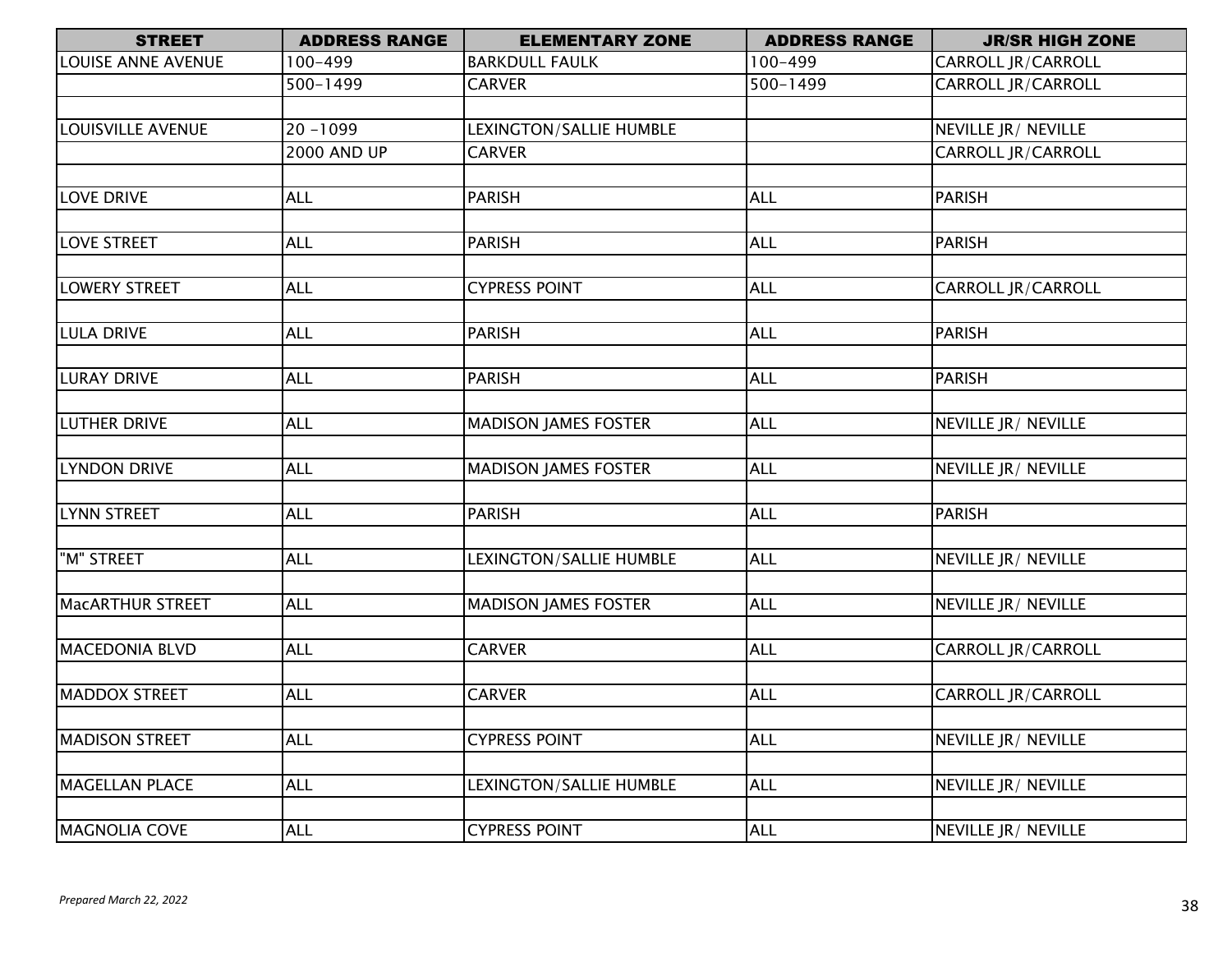| <b>STREET</b>             | <b>ADDRESS RANGE</b> | <b>ELEMENTARY ZONE</b>      | <b>ADDRESS RANGE</b> | <b>JR/SR HIGH ZONE</b>    |
|---------------------------|----------------------|-----------------------------|----------------------|---------------------------|
| <b>MAGNOLIA DRIVE</b>     | <b>ALL</b>           | <b>PARISH</b>               | <b>ALL</b>           | <b>PARISH</b>             |
|                           |                      |                             |                      |                           |
| <b>MAGNOLIA STREET</b>    | <b>ALL</b>           | <b>CARVER</b>               | <b>ALL</b>           | CARROLL JR/CARROLL        |
|                           |                      |                             |                      |                           |
| <b>MAISON ORLEAN BLVD</b> | <b>ALL</b>           | LEXINGTON/SALLIE HUMBLE     | <b>ALL</b>           | NEVILLE JR/ NEVILLE       |
|                           |                      |                             |                      |                           |
| <b>MALLORY PLACE</b>      | <b>ALL</b>           | LEXINGTON/SALLIE HUMBLE     | <b>ALL</b>           | NEVILLE JR/ NEVILLE       |
|                           |                      |                             |                      |                           |
| <b>MALVERN STREET</b>     | <b>ALL</b>           | <b>CLARA HALL/JEFFERSON</b> | <b>ALL</b>           | MLK/WOSSMAN               |
|                           |                      |                             |                      |                           |
| <b>MANASSAS STREET</b>    | <b>ALL</b>           | <b>CARVER</b>               | <b>ALL</b>           | CARROLL JR/CARROLL        |
|                           |                      |                             |                      |                           |
| <b>MAPLE STREET</b>       | <b>ALL</b>           | LEXINGTON/SALLIE HUMBLE     | <b>ALL</b>           | NEVILLE JR/ NEVILLE       |
|                           |                      |                             |                      |                           |
| MAPLEWOOD DRIVE           | <b>ALL</b>           | <b>CARVER</b>               | <b>ALL</b>           | <b>CARROLL JR/CARROLL</b> |
|                           |                      |                             |                      |                           |
| <b>MARBLE DRIVE</b>       | <b>ALL</b>           | <b>CARVER</b>               | <b>ALL</b>           | CARROLL JR/CARROLL        |
|                           |                      |                             |                      |                           |
| <b>MARGARET DRIVE</b>     | <b>ALL</b>           | <b>PARISH</b>               | <b>ALL</b>           | <b>PARISH</b>             |
|                           |                      |                             |                      |                           |
| <b>MARIE PLACE</b>        | <b>ALL</b>           | LEXINGTON/SALLIE HUMBLE     | <b>ALL</b>           | NEVILLE JR/ NEVILLE       |
|                           |                      |                             |                      |                           |
| <b>MARION STREET</b>      | <b>ALL</b>           | PARISH                      | <b>ALL</b>           | <b>PARISH</b>             |
|                           |                      |                             |                      |                           |
| <b>MARK DRIVE</b>         | <b>ALL</b>           | LEXINGTON/SALLIE HUMBLE     | <b>ALL</b>           | NEVILLE JR/ NEVILLE       |
|                           |                      |                             |                      |                           |
| <b>MARKET STREET</b>      | <b>ALL</b>           | <b>CYPRESS POINT</b>        | <b>ALL</b>           | <b>CARROLL JR/CARROLL</b> |
|                           |                      |                             |                      |                           |
| <b>MARLABEE DRIVE</b>     | <b>ALL</b>           | <b>CARVER</b>               | <b>ALL</b>           | <b>CARROLL JR/CARROLL</b> |
|                           |                      |                             |                      |                           |
| <b>MARLIN COURT</b>       | <b>ALL</b>           | LEXINGTON/SALLIE HUMBLE     | <b>ALL</b>           | NEVILLE JR/ NEVILLE       |
|                           |                      |                             |                      |                           |
| <b>MARQUETTE STREET</b>   | 800 BLOCK            | LEXINGTON/SALLIE HUMBLE     | 800 BLOCK            | NEVILLE JR/ NEVILLE       |
|                           | 2600 UP              | LEXINGTON/SALLIE HUMBLE     | 2600 UP              | NEVILLE JR/ NEVILLE       |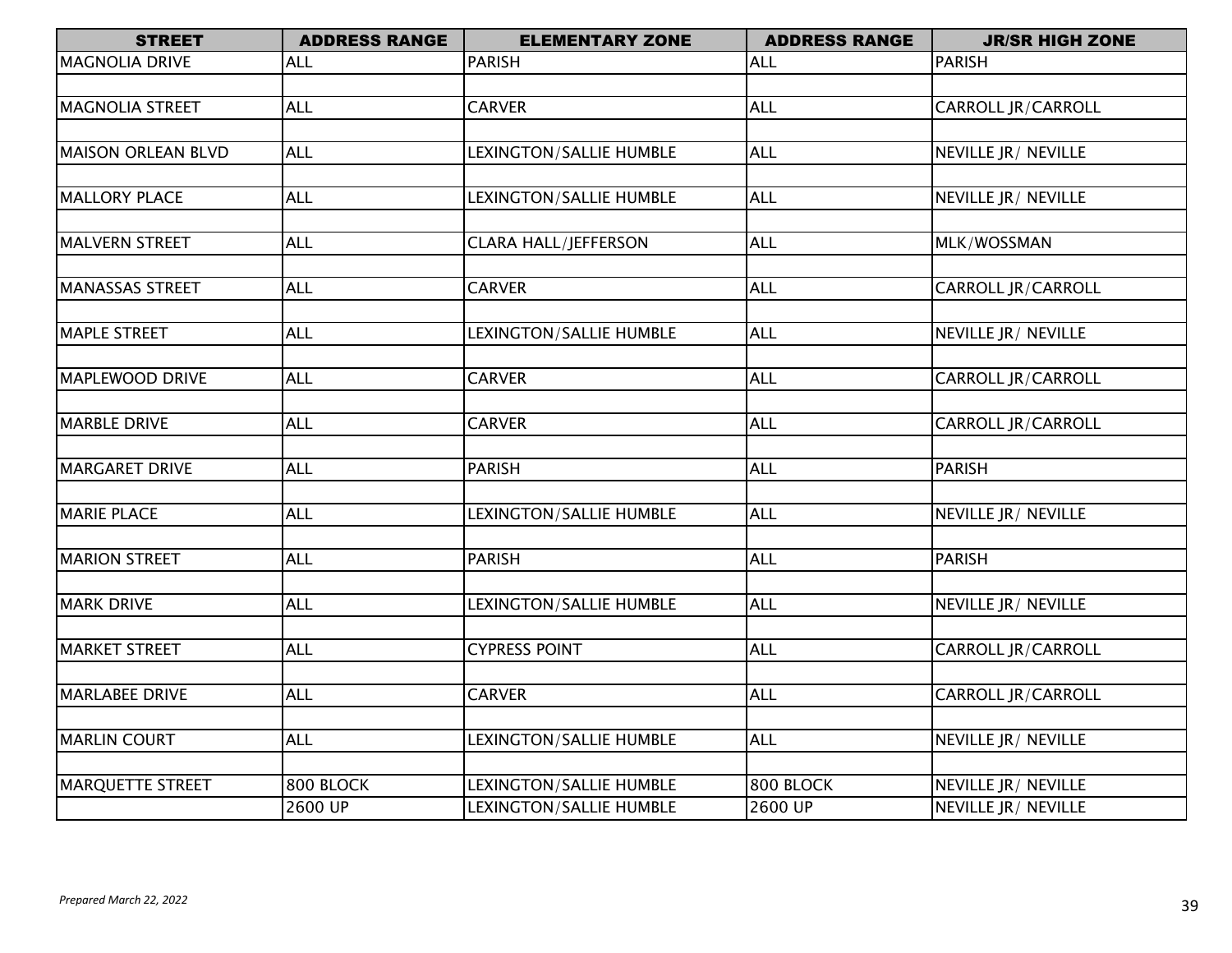| <b>STREET</b>          | <b>ADDRESS RANGE</b> | <b>ELEMENTARY ZONE</b>      | <b>ADDRESS RANGE</b> | <b>JR/SR HIGH ZONE</b>    |
|------------------------|----------------------|-----------------------------|----------------------|---------------------------|
| MARSHALL DRIVE         | <b>ALL</b>           | <b>MADISON JAMES FOSTER</b> | <b>ALL</b>           | NEVILLE JR/ NEVILLE       |
|                        |                      |                             |                      |                           |
| MARSHALL LANE          | <b>ALL</b>           | <b>PARISH</b>               | <b>ALL</b>           | <b>PARISH</b>             |
|                        |                      |                             |                      |                           |
| MARTIN LUTHER KING DR. | $100--299$           | <b>CARVER</b>               | 100-299              | CARROLL JR/CARROLL        |
|                        | $500 - 1099$         | ROY N SHELLING              | $500 - 1099$         | CARROLL JR/CARROLL        |
|                        | 1100-1899            | <b>MINNIE RUFFIN</b>        | 1100-1899            | MLK/WOSSMAN               |
|                        | 1900-2000 EVEN       | <b>MINNIE RUFFIN</b>        | 1900-2000 EVEN       | MLK/WOSSMAN               |
|                        | <b>ALL OTHER</b>     | <b>PARISH</b>               | <b>ALL OTHER</b>     | <b>PARISH</b>             |
|                        |                      |                             |                      |                           |
| <b>MARTIN STREET</b>   | <b>ALL</b>           | <b>PARISH</b>               | <b>ALL</b>           | <b>PARISH</b>             |
| MARTINEZ               | $101 - 118$          | <b>CYPRESS POINT</b>        | $101 - 118$          | CARROLL JR/CARROLL        |
|                        | 203-210              | <b>CYPRESS POINT</b>        | $203 - 210$          | CARROLL JR/CARROLL        |
|                        | 207-209              | <b>CYPRESS POINT</b>        | 207-210              | CARROLL JR/CARROLL        |
|                        | $211 - 299$          | <b>PARISH</b>               | $211 - 299$          | <b>PARISH</b>             |
|                        |                      |                             |                      |                           |
| MARVIN CTR.            | <b>ALL</b>           | LEXINGTON/SALLIE HUMBLE     | <b>ALL</b>           | NEVILLE JR/ NEVILLE       |
|                        |                      |                             |                      |                           |
| <b>MARX STREET</b>     | 100-599              | <b>MINNIE RUFFIN</b>        | 100-599              | MLK/WOSSMAN               |
|                        | 600 UP               | <b>BERG JONES</b>           | 600 UP               | MLK/WOSSMAN               |
|                        |                      |                             |                      |                           |
| <b>MARYS STREET</b>    | <b>ALL</b>           | <b>PARISH</b>               | <b>ALL</b>           | <b>PARISH</b>             |
| <b>MASONIC AVENUE</b>  | <b>ALL</b>           | <b>CYPRESS POINT</b>        | ALL                  | CARROLL JR/CARROLL        |
|                        |                      |                             |                      |                           |
| <b>MATTHEW STREET</b>  | 600-799              | LEXINGTON/SALLIE HUMBLE     | 600-799              | NEVILLE JR/ NEVILLE       |
|                        | 4100-4299            | ROY N SHELLING              | 4100-4299            | CARROLL JR/CARROLL        |
|                        |                      |                             |                      |                           |
| MAY STREET             | <b>ALL</b>           | <b>BARKDULL FAULK</b>       | <b>ALL</b>           | <b>CARROLL JR/CARROLL</b> |
| <b>MAYS DRIVE</b>      | <b>ALL</b>           | <b>MADISON JAMES FOSTER</b> | <b>ALL</b>           | NEVILLE JR/ NEVILLE       |
|                        |                      |                             |                      |                           |
| MAYWOOD DRIVE          | <b>ALL</b>           | LEXINGTON/SALLIE HUMBLE     | <b>ALL</b>           | NEVILLE JR/ NEVILLE       |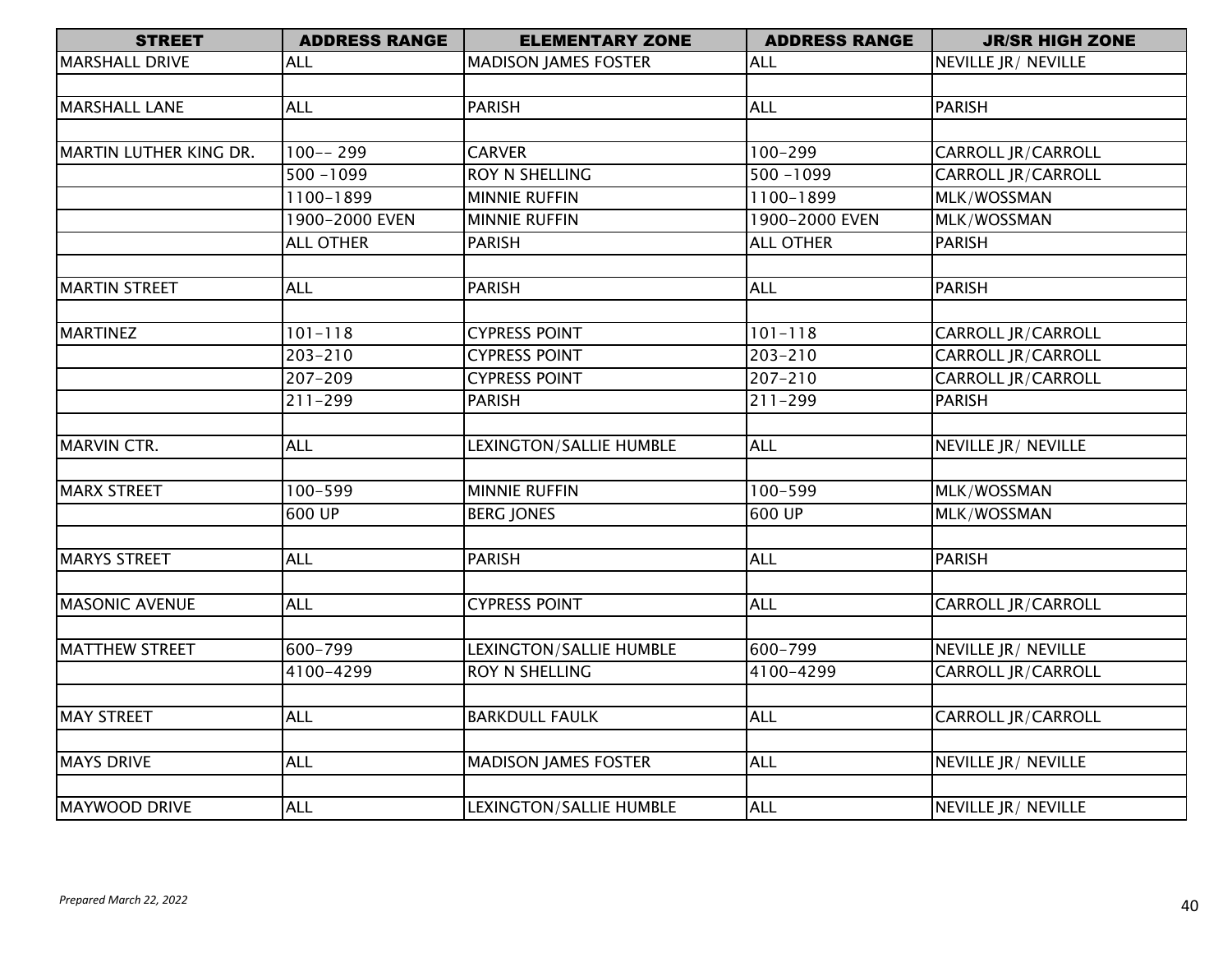| <b>STREET</b>          | <b>ADDRESS RANGE</b> | <b>ELEMENTARY ZONE</b>      | <b>ADDRESS RANGE</b> | <b>JR/SR HIGH ZONE</b>     |
|------------------------|----------------------|-----------------------------|----------------------|----------------------------|
| <b>MCCAIN DRIVE</b>    | <b>ALL</b>           | <b>PARISH</b>               | <b>ALL</b>           | <b>PARISH</b>              |
|                        |                      |                             |                      |                            |
| <b>MCCALL STREET</b>   | <b>ALL</b>           | <b>MADISON JAMES FOSTER</b> | <b>ALL</b>           | NEVILLE JR/ NEVILLE        |
|                        |                      |                             |                      |                            |
| MCCLELLAN STREET       | <b>ALL</b>           | LEXINGTON/SALLIE HUMBLE     | <b>ALL</b>           | NEVILLE JR/ NEVILLE        |
|                        |                      |                             |                      |                            |
| MCCLENDON STREET       | <b>ALL</b>           | <b>CARVER</b>               | <b>ALL</b>           | CARROLL JR/CARROLL         |
|                        |                      |                             |                      |                            |
| MCCLURE ROAD           | 101-199 ODD          | <b>MADISON JAMES FOSTER</b> | 101-199 ODD          | NEVILLE JR/ NEVILLE        |
|                        | 101-198 EVEN         | <b>PARISH</b>               | 101-198 EVEN         | <b>PARISH</b>              |
|                        |                      |                             |                      |                            |
| MCCOY STREET           | <b>ALL</b>           | <b>PARISH</b>               | <b>ALL</b>           | <b>PARISH</b>              |
|                        |                      |                             |                      |                            |
| MCELROY AVENUE         | <b>ALL</b>           | <b>PARISH</b>               | ALL                  | <b>PARISH</b>              |
|                        |                      |                             |                      |                            |
| MCGEE STREET           | 100-1799             | <b>MINNIE RUFFIN</b>        | 100-1799             | MLK/WOSSMAN                |
|                        | 1800 UP              | <b>PARISH</b>               | 1800 UP              | <b>PARISH</b>              |
|                        |                      |                             |                      |                            |
| McGUIRE AVENUE (NORTH) | 200-1999             | <b>CYPRESS POINT</b>        | 200-1999             | NEVILLE JR/ NEVILLE        |
|                        |                      |                             |                      |                            |
| McGUIRE AVENUE (SOUTH) | 300-399              | <b>CYPRESS POINT</b>        | 300-399              | <b>NEVILLE JR/ NEVILLE</b> |
|                        | 800-1299             | ROY N SHELLING              | 800-1299             | CARROLL JR/CARROLL         |
|                        |                      |                             |                      |                            |
| <b>MCKEEN PLACE</b>    | <b>ALL</b>           | LEXINGTON/SALLIE HUMBLE     | <b>ALL</b>           | NEVILLE JR/ NEVILLE        |
|                        |                      |                             |                      |                            |
| <b>MCKINLEY STREET</b> | <b>ALL</b>           | LEXINGTON/SALLIE HUMBLE     | <b>ALL</b>           | NEVILLE JR/ NEVILLE        |
|                        |                      |                             |                      |                            |
| McLEOD STREET          | <b>ALL</b>           | <b>CARVER</b>               | <b>ALL</b>           | <b>CARROLL JR/CARROLL</b>  |
|                        |                      |                             |                      |                            |
| MCMULLEN ROAD          | <b>ALL</b>           | <b>PARISH</b>               | <b>ALL</b>           | <b>PARISH</b>              |
|                        |                      |                             |                      |                            |
| MCREYNOLDS STREET      | <b>ALL</b>           | <b>MINNIE RUFFIN</b>        | ALL                  | MLK/WOSSMAN                |
|                        |                      |                             |                      |                            |
| MEADOWLAKE             | <b>ALL</b>           | <b>PARISH</b>               | <b>ALL</b>           | <b>PARISH</b>              |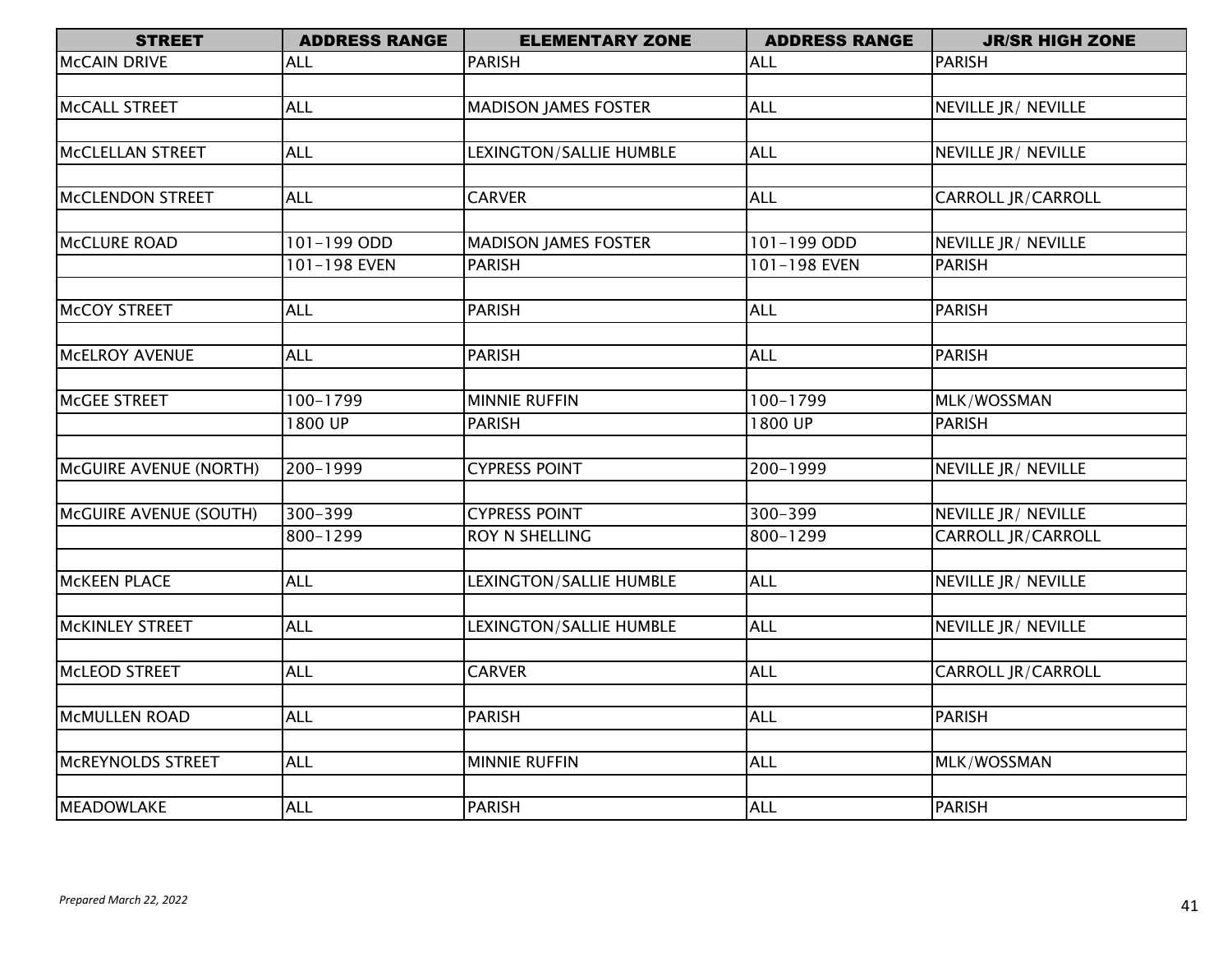| <b>MEDICAL PARK DRIVE</b><br><b>CYPRESS POINT</b><br>NEVILLE JR/ NEVILLE<br><b>ALL</b><br><b>ALL</b><br><b>MEDRA DRIVE</b><br><b>ALL</b><br><b>ALL</b><br><b>MINNIE RUFFIN</b><br>MLK/WOSSMAN<br><b>MELANIE DRIVE</b><br><b>ALL</b><br><b>PARISH</b><br><b>ALL</b><br><b>PARISH</b><br><b>MELISSA COURT</b><br><b>PARISH</b><br><b>PARISH</b><br><b>PARISH</b><br><b>PARISH</b><br><b>ALL</b><br><b>MEMORIAL DRIVE</b><br><b>MADISON JAMES</b><br><b>ALL</b><br>NEVILLE JR/ NEVILLE<br><b>MELVYN DRIVE</b><br><b>ALL</b><br><b>MADISON JAMES FOSTER</b><br><b>ALL</b><br>NEVILLE JR/ NEVILLE<br><b>ALL</b><br>LEXINGTON/SALLIE HUMBLE<br><b>ALL</b><br><b>MERCEDES DRIVE</b><br>NEVILLE JR/ NEVILLE<br><b>MEREDITH STREET</b><br><b>PARISH</b><br><b>PARISH</b><br><b>ALL</b><br><b>ALL</b><br><b>MICHAEL AVENUE</b><br><b>ALL</b><br><b>ALL</b><br><b>PARISH</b><br><b>PARISH</b><br><b>MICHAEL CIRCLE</b><br><b>ALL</b><br><b>PARISH</b><br><b>ALL</b><br><b>PARISH</b><br><b>MICHELLE COURT</b><br><b>ALL</b><br><b>ALL</b><br><b>PARISH</b><br><b>PARISH</b><br><b>MIDDLETON DRIVE</b><br><b>ALL</b><br>LEXINGTON/SALLIE HUMBLE<br><b>ALL</b><br>NEVILLE JR/ NEVILLE<br><b>MILLER DRIVE</b><br><b>ALL</b><br><b>PARISH</b><br><b>ALL</b><br><b>PARISH</b><br><b>ALL</b><br><b>PARISH</b><br><b>ALL</b><br><b>PARISH</b><br><b>MILLER ROAD</b><br><b>MILLER STREET</b><br><b>ALL</b><br><b>PARISH</b><br><b>ALL</b><br><b>PARISH</b><br><b>MILLER'S CROSSING</b><br><b>PARISH</b><br><b>PARISH</b><br>CITY/PARISH<br><b>MILHAVEN ROAD</b><br>CITY/PARISH<br>1700 - 2699<br>1700 - 2699<br><b>CARVER</b><br>CARROLL JR/ CARROLL<br>2700 UP<br>2700 UP<br><b>PARISH</b><br><b>PARISH</b> | <b>STREET</b> | <b>ADDRESS RANGE</b> | <b>ELEMENTARY ZONE</b> | <b>ADDRESS RANGE</b> | <b>JR/SR HIGH ZONE</b> |
|-------------------------------------------------------------------------------------------------------------------------------------------------------------------------------------------------------------------------------------------------------------------------------------------------------------------------------------------------------------------------------------------------------------------------------------------------------------------------------------------------------------------------------------------------------------------------------------------------------------------------------------------------------------------------------------------------------------------------------------------------------------------------------------------------------------------------------------------------------------------------------------------------------------------------------------------------------------------------------------------------------------------------------------------------------------------------------------------------------------------------------------------------------------------------------------------------------------------------------------------------------------------------------------------------------------------------------------------------------------------------------------------------------------------------------------------------------------------------------------------------------------------------------------------------------------------------------------------------------------------------------------------------------------------------------------------|---------------|----------------------|------------------------|----------------------|------------------------|
|                                                                                                                                                                                                                                                                                                                                                                                                                                                                                                                                                                                                                                                                                                                                                                                                                                                                                                                                                                                                                                                                                                                                                                                                                                                                                                                                                                                                                                                                                                                                                                                                                                                                                           |               |                      |                        |                      |                        |
|                                                                                                                                                                                                                                                                                                                                                                                                                                                                                                                                                                                                                                                                                                                                                                                                                                                                                                                                                                                                                                                                                                                                                                                                                                                                                                                                                                                                                                                                                                                                                                                                                                                                                           |               |                      |                        |                      |                        |
|                                                                                                                                                                                                                                                                                                                                                                                                                                                                                                                                                                                                                                                                                                                                                                                                                                                                                                                                                                                                                                                                                                                                                                                                                                                                                                                                                                                                                                                                                                                                                                                                                                                                                           |               |                      |                        |                      |                        |
|                                                                                                                                                                                                                                                                                                                                                                                                                                                                                                                                                                                                                                                                                                                                                                                                                                                                                                                                                                                                                                                                                                                                                                                                                                                                                                                                                                                                                                                                                                                                                                                                                                                                                           |               |                      |                        |                      |                        |
|                                                                                                                                                                                                                                                                                                                                                                                                                                                                                                                                                                                                                                                                                                                                                                                                                                                                                                                                                                                                                                                                                                                                                                                                                                                                                                                                                                                                                                                                                                                                                                                                                                                                                           |               |                      |                        |                      |                        |
|                                                                                                                                                                                                                                                                                                                                                                                                                                                                                                                                                                                                                                                                                                                                                                                                                                                                                                                                                                                                                                                                                                                                                                                                                                                                                                                                                                                                                                                                                                                                                                                                                                                                                           |               |                      |                        |                      |                        |
|                                                                                                                                                                                                                                                                                                                                                                                                                                                                                                                                                                                                                                                                                                                                                                                                                                                                                                                                                                                                                                                                                                                                                                                                                                                                                                                                                                                                                                                                                                                                                                                                                                                                                           |               |                      |                        |                      |                        |
|                                                                                                                                                                                                                                                                                                                                                                                                                                                                                                                                                                                                                                                                                                                                                                                                                                                                                                                                                                                                                                                                                                                                                                                                                                                                                                                                                                                                                                                                                                                                                                                                                                                                                           |               |                      |                        |                      |                        |
|                                                                                                                                                                                                                                                                                                                                                                                                                                                                                                                                                                                                                                                                                                                                                                                                                                                                                                                                                                                                                                                                                                                                                                                                                                                                                                                                                                                                                                                                                                                                                                                                                                                                                           |               |                      |                        |                      |                        |
|                                                                                                                                                                                                                                                                                                                                                                                                                                                                                                                                                                                                                                                                                                                                                                                                                                                                                                                                                                                                                                                                                                                                                                                                                                                                                                                                                                                                                                                                                                                                                                                                                                                                                           |               |                      |                        |                      |                        |
|                                                                                                                                                                                                                                                                                                                                                                                                                                                                                                                                                                                                                                                                                                                                                                                                                                                                                                                                                                                                                                                                                                                                                                                                                                                                                                                                                                                                                                                                                                                                                                                                                                                                                           |               |                      |                        |                      |                        |
|                                                                                                                                                                                                                                                                                                                                                                                                                                                                                                                                                                                                                                                                                                                                                                                                                                                                                                                                                                                                                                                                                                                                                                                                                                                                                                                                                                                                                                                                                                                                                                                                                                                                                           |               |                      |                        |                      |                        |
|                                                                                                                                                                                                                                                                                                                                                                                                                                                                                                                                                                                                                                                                                                                                                                                                                                                                                                                                                                                                                                                                                                                                                                                                                                                                                                                                                                                                                                                                                                                                                                                                                                                                                           |               |                      |                        |                      |                        |
|                                                                                                                                                                                                                                                                                                                                                                                                                                                                                                                                                                                                                                                                                                                                                                                                                                                                                                                                                                                                                                                                                                                                                                                                                                                                                                                                                                                                                                                                                                                                                                                                                                                                                           |               |                      |                        |                      |                        |
|                                                                                                                                                                                                                                                                                                                                                                                                                                                                                                                                                                                                                                                                                                                                                                                                                                                                                                                                                                                                                                                                                                                                                                                                                                                                                                                                                                                                                                                                                                                                                                                                                                                                                           |               |                      |                        |                      |                        |
|                                                                                                                                                                                                                                                                                                                                                                                                                                                                                                                                                                                                                                                                                                                                                                                                                                                                                                                                                                                                                                                                                                                                                                                                                                                                                                                                                                                                                                                                                                                                                                                                                                                                                           |               |                      |                        |                      |                        |
|                                                                                                                                                                                                                                                                                                                                                                                                                                                                                                                                                                                                                                                                                                                                                                                                                                                                                                                                                                                                                                                                                                                                                                                                                                                                                                                                                                                                                                                                                                                                                                                                                                                                                           |               |                      |                        |                      |                        |
|                                                                                                                                                                                                                                                                                                                                                                                                                                                                                                                                                                                                                                                                                                                                                                                                                                                                                                                                                                                                                                                                                                                                                                                                                                                                                                                                                                                                                                                                                                                                                                                                                                                                                           |               |                      |                        |                      |                        |
|                                                                                                                                                                                                                                                                                                                                                                                                                                                                                                                                                                                                                                                                                                                                                                                                                                                                                                                                                                                                                                                                                                                                                                                                                                                                                                                                                                                                                                                                                                                                                                                                                                                                                           |               |                      |                        |                      |                        |
|                                                                                                                                                                                                                                                                                                                                                                                                                                                                                                                                                                                                                                                                                                                                                                                                                                                                                                                                                                                                                                                                                                                                                                                                                                                                                                                                                                                                                                                                                                                                                                                                                                                                                           |               |                      |                        |                      |                        |
|                                                                                                                                                                                                                                                                                                                                                                                                                                                                                                                                                                                                                                                                                                                                                                                                                                                                                                                                                                                                                                                                                                                                                                                                                                                                                                                                                                                                                                                                                                                                                                                                                                                                                           |               |                      |                        |                      |                        |
|                                                                                                                                                                                                                                                                                                                                                                                                                                                                                                                                                                                                                                                                                                                                                                                                                                                                                                                                                                                                                                                                                                                                                                                                                                                                                                                                                                                                                                                                                                                                                                                                                                                                                           |               |                      |                        |                      |                        |
|                                                                                                                                                                                                                                                                                                                                                                                                                                                                                                                                                                                                                                                                                                                                                                                                                                                                                                                                                                                                                                                                                                                                                                                                                                                                                                                                                                                                                                                                                                                                                                                                                                                                                           |               |                      |                        |                      |                        |
|                                                                                                                                                                                                                                                                                                                                                                                                                                                                                                                                                                                                                                                                                                                                                                                                                                                                                                                                                                                                                                                                                                                                                                                                                                                                                                                                                                                                                                                                                                                                                                                                                                                                                           |               |                      |                        |                      |                        |
|                                                                                                                                                                                                                                                                                                                                                                                                                                                                                                                                                                                                                                                                                                                                                                                                                                                                                                                                                                                                                                                                                                                                                                                                                                                                                                                                                                                                                                                                                                                                                                                                                                                                                           |               |                      |                        |                      |                        |
|                                                                                                                                                                                                                                                                                                                                                                                                                                                                                                                                                                                                                                                                                                                                                                                                                                                                                                                                                                                                                                                                                                                                                                                                                                                                                                                                                                                                                                                                                                                                                                                                                                                                                           |               |                      |                        |                      |                        |
|                                                                                                                                                                                                                                                                                                                                                                                                                                                                                                                                                                                                                                                                                                                                                                                                                                                                                                                                                                                                                                                                                                                                                                                                                                                                                                                                                                                                                                                                                                                                                                                                                                                                                           |               |                      |                        |                      |                        |
|                                                                                                                                                                                                                                                                                                                                                                                                                                                                                                                                                                                                                                                                                                                                                                                                                                                                                                                                                                                                                                                                                                                                                                                                                                                                                                                                                                                                                                                                                                                                                                                                                                                                                           |               |                      |                        |                      |                        |
|                                                                                                                                                                                                                                                                                                                                                                                                                                                                                                                                                                                                                                                                                                                                                                                                                                                                                                                                                                                                                                                                                                                                                                                                                                                                                                                                                                                                                                                                                                                                                                                                                                                                                           |               |                      |                        |                      |                        |
|                                                                                                                                                                                                                                                                                                                                                                                                                                                                                                                                                                                                                                                                                                                                                                                                                                                                                                                                                                                                                                                                                                                                                                                                                                                                                                                                                                                                                                                                                                                                                                                                                                                                                           |               |                      |                        |                      |                        |
|                                                                                                                                                                                                                                                                                                                                                                                                                                                                                                                                                                                                                                                                                                                                                                                                                                                                                                                                                                                                                                                                                                                                                                                                                                                                                                                                                                                                                                                                                                                                                                                                                                                                                           |               |                      |                        |                      |                        |
|                                                                                                                                                                                                                                                                                                                                                                                                                                                                                                                                                                                                                                                                                                                                                                                                                                                                                                                                                                                                                                                                                                                                                                                                                                                                                                                                                                                                                                                                                                                                                                                                                                                                                           |               |                      |                        |                      |                        |
|                                                                                                                                                                                                                                                                                                                                                                                                                                                                                                                                                                                                                                                                                                                                                                                                                                                                                                                                                                                                                                                                                                                                                                                                                                                                                                                                                                                                                                                                                                                                                                                                                                                                                           |               |                      |                        |                      |                        |
|                                                                                                                                                                                                                                                                                                                                                                                                                                                                                                                                                                                                                                                                                                                                                                                                                                                                                                                                                                                                                                                                                                                                                                                                                                                                                                                                                                                                                                                                                                                                                                                                                                                                                           |               |                      |                        |                      |                        |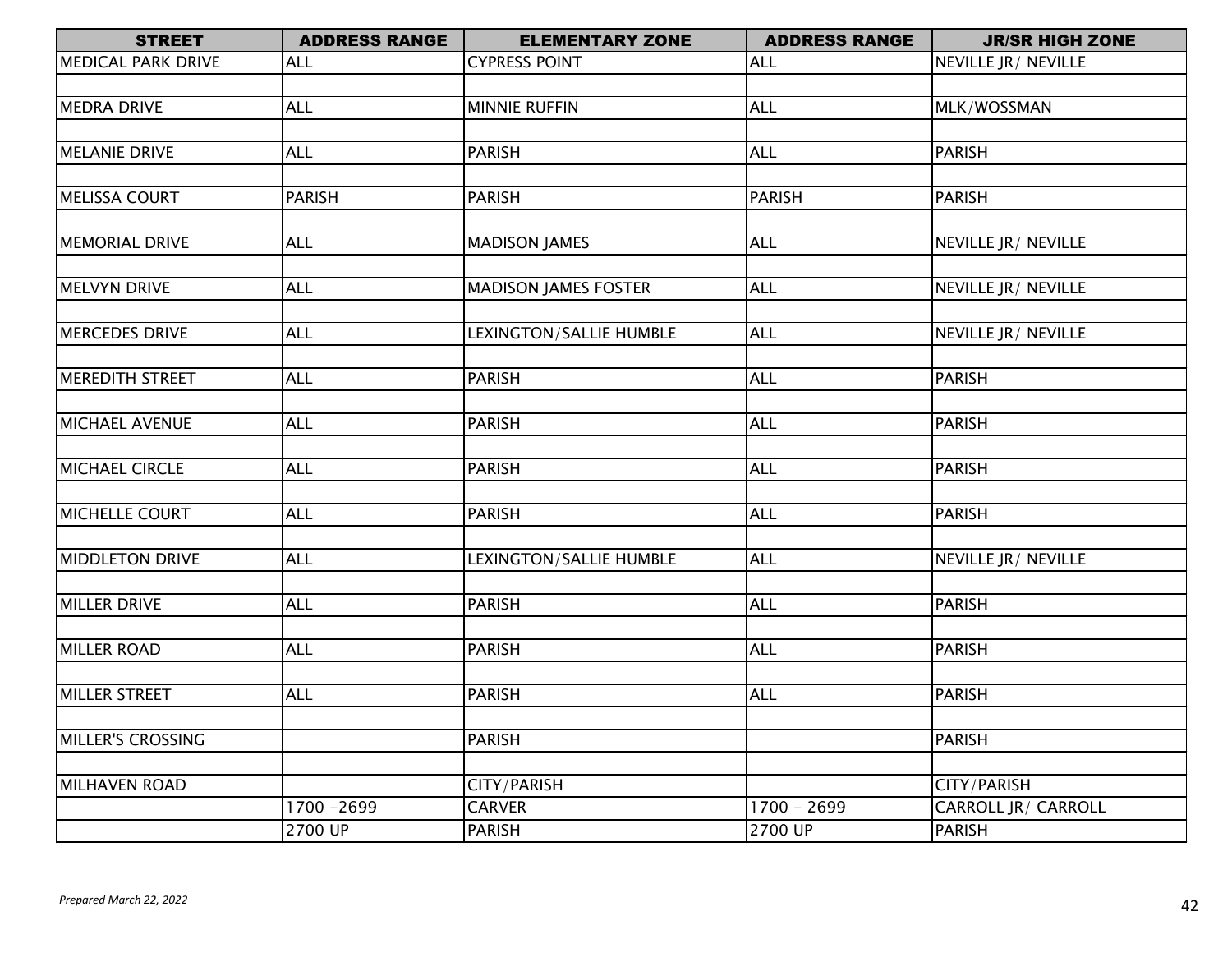| <b>STREET</b>             | <b>ADDRESS RANGE</b> | <b>ELEMENTARY ZONE</b>         | <b>ADDRESS RANGE</b> | <b>JR/SR HIGH ZONE</b>    |
|---------------------------|----------------------|--------------------------------|----------------------|---------------------------|
| <b>MILLIKEN STREET</b>    | <b>ALL</b>           | <b>MADISON JAMES FOSTER</b>    | <b>ALL</b>           | NEVILLE JR/ NEVILLE       |
|                           |                      |                                |                      |                           |
| <b>MILLS LANE</b>         | <b>ALL</b>           | LEXINGTON/SALLIE HUMBLE        | <b>ALL</b>           | NEVILLE JR/ NEVILLE       |
|                           |                      |                                |                      |                           |
| <b>MILTON STREET</b>      | <b>ALL</b>           | LEXINGTON/SALLIE HUMBLE        | <b>ALL</b>           | NEVILLE JR/ NEVILLE       |
|                           |                      |                                |                      |                           |
| <b>MIMOSA DRIVE</b>       | <b>ALL</b>           | PART OF L.T.I.                 | <b>ALL</b>           | PART OF L.T.I.            |
|                           |                      |                                |                      |                           |
| <b>MIRO STREET</b>        | <b>ALL</b>           | <b>BARKDULL FAULK</b>          | <b>ALL</b>           | <b>CARROLL JR/CARROLL</b> |
|                           |                      |                                |                      |                           |
| <b>MISSISSIPPI STREET</b> | 100-799              | <b>MINNIE RUFFIN</b>           | 100-799              | MLK/WOSSMAN               |
|                           | 800-1199             | <b>BERG JONES</b>              | 800-1199             | MLK/WOSSMAN               |
|                           | 1400-1699            | <b>CLARA HALL/JEFFERSON</b>    | 1400-1699            | MLK/WOSSMAN               |
|                           |                      |                                |                      |                           |
| <b>MITCHELL LANE</b>      | <b>ALL</b>           | <b>PARISH</b>                  | <b>ALL</b>           | <b>PARISH</b>             |
|                           |                      |                                |                      |                           |
| <b>MONROE AVENUE</b>      | <b>ALL</b>           | <b>PARISH</b>                  | <b>ALL</b>           | <b>PARISH</b>             |
|                           |                      |                                |                      |                           |
| <b>MONROE DRIVE</b>       | <b>ALL</b>           | <b>PARISH</b>                  | <b>ALL</b>           | <b>PARISH</b>             |
|                           |                      |                                |                      |                           |
| <b>MONTEIGNE CIRCLE</b>   | <b>ALL</b>           | LEXINGTON/SALLIE HUMBLE        | <b>ALL</b>           | NEVILLE JR/ NEVILLE       |
|                           |                      |                                |                      |                           |
| <b>MONTEIGNE PLACE</b>    | <b>ALL</b>           | LEXINGTON/SALLIE HUMBLE        | <b>ALL</b>           | NEVILLE JR/ NEVILLE       |
|                           |                      |                                |                      |                           |
| <b>MONTEREY DRIVE</b>     | <b>ALL</b>           | <b>PARISH</b>                  | <b>ALL</b>           | <b>PARISH</b>             |
|                           |                      |                                |                      |                           |
| <b>MONTGOMERY STREET</b>  | ALL                  | PARISH                         | <b>ALL</b>           | <b>PARISH</b>             |
|                           |                      |                                |                      |                           |
| <b>MONTICELLO DRIVE</b>   | <b>ALL</b>           | <b>PARISH</b>                  | <b>ALL</b>           | <b>PARISH</b>             |
|                           |                      |                                |                      |                           |
| <b>MOORE AVENUE</b>       | <b>ALL</b>           | <b>CLARA HALL/JEFFERSONALL</b> |                      | MLK/WOSSMAN               |
|                           |                      |                                |                      |                           |
| <b>MOORE PLACE</b>        | <b>ALL</b>           | LEXINGTON/SALLIE HUMBLE        | <b>ALL</b>           | NEVILLE JR/ NEVILLE       |
|                           |                      |                                |                      |                           |
| <b>MOORE ROAD</b>         | <b>ALL</b>           | <b>PARISH</b>                  | <b>ALL</b>           | <b>PARISH</b>             |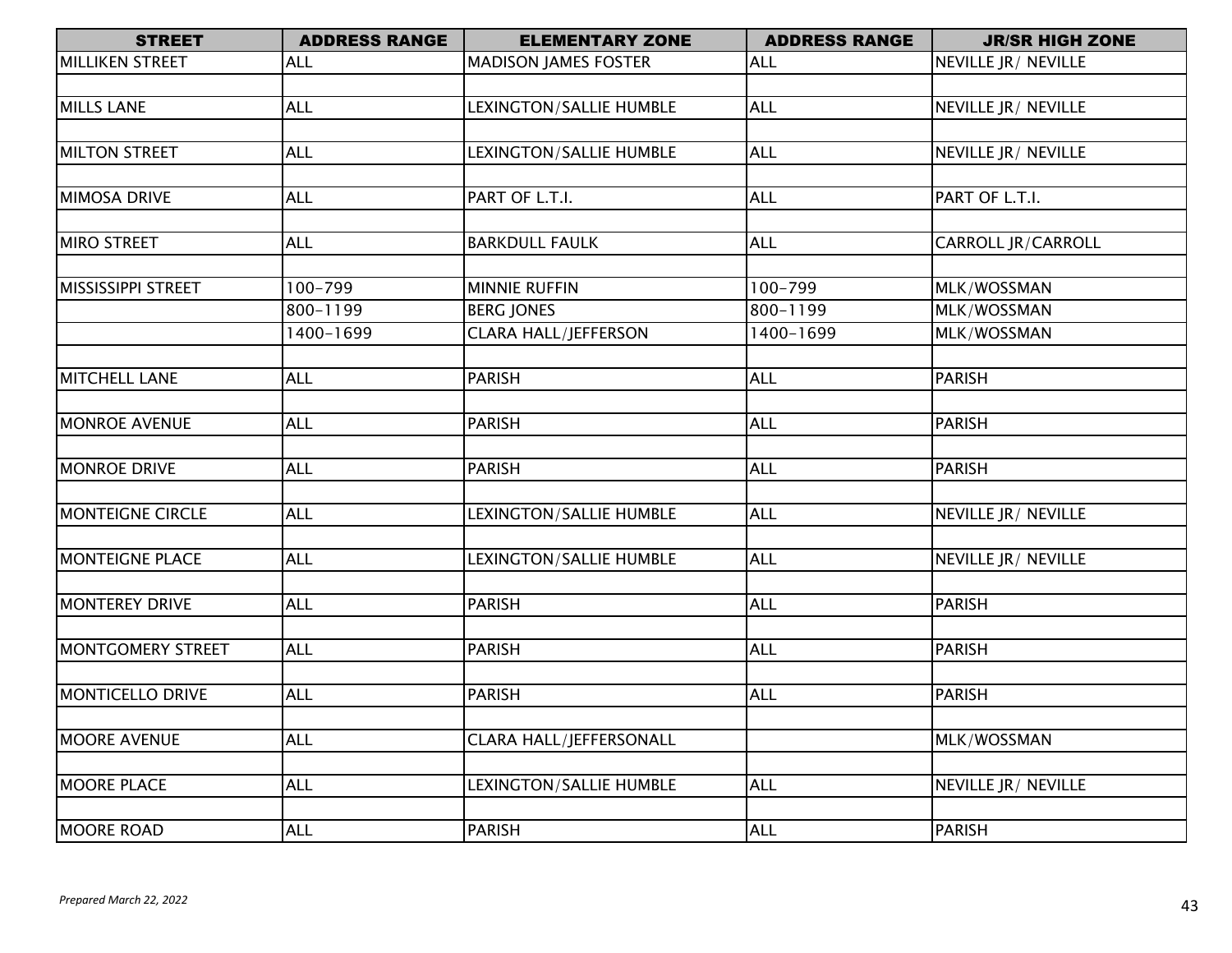| <b>STREET</b>          | <b>ADDRESS RANGE</b> | <b>ELEMENTARY ZONE</b>      | <b>ADDRESS RANGE</b> | <b>JR/SR HIGH ZONE</b>    |
|------------------------|----------------------|-----------------------------|----------------------|---------------------------|
| <b>MORGAN STREET</b>   | <b>ALL</b>           | LEXINGTON/SALLIE HUMBLE     | <b>ALL</b>           | NEVILLE JR/ NEVILLE       |
|                        |                      |                             |                      |                           |
| <b>MORRIS AVENUE</b>   | 300-499              | <b>BARKDULL FAULK</b>       | 300-499              | <b>CARROLL JR/CARROLL</b> |
|                        | $\overline{500}$ UP  | <b>CARVER</b>               | 500 UP               | <b>CARROLL JR/CARROLL</b> |
|                        |                      |                             |                      |                           |
| <b>MORRISON AVENUE</b> | <b>ALL</b>           | <b>CLARA HALL/JEFFERSON</b> | <b>ALL</b>           | MLK/WOSSMAN               |
|                        |                      |                             |                      |                           |
| <b>MORRISON DRIVE</b>  | <b>ALL</b>           | LEXINGTON/SALLIE HUMBLE     | ALL                  | NEVILLE JR/ NEVILLE       |
|                        |                      |                             |                      |                           |
| <b>MORTON STREET</b>   | 100-699              | <b>BERG JONES</b>           | 100-699              | MLK/WOSSMAN               |
|                        | 1800 UP              | <b>PARISH</b>               | 1800 UP              | <b>PARISH</b>             |
|                        |                      |                             |                      |                           |
| <b>MOSSWOOD DRIVE</b>  | <b>ALL</b>           | <b>CYPRESS POINT</b>        | <b>ALL</b>           | NEVILLE JR/ NEVILLE       |
| MOUNT ZION ST          | <b>ALL</b>           | <b>CARVER</b>               | <b>ALL</b>           | <b>CARROLL JR/CARROLL</b> |
|                        |                      |                             |                      |                           |
| <b>MOUTON AVENUE</b>   | <b>ALL</b>           | <b>CLARA HALL/JEFFERSON</b> | <b>ALL</b>           | MLK/WOSSMAN               |
|                        |                      |                             |                      |                           |
| <b>MULBERRY STREET</b> | <b>ALL</b>           | <b>BARKDULL FAULK</b>       | <b>ALL</b>           | CARROLL JR/CARROLL        |
|                        |                      |                             |                      |                           |
|                        |                      |                             |                      |                           |
| <b>MURRAY DRIVE</b>    | <b>ALL</b>           | LEXINGTON/SALLIE HUMBLE     | <b>ALL</b>           | NEVILLE JR/ NEVILLE       |
|                        |                      |                             |                      |                           |
| <b>MURRAY STREET</b>   | <b>ALL</b>           | PARISH                      | <b>ALL</b>           | <b>PARISH</b>             |
|                        |                      |                             |                      |                           |
| <b>MYERS STREET</b>    | <b>ALL</b>           | <b>PARISH</b>               | <b>ALL</b>           | <b>PARISH</b>             |
|                        |                      |                             |                      |                           |
| <b>MYRTLE STREET</b>   | <b>ALL</b>           | LEXINGTON/SALLIE HUMBLE     | <b>ALL</b>           | NEVILLE JR/NEVILL         |
|                        |                      |                             |                      |                           |
| NATHANIEL DRIVE        | <b>ALL</b>           | <b>CARVER</b>               | <b>ALL</b>           | <b>CARROLL JR/CARROLL</b> |
|                        |                      |                             |                      |                           |
| <b>NEEL STREET</b>     | <b>ALL</b>           | <b>MINNIE RUFFIN</b>        | <b>ALL</b>           | MLK/WOSSMAN               |
|                        |                      |                             |                      |                           |
| NEVADA DRIVE           | <b>ALL</b>           | <b>MINNIE RUFFIN</b>        | <b>ALL</b>           | MLK/WOSSMAN               |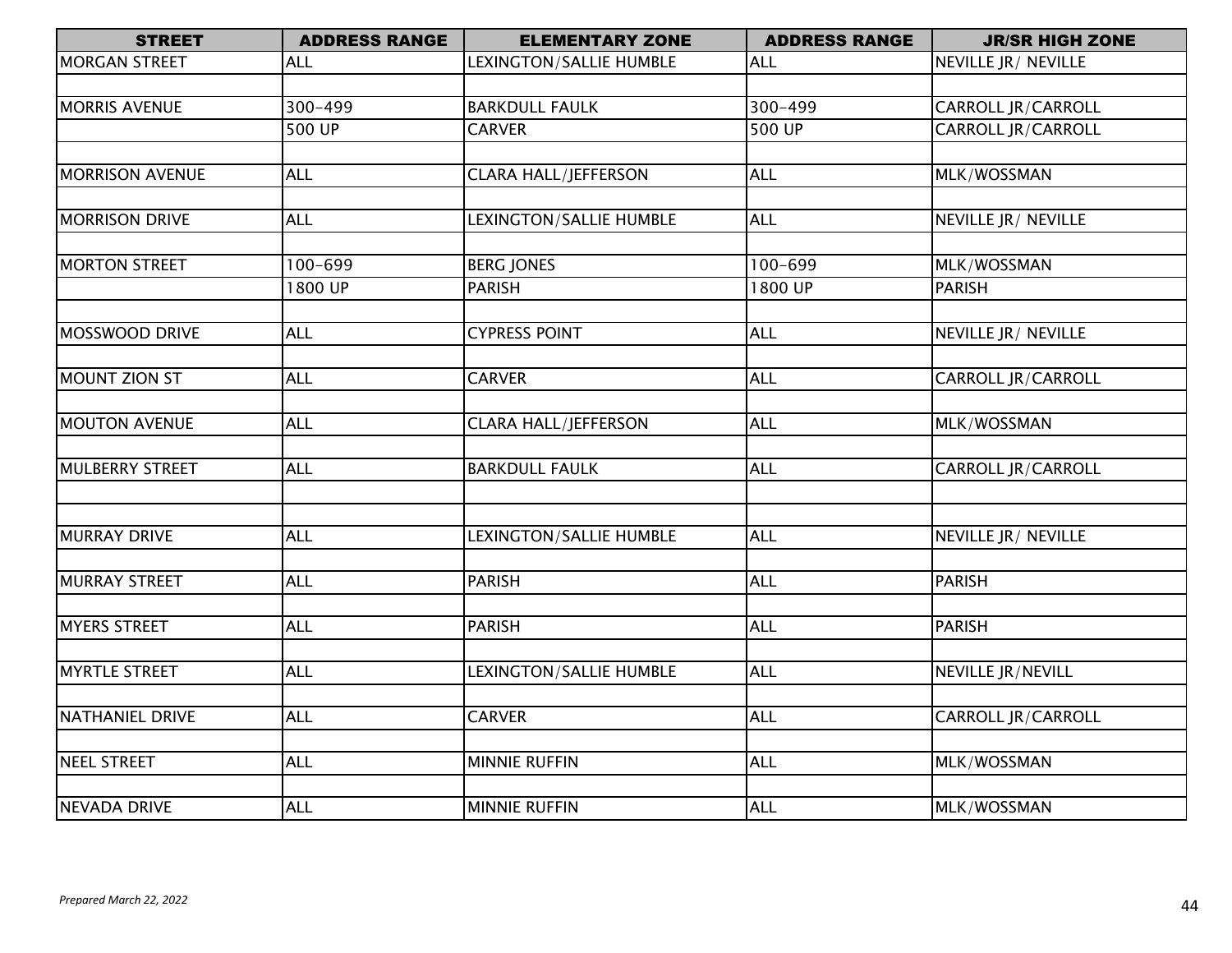| <b>STREET</b>           | <b>ADDRESS RANGE</b> | <b>ELEMENTARY ZONE</b>      | <b>ADDRESS RANGE</b> | <b>JR/SR HIGH ZONE</b>     |
|-------------------------|----------------------|-----------------------------|----------------------|----------------------------|
| NEWBERRY STREET         | <b>ALL</b>           | <b>PARISH</b>               | <b>ALL</b>           | <b>PARISH</b>              |
|                         |                      |                             |                      |                            |
| <b>NEWCOMBE STREET</b>  | <b>ALL</b>           | <b>CARVER</b>               | <b>ALL</b>           | CARROLL JR/CARROLL         |
|                         |                      |                             |                      |                            |
| NEWMAN STREET           | <b>ALL</b>           | <b>PARISH</b>               | <b>ALL</b>           | <b>PARISH</b>              |
|                         |                      |                             |                      |                            |
| <b>NICHOLS AVENUE</b>   | <b>ALL</b>           | <b>CLARA HALL/JEFFERSON</b> | <b>ALL</b>           | MLK/WOSSMAN                |
|                         |                      |                             |                      |                            |
| <b>NORFOLK PLACE</b>    | <b>ALL</b>           | <b>PARISH</b>               | <b>ALL</b>           | <b>PARISH</b>              |
|                         |                      |                             |                      |                            |
| <b>NORTH BAYOU ST</b>   | <b>ALL</b>           | <b>CARVER</b>               | <b>ALL</b>           | <b>CARROLL JR/ CARROLL</b> |
|                         |                      |                             |                      |                            |
| <b>NORTH GRAND ST</b>   | <b>ALL</b>           | LEXINGTON/SALLIE HUMBRE     | <b>ALL</b>           | NEVILLE JR/ NEVILLE        |
|                         |                      |                             |                      |                            |
|                         |                      |                             |                      |                            |
| NORTHEAST DRIVE         | <b>ALL</b>           | <b>CYPRESS POINT</b>        | <b>ALL</b>           | NEVILLE JR/ NEVILLE        |
|                         |                      |                             |                      |                            |
| NORTHEAST ROAD          | <b>ALL</b>           | <b>ROY N SHELLING</b>       | <b>ALL</b>           | <b>CARROLL JR/CARROLL</b>  |
|                         |                      |                             |                      |                            |
| <b>NORTHGATE DRIVE</b>  | <b>ALL</b>           | <b>PARISH</b>               | <b>ALL</b>           | <b>PARISH</b>              |
|                         |                      |                             |                      |                            |
| <b>NORTHWOOD CIRCLE</b> | <b>ALL</b>           | <b>PARISH</b>               | <b>ALL</b>           | <b>PARISH</b>              |
|                         |                      |                             |                      |                            |
| NORWOOD PLACE           | <b>ALL</b>           | LEXINGTON/SALLIE HUMBLE     | <b>ALL</b>           | NEVILLE JR/ NEVILLE        |
|                         |                      |                             |                      |                            |
| <b>NORY LANE</b>        | 4200-4217            | LEXINGTON/SALLIE HUMBLE     | 4200-4217            | NEVILLE JR/ NEVILLE        |
|                         |                      |                             |                      |                            |
| NOTTOWAY DRIVE          | <b>ALL</b>           | LEXINGTON/SALLIE HUMBLE     | ALL                  | NEVILLE JR/NEVILLE         |
|                         |                      |                             |                      |                            |
| NUTLAND ROAD            | 3500-3599, 4019      | <b>MINNIE RUFFIN</b>        | 3500-3599, 4019      | MLK/WOSSMAN                |
|                         | 3700-3998 EVEN       | <b>MINNIE RUFFIN</b>        | 3700-3998 EVEN       | MLK/WOSSMAN                |
|                         | 3901-3913 ODD        | <b>MINNIE RUFFIN</b>        | 3901-3913 ODD        | MLK/WOSSMAN                |
|                         | <b>ALL OTHERS</b>    | <b>PARISH</b>               | <b>ALL OTHERS</b>    | <b>PARISH</b>              |
|                         |                      |                             |                      |                            |
| OAK ALLEY BLVD.         | <b>ALL</b>           | LEXINGTON/SALLIE HUMBLE     | <b>ALL</b>           | NEVILLE JR/ NEVILLE        |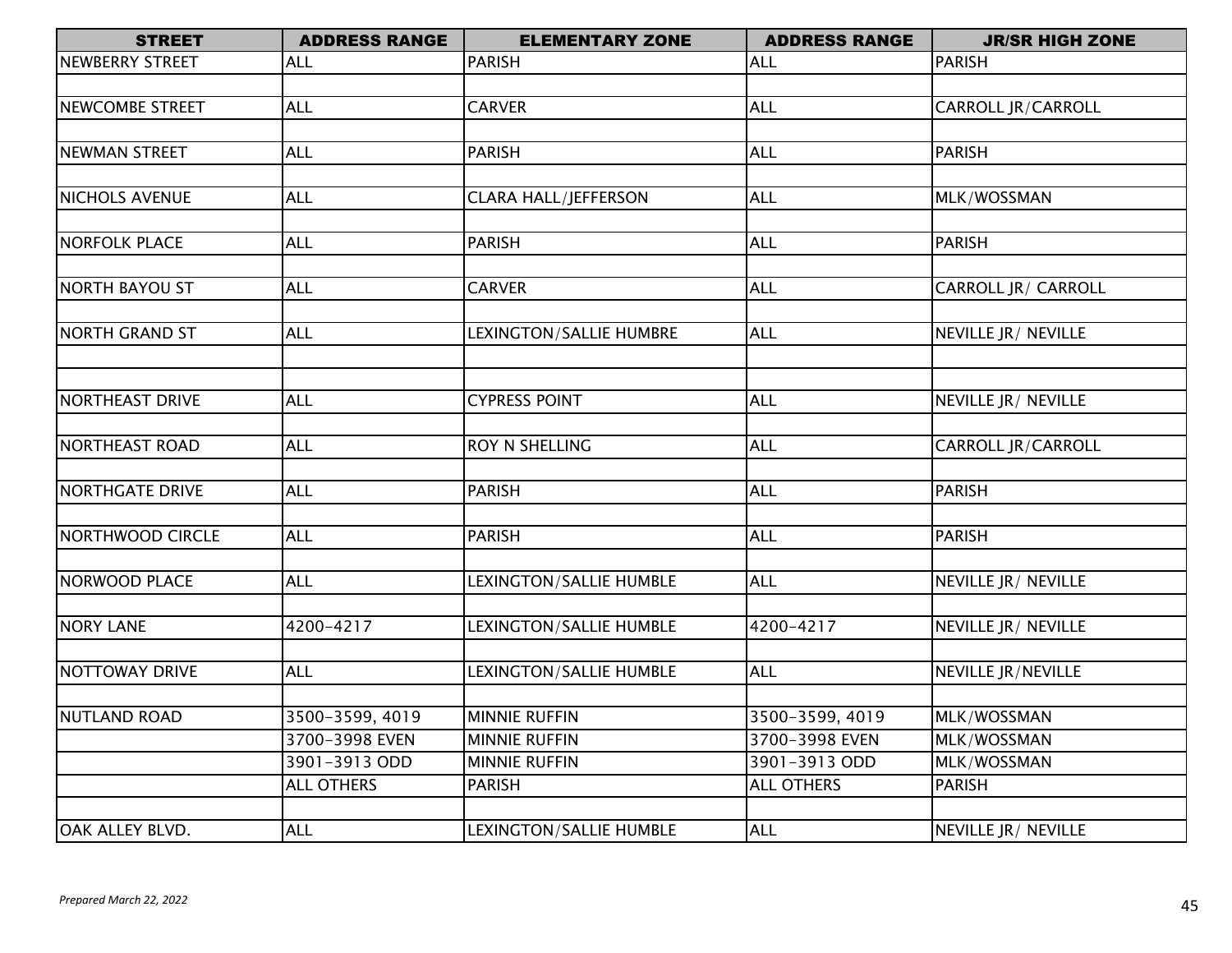| <b>STREET</b>               | <b>ADDRESS RANGE</b> | <b>ELEMENTARY ZONE</b>  | <b>ADDRESS RANGE</b> | <b>JR/SR HIGH ZONE</b>    |
|-----------------------------|----------------------|-------------------------|----------------------|---------------------------|
| <b>OAK CIRCLE</b>           | <b>ALL</b>           | <b>PARISH</b>           | <b>ALL</b>           | <b>PARISH</b>             |
|                             |                      |                         |                      |                           |
| <b>OAK COURT</b>            | <b>ALL</b>           | <b>PARISH</b>           | <b>ALL</b>           | <b>PARISH</b>             |
|                             |                      |                         |                      |                           |
| <b>OAK DRIVE</b>            | <b>ALL</b>           | LEXINGTON/SALLIE HUMBLE | <b>ALL</b>           | NEVILLE JR/ NEVILLE       |
|                             |                      |                         |                      |                           |
| <b>OAK STREET</b>           | 100-599              | LEXINGTON/SALLIE HUMBLE | $100 - 599$          | NEVILLE JR/ NEVILLE       |
|                             | 1000 AND UP          | <b>CARVER</b>           | 1000 UP              | <b>CARROLL JR/CARROLL</b> |
|                             |                      |                         |                      |                           |
| <b>OAKLAWN DRIVE</b>        | <b>ALL</b>           | <b>MINNIE RUFFIN</b>    | <b>ALL</b>           | MLK/WOSSMAN               |
|                             |                      |                         |                      |                           |
| <b>OAKLAWN STREET</b>       | <b>ALL</b>           | <b>PARISH</b>           | <b>ALL</b>           | <b>PARISH</b>             |
| <b>OAKLEIGH CIRCLE</b>      |                      |                         |                      | NEVILLE JR/ NEVILLE       |
|                             | <b>ALL</b>           | LEXINGTON/SALLIE HUMBLE | <b>ALL</b>           |                           |
| <b>OAKLEIGH PLACE</b>       | <b>ALL</b>           | LEXINGTON/SALLIE HUMBLE | <b>ALL</b>           | NEVILLE JR/ NEVILLE       |
|                             |                      |                         |                      |                           |
| <b>OAKMONT STREET</b>       | <b>ALL</b>           | LEXINGTON/SALLIE HUMBLE | <b>ALL</b>           | NEVILLE JR/ NEVILLE       |
|                             |                      |                         |                      |                           |
| <b>OAK PARK DRIVE</b>       | <b>ALL</b>           | LEXINGTON/SALLIE HUMBLE | <b>ALL</b>           | NEVILLE JR/ NEVILLE       |
|                             |                      |                         |                      |                           |
| <b>OAKWOOD AVENUE</b>       | <b>ALL</b>           | <b>PARISH</b>           | <b>ALL</b>           | <b>PARISH</b>             |
|                             |                      |                         |                      |                           |
| <b>OAKWOOD DRIVE</b>        | <b>ALL</b>           | <b>PARISH</b>           | <b>ALL</b>           | <b>PARISH</b>             |
|                             |                      |                         |                      |                           |
| <b>OCKLEY STREET</b>        | <b>ALL</b>           | <b>PARISH</b>           | <b>ALL</b>           | <b>PARISH</b>             |
|                             |                      |                         |                      |                           |
| <b>ODIE STREET</b>          | <b>ALL</b>           | <b>CARVER</b>           | <b>ALL</b>           | <b>CARROLL JR/CARROLL</b> |
|                             |                      |                         |                      |                           |
| <b>OLD BASTROP ROAD</b>     | <b>ALL</b>           | <b>PARISH</b>           | <b>ALL</b>           | <b>PARISH</b>             |
|                             |                      |                         |                      |                           |
| <b>OLD STERLINGTON ROAD</b> | <b>ALL</b>           | <b>PARISH</b>           | <b>ALL</b>           | <b>PARISH</b>             |
|                             |                      |                         |                      |                           |
| <b>OLIVE STREET</b>         | 100-999              | LEXINGTON/SALLIE HUMBLE | 1000-999             | NEVILLE JR/ NEVILLE       |
|                             | 1000 UP              | <b>CARVER</b>           | 1000 UP              | CARROLL JR/CARROLL        |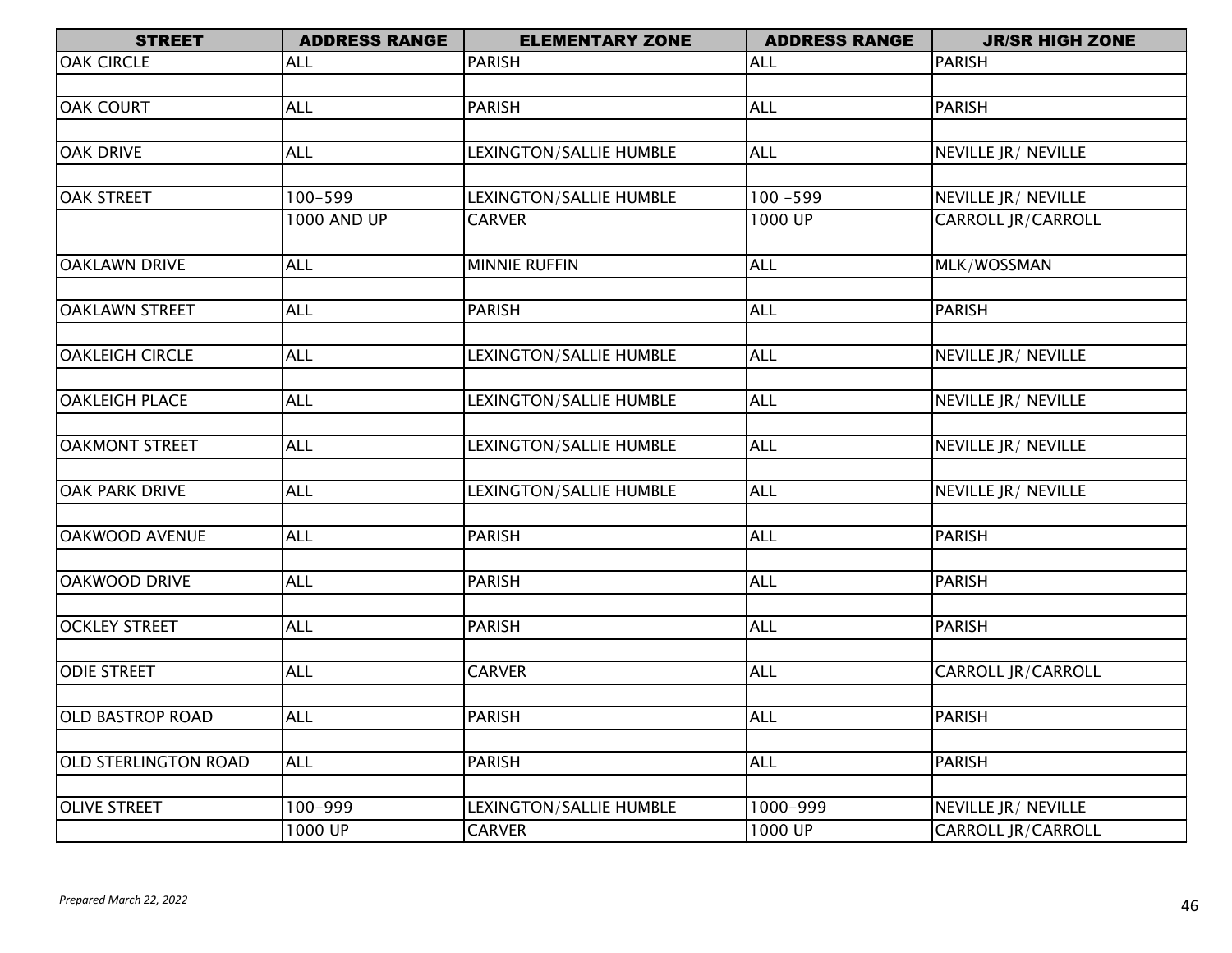| <b>STREET</b>          | <b>ADDRESS RANGE</b> | <b>ELEMENTARY ZONE</b>      | <b>ADDRESS RANGE</b> | <b>JR/SR HIGH ZONE</b>    |
|------------------------|----------------------|-----------------------------|----------------------|---------------------------|
| <b>OLIVER ROAD</b>     | ALL                  | LEXINGTON/SALLIE HUMBLE     | <b>ALL</b>           | NEVILLE JR/ NEVILLE       |
|                        |                      |                             |                      |                           |
| <b>OPERATIONS ROAD</b> | <b>ALL</b>           | ROY N SHELLING              | <b>ALL</b>           | CARROLL JR/CARROLL        |
|                        |                      |                             |                      |                           |
| <b>ORANGE STREET</b>   | 100-299              | <b>BARKDULL FAULK</b>       | 100-299              | <b>CARROLL JR/CARROLL</b> |
|                        | 300-1399             | <b>CLARA HALL/JEFFERSON</b> | 300-1399             | MLK/WOSSMAN               |
|                        | 1400 UP              | <b>CARVER</b>               | 1400 UP              | <b>CARROLL JR/CARROLL</b> |
|                        |                      |                             |                      |                           |
| <b>ORCHID DRIVE</b>    | 2601-2632            | <b>ROY N SHELLING</b>       | 2601-2632            | <b>CARROLL JR/CARROLL</b> |
|                        |                      |                             |                      |                           |
| <b>OREGON TRAIL</b>    | <b>ALL</b>           | <b>MINNIE RUFFIN</b>        | <b>ALL</b>           | MLK/WOSSMAN               |
|                        |                      |                             |                      |                           |
| <b>OREL STREET</b>     | <b>ALL</b>           | <b>CARVER</b>               | <b>ALL</b>           | CARROLL JR/ CARROLL       |
|                        |                      |                             |                      |                           |
| <b>ORELL PLACE</b>     | <b>ALL</b>           | LEXINGTON/SALLIE HUMBLE     | <b>ALL</b>           | NEVILLE JR/ NEVILLE       |
|                        |                      |                             |                      |                           |
| <b>ORLEANS STREET</b>  | <b>ALL</b>           | LEXINGTON/SALLIE HUMBLE     | <b>ALL</b>           | NEVILLE JR/ NEVILLE       |
|                        |                      |                             |                      |                           |
| <b>OUACHITA AVENUE</b> | 100-599              | <b>BARKDULL FAULK</b>       | $100 - 599$          | CARROLL JR/CARROLL        |
|                        | 700-1499             | <b>CARVER</b>               | 700-1499             | CARROLL JR/CARROLL        |
|                        |                      |                             |                      |                           |
| <b>OUTLET ROAD</b>     | <b>ALL</b>           | <b>ROY N SHELLING</b>       | <b>ALL</b>           | <b>CARROLL JR/CARROLL</b> |
|                        |                      |                             |                      |                           |
| OWL STREET             | 3000-3199            | <b>CARVER</b>               | 3000-3199            | CARROLL JR/CARROLL        |
|                        | 3300-UP              | <b>ROY N SHELLING</b>       | 3300-UP              | CARROLL JR/CARROLL        |
|                        |                      |                             |                      |                           |
| <b>PAIGE DRIVE</b>     | <b>ALL</b>           | <b>PARISH</b>               | <b>ALL</b>           | <b>PARISH</b>             |
|                        |                      |                             |                      |                           |
| PALMWOOD DRIVE         | <b>ALL</b>           | <b>PARISH</b>               | <b>ALL</b>           | <b>PARISH</b>             |
|                        |                      |                             |                      |                           |
| <b>PALMYRA DRIVE</b>   | <b>ALL</b>           | LEXINGTON/SALLIE HUMBLE     | <b>ALL</b>           | NEVILLE JR/ NEVILLE       |
|                        |                      |                             |                      |                           |
| <b>PARACHUTE ROAD</b>  | <b>ALL</b>           | <b>ROY N SHELLING</b>       | <b>ALL</b>           | <b>CARROLL JR/CARROLL</b> |
|                        |                      |                             |                      |                           |
| PARGOUD BLVD.          | <b>ALL</b>           | LEXINGTON/SALLIE HUMBLE     | <b>ALL</b>           | NEVILLE JR/ NEVILLE       |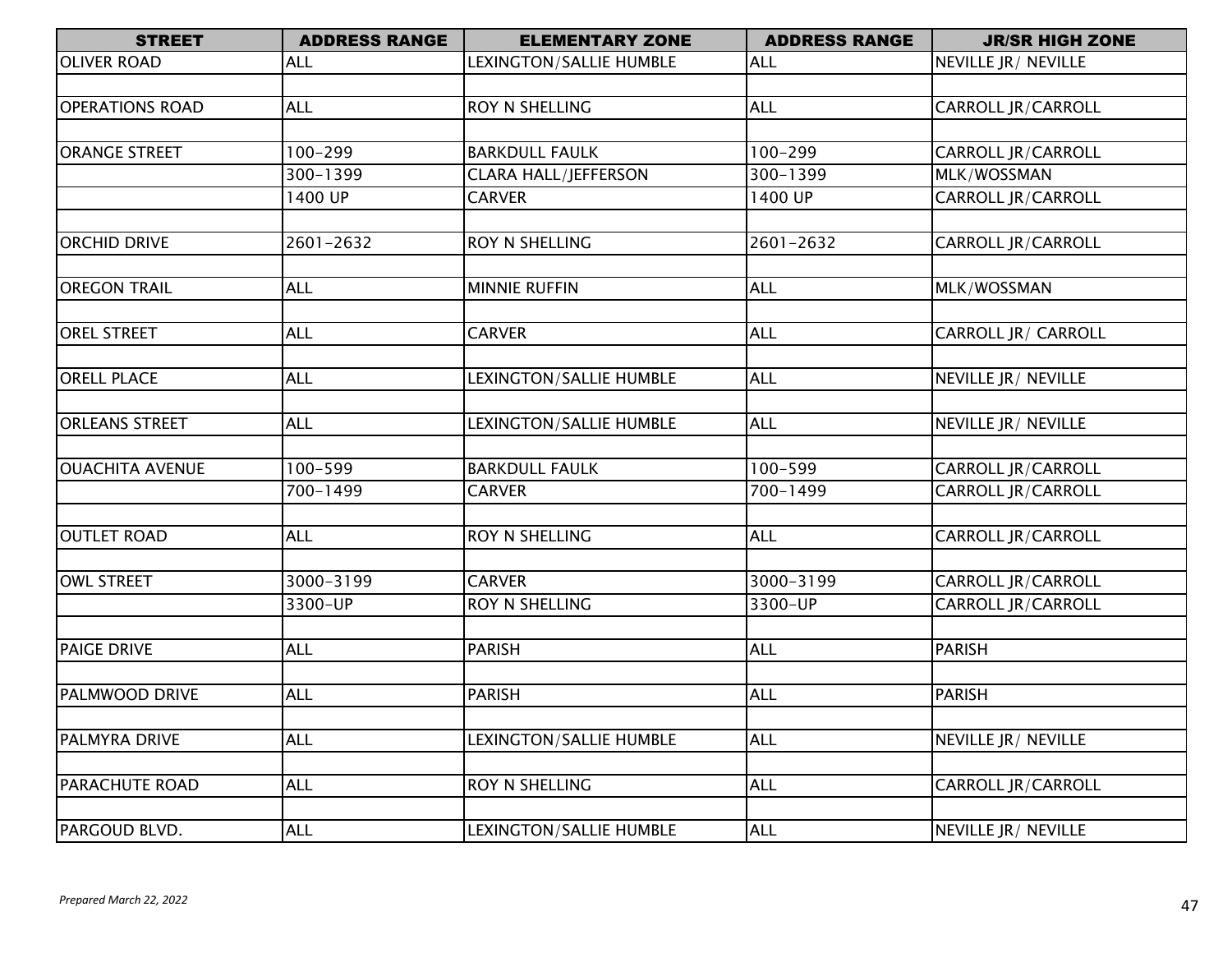| <b>STREET</b>         | <b>ADDRESS RANGE</b> | <b>ELEMENTARY ZONE</b>      | <b>ADDRESS RANGE</b> | <b>JR/SR HIGH ZONE</b>    |
|-----------------------|----------------------|-----------------------------|----------------------|---------------------------|
| <b>PARGOUD DRIVE</b>  | <b>ALL</b>           | <b>BARKDULL FAULK</b>       | <b>ALL</b>           | <b>CARROLL JR/CARROLL</b> |
|                       |                      |                             |                      |                           |
| PARGOUD LANDING       | <b>ALL</b>           | LEXINGTON/SALLIE HUMBLE     | <b>ALL</b>           | NEVILLE JR/ NEVILLE       |
|                       |                      |                             |                      |                           |
| <b>PARK AVENUE</b>    | 300-2599             | LEXINGTON/SALLIE HUMBLE     | 300-2599             | NEVILLE JR/ NEVILLE       |
|                       |                      |                             |                      |                           |
| PARK BLVD.            | <b>ALL</b>           | LEXINGTON/SALLIE HUMBLE     | <b>ALL</b>           | NEVILLE JR/ NEVILLE       |
|                       |                      |                             |                      |                           |
| <b>PARK CIRCLE</b>    | <b>ALL</b>           | <b>PARISH</b>               | <b>ALL</b>           | <b>PARISH</b>             |
|                       |                      |                             |                      |                           |
| <b>PARKER ROAD</b>    | <b>ALL</b>           | <b>PARISH</b>               | <b>ALL</b>           | <b>PARISH</b>             |
|                       |                      |                             |                      |                           |
| <b>PARKER STREET</b>  | 100-599              | <b>MINNIE RUFFIN</b>        | 100-599              | MLK/WOSSMAN               |
|                       |                      |                             |                      |                           |
| <b>PARKLAND</b>       | <b>ALL</b>           | ROY N SHELLING              | <b>ALL</b>           | <b>CARROLL JR/CARROLL</b> |
|                       |                      |                             |                      |                           |
| PARK TERRACE DRIVE    | <b>ALL</b>           | <b>PARISH</b>               | <b>ALL</b>           | <b>PARISH</b>             |
|                       |                      |                             |                      |                           |
| <b>PARKVIEW DRIVE</b> | 1300-1999            | <b>MINNIE RUFFIN</b>        | 1300-1999            | MLK/WOSSMAN               |
|                       |                      |                             |                      |                           |
| <b>PAT DRIVE</b>      | <b>ALL</b>           | <b>PARISH</b>               | <b>ALL</b>           | <b>PARISH</b>             |
|                       |                      |                             |                      |                           |
| PATTERSON'S ALLEY     | <b>ALL</b>           | LEXINGTON/SALLIE HUMBLE     | <b>ALL</b>           | NEVILLE JR/ NEVILLE       |
|                       |                      |                             |                      |                           |
| <b>PAULA DRIVE</b>    | <b>ALL</b>           | <b>CYPRESS POINT</b>        | <b>ALL</b>           | <b>CARROLL JR/CARROLL</b> |
|                       |                      |                             |                      |                           |
| PEACE STREET          | <b>ALL</b>           | PARISH                      | <b>ALL</b>           | <b>PARISH</b>             |
| PEACEFUL LANE         | <b>ALL</b>           | <b>PARISH</b>               | <b>ALL</b>           | <b>PARISH</b>             |
|                       |                      |                             |                      |                           |
| PEACH STREET          | $100 - 299$          | <b>BARKDULL FAULK</b>       | 100-299              | <b>CARROLL JR/CARROLL</b> |
|                       | 300-1199             | <b>CLARA HALL/JEFFERSON</b> | $300 - 1199$         | MLK/WOSSMAN               |
|                       | 1600-2099            | <b>CARVER</b>               | 1600-2099            | <b>CARROLL JR/CARROLL</b> |
|                       |                      |                             |                      |                           |
| PEACH TREE STREET     | <b>ALL</b>           | <b>PARISH</b>               | <b>ALL</b>           | <b>PARISH</b>             |
|                       |                      |                             |                      |                           |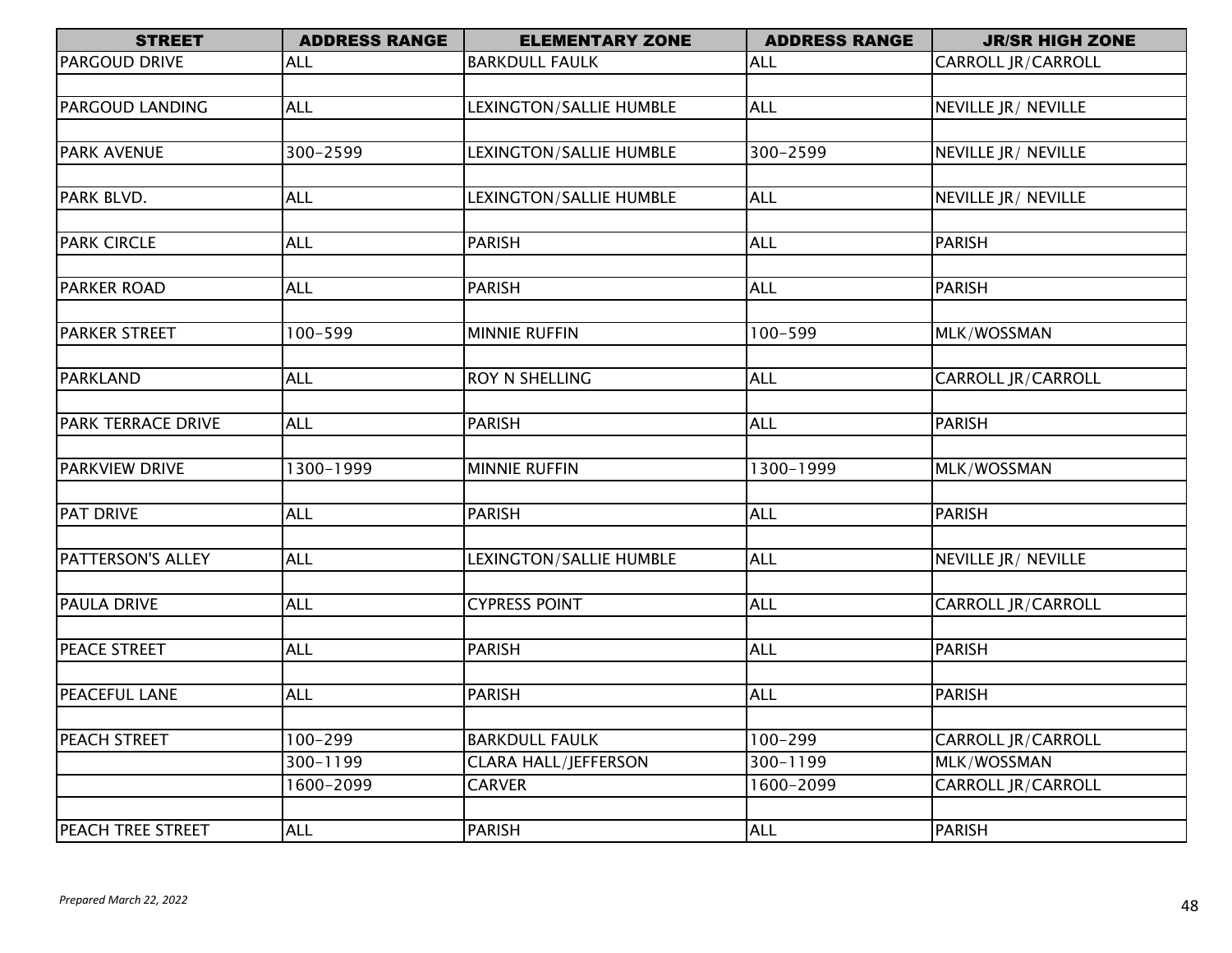| <b>STREET</b>       | <b>ADDRESS RANGE</b> | <b>ELEMENTARY ZONE</b>      | <b>ADDRESS RANGE</b> | <b>JR/SR HIGH ZONE</b>    |
|---------------------|----------------------|-----------------------------|----------------------|---------------------------|
| <b>PEAR STREET</b>  | <b>ALL</b>           | <b>BARKDULL FAULK</b>       | <b>ALL</b>           | CARROLL JR/CARROLL        |
|                     |                      |                             |                      |                           |
| <b>PEARL STREET</b> | 1300-1699            | <b>PARISH</b>               | 1300-1699            | <b>PARISH</b>             |
|                     | <b>3000 BLOCK</b>    | <b>BARKDULL FAULK</b>       | <b>3000 BLOCK</b>    | <b>CARROLL JR/CARROLL</b> |
|                     | 3100 UP              | <b>CLARA HALL/JEFFERSON</b> | 3100 UP              | MLK/WOSSMAN               |
|                     |                      |                             |                      |                           |
| PECAN BAYOU DRIVE   | <b>ALL</b>           | <b>PARISH</b>               | <b>ALL</b>           | <b>PARISH</b>             |
|                     |                      |                             |                      |                           |
| PECAN DRIVE         | <b>ALL</b>           | <b>PARISH</b>               | <b>ALL</b>           | <b>PARISH</b>             |
|                     |                      |                             |                      |                           |
| PECAN GROVE DRIVE   | <b>ALL</b>           | <b>PARISH</b>               | <b>ALL</b>           | <b>PARISH</b>             |
|                     |                      |                             |                      |                           |
| PECAN STREET        | 100-1399             | <b>CLARA HALL/JEFFERSON</b> | 100-1399             | MLK/WOSSMAN               |
|                     | <b>1400 BLOCK</b>    | <b>MINNIE RUFFIN</b>        | <b>1400 BLOCK</b>    | MLK/WOSSMAN               |
|                     |                      |                             |                      |                           |
| PEGRAM CIRCLE       | <b>ALL</b>           | LEXINGTON/SALLIE HUMBLE     | <b>ALL</b>           | NEVILLE JR/ NEVILLE       |
|                     |                      |                             |                      |                           |
| PEGRAM PLACE        | <b>ALL</b>           | LEXINGTON/SALLIE HUMBLE     | <b>ALL</b>           | NEVILLE JR/ NEVILLE       |
|                     |                      |                             |                      |                           |
| PENDLETON STREET    | <b>ALL</b>           | <b>CARVER</b>               | <b>ALL</b>           | CARROLL JR/ CARROLL       |
|                     |                      |                             |                      |                           |
| PEN TAIL POINT      | <b>ALL</b>           | LEXINGTON/SALLIE HUMBLE     | <b>ALL</b>           | NEVILLE JR/ NEVILLE       |
|                     |                      |                             |                      |                           |
| PERRY ROAD          | <b>ALL</b>           | <b>PARISH</b>               | <b>ALL</b>           | <b>PARISH</b>             |
|                     |                      |                             |                      |                           |
| PERSHING AVENUE     | <b>ALL</b>           | <b>CLARA HALL/JEFFERSON</b> | <b>ALL</b>           | MLK/WOSSMAN               |
|                     |                      |                             |                      |                           |
| PERSHING PLACE      | <b>ALL</b>           | <b>CLARA HALL/JEFFERSON</b> | <b>ALL</b>           | MLK/WOSSMAN               |
|                     |                      |                             |                      |                           |
| PETAIN STREET       | <b>ALL</b>           | <b>CLARA HALL/JEFFERSON</b> | <b>ALL</b>           | MLK/WOSSMAN               |
|                     |                      |                             |                      |                           |
| PETERS LANE         | <b>ALL</b>           | <b>PARISH</b>               | <b>ALL</b>           | <b>PARISH</b>             |
|                     |                      |                             |                      |                           |
| PETERS STREET       | <b>ALL</b>           | <b>BERG JONES</b>           | <b>ALL</b>           | MLK/WOSSMAN               |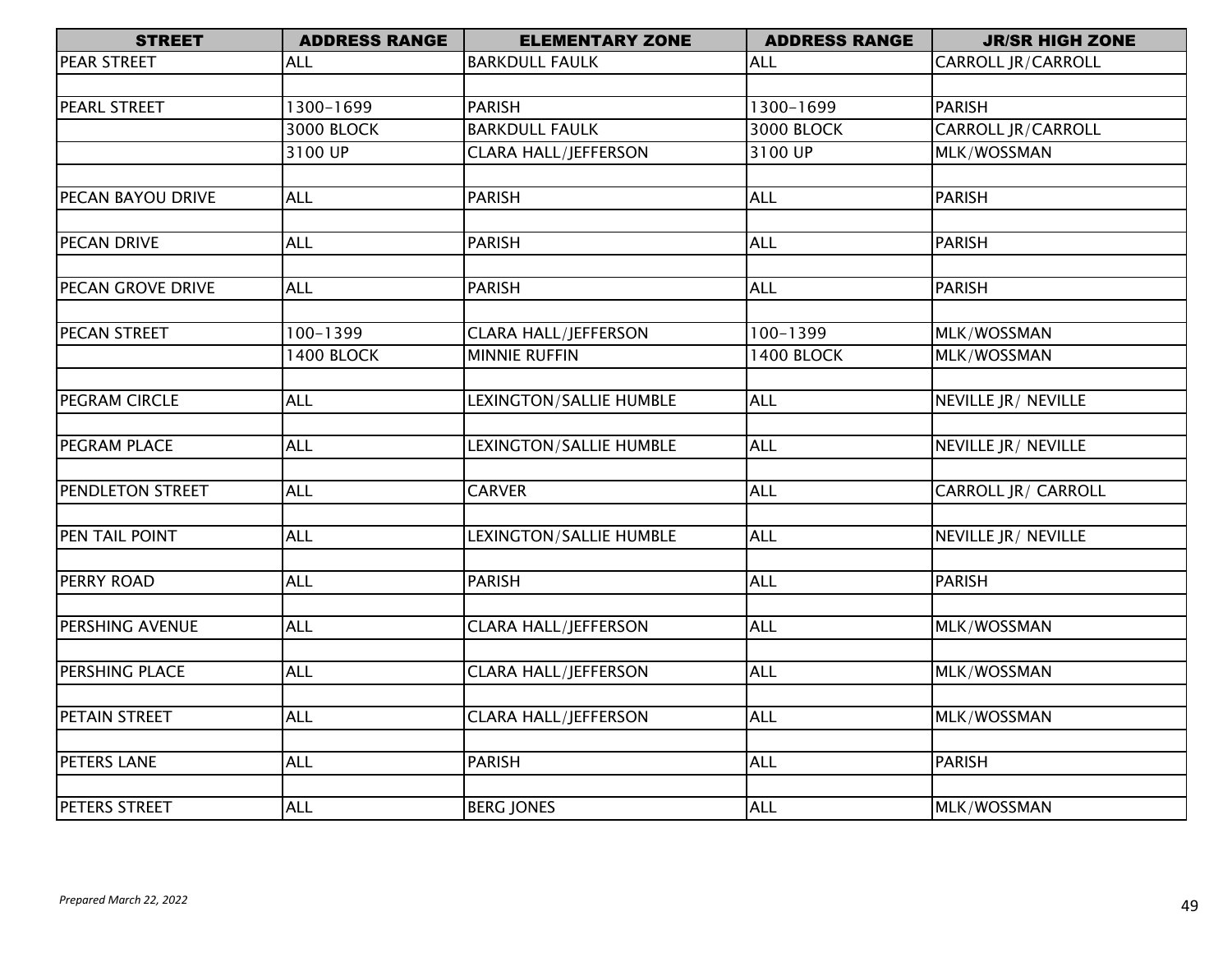| <b>STREET</b>           | <b>ADDRESS RANGE</b> | <b>ELEMENTARY ZONE</b>      | <b>ADDRESS RANGE</b> | <b>JR/SR HIGH ZONE</b>    |
|-------------------------|----------------------|-----------------------------|----------------------|---------------------------|
| PETRO'S ALLEY           | <b>ALL</b>           | LEXINGTON/SALLIE HUMBLE     | <b>ALL</b>           | NEVILLE JR/ NEVILLE       |
|                         |                      |                             |                      |                           |
| PEYTON DRIVE            | <b>ALL</b>           | <b>CYPRESS POINT</b>        | <b>ALL</b>           | NEVILLE JR/ NEVILLE       |
|                         |                      |                             |                      |                           |
| PHILLIPS STREET         | 100-499              | <b>BERG JONES</b>           | 100-499              | MLK/WOSSMAN               |
|                         |                      |                             |                      |                           |
| <b>PIERCE STREET</b>    | <b>ALL</b>           | <b>CARVER</b>               | <b>ALL</b>           | CARROLL JR/CARROLL        |
|                         |                      |                             |                      |                           |
| PIN TAIL POINT          | <b>ALL</b>           | LEXINGTON/SALLIE HUMBLE     | <b>ALL</b>           | <b>NEVILLE JR/NEVILLE</b> |
|                         |                      |                             |                      |                           |
| <b>PINE ALLEY</b>       | <b>ALL</b>           | LEXINGTON/SALLIE HUMBLE     | <b>ALL</b>           | NEVILLE JR/ NEVILLE       |
|                         |                      |                             |                      |                           |
| <b>PINE STREET</b>      | $0 - 999$            | LEXINGTON/SALLIE HUMBLE     | $0 - 999$            | NEVILLE JR/ NEVILLE       |
|                         | $1001 - UP$          | <b>CARVER</b>               | 1001-1899 ODD        | <b>CARROLL JR/CARROLL</b> |
|                         |                      |                             |                      |                           |
|                         |                      |                             |                      |                           |
|                         |                      |                             |                      |                           |
| <b>PINEHURST DRIVE</b>  | <b>ALL</b>           | LEXINGTON/SALLIE HUMBLE     | <b>ALL</b>           | NEVILLE JR/ NEVILLE       |
|                         |                      |                             |                      |                           |
| PIPPIN STREET           | 3500 & UP            | <b>ROY N SHELLING</b>       | 3500 & UP            | <b>CARROLL JR/CARROLL</b> |
|                         |                      |                             |                      |                           |
|                         |                      |                             |                      |                           |
| <b>PIRATE DRIVE</b>     | <b>ALL</b>           | <b>PARISH</b>               | <b>ALL</b>           | <b>PARISH</b>             |
|                         |                      |                             |                      |                           |
| <b>PLACID DRIVE</b>     | <b>ALL</b>           | LEXINGTON/SALLIE HUMBLE     | <b>ALL</b>           | NEVILLE JR/ NEVILLE       |
|                         |                      |                             |                      |                           |
| <b>PLANTATION DRIVE</b> | <b>ALL</b>           | LEXINGTON/SALLIE HUMBLE     | <b>ALL</b>           | NEVILLE JR/ NEVILLE       |
|                         |                      |                             |                      |                           |
| PLAZA BLVD.             | <b>ALL</b>           | LEXINGTON/SALLIE HUMBLE     | <b>ALL</b>           | NEVILLE JR/ NEVILLE       |
|                         |                      |                             |                      |                           |
| PLEASURE DRIVE          | <b>ALL</b>           | <b>PARISH</b>               | <b>ALL</b>           | <b>PARISH</b>             |
|                         |                      |                             |                      |                           |
| <b>PLUM STREET</b>      | $100 - 299$          | <b>BARKDULL FAULK</b>       | 100-299              | <b>CARROLL JR/CARROLL</b> |
|                         | 300-1399             | <b>CLARA HALL/JEFFERSON</b> | 300-1399             | MLK/WOSSMAN               |
|                         | 1400 1499            | <b>MINNIE RUFFIN</b>        | 1400 1499            | MLK/WOSSMAN               |
|                         | $1500 - UP$          | <b>CARVER</b>               | $1500 - UP$          | CARROLL JR/CARROLL        |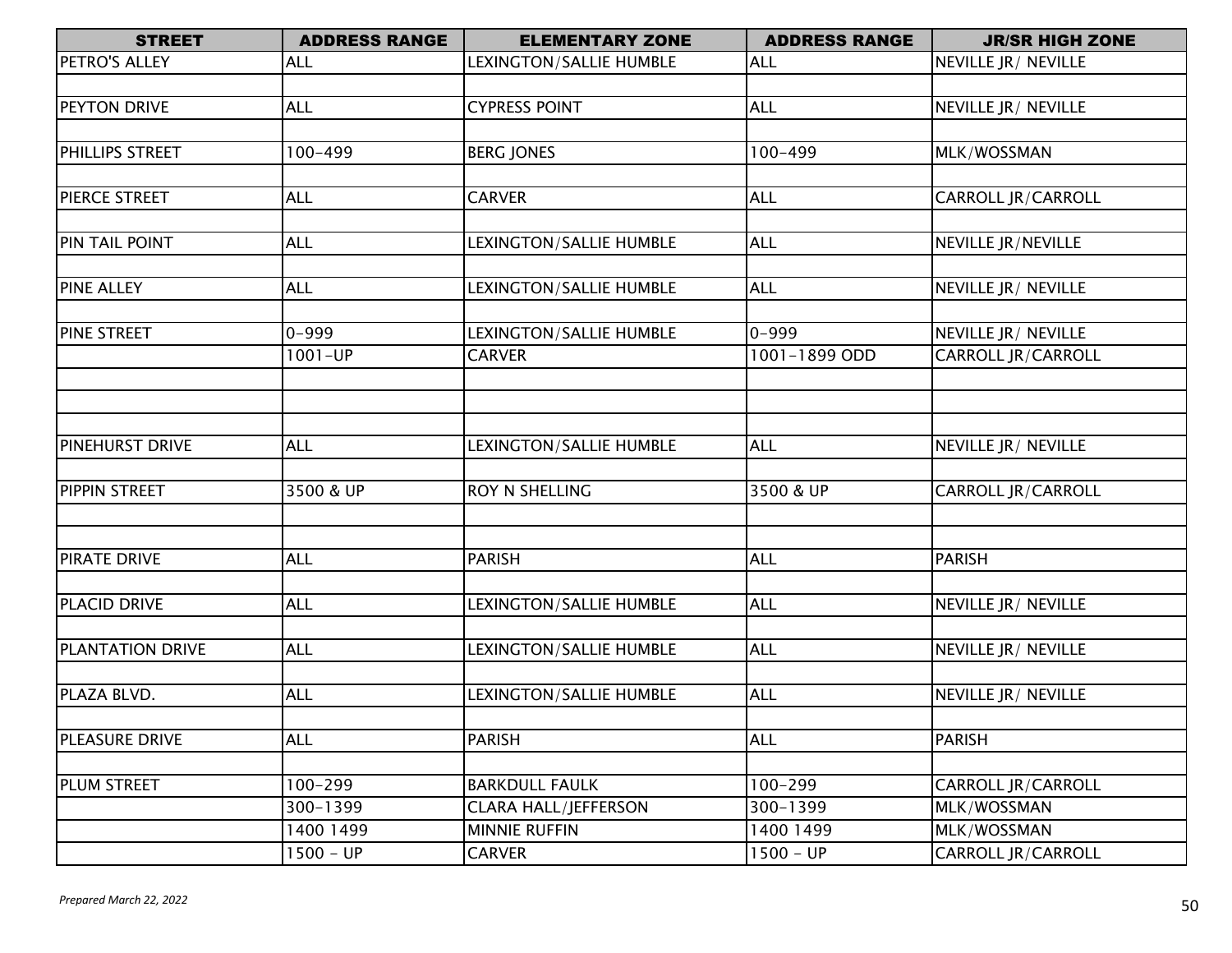| <b>STREET</b>       | <b>ADDRESS RANGE</b> | <b>ELEMENTARY ZONE</b>      | <b>ADDRESS RANGE</b> | <b>JR/SR HIGH ZONE</b> |
|---------------------|----------------------|-----------------------------|----------------------|------------------------|
| POINT DRIVE         | ALL                  | LEXINGTON/SALLIE HUMBLE     | <b>ALL</b>           | NEVILLE JR/ NEVILLE    |
|                     |                      |                             |                      |                        |
| POLIGNAC STREET     | <b>ALL</b>           | <b>CLARA HALL/JEFFERSON</b> | <b>ALL</b>           | MLK/WOSSMAN            |
|                     |                      |                             |                      |                        |
| POLK STREET         | 3000 BLOCK           | <b>BARKDULL FAULK</b>       | 3000 BLOCK           | CARROLL JR/CARROLL     |
|                     | 3100 UP              | <b>CLARA HALL/JEFFERSON</b> | 3100 UP              | MLK/WOSSMAN            |
| POLYDRAS CIRCLE     | <b>ALL</b>           | LEXINGTON/SALLIE HUMBLE     | <b>ALL</b>           | NEVILLE JR/ NEVILLE    |
|                     |                      |                             |                      |                        |
| PONDER STREET       | <b>ALL</b>           | ROY N SHELLING              | <b>ALL</b>           | CARROLL JR/CARROLL     |
| PONS DRIVE          | <b>ALL</b>           | <b>PARISH</b>               | <b>ALL</b>           | <b>PARISH</b>          |
|                     |                      |                             |                      |                        |
| POPE STREET         | <b>ALL</b>           | LEXINGTON/SALLIE HUMBLE     | <b>ALL</b>           | NEVILLE JR/ NEVILLE    |
|                     |                      |                             |                      |                        |
| POPLAR STREET       | <b>ALL</b>           | LEXINGTON/SALLIE HUMBLE     | <b>ALL</b>           | NEVILLE JR/ NEVILLE    |
| POST OAK STREET     | <b>ALL</b>           | <b>PARISH</b>               | <b>ALL</b>           | <b>PARISH</b>          |
|                     |                      |                             |                      |                        |
| POST ROAD           | <b>ALL</b>           | ROY N SHELLING              | <b>ALL</b>           | CARROLL JR/CARROLL     |
|                     |                      |                             |                      |                        |
| POWELL AVENUE       | $100 - 499$          | <b>CARVER</b>               | $100 - 499$          | CARROLL JR/CARROLL     |
|                     | 800-UP               | <b>ROY N SHELLING</b>       | $800 - UP$           | CARROLL JR/CARROLL     |
| POWELL'S ALLEY      | <b>ALL</b>           |                             | <b>ALL</b>           | CARROLL JR/ CARROLL    |
|                     |                      | <b>CARVER</b>               |                      |                        |
| POYDRAS CIR         | <b>ALL</b>           | LEXINGTON/SALLIE HUMBLE     | <b>ALL</b>           | NEVILLE JR/ NEVILLE    |
|                     |                      |                             |                      |                        |
| <b>PRAIRIE ROAD</b> | <b>ALL</b>           | <b>PARISH</b>               | <b>ALL</b>           | <b>PARISH</b>          |
|                     |                      |                             |                      |                        |
| PRESTON LOOP        | <b>ALL</b>           | <b>PARISH</b>               | <b>ALL</b>           | <b>PARISH</b>          |
| PRICE STREET        | <b>ALL</b>           | <b>BARKDULL FAULK</b>       | <b>ALL</b>           | CARROLL JR/CARROLL     |
|                     |                      |                             |                      |                        |
| PRINCESS DRIVE      | <b>ALL</b>           | <b>PARISH</b>               | <b>ALL</b>           | <b>PARISH</b>          |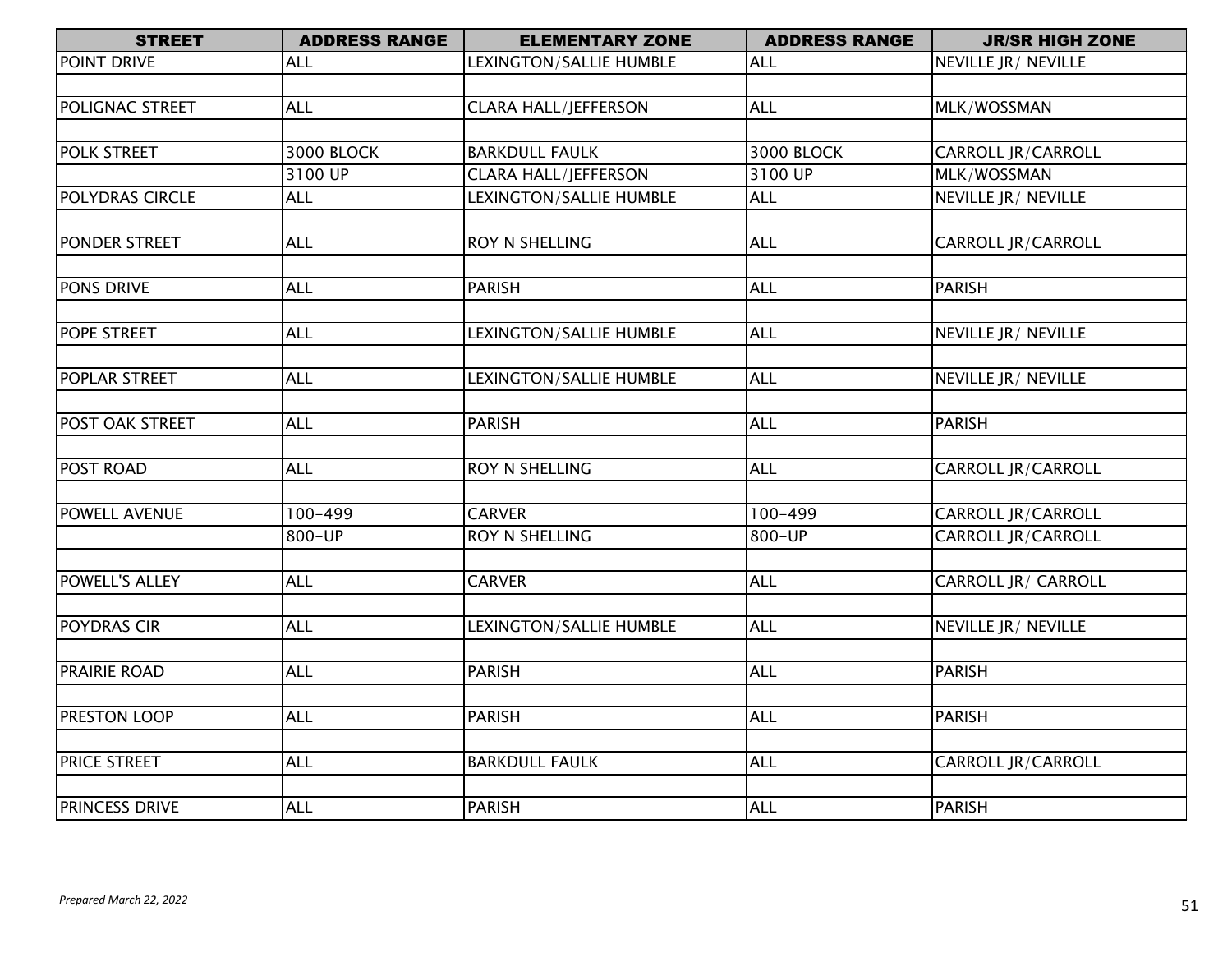| <b>STREET</b>                | <b>ADDRESS RANGE</b> | <b>ELEMENTARY ZONE</b>  | <b>ADDRESS RANGE</b> | <b>JR/SR HIGH ZONE</b>    |
|------------------------------|----------------------|-------------------------|----------------------|---------------------------|
| PRIOR (PRYOR) STREET         | <b>ALL</b>           | <b>CARVER</b>           | <b>ALL</b>           | <b>CARROLL JR/CARROLL</b> |
|                              |                      |                         |                      |                           |
| <b>PROSPECT STREET</b>       | <b>ALL</b>           | <b>CARVER</b>           | <b>ALL</b>           | <b>CARROLL JR/CARROLL</b> |
|                              |                      |                         |                      |                           |
| <b>PRYCE AVENUE</b>          | <b>ALL</b>           | <b>PARISH</b>           | <b>ALL</b>           | <b>PARISH</b>             |
|                              |                      |                         |                      |                           |
| <b>RACINE DRIVE</b>          | <b>ALL</b>           | LEXINGTON/SALLIE HUMBLE | <b>ALL</b>           | NEVILLE JR/ NEVILLE       |
|                              |                      |                         |                      |                           |
| <b>RADER DRIVE</b>           | <b>ALL</b>           | <b>PARISH</b>           | <b>ALL</b>           | <b>PARISH</b>             |
|                              |                      |                         |                      |                           |
| <b>RAILROAD AVENUE</b>       | <b>ALL</b>           | <b>BARKDULL FAULK</b>   | <b>ALL</b>           | <b>CARROLL JR/CARROLL</b> |
|                              |                      |                         |                      |                           |
| <b>RAIR STREET</b>           | <b>ALL</b>           | <b>PARISH</b>           | <b>ALL</b>           | <b>PARISH</b>             |
|                              |                      |                         |                      |                           |
| <b>RALEIGH DRIVE</b>         | <b>ALL</b>           | <b>BERG JONES</b>       | <b>ALL</b>           | MLK/WOSSMAN               |
|                              |                      |                         |                      |                           |
| <b>RAMBO DRIVE</b>           | <b>ALL</b>           | <b>BARKDULL FAULK</b>   | <b>ALL</b>           | CARROLL JR/CARROLL        |
|                              |                      |                         |                      |                           |
| <b>RANDOLPH PLACE</b>        | <b>ALL</b>           | LEXINGTON/SALLIE HUMBLE | <b>ALL</b>           | NEVILLE JR/ NEVILLE       |
|                              |                      |                         |                      |                           |
| <b>RAPIDES STREET</b>        | <b>ALL</b>           | <b>CYPRESS POINT</b>    | <b>ALL</b>           | NEVILLE JR/ NEVILLE       |
|                              |                      |                         |                      |                           |
| <b>RAY DRIVE</b>             | <b>ALL</b>           | <b>PARISH</b>           | <b>ALL</b>           | <b>PARISH</b>             |
|                              |                      |                         |                      |                           |
| <b>RAYFIELD DRIVE</b>        | <b>ALL</b>           | <b>PARISH</b>           | <b>ALL</b>           | <b>PARISH</b>             |
| <b>RAYMOND DRIVE</b>         | <b>ALL</b>           | <b>PARISH</b>           | <b>ALL</b>           | <b>PARISH</b>             |
|                              |                      |                         |                      |                           |
| <b>REAR CONGO</b>            | <b>ALL</b>           | LEXINGTON/SALLIE HUMBLE | <b>ALL</b>           | NEVILLE JR/ NEVILLE       |
|                              |                      |                         |                      |                           |
| <b>REAR WASHINGTON ALLEY</b> | <b>ALL</b>           | LEXINGTON/SALLIE HUMBLE | <b>ALL</b>           | NEVILLE JR/ NEVILLE       |
|                              |                      |                         |                      |                           |
| <b>REDDIX LANE</b>           | <b>ALL</b>           | <b>PARISH</b>           | <b>ALL</b>           | <b>PARISH</b>             |
|                              |                      |                         |                      |                           |
| <b>REDWOOD DRIVE</b>         | 2000-2399            | LEXINGTON/SALLIE HUMBLE | 2000-2399            | NEVILLE JR/ NEVILLE       |
|                              |                      |                         |                      |                           |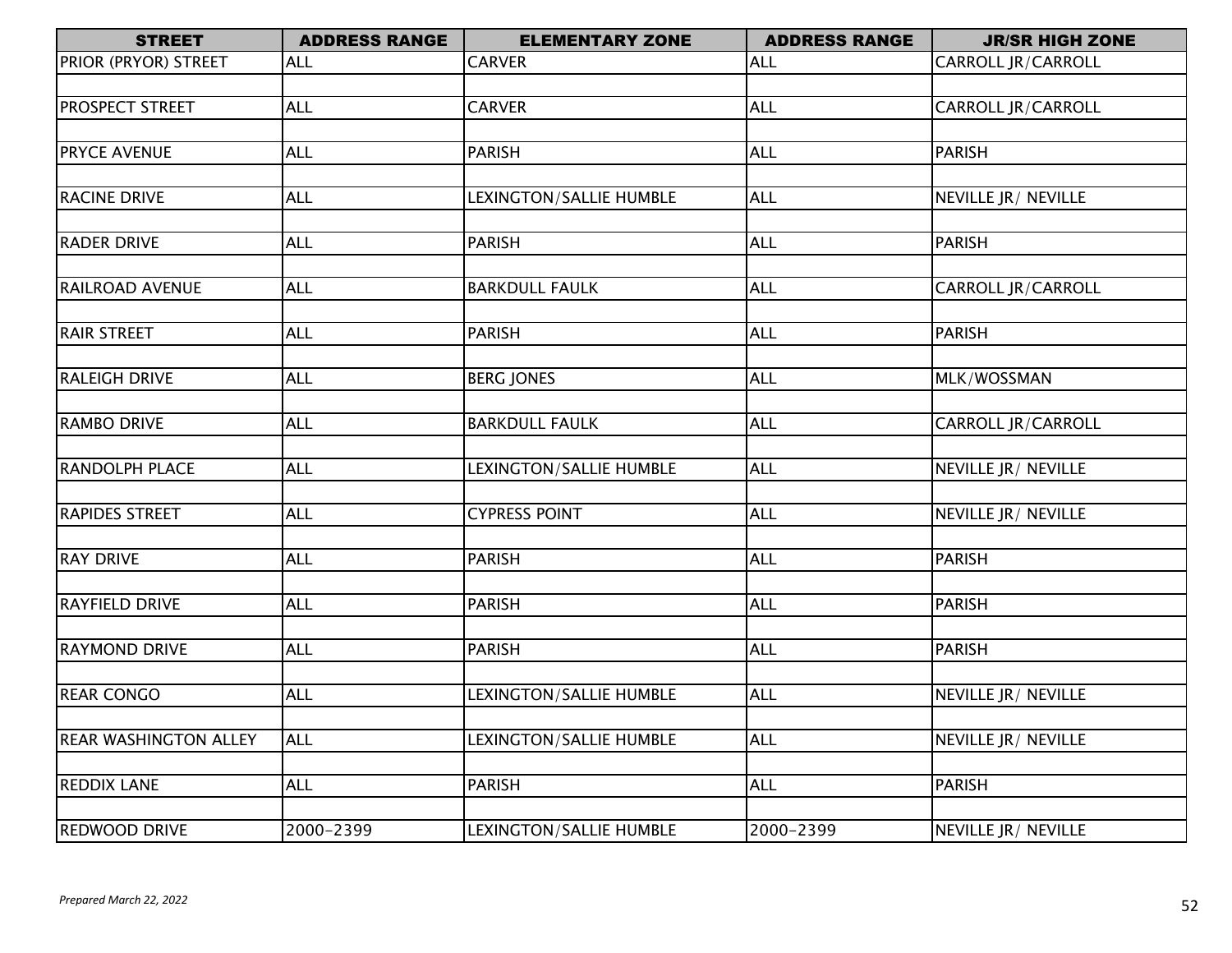| <b>STREET</b>            | <b>ADDRESS RANGE</b> | <b>ELEMENTARY ZONE</b>      | <b>ADDRESS RANGE</b> | <b>JR/SR HIGH ZONE</b> |
|--------------------------|----------------------|-----------------------------|----------------------|------------------------|
| <b>REDWOOD LANE</b>      | <b>ALL</b>           | <b>PARISH</b>               | <b>ALL</b>           | <b>PARISH</b>          |
|                          |                      |                             |                      |                        |
| <b>REED STREET</b>       | <b>ALL</b>           | <b>MINNIE RUFFIN</b>        | <b>ALL</b>           | MLK/WOSSMAN            |
|                          |                      |                             |                      |                        |
| <b>REESE STREET</b>      | <b>ALL</b>           | <b>CARVER</b>               | <b>ALL</b>           | CARROLL JR/CARROLL     |
|                          |                      |                             |                      |                        |
| <b>REFUGE WAY</b>        | <b>ALL</b>           | LEXINGTON/SALLIE HUMBLE     | <b>ALL</b>           | NEVILLE JR/NEVILLE     |
|                          |                      |                             |                      |                        |
| <b>REGENCY STREET</b>    | <b>ALL</b>           | LEXINGTON/SALLIE HUMBLE     | <b>ALL</b>           | NEVILLE JR/ NEVILLE    |
|                          |                      |                             |                      |                        |
| <b>RENAUD STREET</b>     | <b>ALL</b>           | ROY N SHELLING              | <b>ALL</b>           | CARROLL JR/CARROLL     |
|                          |                      |                             |                      |                        |
| <b>RENWICK STREET</b>    | 100-3199             | <b>CARVER</b>               | 100-3199             | CARROLL JR/CARROLL     |
|                          | 3300 UP              | ROY N SHELLING              | 3300 UP              | CARROLL JR/CARROLL     |
|                          |                      |                             |                      |                        |
| <b>REPUBLICAN ROAD</b>   | <b>ALL</b>           | <b>PARISH</b>               | <b>ALL</b>           | <b>PARISH</b>          |
|                          |                      |                             |                      |                        |
| <b>RICHARD CIRCLE</b>    | <b>ALL</b>           | LEXINGTON/SALLIE HUMBLE     | <b>ALL</b>           | NEVILLE JR/ NEVILLE    |
|                          |                      |                             |                      |                        |
| <b>RICHARD DRIVE</b>     | <b>ALL</b>           | LEXINGTON/SALLIE HUMBLE     | <b>ALL</b>           | NEVILLE JR/ NEVILLE    |
|                          |                      |                             |                      |                        |
| <b>RICHARDSON AVENUE</b> | <b>ALL</b>           | <b>CLARA HALL/JEFFERSON</b> | <b>ALL</b>           | MLK/WOSSMAN            |
|                          |                      |                             |                      |                        |
| <b>RICHMOND STREET</b>   | 100-3099             | <b>BARKDULL FAULK</b>       | 100-3099             | CARROLL JR/CARROLL     |
|                          | 3100 UP              | <b>CLARA HALL/JEFFERSON</b> | 3100 UP              | MLK/WOSSMAN            |
|                          |                      |                             |                      |                        |
| RICHWOOD ROAD #1         | 600-1620             | <b>MADISON JAMES FOSTER</b> | 600-1620             | NEVILLE JR/ NEVILLE    |
|                          | 1621-1678 EVEN       | <b>MADISON JAMES FOSTER</b> | 1621-1678 EVEN       | NEVILLE JR/ NEVILLE    |
|                          | <b>ALL OTHER</b>     | <b>PARISH</b>               | <b>ALL OTHER</b>     | <b>PARISH</b>          |
|                          |                      |                             |                      |                        |
| <b>RICHWOOD ROAD #2</b>  | 600-1100             | <b>MADISON JAMES FOSTER</b> | 600-1100             | NEVILLE JR/ NEVILLE    |
|                          | 1101-1799 ODD        | <b>MADISON JAMES FOSTER</b> | 1101-1799 ODD        | NEVILLE JR/ NEVILLE    |
|                          | <b>ALL OTHER</b>     | <b>PARISH</b>               | <b>ALL OTHER</b>     | <b>PARISH</b>          |
|                          |                      |                             |                      |                        |
| RIDGEHAVEN               | <b>ALL</b>           | <b>PARISH</b>               | <b>ALL</b>           | <b>PARISH</b>          |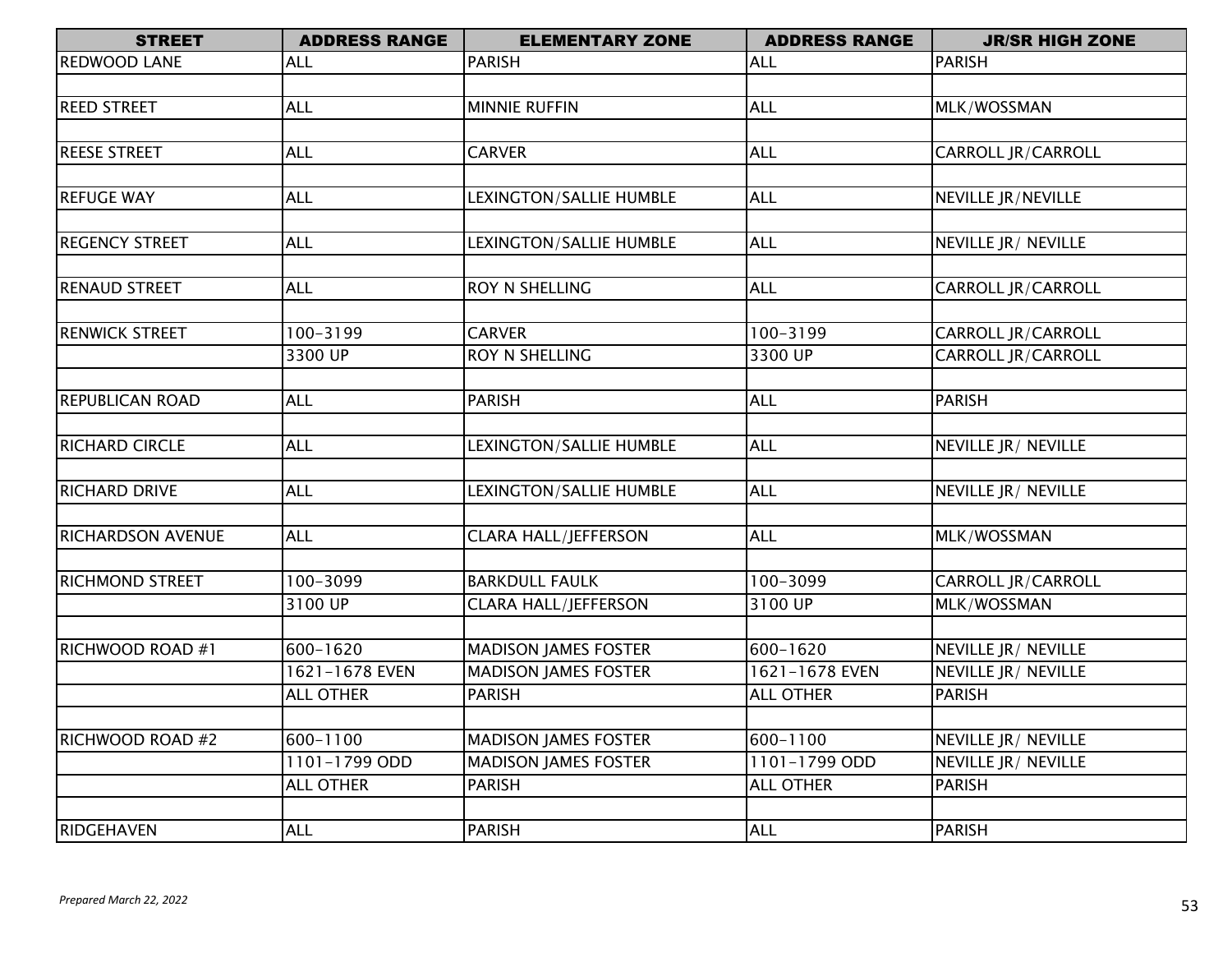| <b>STREET</b>            | <b>ADDRESS RANGE</b> | <b>ELEMENTARY ZONE</b>      | <b>ADDRESS RANGE</b> | <b>JR/SR HIGH ZONE</b>    |
|--------------------------|----------------------|-----------------------------|----------------------|---------------------------|
| <b>RIDGEMAR CIRCLE</b>   | <b>ALL</b>           | LEXINGTON/SALLIE HUMBLE     | <b>ALL</b>           | NEVILLE JR/ NEVILLE       |
|                          |                      |                             |                      |                           |
| <b>RIMES CIRCLE</b>      | <b>ALL</b>           | LEXINGTON/SALLIE HUMBLE     | <b>ALL</b>           | <b>NEVILLE JR/NEVILLE</b> |
|                          |                      |                             |                      |                           |
| <b>RIVER OAKS DRIVE</b>  | <b>ALL</b>           | LEXINGTON/SALLIE HUMBLE     | <b>ALL</b>           | NEVILLE JR/ NEVILLE       |
|                          |                      |                             |                      |                           |
| <b>RIVERBARGE STREET</b> | 100-298 EVEN         | <b>MADISON JAMES FOSTER</b> | 100-298 EVEN         | NEVILLE JR/ NEVILLE       |
|                          | 800-899              | <b>MADISON JAMES FOSTER</b> | 800-899              | NEVILLE JR/ NEVILLE       |
|                          | <b>ALL OTHER</b>     | <b>PARISH</b>               | <b>ALL OTHER</b>     | <b>PARISH</b>             |
|                          |                      |                             |                      |                           |
| <b>RIVERSIDE DRIVE</b>   | <b>ALL</b>           | LEXINGTON/SALLIE HUMBLE     | <b>ALL</b>           | NEVILLE JR/ NEVILLE       |
|                          |                      |                             |                      |                           |
| <b>ROANOKE PLACE</b>     | <b>ALL</b>           | <b>PARISH</b>               | <b>ALL</b>           | <b>PARISH</b>             |
|                          |                      |                             |                      |                           |
| <b>ROBERT DRIVE</b>      | <b>ALL</b>           | <b>MADISON JAMES FOSTER</b> | <b>ALL</b>           | NEVILLE JR/ NEVILLE       |
|                          |                      |                             |                      |                           |
| <b>ROBERT STREET</b>     | <b>ALL</b>           | <b>PARISH</b>               | <b>ALL</b>           | <b>PARISH</b>             |
|                          |                      |                             |                      |                           |
| <b>ROBIN DRIVE</b>       | <b>ALL</b>           | <b>MADISON JAMES FOSTER</b> | <b>ALL</b>           | NEVILLE JR/ NEVILLE       |
|                          |                      |                             |                      |                           |
| <b>ROBINSON DRIVE</b>    | <b>ALL</b>           | <b>MADISON JAMES FOSTER</b> | <b>ALL</b>           | NEVILLE JR/ NEVILLE       |
|                          |                      |                             |                      |                           |
| ROBINSON STREET          | <b>ALL</b>           | <b>PARISH</b>               | <b>ALL</b>           | <b>PARISH</b>             |
|                          |                      |                             |                      |                           |
| ROCHELLE AVENUE          | <b>ALL</b>           | LEXINGTON/SALLIE HUMBLE     | <b>ALL</b>           | NEVILLE JR/ NEVILLE       |
|                          |                      |                             |                      |                           |
| <b>ROGER STREET</b>      | <b>ALL</b>           | LEXINGTON/SALLIE HUMBLE     | <b>ALL</b>           | NEVILLE JR/ NEVILLE       |
|                          | <b>ALL</b>           | <b>CARVER</b>               |                      |                           |
| <b>ROGERS STREET</b>     |                      |                             | <b>ALL</b>           | CARROLL JR/CARROLL        |
|                          |                      |                             |                      |                           |
| <b>ROGGERSON ROAD</b>    | <b>ALL</b>           | LEXINGTON/SALLIE HUMBLE     | <b>ALL</b>           | NEVILLE JR/NEVILLE        |
|                          |                      |                             |                      |                           |
| <b>ROOSEVELT CIRCLE</b>  | <b>ALL</b>           | <b>PARISH</b>               | <b>ALL</b>           | <b>PARISH</b>             |
|                          |                      |                             |                      |                           |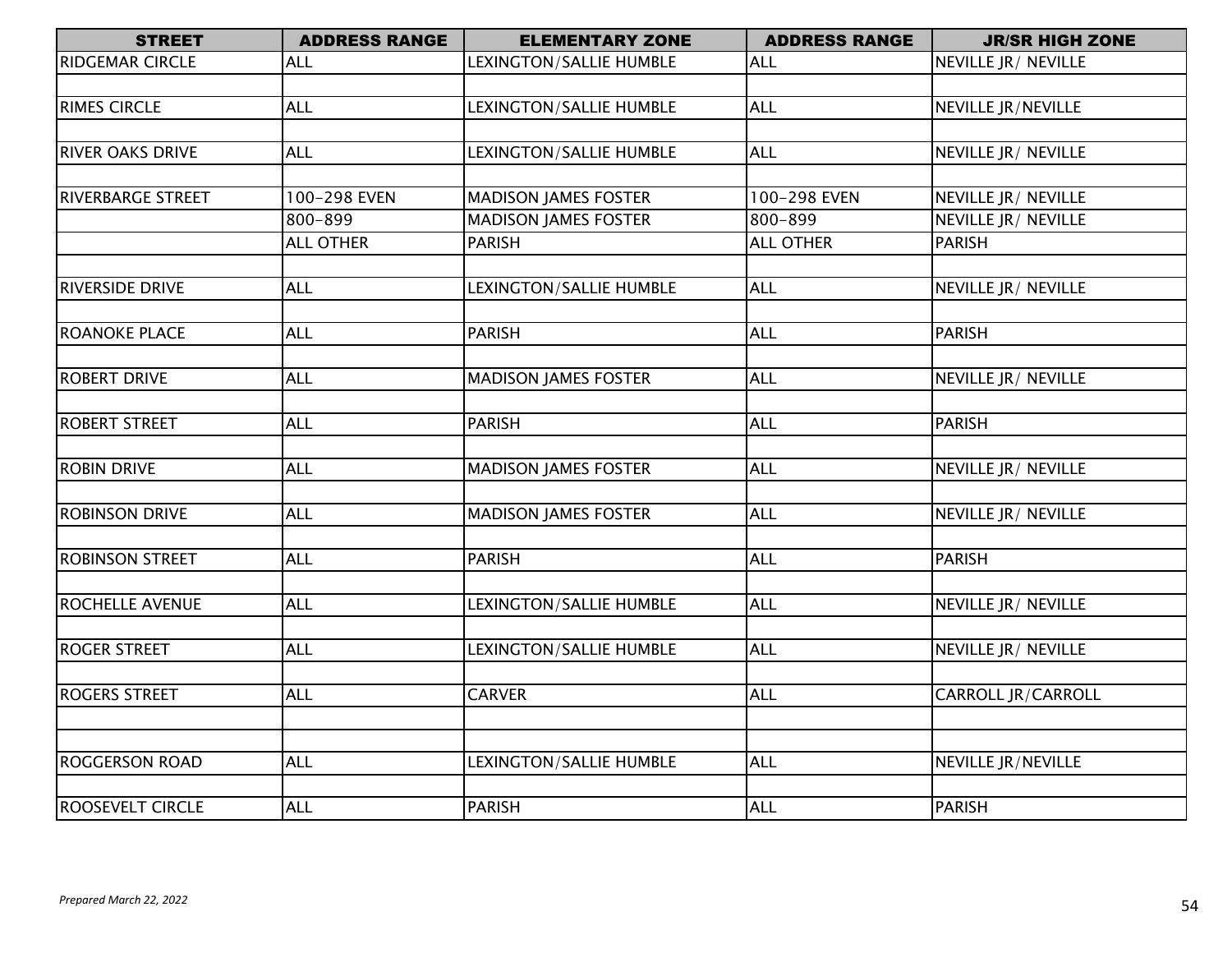| <b>STREET</b>                 | <b>ADDRESS RANGE</b> | <b>ELEMENTARY ZONE</b>         | <b>ADDRESS RANGE</b> | <b>JR/SR HIGH ZONE</b>     |
|-------------------------------|----------------------|--------------------------------|----------------------|----------------------------|
| <b>ROSE STREET</b>            | <b>ALL</b>           | <b>CARVER</b>                  | <b>ALL</b>           | CARROLL JR/CARROLL         |
|                               |                      |                                |                      |                            |
|                               |                      |                                |                      |                            |
| <b>ROSEDALE DRIVE</b>         | <b>ALL</b>           | LEXINGTON/SALLIE HUMBLE        | <b>ALL</b>           | NEVILLE JR/ NEVILLE        |
|                               |                      |                                |                      |                            |
| <b>ROSEDOWN</b>               | <b>ALL</b>           | LEXINGTON/SALLIE HUMBLE        | <b>ALL</b>           | NEVILLE JR/ NEVILLE        |
|                               |                      |                                |                      |                            |
| <b>ROSELAWN AVENUE</b>        | <b>ALL</b>           | LEXINGTON/SALLIE HUMBLE        | <b>ALL</b>           | NEVILLE JR/ NEVILLE        |
|                               |                      |                                |                      |                            |
| <b>ROSEWOOD DRIVE</b>         | <b>ALL</b>           | <b>PARISH</b>                  | <b>ALL</b>           | <b>PARISH</b>              |
|                               |                      |                                |                      |                            |
| <b>ROSS ROAD</b>              | <b>ALL</b>           | <b>PARISH</b>                  | <b>ALL</b>           | <b>PARISH</b>              |
|                               |                      |                                |                      |                            |
| <b>ROWAN CIRCLE</b>           | $100 - 199$          | <b>MINNIE RUFFIN</b>           | $100 - 199$          | MLK/WOSSMAN                |
|                               |                      |                                |                      |                            |
| <b>ROWLAND DRIVE</b>          | <b>ALL</b>           | <b>PARISH</b>                  | <b>ALL</b>           | <b>PARISH</b>              |
|                               |                      |                                |                      |                            |
| <b>ROWLAND ROAD</b>           | <b>ALL</b>           | <b>PARISH</b>                  | <b>ALL</b>           | <b>PARISH</b>              |
|                               |                      |                                |                      |                            |
| <b>ROY DRIVE</b>              | <b>ALL</b>           | <b>CARVER</b>                  | <b>ALL</b>           | CARROLL JR/CARROLL         |
|                               |                      |                                |                      |                            |
| <b>ROYAL AVENUE</b>           | 1100-1899            | LEXINGTON/SALLIE HUMBLE        | 1100-1899            | NEVILLE JR/ NEVILLE        |
|                               | 1900 UP              | <b>LEXINGTON/SALLIE HUMBLE</b> | 1900 UP              | <b>NEVILLE JR/ NEVILLE</b> |
|                               |                      |                                |                      |                            |
| <b>RUFFIN DRIVE</b>           | 1700-2011            | <b>MINNIE RUFFIN</b>           | 1700-2011            | MLK/WOSSMAN                |
|                               | 2013-2303 ODD        | <b>MINNIE RUFFIN</b>           | 2013-2303 ODD        | MLK/WOSSMAN                |
|                               | <b>ALL OTHER</b>     | <b>PARISH</b>                  | <b>ALL OTHER</b>     | <b>PARISH</b>              |
|                               |                      |                                |                      |                            |
| <b>RUFFIN DRIVE EXTENSION</b> | <b>ALL</b>           | <b>PARISH</b>                  | <b>ALL</b>           | <b>PARISH</b>              |
|                               |                      |                                |                      |                            |
| <b>RUSS STREET</b>            | <b>ALL</b>           | <b>PARISH</b>                  | <b>ALL</b>           | <b>PARISH</b>              |
|                               |                      |                                |                      |                            |
| <b>RUTH STREET</b>            | <b>ALL</b>           | <b>CARVER</b>                  | <b>ALL</b>           | <b>CARROLL JR/CARROLL</b>  |
|                               |                      |                                |                      |                            |
| <b>RUTLEDGE AVENUE</b>        | <b>ALL</b>           | <b>PARISH</b>                  | <b>ALL</b>           | <b>PARISH</b>              |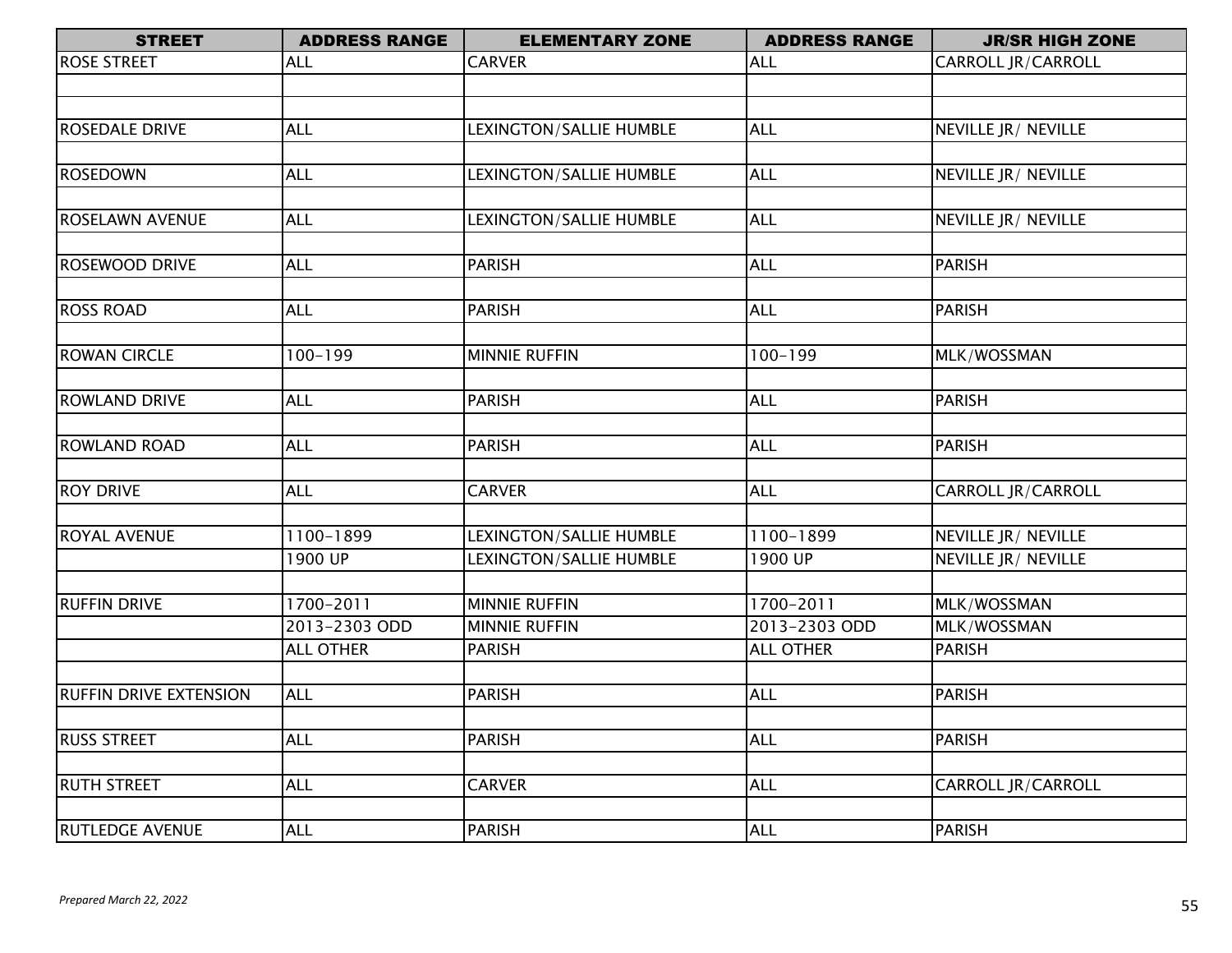| <b>STREET</b>                 | <b>ADDRESS RANGE</b> | <b>ELEMENTARY ZONE</b>  | <b>ADDRESS RANGE</b> | <b>JR/SR HIGH ZONE</b>    |
|-------------------------------|----------------------|-------------------------|----------------------|---------------------------|
| <b>SABINE STREET</b>          | <b>ALL</b>           | <b>CYPRESS POINT</b>    | <b>ALL</b>           | NEVILLE JR/ NEVILLE       |
|                               |                      |                         |                      |                           |
| <b>SAGEMONT STREET</b>        | <b>ALL</b>           | LEXINGTON/SALLIE HUMBLE | <b>ALL</b>           | NEVILLE JR/ NEVILLE       |
|                               |                      |                         |                      |                           |
| <b>ST. CHARLES AVENUE</b>     | <b>ALL</b>           | <b>CARVER</b>           | <b>ALL</b>           | CARROLL JR/CARROLL        |
|                               |                      |                         |                      |                           |
| <b>ST. CONSTANTINE STREET</b> | <b>ALL</b>           | LEXINGTON/SALLIE HUMBLE | <b>ALL</b>           | NEVILLE JR/ NEVILLE       |
|                               |                      |                         |                      |                           |
| ST. JOHN DRIVE                | <b>ALL</b>           | <b>BARKDULL FAULK</b>   | <b>ALL</b>           | CARROLL JR/CARROLL        |
| ST. JOHN STREET               | 100-699              | LEXINGTON/SALLIE HUMBLE | $100 - 699$          | NEVILLE JR/ NEVILLE       |
|                               | 700 UP               | <b>BARKDULL FAULK</b>   | 700 UP               | CARROLL JR/CARROLL        |
|                               |                      |                         |                      |                           |
| ST. JOSEPH PLACE              | <b>ALL</b>           | LEXINGTON/SALLIE HUMBLE | <b>ALL</b>           | NEVILLE JR/ NEVILLE       |
|                               |                      |                         |                      |                           |
| <b>SALEM DRIVE</b>            | <b>ALL</b>           | <b>MINNIE RUFFIN</b>    | <b>ALL</b>           | MLK/WOSSMAN               |
|                               |                      |                         |                      |                           |
| <b>SAMUEL DRIVE</b>           | <b>ALL</b>           | <b>BERG JONES</b>       | <b>ALL</b>           | MLK/WOSSMAN               |
|                               |                      |                         |                      |                           |
| <b>SANDALWOOD LANE</b>        | <b>ALL</b>           | <b>CYPRESS POINT</b>    | <b>ALL</b>           | NEVILLE JR/ NEVILLE       |
|                               |                      |                         |                      |                           |
| <b>SANDEL DRIVE</b>           | <b>ALL</b>           | PARISH                  | <b>ALL</b>           | <b>PARISH</b>             |
| <b>SARA STREET</b>            | <b>ALL</b>           | LEXINGTON/SALLIE HUMBLE | <b>ALL</b>           | NEVILLE JR/ NEVILLE       |
|                               |                      |                         |                      |                           |
| <b>SARATOGA STREET</b>        | <b>ALL</b>           | LEXINGTON/SALLIE HUMBLE | <b>ALL</b>           | <b>NEVILLE JR/NEVILLE</b> |
|                               |                      |                         |                      |                           |
| <b>SAUVELLE DRIVE</b>         | <b>ALL</b>           | LEXINGTON/SALLIE HUMBLE | <b>ALL</b>           | NEVILLE JR/ NEVILLE       |
|                               |                      |                         |                      |                           |
| <b>SAVANNAH STREET</b>        | <b>ALL</b>           | <b>PARISH</b>           | <b>ALL</b>           | <b>PARISH</b>             |
|                               |                      |                         |                      |                           |
| <b>SAVELLE DRIVE</b>          | <b>ALL</b>           | <b>PARISH</b>           | <b>ALL</b>           | PARISH                    |
|                               |                      |                         |                      |                           |
| <b>SCENIC DRIVE</b>           | <b>ALL</b>           | LEXINGTON/SALLIE HUMBLE | <b>ALL</b>           | NEVILLE JR/ NEVILLE       |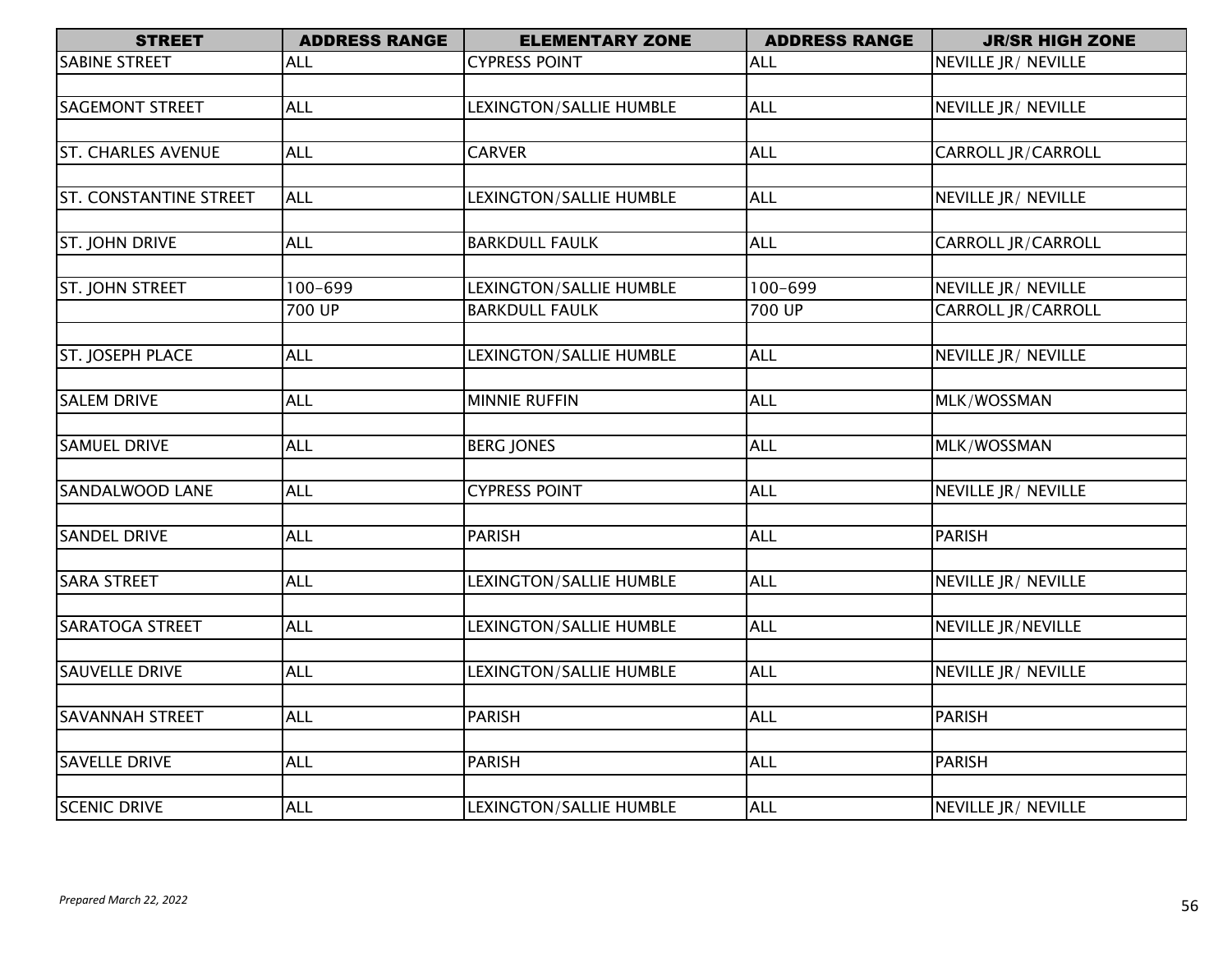| <b>STREET</b>               | <b>ADDRESS RANGE</b> | <b>ELEMENTARY ZONE</b>  | <b>ADDRESS RANGE</b> | <b>JR/SR HIGH ZONE</b>    |
|-----------------------------|----------------------|-------------------------|----------------------|---------------------------|
| <b>SCOTT STREET</b>         | <b>ALL</b>           | LEXINGTON/SALLIE HUMBLE | <b>ALL</b>           | NEVILLE JR/ NEVILLE       |
|                             |                      |                         |                      |                           |
| <b>SEAL STREET</b>          | <b>ALL</b>           | <b>CARVER</b>           | <b>ALL</b>           | CARROLL JR/CARROLL        |
|                             |                      |                         |                      |                           |
| <b>SEGREST MERCY STREET</b> | <b>ALL</b>           | ROY N SHELLING          | <b>ALL</b>           | CARROLL JR/CARROLL        |
|                             |                      |                         |                      |                           |
| <b>SELMAN DRIVE</b>         | $100 - 201$          | <b>CYPRESS POINT</b>    | $100 - 201$          | CARROLL JR/CARROLL        |
|                             | $202 - 302$          | <b>PARISH</b>           | $202 - 302$          | <b>PARISH</b>             |
|                             | 303-399 ODD          | <b>CYPRESS POINT</b>    | 303-399 ODD          | CARROLL JR/CARROLL        |
|                             | 304-398 EVEN         | <b>PARISH</b>           | 304-398 EVEN         | <b>PARISH</b>             |
|                             |                      |                         |                      |                           |
| <b>SENECA STREET</b>        | <b>ALL</b>           | LEXINGTON/SALLIE HUMBLE | <b>ALL</b>           | NEVILLE JR/ NEVILLE       |
|                             |                      |                         |                      |                           |
| <b>SEVILLE CIRCLE</b>       | <b>ALL</b>           | <b>PARISH</b>           | <b>ALL</b>           | <b>PARISH</b>             |
|                             |                      |                         |                      |                           |
| <b>SHADY LANE</b>           | 1200-1499            | <b>MINNIE RUFFIN</b>    | 1200-1499            | MLK/WOSSMAN               |
| (OFF PLUM STREET)           |                      |                         |                      |                           |
| (OFF 165 NORTH)             | <b>ALL</b>           | <b>PARISH</b>           | <b>ALL</b>           | <b>PARISH</b>             |
|                             |                      |                         |                      |                           |
| <b>SHAMLIN STREET</b>       | <b>ALL</b>           | <b>PARISH</b>           | <b>ALL</b>           | <b>PARISH</b>             |
|                             |                      |                         |                      |                           |
| <b>SHANNON STREET</b>       | <b>ALL</b>           | LEXINGTON/SALLIE HUMBLE | <b>ALL</b>           | NEVILLE JR/ NEVILLE       |
|                             |                      |                         |                      |                           |
| <b>SHARON STREET</b>        | <b>ALL</b>           | LEXINGTON/SALLIE HUMBLE | <b>ALL</b>           | NEVILLE JR/ NEVILLE       |
|                             |                      |                         |                      |                           |
| <b>SHENANDOAH DRIVE</b>     | <b>ALL</b>           | <b>PARISH</b>           | <b>ALL</b>           | <b>PARISH</b>             |
|                             |                      |                         |                      |                           |
| <b>SHERIDAN AVENUE</b>      | <b>ALL</b>           | <b>CARVER</b>           | <b>ALL</b>           | CARROLL JR/ CARROLL       |
|                             |                      |                         |                      |                           |
| <b>SHERROUSE AVENUE</b>     | <b>ALL</b>           | <b>CYPRESS POINT</b>    | <b>ALL</b>           | <b>CARROLL JR/CARROLL</b> |
|                             |                      |                         |                      |                           |
| <b>SHERROUSE STREET</b>     | <b>ALL</b>           | ROY N SHELLING          | <b>ALL</b>           | CARROLL JR/CARROLL        |
|                             |                      |                         |                      |                           |
| SHERWOOD AVENUE             | <b>ALL</b>           | LEXINGTON/SALLIE HUMBLE | <b>ALL</b>           | NEVILLE JR/ NEVILLE       |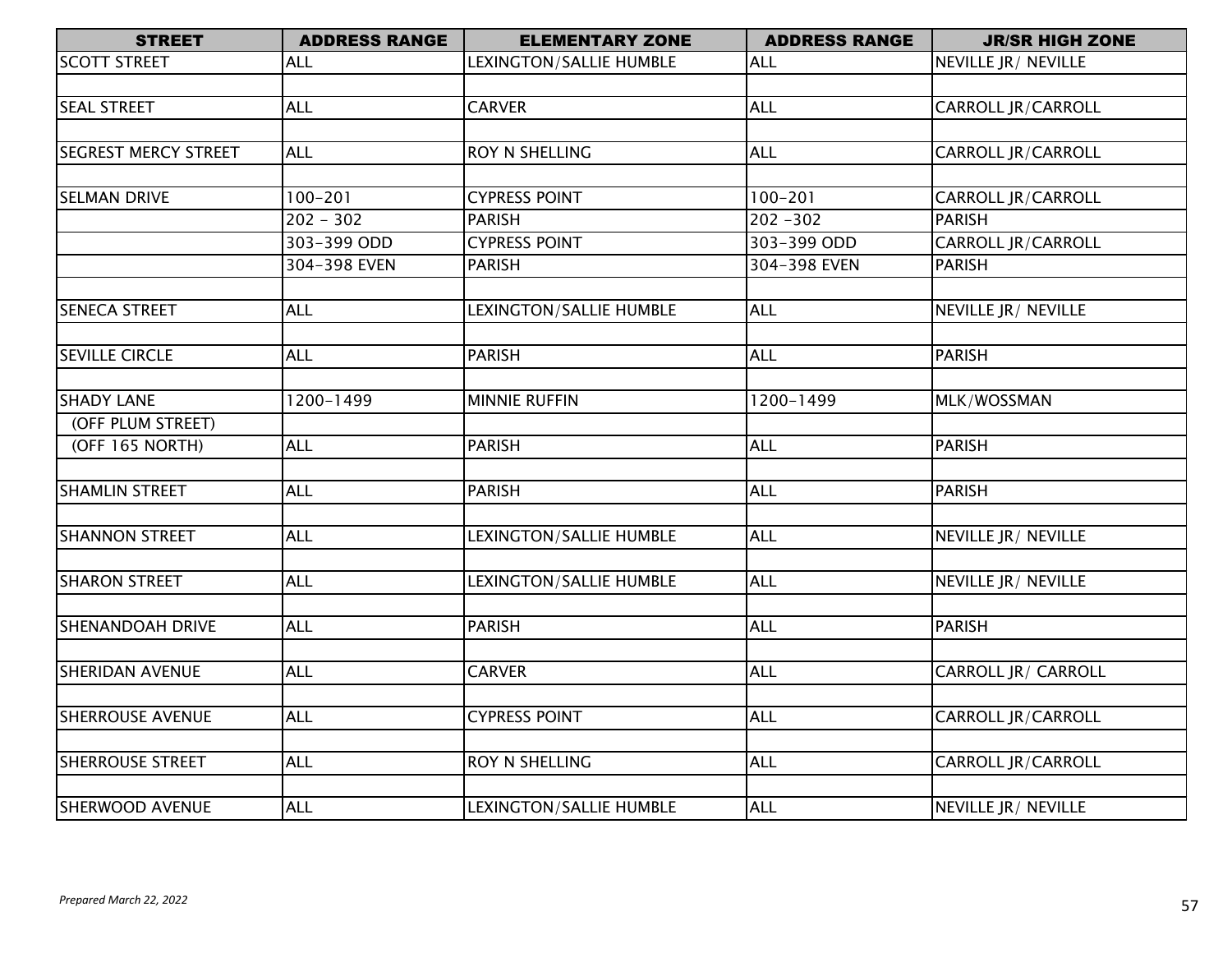| <b>STREET</b>              | <b>ADDRESS RANGE</b> | <b>ELEMENTARY ZONE</b>      | <b>ADDRESS RANGE</b> | <b>JR/SR HIGH ZONE</b>    |
|----------------------------|----------------------|-----------------------------|----------------------|---------------------------|
| <b>SHIRLEY DRIVE</b>       | <b>ALL</b>           | PARISH                      | <b>ALL</b>           | <b>PARISH</b>             |
|                            |                      |                             |                      |                           |
| <b>SHOLARS STREET</b>      | <b>ALL</b>           | LEXINGTON/SALLIE HUMBLE     | <b>ALL</b>           | NEVILLE R/ NEVILLE        |
|                            |                      |                             |                      |                           |
| <b>SHORT THOMAS</b>        | <b>ALL</b>           | <b>PARISH</b>               | <b>ALL</b>           | <b>PARISH</b>             |
|                            |                      |                             |                      |                           |
| <b>SHORT WASHINGTON</b>    | <b>ALL</b>           | <b>CARVER</b>               | <b>ALL</b>           | CARROLL JR/CARROLL        |
|                            |                      |                             |                      |                           |
| SHOTWELL STREET            | <b>ALL</b>           | <b>BARKDULL FAULK</b>       | ALL                  | CARROLL JR/CARROLL        |
|                            |                      |                             |                      |                           |
| <b>SIDDON STREET</b>       | <b>ALL</b>           | LEXINGTON/SALLIE HUMBLE     | <b>ALL</b>           | NEVILLE JR/ NEVILLE       |
|                            |                      |                             | <b>ALL</b>           |                           |
| <b>SILVER STREET</b>       | <b>ALL</b>           | PARISH                      |                      | <b>PARISH</b>             |
| <b>SIMON STREET</b>        | <b>ALL</b>           | ROY N SHELLING              | <b>ALL</b>           | CARROLL JR/CARROLL        |
|                            |                      |                             |                      |                           |
| <b>SLATER STREET</b>       | <b>ALL</b>           | <b>PARISH</b>               | <b>ALL</b>           | <b>PARISH</b>             |
|                            |                      |                             |                      |                           |
| <b>SMITH AVENUE</b>        | <b>ALL</b>           | <b>CYPRESS POINT</b>        | <b>ALL</b>           | CARROLL JR/CARROLL        |
|                            |                      |                             |                      |                           |
| <b>SOFTWOOD CIRCLE</b>     | <b>ALL</b>           | <b>PARISH</b>               | <b>ALL</b>           | <b>PARISH</b>             |
|                            |                      |                             |                      |                           |
| <b>SOLOMON ALLEY</b>       | <b>ALL</b>           | <b>CARVER</b>               | <b>ALL</b>           | CARROLL JR/CARROLL        |
|                            |                      |                             |                      |                           |
| <b>SOMER LANE</b>          | <b>ALL</b>           | LEXINGTON/SALLIE HUMBLE     | <b>ALL</b>           | NEVILLE JR/ NEVILLE       |
|                            |                      |                             |                      |                           |
| <b>SOMERSET LANE</b>       | <b>ALL</b>           | LEXINGTON/SALLIE HUMBLE     | <b>ALL</b>           | NEVILLE JR/ NEVILLE       |
|                            |                      |                             |                      |                           |
| <b>SOMERSET DRIVE</b>      | <b>ALL</b>           | <b>PARISH</b>               | <b>ALL</b>           | <b>PARISH</b>             |
|                            |                      |                             |                      |                           |
| <b>SOUTH BAYOU ST</b>      | <b>ALL</b>           | <b>CARVER</b>               | <b>ALL</b>           | <b>CARROLL JR/CARROLL</b> |
|                            |                      |                             |                      |                           |
| SOUTH INGLWOOD DR          | $100 - 199$          | <b>CYPRESS POINT</b>        | $100 - 199$          | <b>CARROLL JR/CARROLL</b> |
|                            |                      |                             |                      |                           |
| <b>SOUTH POINTE AVENUE</b> | $100 - 340$          | <b>CLARA HALL/JEFFERSON</b> | $100 - 340$          | MLK/WOSSMAN               |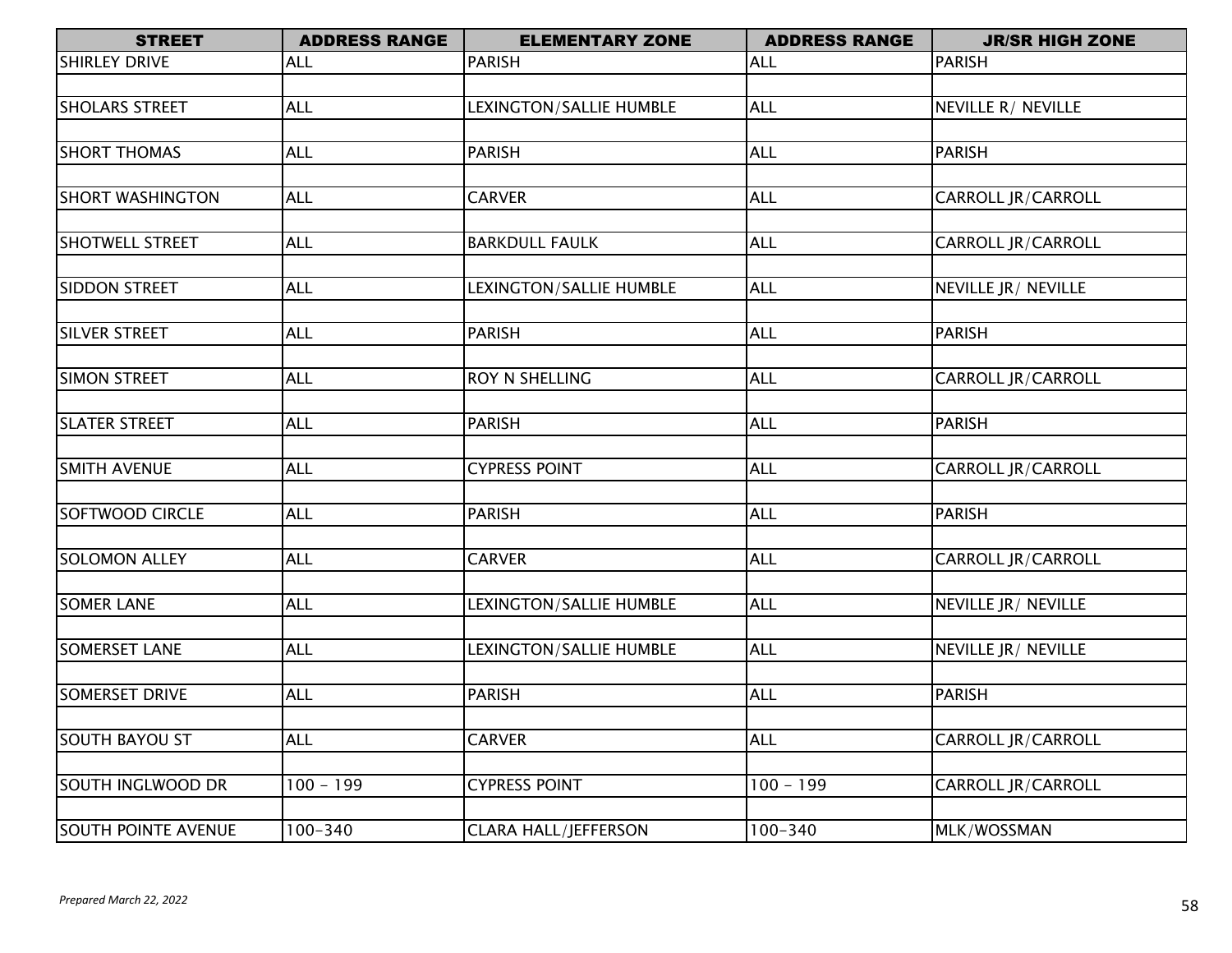| <b>STREET</b>           | <b>ADDRESS RANGE</b> | <b>ELEMENTARY ZONE</b>      | <b>ADDRESS RANGE</b> | <b>JR/SR HIGH ZONE</b>    |
|-------------------------|----------------------|-----------------------------|----------------------|---------------------------|
| <b>SOUTHEAST ROAD</b>   | <b>ALL</b>           | <b>ROY N SHELLING</b>       | <b>ALL</b>           | <b>CARROLL JR/CARROLL</b> |
|                         |                      |                             |                      |                           |
| <b>SOUTHERN AVENUE</b>  | <b>ALL</b>           | <b>MINNIE RUFFIN</b>        | <b>ALL</b>           | MLK/WOSSMAN               |
|                         |                      |                             |                      |                           |
| <b>SOUTHLAKE CIRCLE</b> | <b>ALL</b>           | <b>PARISH</b>               | <b>ALL</b>           | <b>PARISH</b>             |
|                         |                      |                             |                      |                           |
| <b>SOUTHPARK DRIVE</b>  | <b>ALL</b>           | PARISH                      | <b>ALL</b>           | <b>PARISH</b>             |
|                         |                      |                             |                      |                           |
| SPEED AVENUE            | <b>ALL</b>           | LEXINGTON/SALLIE HUMBLE     | ALL                  | NEVILLE JR/ NEVILLE       |
|                         |                      |                             |                      |                           |
| <b>SPENCER AVENUE</b>   | <b>ALL</b>           | LEXINGTON/SALLIE HUMBLE     | <b>ALL</b>           | NEVILLE JR/ NEVILLE       |
|                         |                      |                             |                      |                           |
| <b>SPURGEON DRIVE</b>   | <b>ALL</b>           | <b>CYPRESS POINT</b>        | <b>ALL</b>           | CARROLL JR/CARROLL        |
|                         |                      |                             |                      |                           |
| <b>SPYGLASS DRIVE</b>   | <b>ALL</b>           | <b>PARISH</b>               | <b>ALL</b>           | <b>PARISH</b>             |
|                         |                      |                             |                      |                           |
| <b>SPYKER</b>           | <b>ALL</b>           | <b>PARISH</b>               | <b>ALL</b>           | <b>PARISH</b>             |
|                         |                      |                             |                      |                           |
| <b>SQUADRON ROAD</b>    | <b>ALL</b>           | <b>ROY N SHELLING</b>       | <b>ALL</b>           | CARROLL JR/CARROLL        |
| <b>STACEY BLVD.</b>     | <b>ALL</b>           | <b>MADISON JAMES FOSTER</b> | <b>ALL</b>           | NEVILLE JR/ NEVILLE       |
|                         |                      |                             |                      |                           |
| <b>STACEY DRIVE</b>     | <b>ALL</b>           | <b>MADISON JAMES FOSTER</b> | <b>ALL</b>           | NEVILLE JR/ NEVILLE       |
|                         |                      |                             |                      |                           |
| <b>STANDARD DRIVE</b>   | <b>ALL</b>           | <b>ROY N SHELLING</b>       | <b>ALL</b>           | CARROLL JR/CARROLL        |
|                         |                      |                             |                      |                           |
| <b>STANDIFER AVENUE</b> | 100-799              | <b>CLARA HALL/JEFFERSON</b> | 100-799              | MLK/WOSSMAN               |
|                         | 801-1699 ODD         | <b>BERG JONES</b>           | 801-1699 ODD         | MLK/WOSSMAN               |
|                         | <b>ALL OTHER</b>     | <b>PARISH</b>               | <b>ALL OTHER</b>     | PARISH                    |
|                         |                      |                             |                      |                           |
| STANLEY AVENUE (NORTH)  | 100-499              | <b>CARVER</b>               | 100-499              | CARROLL JR/CARROLL        |
|                         |                      |                             |                      |                           |
| STANLEY AVENUE (SOUTH)  | $100 - 399$          | <b>CARVER</b>               | $100 - 399$          | CARROLL JR/CARROLL        |
|                         |                      |                             |                      |                           |
| <b>STATE FARM DRIVE</b> | <b>ALL</b>           | <b>MINNIE RUFFIN</b>        | <b>ALL</b>           | MLK/WOSSMAN               |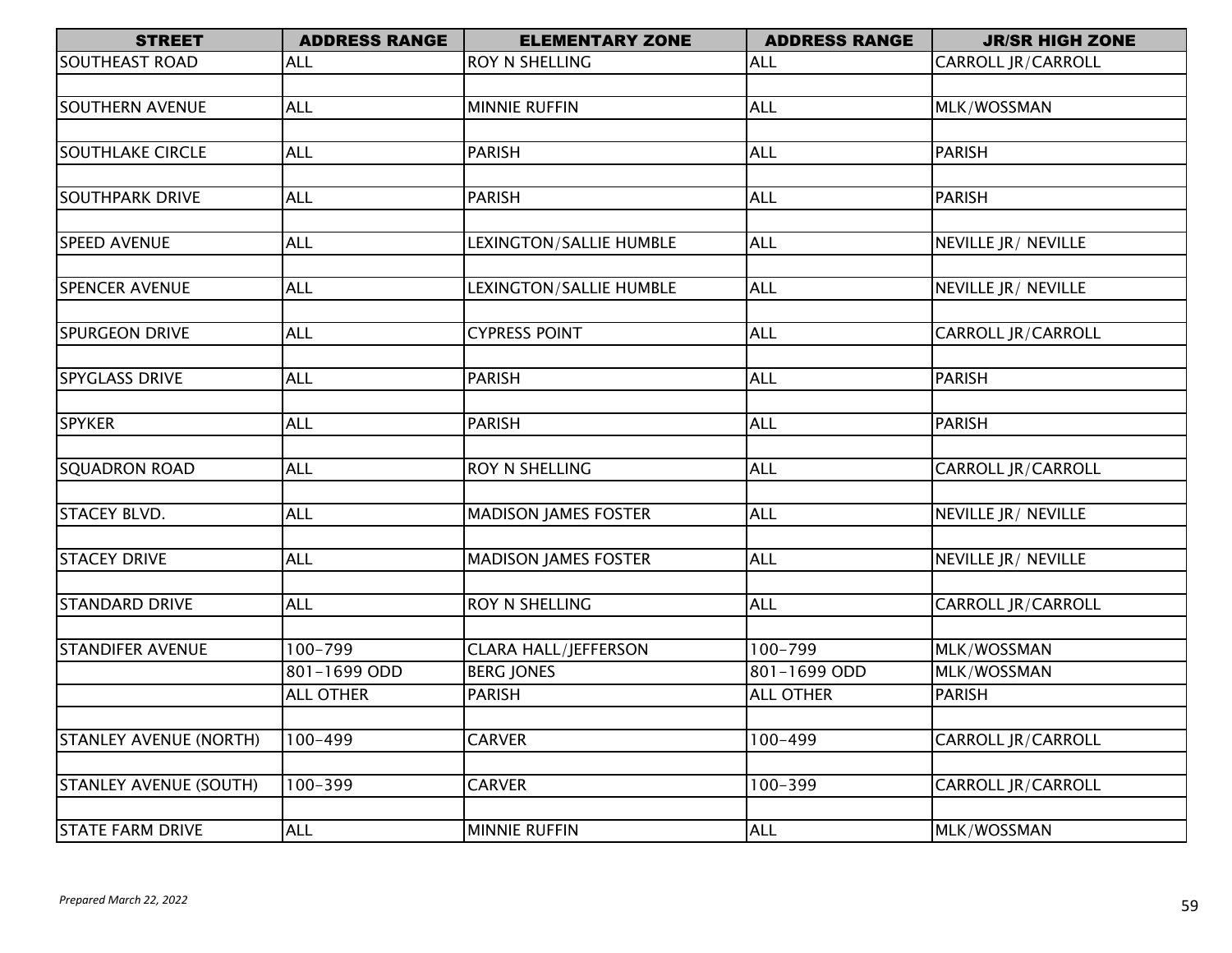| <b>STREET</b>            | <b>ADDRESS RANGE</b> | <b>ELEMENTARY ZONE</b>  | <b>ADDRESS RANGE</b> | <b>JR/SR HIGH ZONE</b>      |
|--------------------------|----------------------|-------------------------|----------------------|-----------------------------|
| <b>STATE STREET</b>      | 1200 UP              | ROY N SHELLING          | 200 UP               | CARROLL JR/CARROLL          |
|                          |                      |                         |                      |                             |
| <b>STERLINGTON DRIVE</b> | <b>ALL</b>           | <b>PARISH</b>           | <b>ALL</b>           | <b>PARISH</b>               |
|                          |                      |                         |                      |                             |
| <b>STERLINGTON ROAD</b>  | $100 - 799$          | <b>CARVER</b>           | $100 - 799$          | CARROLL JR/ CARROLL         |
|                          |                      |                         |                      |                             |
|                          |                      |                         |                      |                             |
| <b>STERLINGTON ROAD</b>  | <b>ALL OTHER</b>     | <b>PARISH</b>           | <b>ALL OTHER</b>     | <b>PARISH</b>               |
|                          | 3700 UP              | <b>BUSINESSES</b>       | 3700 UP              | <b>BUSINESSES</b>           |
|                          |                      |                         |                      |                             |
|                          | 6568 165 NORTH       | LEXINGTON/SALLIE HUMBLE |                      | NEVILLE JR/ NEVILLE         |
| <b>STEVENSON DRIVE</b>   | <b>ALL</b>           | <b>PARISH</b>           | <b>ALL</b>           | <b>PARISH</b>               |
|                          |                      |                         |                      |                             |
| <b>STOCKTON STREET</b>   | <b>ALL</b>           | <b>BERG JONES</b>       | <b>ALL</b>           | MLK/WOSSMAN                 |
|                          |                      |                         |                      |                             |
| <b>STOKES STREET</b>     | <b>ALL</b>           | LEXINGTON/SALLIE HUMBLE | <b>ALL</b>           | NEVILLE JR/ NEVILLE         |
|                          |                      |                         |                      |                             |
| <b>STONE AVENUE</b>      | 100-799              | <b>BARKDULL FAULK</b>   | $100 - 799$          | CARROLL JR/CARROLL          |
|                          | 800 UP               | <b>CARVER</b>           | 800UP                | <b>CARROLL JR/CARROLL</b>   |
|                          |                      |                         |                      |                             |
| <b>STOWERS DRIVE</b>     | <b>ALL</b>           | LEXINGTON/SALLIE HUMBLE | <b>ALL</b>           | <b>NEVILLE JR / NEVILLE</b> |
|                          |                      |                         |                      |                             |
| <b>STUART AVENUE</b>     | <b>ALL</b>           | LEXINGTON/SALLIE HUMBLE | <b>ALL</b>           | NEVILLE JR/ NEVILLE         |
|                          |                      |                         |                      |                             |
| <b>STUBBS AVENUE</b>     | 100-2099             | LEXINGTON/SALLIE HUMBLE | 100-2099             | NEVILLE JR/ NEVILLE         |
|                          |                      |                         |                      |                             |
| <b>SULLIVAN PLACE</b>    | <b>ALL</b>           | <b>PARISH</b>           | <b>ALL</b>           | <b>PARISH</b>               |
|                          |                      |                         |                      |                             |
| <b>SUNFLOWER STREET</b>  | <b>ALL</b>           | ROY N SHELLING          | <b>ALL</b>           | CARROLL JR/CARROLL          |
| <b>SUNNYSIDE DRIVE</b>   | <b>ALL</b>           |                         |                      |                             |
|                          |                      | <b>BARKDULL FAULK</b>   | <b>ALL</b>           | CARROLL JR/CARROLL          |
| <b>SUNSET DRIVE</b>      | <b>ALL</b>           | <b>MINNIE RUFFIN</b>    | <b>ALL</b>           | MLK/WOSSMAN                 |
|                          |                      |                         |                      |                             |
| <b>SUPERIOR LANE</b>     | <b>ALL</b>           | <b>CARVER</b>           | <b>ALL</b>           | <b>CARROLL JR/ CARROLL</b>  |
|                          |                      |                         |                      |                             |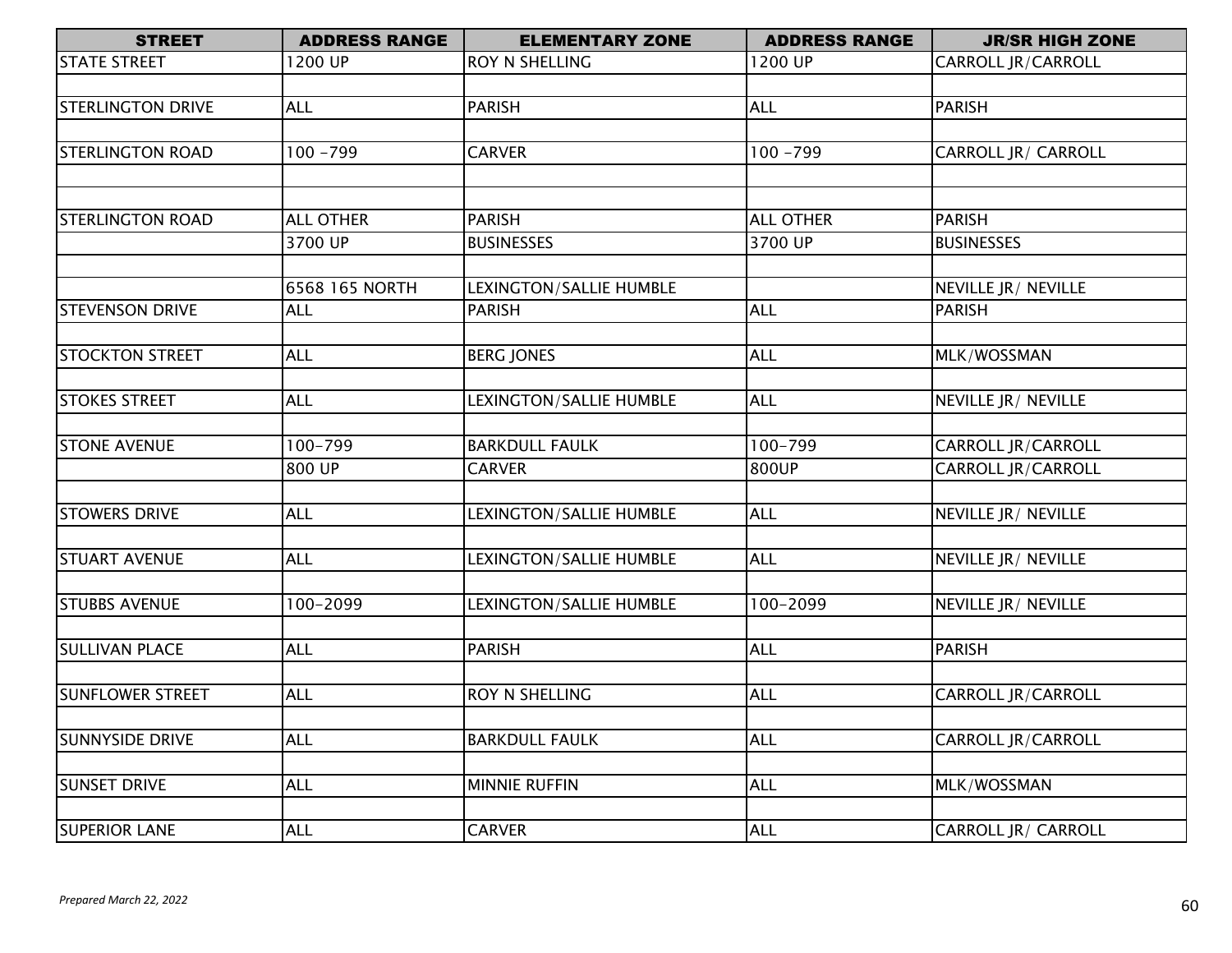| <b>STREET</b>           | <b>ADDRESS RANGE</b> | <b>ELEMENTARY ZONE</b>      | <b>ADDRESS RANGE</b> | <b>JR/SR HIGH ZONE</b> |
|-------------------------|----------------------|-----------------------------|----------------------|------------------------|
| <b>SUSSEX DRIVE</b>     | <b>ALL</b>           | <b>PARISH</b>               | <b>ALL</b>           | <b>PARISH</b>          |
|                         |                      |                             |                      |                        |
| <b>SUTTON LANE</b>      | <b>ALL</b>           | LEXINGTON/SALLIE HUMBLE     | <b>ALL</b>           | NEVILLE JR/ NEVILLE    |
|                         |                      |                             |                      |                        |
| <b>SUTTON PLACE</b>     | <b>ALL</b>           | <b>PARISH</b>               | <b>ALL</b>           | <b>PARISH</b>          |
|                         |                      |                             |                      |                        |
| <b>SWAYZE STREET</b>    | <b>ALL</b>           | <b>CARVER</b>               | <b>ALL</b>           | CARROLL JR/CARROLL     |
|                         |                      |                             |                      |                        |
| <b>SWEETWOOD DRIVE</b>  | <b>ALL</b>           | <b>PARISH</b>               | <b>ALL</b>           | <b>PARISH</b>          |
|                         |                      |                             |                      |                        |
| <b>SWENSON BLVD.</b>    | <b>ALL</b>           | <b>PARISH</b>               | <b>ALL</b>           | <b>PARISH</b>          |
|                         |                      |                             |                      |                        |
| <b>SYCAMORE LANE</b>    | <b>ALL</b>           | <b>PARISH</b>               | <b>ALL</b>           | <b>PARISH</b>          |
|                         |                      |                             |                      |                        |
| <b>SYCAMORE STREET</b>  | 104, 2100-2599       | LEXINGTON/SALLIE HUMBLE     | <b>ALL</b>           | NEVILLE JR/ NEVILLE    |
|                         | <b>ALL OTHERS</b>    | <b>PARISH</b>               | <b>ALL OTHERS</b>    | <b>PARISH</b>          |
|                         |                      |                             |                      |                        |
| <b>SYCAMORE POINT</b>   | <b>ALL</b>           | <b>PARISH</b>               | <b>ALL</b>           | <b>PARISH</b>          |
|                         |                      |                             |                      |                        |
| <b>TANGLEWOOD DRIVE</b> | <b>ALL</b>           | <b>PARISH</b>               | <b>ALL</b>           | <b>PARISH</b>          |
|                         |                      |                             |                      |                        |
| <b>TARVER STREET</b>    | <b>ALL</b>           | LEXINGTON/SALLIE HUMBLE     | <b>ALL</b>           | NEVILLE JR/ NEVILLE    |
|                         |                      |                             |                      |                        |
| <b>TEAKWOOD DRIVE</b>   | <b>ALL</b>           | <b>PARISH</b>               | <b>ALL</b>           | <b>PARISH</b>          |
|                         |                      |                             |                      |                        |
| <b>TECHNOLOGY DR</b>    | <b>ALL</b>           | <b>CYPRESS POINT</b>        | <b>ALL</b>           | NEVILLE JR/ NEVILLE    |
|                         |                      |                             |                      |                        |
| <b>TELEMAQUE STREET</b> | <b>ALL</b>           | LEXINGTON/SALLIE HUMBLE     | <b>ALL</b>           | NEVILLE JR/ NEVILLE    |
|                         |                      |                             |                      |                        |
| <b>TEMPLE DRIVE</b>     | 900-1399             | <b>CLARA HALL/JEFFERSON</b> | 900-1399             | MLK/WOSSMAN            |
|                         | 1400 UP              | <b>MINNIE RUFFIN</b>        | 1400 UP              | MLK/WOSSMAN            |
|                         |                      |                             |                      |                        |
| <b>TENNESSEE STREET</b> | <b>ALL</b>           | <b>PARISH</b>               | <b>ALL</b>           | <b>PARISH</b>          |
|                         |                      |                             |                      |                        |
| <b>TERRY STREET</b>     | <b>ALL</b>           | <b>CLARA HALL/JEFFERSON</b> | <b>ALL</b>           | MLK/WOSSMAN            |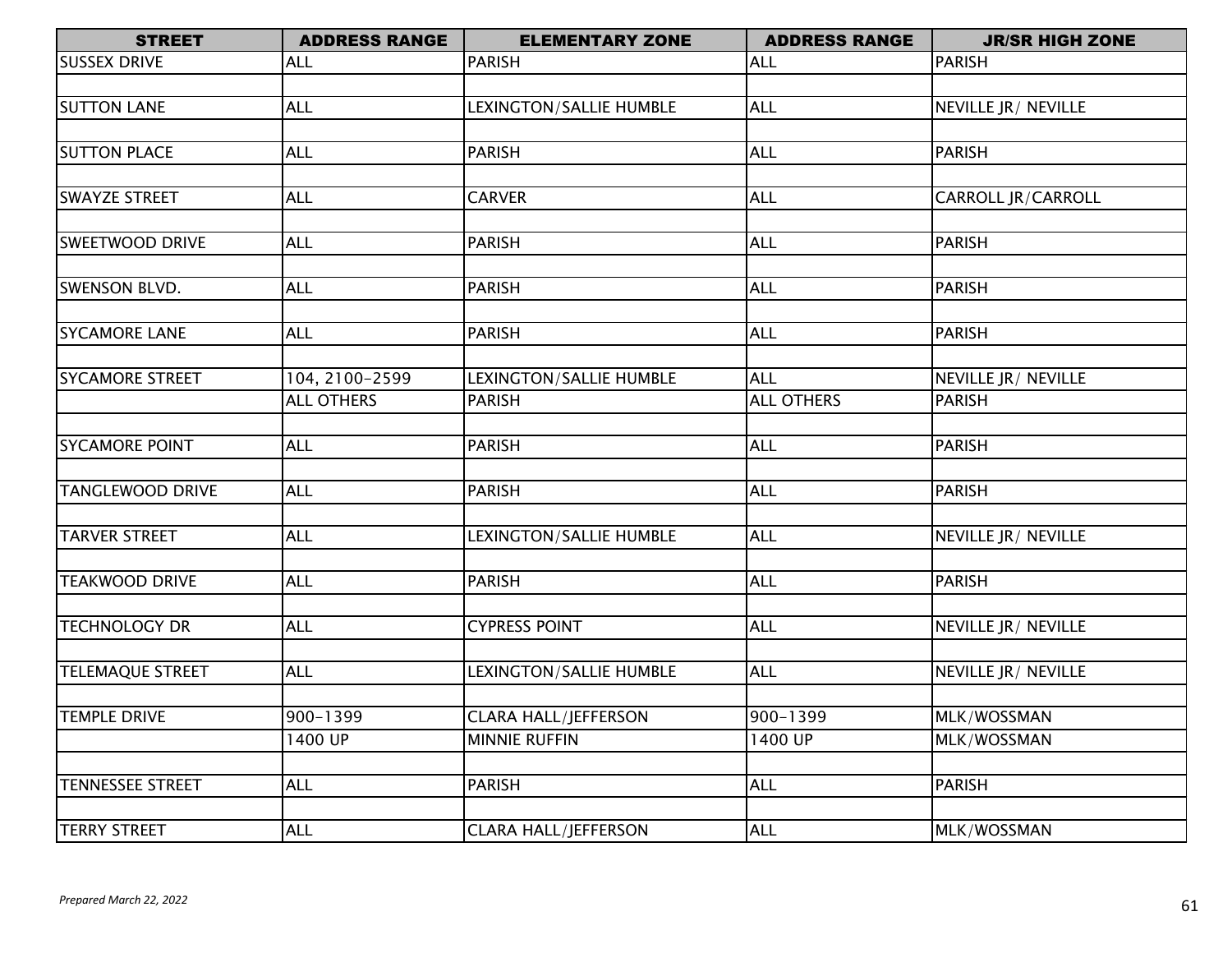| <b>STREET</b>           | <b>ADDRESS RANGE</b> | <b>ELEMENTARY ZONE</b>      | <b>ADDRESS RANGE</b> | <b>JR/SR HIGH ZONE</b>    |
|-------------------------|----------------------|-----------------------------|----------------------|---------------------------|
| <b>TEXAS AVENUE</b>     | 100-399              | <b>BARKDULL FAULK</b>       | 100-399              | CARROLL JR/CARROLL        |
|                         | 400-1699             | <b>CARVER</b>               | 400-1699             | <b>CARROLL JR/CARROLL</b> |
|                         |                      |                             |                      |                           |
| <b>THELMA STREET</b>    | <b>ALL</b>           | <b>PARISH</b>               | <b>ALL</b>           | <b>PARISH</b>             |
|                         |                      |                             |                      |                           |
| <b>THOMAS AVENUE</b>    | 100-799              | <b>CLARA HALL/JEFFERSON</b> | 100-799              | MLK/WOSSMAN               |
|                         | 800-1799             | <b>BERG JONES</b>           | 800-1799             | MLK/WOSSMAN               |
|                         |                      |                             |                      |                           |
| <b>THOMCO ROAD</b>      | <b>ALL</b>           | <b>PARISH</b>               | <b>ALL</b>           | <b>PARISH</b>             |
|                         |                      |                             |                      |                           |
| <b>THOMPSON DRIVE</b>   | <b>ALL</b>           | <b>PARISH</b>               | <b>ALL</b>           | <b>PARISH</b>             |
|                         |                      |                             |                      |                           |
| <b>TIDEWATER DRIVE</b>  | <b>ALL</b>           | <b>CYPRESS POINT</b>        | <b>ALL</b>           | NEVILLE JR/ NEVILLE       |
|                         |                      |                             |                      |                           |
| <b>TILFORD CIRCLE</b>   | <b>ALL</b>           | LEXINGTON/SALLIE HUMBLE     | <b>ALL</b>           | NEVILLE JR/ NEVILLE       |
|                         |                      |                             |                      |                           |
| <b>TILLMAN DRIVE</b>    |                      | <b>PARISH</b>               |                      |                           |
|                         |                      |                             |                      |                           |
| <b>TIMBERLANE DRIVE</b> | 2400-2599            | LEXINGTON/SALLIE HUMBLE     | 2400-2599            | NEVILLE JR/ NEVILLE       |
|                         |                      |                             |                      |                           |
| <b>TIMBERWOOD DRIVE</b> | <b>ALL</b>           | <b>PARISH</b>               | <b>ALL</b>           | <b>PARISH</b>             |
|                         |                      |                             |                      |                           |
| <b>TONY'S ALLEY</b>     | <b>ALL</b>           | <b>CARVER</b>               | <b>ALL</b>           | CARROLL JR/ CARROLL       |
|                         |                      |                             |                      |                           |
| <b>TOULON STREET</b>    | <b>ALL</b>           | <b>PARISH</b>               | <b>ALL</b>           | <b>PARISH</b>             |
|                         |                      |                             |                      |                           |
| <b>TOULOUSE DRIVE</b>   | <b>ALL</b>           | LEXINGTON/SALLIE HUMBLE     | <b>ALL</b>           | <b>NEVILLE JR/NEVILLE</b> |
|                         |                      |                             |                      |                           |
| <b>TOWER DRIVE</b>      | 1800-2799            | LEXINGTON/SALLIE HUMBLE     | 1800-2799            | <b>NEVILLE JR/NEVILLE</b> |
|                         |                      |                             |                      |                           |
| <b>TOWN EAST CIRCLE</b> | <b>ALL</b>           | <b>PARISH</b>               | <b>ALL</b>           | <b>PARISH</b>             |
|                         |                      |                             |                      |                           |
| TOWN EAST DRIVE         | <b>ALL</b>           | <b>PARISH</b>               | <b>ALL</b>           | <b>PARISH</b>             |
|                         |                      |                             |                      |                           |
| <b>TOWNHOUSE CIRCLE</b> | <b>ALL</b>           | LEXINGTON/SALLIE HUMBLE     | <b>ALL</b>           | NEVILLE JR/ NEVILLE       |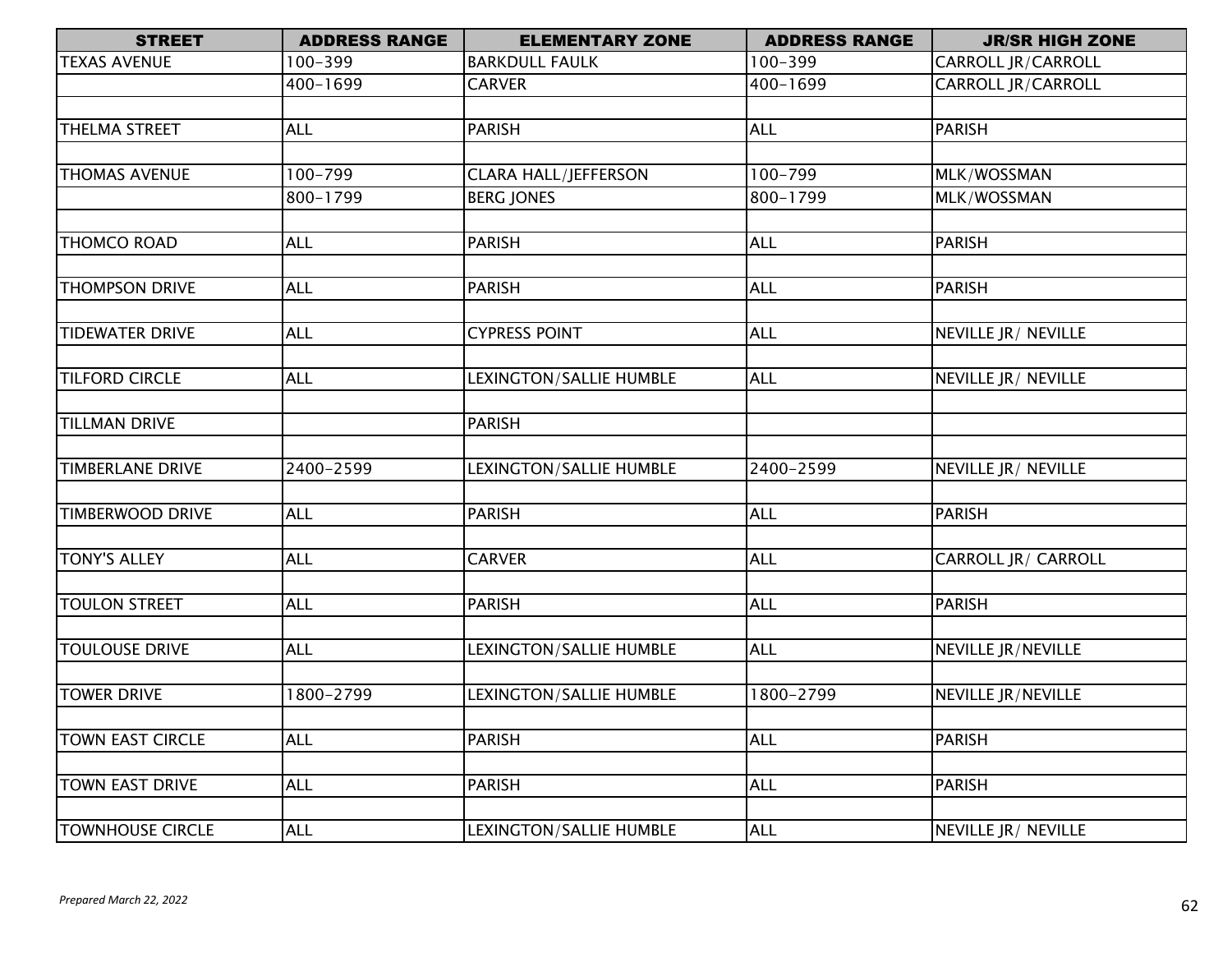| <b>STREET</b>           | <b>ADDRESS RANGE</b> | <b>ELEMENTARY ZONE</b>      | <b>ADDRESS RANGE</b> | <b>JR/SR HIGH ZONE</b>    |
|-------------------------|----------------------|-----------------------------|----------------------|---------------------------|
| <b>TOWNHOUSE DRIVE</b>  | 1800-1899            | LEXINGTON/SALLIE HUMBLE     | 1800-1899            | NEVILLE JR/ NEVILLE       |
|                         |                      |                             |                      |                           |
| <b>TRANSPORT AVENUE</b> | <b>ALL</b>           | ROY N SHELLING              | <b>ALL</b>           | CARROLL JR/CARROLL        |
|                         |                      |                             |                      |                           |
| <b>TRIBBEY TRAIL</b>    | <b>ALL</b>           | <b>BARKDULL FAULK</b>       | <b>ALL</b>           | CARROLL JR/CARROLL        |
|                         |                      |                             |                      |                           |
| <b>TRIPP STREET</b>     | <b>ALL</b>           | <b>PARISH</b>               | <b>ALL</b>           | <b>PARISH</b>             |
|                         |                      |                             |                      |                           |
| <b>TULIP WOOD DRIVE</b> | <b>ALL</b>           | <b>PARISH</b>               | <b>ALL</b>           | <b>PARISH</b>             |
|                         |                      |                             |                      |                           |
| <b>TURKEY TRACE</b>     | <b>ALL</b>           | LEXINGTON/SALLIE HUMBLE     | <b>ALL</b>           | <b>NEVILLE JR/NEVILLE</b> |
|                         |                      |                             |                      |                           |
| <b>TURN ROAD</b>        | <b>ALL</b>           | ROY N SHELLING              | <b>ALL</b>           | <b>CARROLL JR/CARROLL</b> |
|                         |                      |                             |                      |                           |
| <b>TURNER STREET</b>    | <b>ALL</b>           | <b>CARVER</b>               | <b>ALL</b>           | <b>CARROLL JR/CARROLL</b> |
|                         |                      |                             |                      |                           |
| <b>TURTLE CROSSING</b>  | <b>ALL</b>           | LEXINGTON/SALLIE HUMBLE     | <b>ALL</b>           | <b>NEVILLE JR/NEVILLE</b> |
|                         |                      |                             |                      |                           |
| UNIVERSITY AVENUE       | <b>ALL</b>           | <b>CYPRESS POINT</b>        | <b>ALL</b>           | <b>NEVILLE JR/NEVILLE</b> |
|                         |                      |                             |                      |                           |
| UNIVERSITY PLACE        | <b>ALL</b>           | <b>CYPRESS POINT</b>        | <b>ALL</b>           | NEVILLE JR/ NEVILLE       |
|                         |                      |                             |                      |                           |
| <b>VALENCIA AVENUE</b>  | <b>ALL</b>           | LEXINGTON/SALLIE HUMBLE     | <b>ALL</b>           | NEVILLE JR/NEVILLE        |
|                         |                      |                             |                      |                           |
| VALENCIA BLVD.          | <b>ALL</b>           | LEXINGTON/SALLIE HUMBLE     | <b>ALL</b>           | NEVILLE JR/ NEVILLE       |
|                         |                      |                             |                      |                           |
| <b>VALENCIA STREET</b>  | <b>ALL</b>           | LEXINGTON/SALLIE HUMBLE     | <b>ALL</b>           | NEVILLE JR/NEVILLE        |
|                         |                      |                             |                      |                           |
| <b>VAN STREET</b>       | <b>ALL</b>           | <b>PARISH</b>               | <b>ALL</b>           | <b>PARISH</b>             |
|                         |                      |                             |                      |                           |
| <b>VEGAS DRIVE</b>      | <b>ALL</b>           | <b>MINNIE RUFFIN</b>        | <b>ALL</b>           | MLK/WOSSMAN               |
| <b>VENABLE LANE</b>     | <b>ALL</b>           | <b>PARISH</b>               | <b>ALL</b>           | <b>PARISH</b>             |
|                         |                      |                             |                      |                           |
| <b>VERNON STREET</b>    | 100-499              | <b>CLARA HALL/JEFFERSON</b> | $100 - 499$          | MLK/WOSSMAN               |
|                         |                      |                             |                      |                           |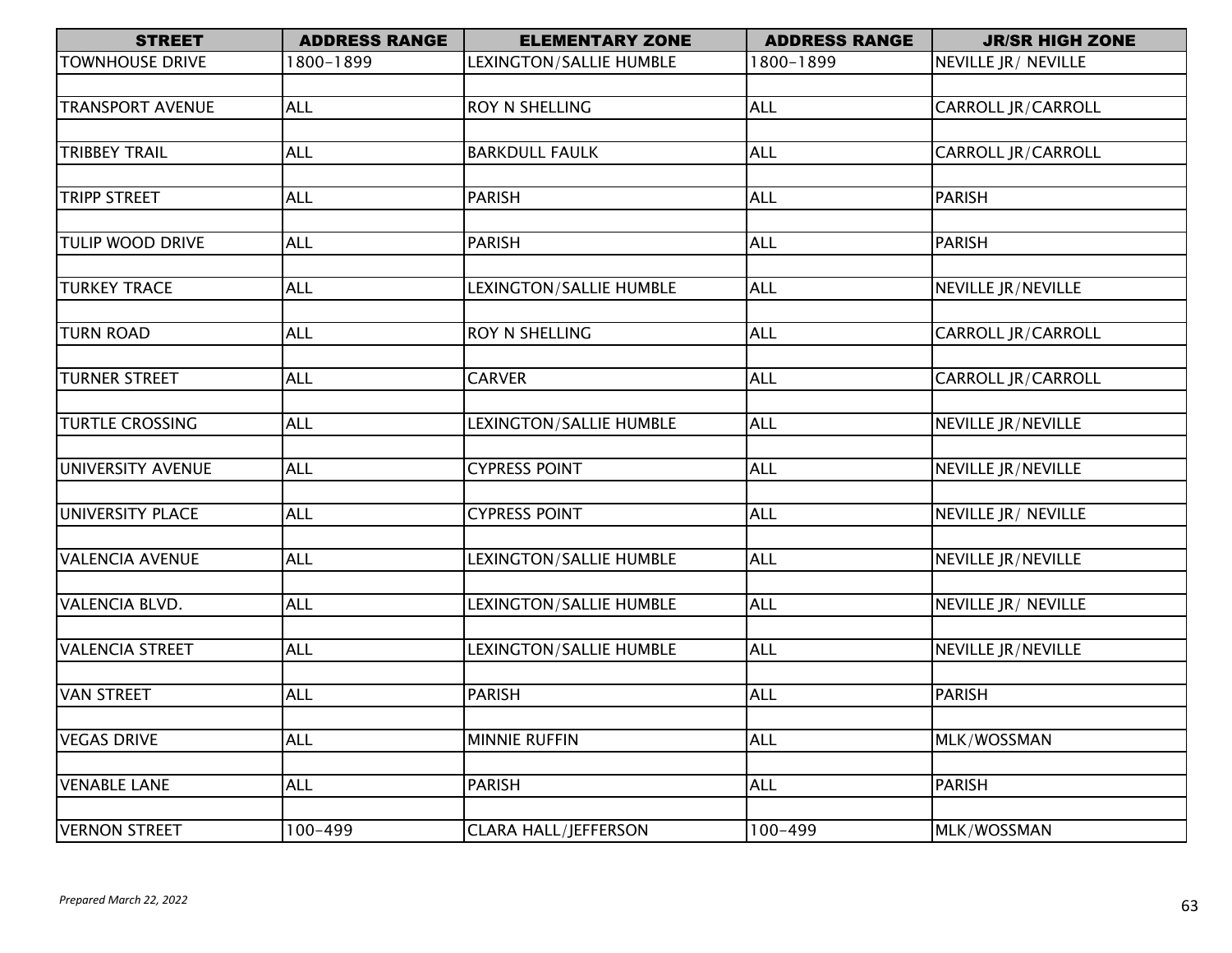| <b>STREET</b>           | <b>ADDRESS RANGE</b> | <b>ELEMENTARY ZONE</b>  | <b>ADDRESS RANGE</b> | <b>JR/SR HIGH ZONE</b>    |
|-------------------------|----------------------|-------------------------|----------------------|---------------------------|
| <b>VICKSBURG ST</b>     | ALL                  | <b>CARVER</b>           | <b>ALL</b>           | CARROLL JR/CARROLL        |
|                         |                      |                         |                      |                           |
| <b>VICTORIA STREET</b>  | <b>ALL</b>           | LEXINGTON/SALLIE HUMBLE | <b>ALL</b>           | NEVILLE JR/ NEVILLE       |
|                         |                      |                         |                      |                           |
| <b>VINE STREET</b>      | <b>ALL</b>           | <b>PARISH</b>           | <b>ALL</b>           | <b>PARISH</b>             |
|                         |                      |                         |                      |                           |
| <b>VIRGIL STREET</b>    | <b>ALL</b>           | <b>PARISH</b>           | <b>ALL</b>           | <b>PARISH</b>             |
|                         |                      |                         |                      |                           |
|                         |                      |                         |                      |                           |
| <b>VIRGINIA AVENUE</b>  | 3100-3299            | <b>BERG JONES</b>       | 3100-3299            | MLK/WOSSMAN               |
|                         |                      |                         |                      |                           |
| <b>VIRGINIA STREET</b>  | 100-112 EVEN         | <b>PARISH</b>           | 100-112 EVEN         | <b>PARISH</b>             |
|                         | 105,107, 113-399     | <b>PARISH</b>           | 105,107, 113-399     | <b>PARISH</b>             |
|                         | 101, 103, 111        | <b>CYPRESS POINT</b>    | 101, 103, 111        | <b>NEVILLE JR/NEVILLE</b> |
|                         |                      |                         |                      |                           |
| <b>VONDELL CIRCLE</b>   | <b>ALL</b>           | LEXINGTON/SALLIE HUMBLE | <b>ALL</b>           | NEVILLE JR/ NEVILLE       |
|                         |                      |                         |                      |                           |
| <b>WAGON WHEEL ROAD</b> | <b>ALL</b>           | <b>PARISH</b>           | <b>ALL</b>           | <b>PARISH</b>             |
|                         |                      |                         |                      |                           |
| <b>WALL STREET</b>      | <b>ALL</b>           | <b>CARVER</b>           | <b>ALL</b>           | CARROLL JR/CARROLL        |
|                         |                      |                         |                      |                           |
| <b>WALLACE STREET</b>   | <b>ALL</b>           | <b>CARVER</b>           | <b>ALL</b>           | CARROLL JR/ CARROLL       |
|                         |                      |                         |                      |                           |
| <b>WALNUT STREET</b>    | <b>ALL</b>           | LEXINGTON/SALLIE HUMBLE | <b>ALL</b>           | NEVILLE JR/ NEVILLE       |
|                         |                      |                         |                      |                           |
| <b>WALTON LANE</b>      | <b>ALL</b>           | <b>MINNIE RUFFIN</b>    | <b>ALL</b>           | MLK/WOSSMAN               |
|                         |                      |                         |                      |                           |
| <b>WALTON STREET</b>    | <b>ALL</b>           | <b>PARISH</b>           | <b>ALL</b>           | <b>PARISH</b>             |
|                         |                      |                         |                      |                           |
| <b>WARES ALY</b>        | <b>ALL</b>           | <b>CARVER</b>           | <b>ALL</b>           | CARROLL JR/ CARROLL       |
|                         |                      |                         |                      |                           |
| <b>WARHAWK WAY</b>      | <b>ALL</b>           | <b>CYPRESS POINT</b>    | <b>ALL</b>           | NEVILLE JR/ NEVILLE       |
|                         |                      |                         |                      |                           |
| <b>WARWICK DRIVE</b>    | <b>ALL</b>           | <b>PARISH</b>           | <b>ALL</b>           | <b>PARISH</b>             |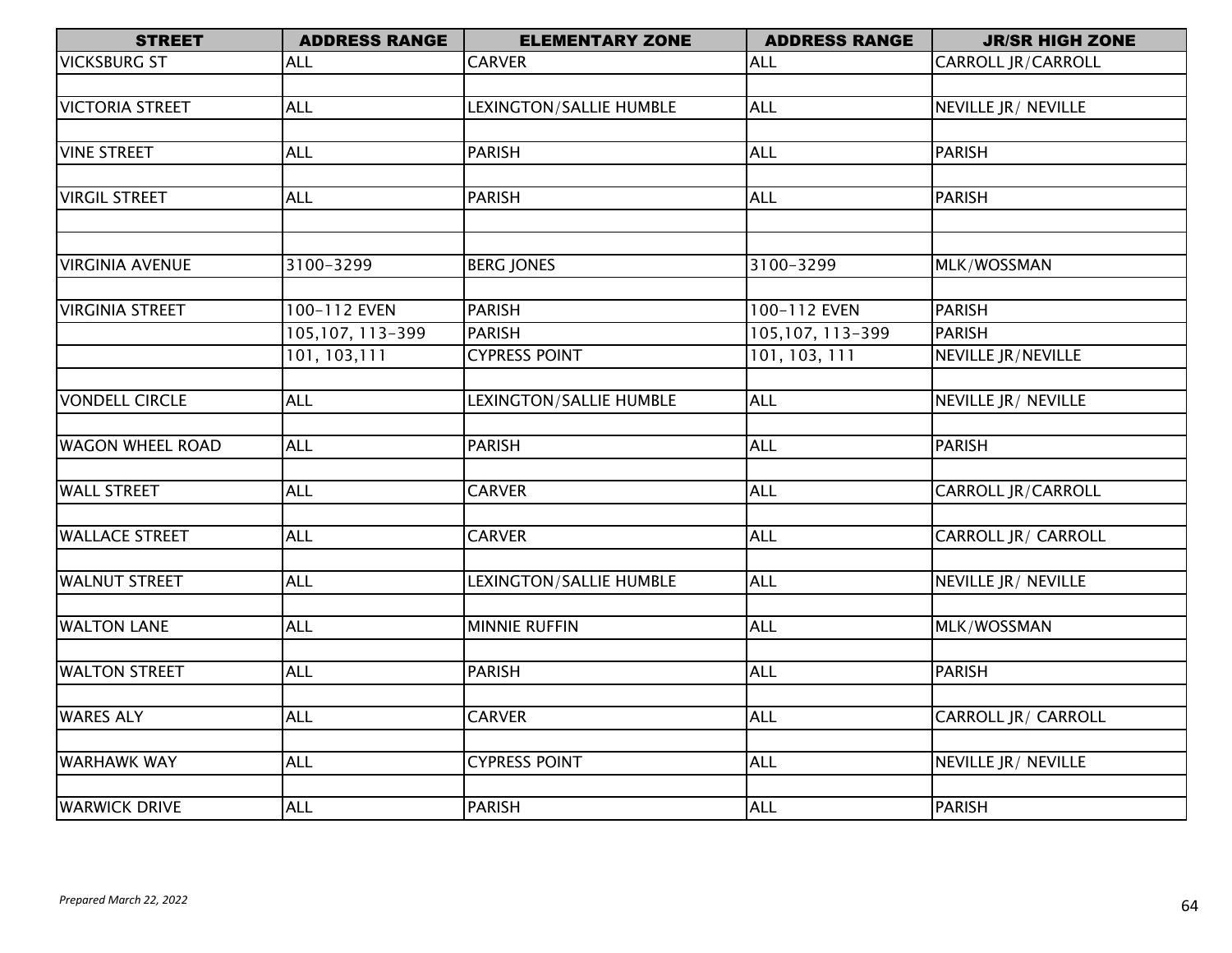| <b>STREET</b>              | <b>ADDRESS RANGE</b> | <b>ELEMENTARY ZONE</b>  | <b>ADDRESS RANGE</b> | <b>JR/SR HIGH ZONE</b>    |
|----------------------------|----------------------|-------------------------|----------------------|---------------------------|
| <b>WASHINGTON STREET</b>   | 100 -999             | LEXINGTON/SALLIE HUMBLE | 100 - 999            | NEVILLE JR/ NEVILLE       |
|                            | 1000 AND UP          | <b>CARVER</b>           | 1000 AND UP          | CARROLL JR/CARROLL        |
|                            |                      |                         |                      |                           |
| <b>WATSON STREET</b>       | <b>ALL</b>           | ROY N SHELLING          | <b>ALL</b>           | <b>CARROLL JR/CARROLL</b> |
|                            |                      |                         |                      |                           |
| <b>WAYNE CIRCLE</b>        | <b>ALL</b>           | <b>PARISH</b>           | <b>ALL</b>           | <b>PARISH</b>             |
|                            |                      |                         |                      |                           |
| <b>WEAVER CIRCLE</b>       | <b>ALL</b>           | <b>PARISH</b>           | <b>ALL</b>           | <b>PARISH</b>             |
|                            |                      |                         |                      |                           |
| <b>WEBSTER STREET</b>      | <b>ALL</b>           | <b>CYPRESS POINT</b>    | <b>ALL</b>           | NEVILLE JR/ NEVILLE       |
|                            |                      |                         |                      |                           |
| <b>WELTON WILEY CIRCLE</b> | $103 - 211$          | <b>PARISH</b>           |                      |                           |
|                            |                      |                         |                      |                           |
| <b>WENDELL DRIVE</b>       | <b>ALL</b>           | <b>BERG JONES</b>       | <b>ALL</b>           | MLK/WOSSMAN               |
|                            |                      |                         |                      |                           |
| <b>WESLEY STREET</b>       | <b>ALL</b>           | <b>PARISH</b>           | <b>ALL</b>           | <b>PARISH</b>             |
|                            |                      |                         |                      |                           |
| <b>WEST AVENUE</b>         | <b>ALL</b>           | LEXINGTON/SALLIE HUMBLE | <b>ALL</b>           | NEVILLE JR/ NEVILLE       |
|                            |                      |                         |                      |                           |
| <b>WESTCHESTER DRIVE</b>   | <b>ALL</b>           | <b>PARISH</b>           | <b>ALL</b>           | <b>PARISH</b>             |
|                            |                      |                         |                      |                           |
| <b>WEST DEBORAH DRIVE</b>  | <b>ALL</b>           | LEXINGTON/SALLIE HUMBLE | <b>ALL</b>           | NEVILLE JR/ NEVILLE       |
|                            |                      |                         |                      |                           |
|                            |                      |                         |                      |                           |
| <b>WEST RIMES CIR</b>      | <b>ALL</b>           | LEXINGTON/SALLIE HUMBLE | <b>ALL</b>           | NEVILLE JR/ NEVILLE       |
|                            |                      |                         |                      |                           |
| <b>WESTMINISTER AVENUE</b> | <b>ALL</b>           | LEXINGTON/SALLIE HUMBLE | <b>ALL</b>           | NEVILLE JR/ NEVILLE       |
| <b>WHITE OAK DRIVE</b>     | <b>ALL</b>           | <b>PARISH</b>           | <b>ALL</b>           | <b>PARISH</b>             |
|                            |                      |                         |                      |                           |
|                            |                      |                         |                      |                           |
| <b>WHITE STREET</b>        | 3000-3199            | <b>CARVER</b>           | 3000-3199            | CARROLL JR/CARROLL        |
|                            | 3200-4399            | <b>ROY N SHELLING</b>   | 3200-4399            | CARROLL JR/CARROLL        |
|                            |                      |                         |                      |                           |
| <b>WHITEHEAD DRIVE</b>     | <b>ALL</b>           | <b>PARISH</b>           | <b>ALL</b>           | <b>PARISH</b>             |
|                            |                      |                         |                      |                           |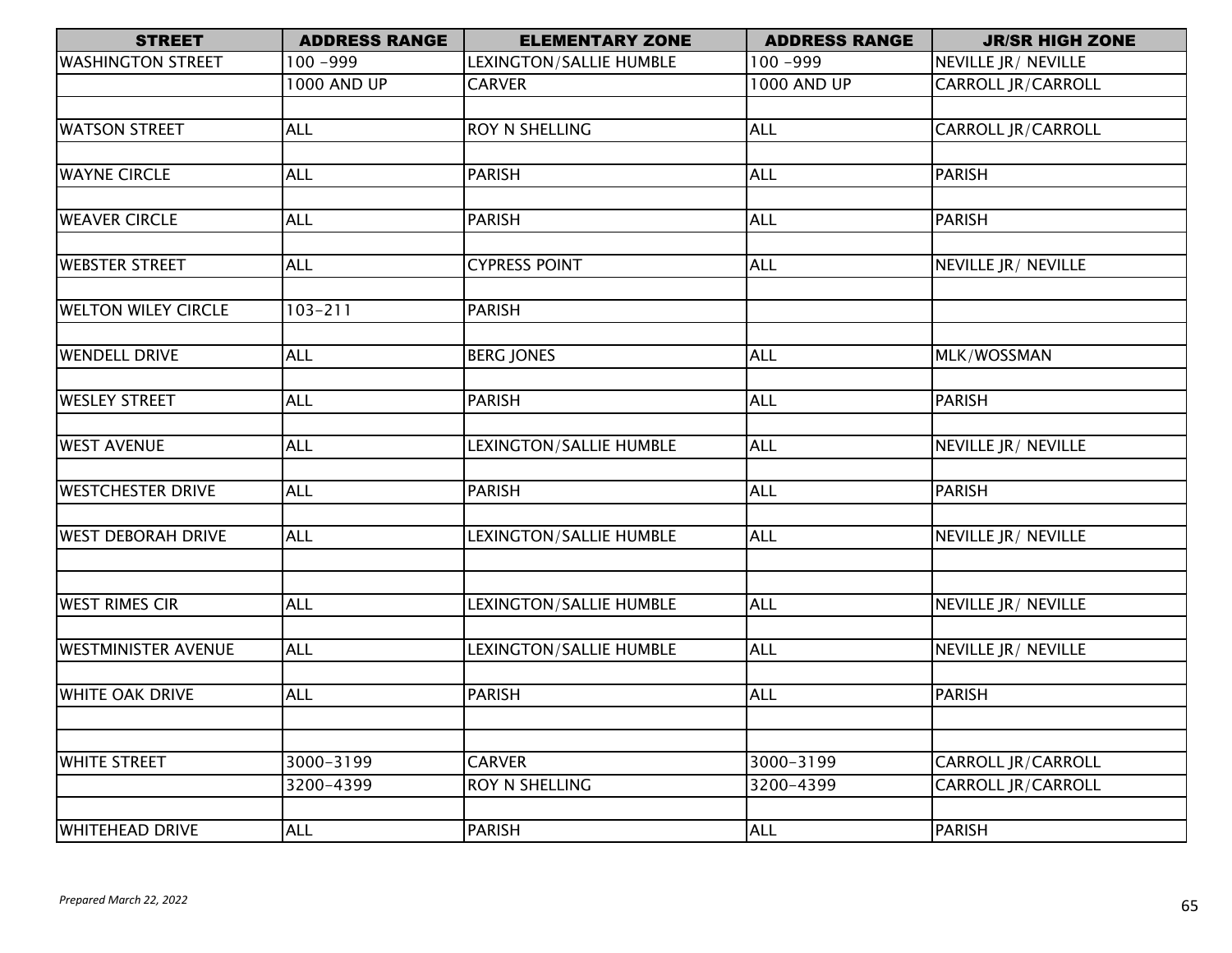| <b>ADDRESS RANGE</b> | <b>ELEMENTARY ZONE</b>                                                                                                                                                                                  | <b>ADDRESS RANGE</b>                                                                                                                                                                                                                                                                                        | <b>JR/SR HIGH ZONE</b>                                                                                                                                                                                  |
|----------------------|---------------------------------------------------------------------------------------------------------------------------------------------------------------------------------------------------------|-------------------------------------------------------------------------------------------------------------------------------------------------------------------------------------------------------------------------------------------------------------------------------------------------------------|---------------------------------------------------------------------------------------------------------------------------------------------------------------------------------------------------------|
| <b>ALL</b>           | LEXINGTON/SALLIE HUMBLE                                                                                                                                                                                 | <b>ALL</b>                                                                                                                                                                                                                                                                                                  | NEVILLE JR/ NEVILLE                                                                                                                                                                                     |
|                      |                                                                                                                                                                                                         |                                                                                                                                                                                                                                                                                                             |                                                                                                                                                                                                         |
| <b>ALL</b>           | ROY N SHELLING                                                                                                                                                                                          | <b>ALL</b>                                                                                                                                                                                                                                                                                                  | CARROLL JR/CARROLL                                                                                                                                                                                      |
|                      |                                                                                                                                                                                                         |                                                                                                                                                                                                                                                                                                             |                                                                                                                                                                                                         |
| <b>ALL</b>           | ROY N SHELLING                                                                                                                                                                                          | <b>ALL</b>                                                                                                                                                                                                                                                                                                  | CARROLL JR/CARROLL                                                                                                                                                                                      |
|                      |                                                                                                                                                                                                         |                                                                                                                                                                                                                                                                                                             |                                                                                                                                                                                                         |
| <b>ALL</b>           | <b>MADISON JAMES FOSTER</b>                                                                                                                                                                             | <b>ALL</b>                                                                                                                                                                                                                                                                                                  | NEVILLE JR/ NEVILLE                                                                                                                                                                                     |
|                      |                                                                                                                                                                                                         |                                                                                                                                                                                                                                                                                                             |                                                                                                                                                                                                         |
|                      | <b>PARISH</b>                                                                                                                                                                                           |                                                                                                                                                                                                                                                                                                             | <b>PARISH</b>                                                                                                                                                                                           |
|                      |                                                                                                                                                                                                         |                                                                                                                                                                                                                                                                                                             |                                                                                                                                                                                                         |
|                      |                                                                                                                                                                                                         |                                                                                                                                                                                                                                                                                                             | <b>PARISH</b>                                                                                                                                                                                           |
|                      |                                                                                                                                                                                                         |                                                                                                                                                                                                                                                                                                             |                                                                                                                                                                                                         |
|                      |                                                                                                                                                                                                         |                                                                                                                                                                                                                                                                                                             | <b>PARISH</b>                                                                                                                                                                                           |
|                      |                                                                                                                                                                                                         |                                                                                                                                                                                                                                                                                                             |                                                                                                                                                                                                         |
|                      |                                                                                                                                                                                                         |                                                                                                                                                                                                                                                                                                             | <b>PARISH</b>                                                                                                                                                                                           |
|                      |                                                                                                                                                                                                         |                                                                                                                                                                                                                                                                                                             |                                                                                                                                                                                                         |
|                      |                                                                                                                                                                                                         |                                                                                                                                                                                                                                                                                                             | NEVILLE JR/ NEVILLE                                                                                                                                                                                     |
|                      |                                                                                                                                                                                                         |                                                                                                                                                                                                                                                                                                             |                                                                                                                                                                                                         |
|                      |                                                                                                                                                                                                         |                                                                                                                                                                                                                                                                                                             | NEVILLE JR/ NEVILLE                                                                                                                                                                                     |
|                      |                                                                                                                                                                                                         |                                                                                                                                                                                                                                                                                                             |                                                                                                                                                                                                         |
|                      |                                                                                                                                                                                                         |                                                                                                                                                                                                                                                                                                             | NEVILLE JR/ NEVILLE                                                                                                                                                                                     |
|                      |                                                                                                                                                                                                         |                                                                                                                                                                                                                                                                                                             |                                                                                                                                                                                                         |
|                      |                                                                                                                                                                                                         |                                                                                                                                                                                                                                                                                                             | MLK/WOSSMAN                                                                                                                                                                                             |
|                      |                                                                                                                                                                                                         |                                                                                                                                                                                                                                                                                                             | MLK/WOSSMAN                                                                                                                                                                                             |
|                      |                                                                                                                                                                                                         |                                                                                                                                                                                                                                                                                                             |                                                                                                                                                                                                         |
|                      |                                                                                                                                                                                                         |                                                                                                                                                                                                                                                                                                             | NEVILLE JR/ NEVILLE                                                                                                                                                                                     |
|                      |                                                                                                                                                                                                         |                                                                                                                                                                                                                                                                                                             | <b>PARISH</b>                                                                                                                                                                                           |
|                      |                                                                                                                                                                                                         |                                                                                                                                                                                                                                                                                                             |                                                                                                                                                                                                         |
|                      |                                                                                                                                                                                                         |                                                                                                                                                                                                                                                                                                             | MLK/WOSSMAN                                                                                                                                                                                             |
|                      |                                                                                                                                                                                                         |                                                                                                                                                                                                                                                                                                             |                                                                                                                                                                                                         |
|                      |                                                                                                                                                                                                         |                                                                                                                                                                                                                                                                                                             | <b>PARISH</b>                                                                                                                                                                                           |
|                      |                                                                                                                                                                                                         |                                                                                                                                                                                                                                                                                                             |                                                                                                                                                                                                         |
|                      |                                                                                                                                                                                                         |                                                                                                                                                                                                                                                                                                             | NEVILLE JR/ NEVILLE                                                                                                                                                                                     |
|                      |                                                                                                                                                                                                         |                                                                                                                                                                                                                                                                                                             | <b>CARROLL JR/CARROLL</b>                                                                                                                                                                               |
|                      | <b>ALL</b><br><b>ALL</b><br><b>ALL</b><br><b>ALL</b><br><b>ALL</b><br><b>ALL</b><br><b>ALL</b><br>100-599<br>600-3299<br><b>ALL</b><br><b>ALL</b><br><b>ALL</b><br><b>ALL</b><br>100-799<br>1400 AND UP | <b>PARISH</b><br>PARISH<br><b>PARISH</b><br>LEXINGTON/SALLIE HUMBLE<br>LEXINGTON/SALLIE HUMBLE<br>LEXINGTON/SALLIE HUMBLE<br><b>MINNIE RUFFIN</b><br><b>BERG JONES</b><br><b>MADISON JAMES FOSTER</b><br><b>PARISH</b><br><b>MINNIE RUFFIN</b><br><b>PARISH</b><br>LEXINGTON/SALLIE HUMBLE<br><b>CARVER</b> | <b>ALL</b><br><b>ALL</b><br><b>ALL</b><br><b>ALL</b><br><b>ALL</b><br><b>ALL</b><br><b>ALL</b><br>100-599<br>600-3299<br><b>ALL</b><br><b>ALL</b><br><b>ALL</b><br><b>ALL</b><br>100-799<br>1400 AND UP |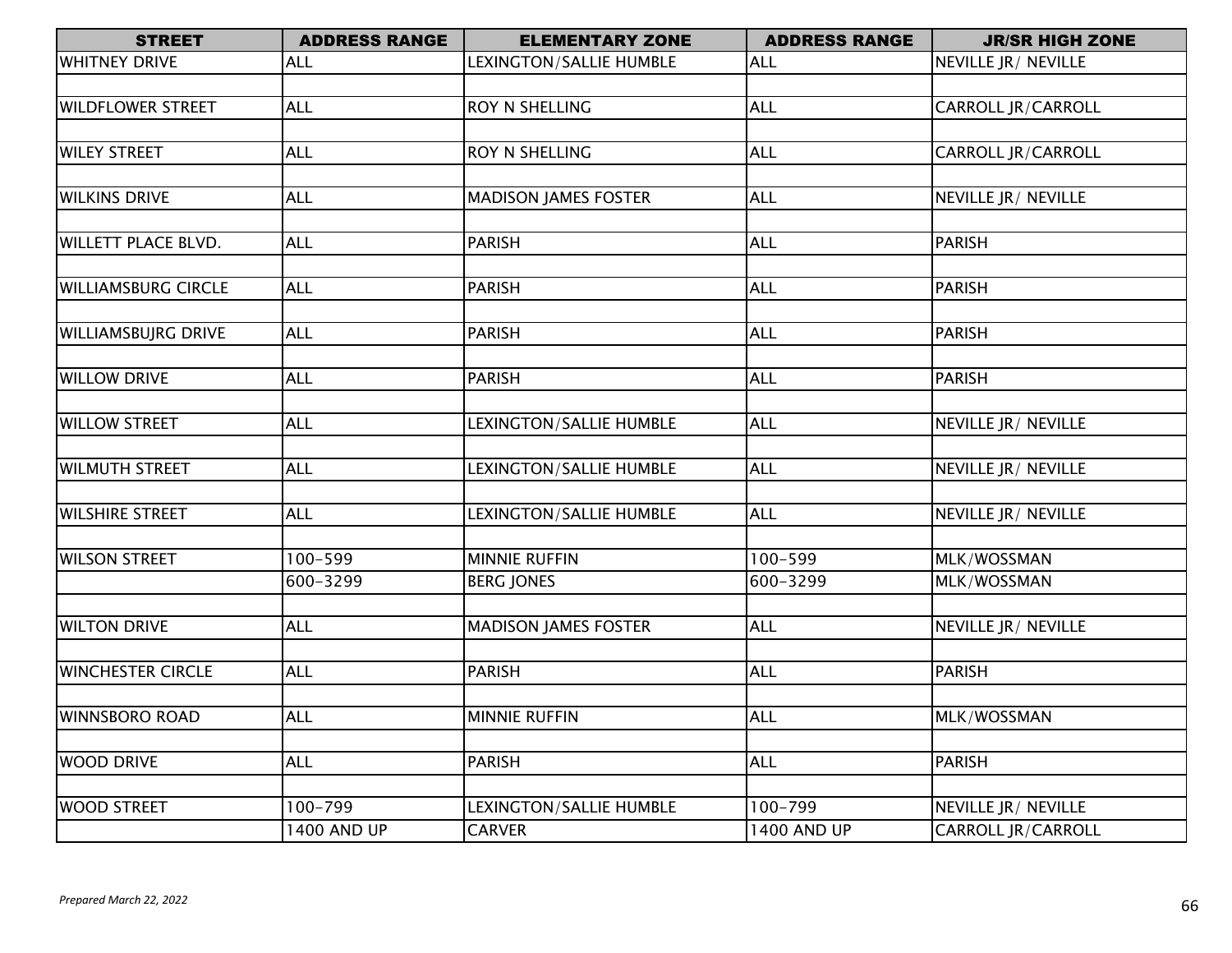| <b>STREET</b>          | <b>ADDRESS RANGE</b> | <b>ELEMENTARY ZONE</b>      | <b>ADDRESS RANGE</b> | <b>JR/SR HIGH ZONE</b>    |
|------------------------|----------------------|-----------------------------|----------------------|---------------------------|
| <b>WOODALE DRIVE</b>   | <b>ALL</b>           | <b>PARISH</b>               | <b>ALL</b>           | <b>PARISH</b>             |
|                        |                      |                             |                      |                           |
| <b>WOODBERRY</b>       | <b>ALL</b>           | <b>PARISH</b>               | <b>ALL</b>           | <b>PARISH</b>             |
|                        |                      |                             |                      |                           |
| <b>WOODHAVEN DRIVE</b> | 1600-1999            | LEXINGTON/SALLIE HUMBLE     | 1600-1999            | NEVILLE JR/ NEVILLE       |
| (OFF ROGGERSON)        |                      |                             |                      |                           |
|                        |                      |                             |                      |                           |
| <b>WOODLAND ROAD</b>   | <b>ALL</b>           | <b>PARISH</b>               | <b>ALL</b>           | <b>PARISH</b>             |
|                        |                      |                             |                      |                           |
| <b>WOODSIDE DRIVE</b>  | <b>ALL</b>           | LEXINGTON/SALLIE HUMBLE     | ALL                  | NEVILLE JR/ NEVILLE       |
|                        |                      |                             |                      |                           |
| <b>WOODWAY DRIVE</b>   | <b>ALL</b>           | LEXINGTON/SALLIE HUMBLE     | <b>ALL</b>           | NEVILLE JR/ NEVILLE       |
|                        |                      |                             |                      |                           |
| <b>WOOLSEY ROAD</b>    | <b>ALL</b>           | <b>PARISH</b>               | <b>ALL</b>           | <b>PARISH</b>             |
|                        |                      |                             |                      |                           |
| <b>WORLEY STREET</b>   | <b>ALL</b>           | <b>PARISH</b>               | <b>ALL</b>           | <b>PARISH</b>             |
|                        |                      |                             |                      |                           |
| <b>YORK DRIVE</b>      | <b>ALL</b>           | <b>PARISH</b>               | <b>ALL</b>           | <b>PARISH</b>             |
|                        |                      |                             |                      |                           |
| <b>ZOE CIRCLE</b>      | <b>ALL</b>           | <b>PARISH</b>               | <b>ALL</b>           | <b>PARISH</b>             |
|                        |                      |                             |                      |                           |
| 1st (NORTH)            | <b>ALL</b>           | LEXINGTON/SALLIE HUMBLE     | <b>ALL</b>           | NEVILLE JR/ NEVILLE       |
|                        |                      |                             |                      |                           |
| 1st (SOUTH)            | 100-599              | <b>BARKDULL FAULK</b>       | 100-599              | CARROLL JR/CARROLL        |
|                        | 800 - 899            | <b>CARVER</b>               | $800 - 899$          | CARROLL JR/CARROLL        |
|                        | 900-1699             | <b>CLARA HALL/JEFFERSON</b> | 900-1699             | MLK/WOSSMAN               |
|                        |                      |                             |                      |                           |
| 2nd (NORTH)            | <b>ALL</b>           | LEXINGTON/SALLIE HUMBLE     | <b>ALL</b>           | NEVILLE JR/ NEVILLE       |
|                        |                      |                             |                      |                           |
| 2nd (SOUTH)            | 100-499              | <b>BARKDULL FAULK</b>       | $100 - 499$          | <b>CARROLL JR/CARROLL</b> |
|                        | 600-799              | <b>CARVER</b>               | 600-799              | CARROLL JR/CARROLL        |
|                        | 800 UP               | <b>CLARA HALL/JEFFERSON</b> | 800 UP               | MLK/WOSSMAN               |
|                        |                      |                             |                      |                           |
| 3rd (NORTH)            | <b>ALL</b>           | LEXINGTON/SALLIE HUMBLE     | <b>ALL</b>           | NEVILLE JR/ NEVILLE       |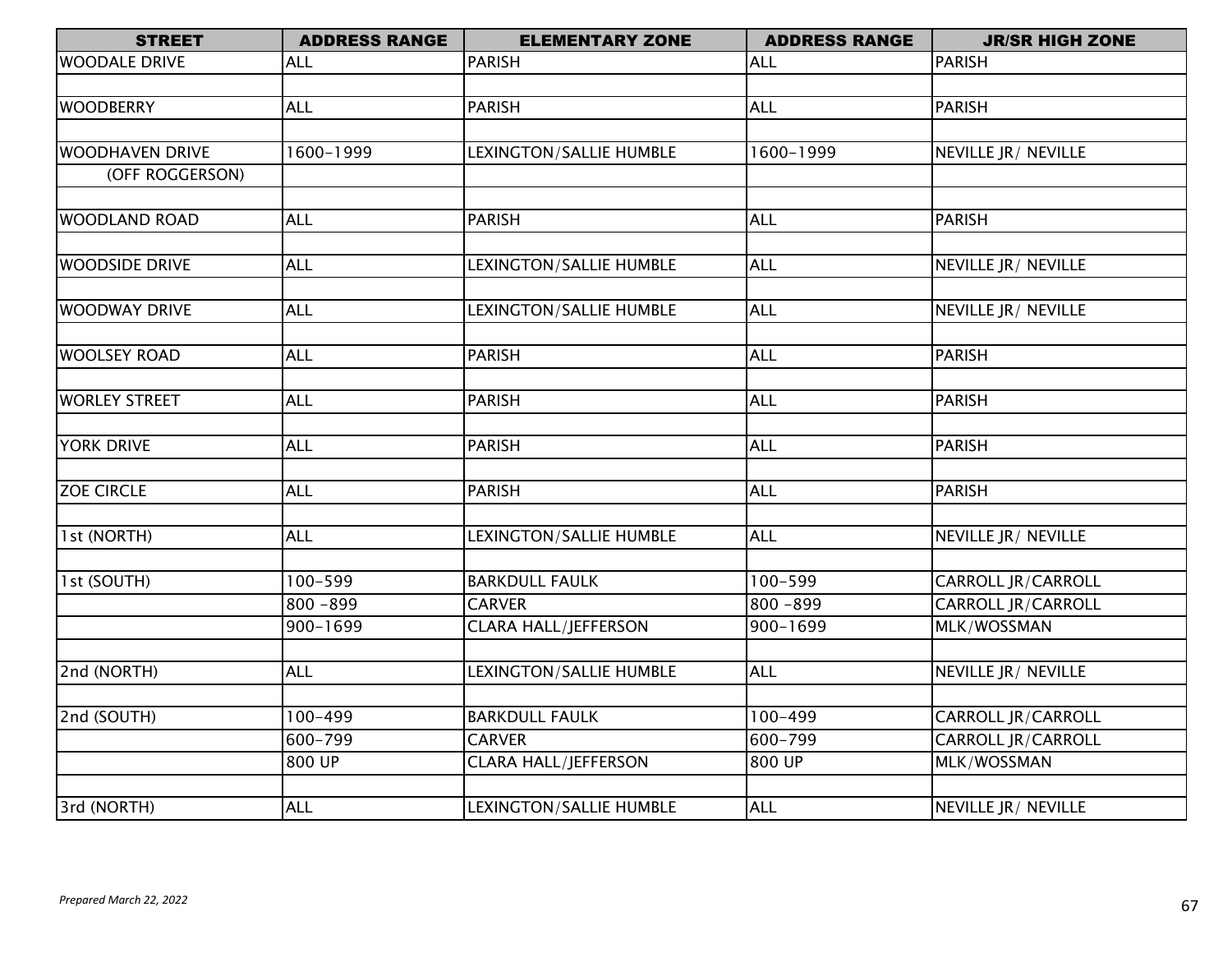| <b>STREET</b> | <b>ADDRESS RANGE</b> | <b>ELEMENTARY ZONE</b>         | <b>ADDRESS RANGE</b> | <b>JR/SR HIGH ZONE</b>    |
|---------------|----------------------|--------------------------------|----------------------|---------------------------|
| 3rd (SOUTH)   | 100-499              | <b>BARKDULL FAULK</b>          | 100-499              | CARROLL JR/CARROLL        |
|               | 500-799              | <b>CARVER</b>                  | 500-799              | CARROLL JR/CARROLL        |
|               | 800 UP               | <b>CLARA HALL/JEFFERSON</b>    | 800 UP               | MLK/WOSSMAN               |
|               |                      |                                |                      |                           |
| 4th (NORTH)   | <b>ALL</b>           | LEXINGTON/SALLIE HUMBLE        | <b>ALL</b>           | NEVILLE JR/ NEVILLE       |
|               |                      |                                |                      |                           |
| 4th (SOUTH)   | 100-299              | <b>BARKDULL FAULK</b>          | 100-299              | <b>CARROLL JR/CARROLL</b> |
|               | 500-799              | <b>CARVER</b>                  | $500 - 799$          | CARROLL JR/CARROLL        |
|               | 800 UP               | <b>CLARA HALL/JEFFERSON</b>    | 800 UP               | MLK/WOSSMAN               |
|               |                      |                                |                      |                           |
| 5th (NORTH)   | <b>ALL</b>           | <b>LEXINGTON/SALLIE HUMBLE</b> | <b>ALL</b>           | NEVILLE JR/ NEVILLE       |
|               |                      |                                |                      |                           |
| 5th (SOUTH)   | 100-299              | <b>BARKDULL FAULK</b>          | 100-299              | CARROLL JR/CARROLL        |
|               | 500-799              | <b>CARVER</b>                  | 500-799              | <b>CARROLL JR/CARROLL</b> |
|               | 800-1799             | <b>CLARA HALL/JEFFERSON</b>    | 800-1799             | MLK/WOSSMAN               |
|               | 1800 UP              | <b>MINNIE RUFFIN</b>           | 1800 UP              | MLK/WOSSMAN               |
|               |                      |                                |                      |                           |
| 6th (NORTH)   | <b>ALL</b>           | LEXINGTON/SALLIE HUMBLE        | <b>ALL</b>           | NEVILLE JR/ NEVILLE       |
|               |                      |                                |                      |                           |
| 6th (SOUTH)   | 100-799              | <b>CARVER</b>                  | 100-399              | <b>CARROLL JR/CARROLL</b> |
|               |                      | <b>CARVER</b>                  | 500-799              | CARROLL JR/CARROLL        |
|               | 800-1799             | <b>CLARA HALL/JEFFERSON</b>    | 800-1799             | MLK/WOSSMAN               |
|               | 1800-2499            | <b>MINNIE RUFFIN</b>           | 1800-2499            | MLK/WOSSMAN               |
|               | 2500 UP              | <b>BERG JONES</b>              | 2500 UP              | MLK/WOSSMAN               |
|               |                      |                                |                      |                           |
| 7th (NORTH)   | <b>ALL</b>           | LEXINGTON/SALLIE HUMBLE        | <b>ALL</b>           | NEVILLE JR/ NEVILLE       |
|               |                      |                                |                      |                           |
| 7th (SOUTH)   | 200-799              | <b>CARVER</b>                  | 200-799              | <b>CARROLL JR/CARROLL</b> |
|               | 800 UP               | <b>CLARA HALL/JEFFERSON</b>    | 800 UP               | MLK/WOSSMAN               |
|               |                      |                                |                      |                           |
| 8th (NORTH)   | <b>ALL</b>           | LEXINGTON/SALLIE HUMBLE        | <b>ALL</b>           | NEVILLE JR/ NEVILLE       |
|               |                      |                                |                      |                           |
| 8th (SOUTH)   | 200-799              | <b>CARVER</b>                  | 200-799              | CARROLL JR/CARROLL        |
|               | 800 UP               | <b>CLARA HALL/JEFFERSON</b>    | 800 UP               | MLK/WOSSMAN               |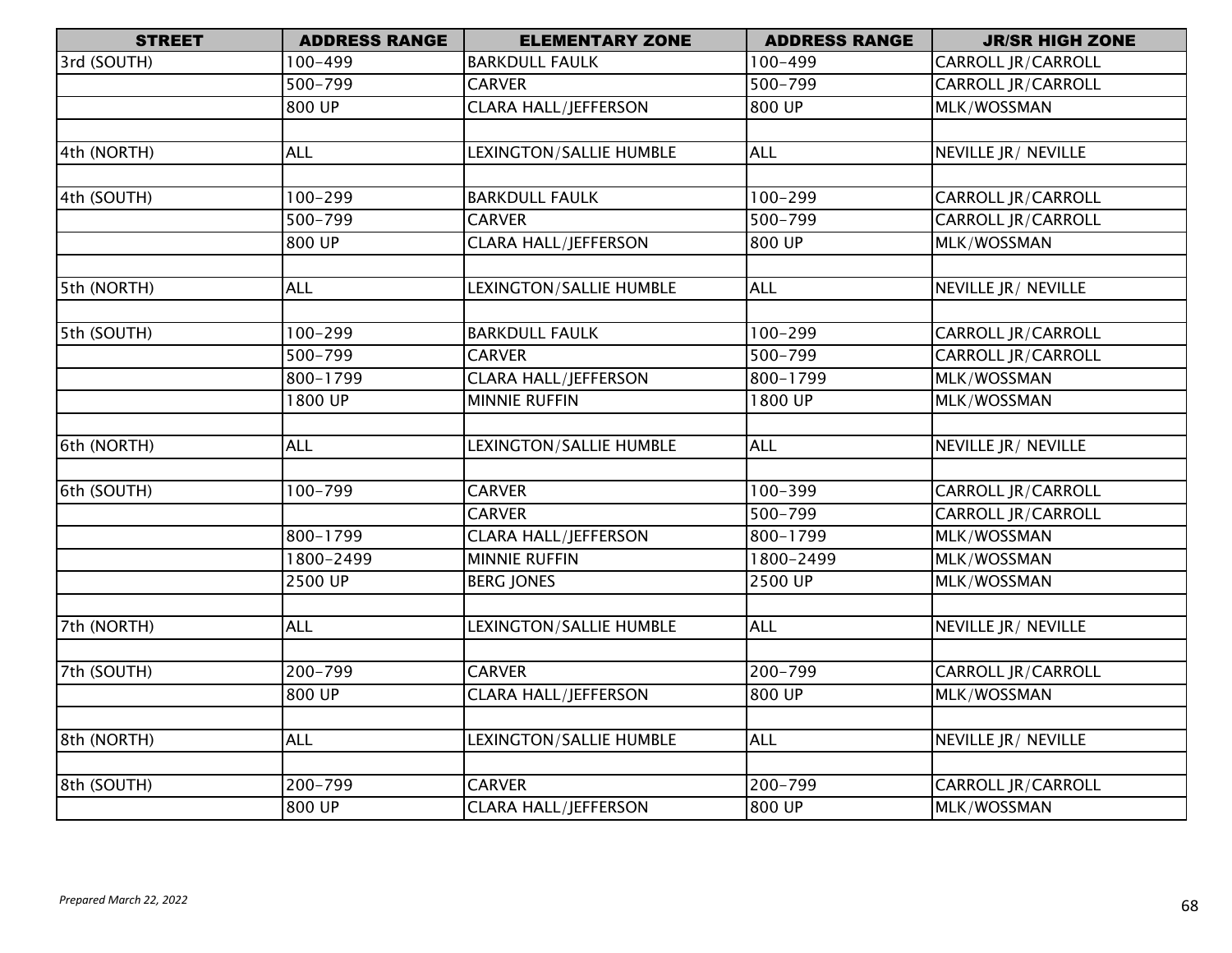| <b>STREET</b> | <b>ADDRESS RANGE</b>    | <b>ELEMENTARY ZONE</b>      | <b>ADDRESS RANGE</b> | <b>JR/SR HIGH ZONE</b>    |
|---------------|-------------------------|-----------------------------|----------------------|---------------------------|
| 9th (NORTH)   | <b>ALL</b>              | LEXINGTON/SALLIE HUMBLE     | <b>ALL</b>           | NEVILLE JR/ NEVILLE       |
|               |                         |                             |                      |                           |
| 9th (SOUTH)   | 200-799                 | <b>CARVER</b>               | 200-799              | CARROLL JR/CARROLL        |
|               | 800 UP                  | <b>CLARA HALL/JEFFERSON</b> | 800 UP               | MLK/WOSSMAN               |
|               |                         |                             |                      |                           |
| 10th (NORTH)  | $1800 - 2599$           | LEXINGTON/SALLIE HUMBLE     | $1800 - 2599$        | NEVILLE JR/ NEVILLE       |
|               | $500 - 599$             | LEXINGTON/SALLIE HUMBLE     | $500 - 599$          | NEVILLE JR/ NEVILLE       |
|               | $100 - 199$             | <b>CARVER</b>               | $100 - 199$          | <b>CARVER</b>             |
|               | 200 - 298 EVEN          | LEXINGTON/SALLIE HUMBLE     | 200 - 298 EVEN       | NEVILLE JR/ NEVILLE       |
|               | 201 - 299 ODD           | <b>CARVER</b>               | 201 - 299 ODD        | <b>CARVER</b>             |
|               | $300 - 499$             | <b>CARVER</b>               | $300 - 499$          | <b>CARVER</b>             |
|               | 600 - 799               | <b>CARVER</b>               | 600 - 799            | <b>CARVER</b>             |
|               |                         |                             |                      |                           |
| I 0th (SOUTH) | $100 - 799$             | <b>CARVER</b>               | 100-1199             | <b>CARROLL JR/CARROLL</b> |
|               | 1200 UP                 | <b>MINNIE RUFFIN</b>        | 1200 UP              | MLK/WOSSMAN               |
|               |                         |                             |                      |                           |
| 11th (NORTH)  | $\frac{1000 - 1899}{ }$ | LEXINGTON/SALLIE HUMBLE     | $1000 - 1899$        | NEVILLE JR/ NEVILLE       |
|               | $100 - 699$             | <b>CARVER</b>               | $100 - 699$          | <b>CARROLL JR/CARROLL</b> |
|               |                         |                             |                      |                           |
| 11th (SOUTH)  | 100-299                 | <b>CARVER</b>               | 100-299              | NEVILLE JR/ NEVILLE       |
|               | 300-799                 | <b>CARVER</b>               | 300-799              | CARROLLJR/CARROLL         |
|               |                         |                             |                      |                           |
| 2th (NORTH)   | 2000-2599               | LEXINGTON/SALLIE HUMBLE     | 2000 - 2599          | NEVILLE JR/ NEVILLE       |
|               | $400 - 599$             | <b>CARVER</b>               | $400 - 599$          | <b>CARROLL JR/CARROLL</b> |
|               |                         |                             |                      |                           |
| 12th (SOUTH)  | 100-1199                | <b>CARVER</b>               | 100-1199             | CARROLL JR/CARROLL        |
|               | 1200 UP                 | <b>MINNIE RUFFIN</b>        | 1200 UP              | MLK/WOSSMAN               |
|               |                         |                             |                      |                           |
| 13th (NORTH)  | <b>ALL</b>              | <b>CARVER</b>               | <b>ALL</b>           | <b>CARROLL JR/CARROLL</b> |
|               |                         |                             |                      |                           |
| 13th (SOUTH)  | 300 UP                  | <b>CARVER</b>               | 300 UP               | CARROLL JR/CARROLL        |
|               |                         |                             |                      |                           |
| 14th (NORTH)  | 1000-1299               | LEXINGTON/SALLIE HUMBLE     | 1000-1299            | NEVILLE JR/ NEVILLE       |
|               | $100 - 299$             | <b>CARVER</b>               | $100 - 299$          | CARROLL JR/CARROLL        |
|               | $600 - 799$             | <b>CARVER</b>               | 600 - 799            | CARROLL JR/CARROLL        |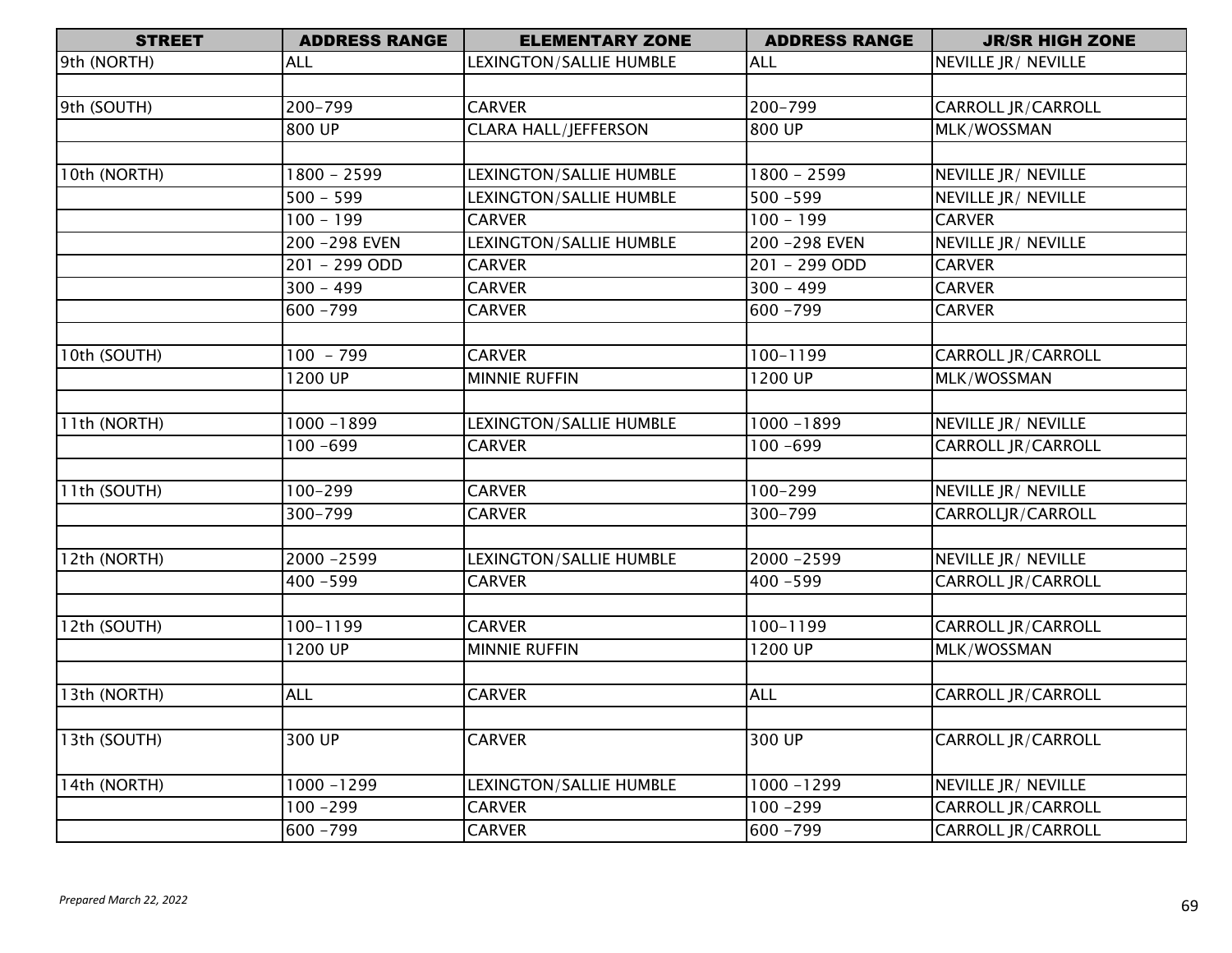| <b>STREET</b> | <b>ADDRESS RANGE</b> | <b>ELEMENTARY ZONE</b>  | <b>ADDRESS RANGE</b> | <b>JR/SR HIGH ZONE</b>    |
|---------------|----------------------|-------------------------|----------------------|---------------------------|
| 14th (SOUTH)  | 100 UP               | <b>CARVER</b>           | 100 UP               | CARROLL JR/CARROLL        |
|               |                      |                         |                      |                           |
| 15th (SOUTH)  | <b>100 AND UP</b>    | <b>CARVER</b>           | <b>100 AND UP</b>    | <b>CARROLL JR/CARROLL</b> |
|               |                      |                         |                      |                           |
| 16th (NORTH)  | $400 - 799$          | <b>CARVER</b>           | $400 - 799$          | <b>CARROLL JR/CARROLL</b> |
|               |                      |                         |                      |                           |
| 16th (SOUTH)  | 100 UP               | <b>CARVER</b>           | 100 UP               | CARROLL JR/CARROLL        |
|               |                      |                         |                      |                           |
| 17th (NORTH)  | $400 - 799$          | <b>CARVER</b>           | $400 - 799$          | CARROLL JR/CARROLL        |
|               |                      |                         |                      |                           |
| 17th (SOUTH)  | 200 UP               | <b>CARVER</b>           | 200 UP               | <b>CARROLL JR/CARROLL</b> |
|               |                      |                         |                      |                           |
| 18th (NORTH)  | 900-2099             | LEXINGTON/SALLIE HUMBLE | <b>ALL</b>           | NEVILLE JR/ NEVILLE       |
|               | 100 799              | <b>CARVER</b>           | 100 799              | CARROLL JR/CARROLL        |
|               |                      |                         |                      |                           |
| 18th (SOUTH)  | <b>ALL</b>           | <b>CARVER</b>           | <b>ALL</b>           | CARROLL JR/CARROLL        |
|               |                      |                         |                      |                           |
| 19th (NORTH)  | $900 - 2099$         | LEXINGTON/SALLIE HUMBLE | $900 - 2099$         | NEVILLE JR/NEVILLE        |
|               | $100 - 699$          | <b>CARVER</b>           | $100 - 699$          | <b>CARROLL JR/CARROLL</b> |
|               |                      |                         |                      |                           |
| 19th (SOUTH)  | ALL                  | <b>CARVER</b>           | <b>ALL</b>           | <b>CARROLL JR/CARROLL</b> |
|               |                      |                         |                      |                           |
| 20th (NORTH)  | <b>ALL</b>           | <b>CARVER</b>           | <b>ALL</b>           | <b>CARROLL JR/CARROLL</b> |
|               |                      |                         |                      |                           |
| 20TH (SOUTH)  | <b>ALL</b>           | <b>CARVER</b>           | <b>ALL</b>           | <b>CARROLL JR/CARROLL</b> |
|               |                      |                         |                      |                           |
| 21st (NORTH)  | <b>ALL</b>           | <b>CARVER</b>           | <b>ALL</b>           | <b>CARROLL JR/CARROLL</b> |
|               |                      |                         |                      |                           |
| 21st (SOUTH)  | <b>ALL</b>           | <b>CARVER</b>           | <b>ALL</b>           | CARROLL JR/CARROLL        |
|               |                      |                         |                      |                           |
| 22nd (NORTH)  | <b>ALL</b>           | <b>CARVER</b>           | <b>ALL</b>           | <b>CARROLL JR/CARROLL</b> |
|               | 100 UP               |                         | 100 UP               | CARROLL JR/CARROLL        |
| 22ND (SOUTH)  |                      | <b>CARVER</b>           |                      |                           |
|               |                      | <b>CARVER</b>           |                      |                           |
| 23rd (NORTH)  | <b>ALL</b>           |                         | <b>ALL</b>           | CARROLL JR/CARROLL        |